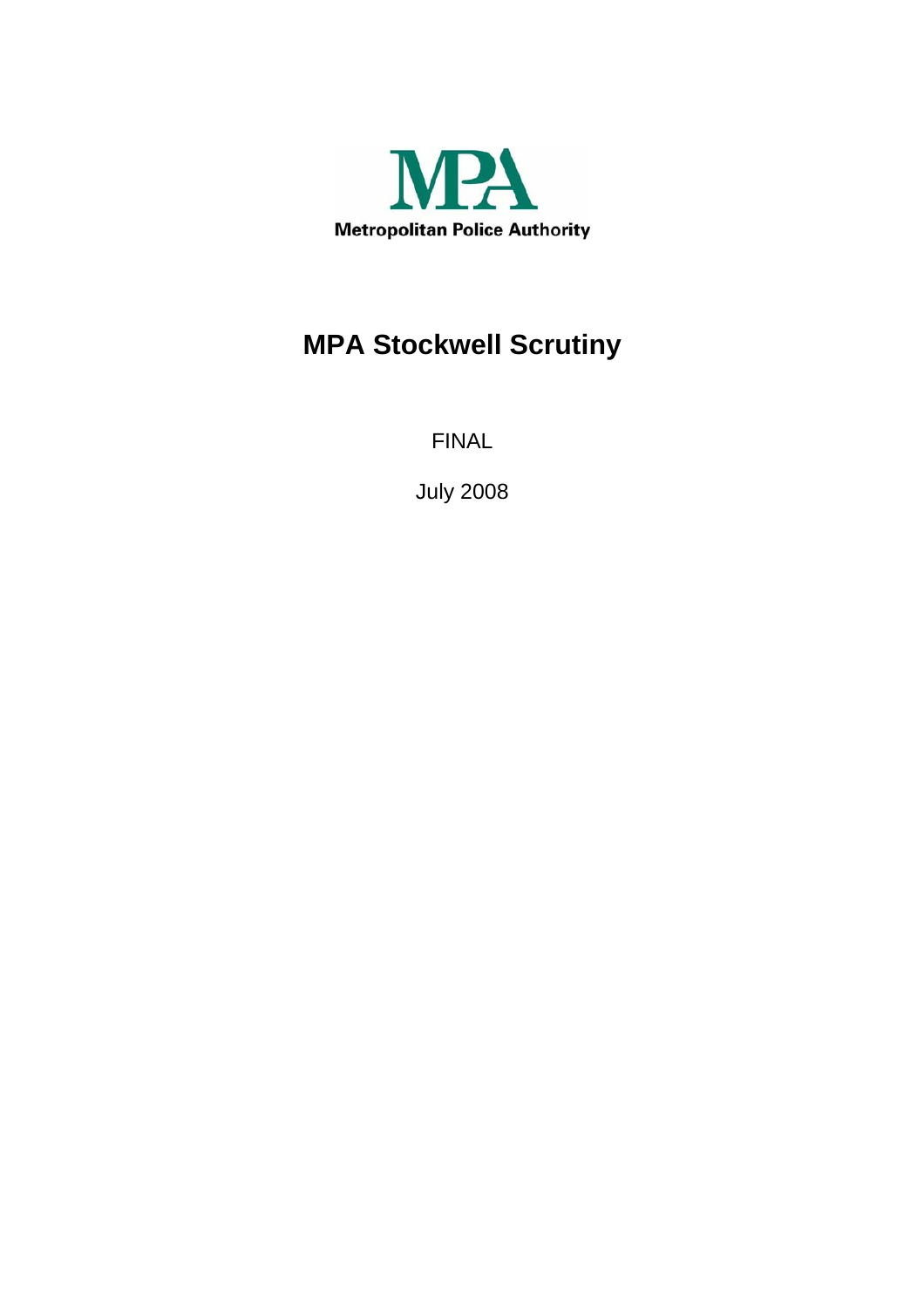# **A EXECUTIVE SUMMARY**

- 1) The shooting dead of Jean Charles de Menezes was a tragedy that should never have happened, whatever the circumstances were at the time. And there is no doubt the circumstances were unprecedented. Suicide bombers had successfully attacked London on 7 July, there had been another attempt on 21 July, and police were urgently following up leads in their attempt to prevent further atrocities. The operation that led to the death of Mr de Menezes was one of many complex operations that had to be run simultaneously absorbing resources from across the country.
- 2) The purpose of this report was not to re-examine the events leading up to this tragedy – the Metropolitan Police Authority (MPA) is not empowered to do this – but to reassure ourselves, and Londoners, that the Metropolitan Police Service has responded appropriately to the recommendations made by the IPCC, so that the sequence of events that led to the fatal shooting does not reoccur. We have relied heavily on the work carried out by Her Majesty's Inspectorate of Constabulary (HMIC) throughout this process. It is important to state however, that because of the gaps in our knowledge of what happened, we cannot be completely reassured that the MPS response is as comprehensive as it needs to be. The MPA will need to look again, with HMIC assistance, after the full evidence is given to the Coroner's Inquest, to establish whether more action is called for.
- 3) Following two investigations by the Independent Police Complaints Commission (IPCC) and a criminal trial under health and safety legislation, much of what happened in the hours before the death of Mr de Menezes is in the public domain. The IPCC investigations made a number of recommendations to the Metropolitan Police Service (MPS) and those have formed the backdrop to this review.
- 4) However, there are still a number of unanswered questions, the response to which will only become public when the Coroner's Inquest into the death starts in September 2008. Whilst recognising that due process needs to be followed, it cannot be right that three years later, there is still no definitive account of what happened on 22 July 2005. This delay is not in anyone's interest; not the family and friends of Mr de Menezes, not the individual officers involved in the incident, and not Londoners at large. The delay inherent in the current system impacts negatively on the interests of Londoners – in terms of public reassurance and in confidence in policing.
- 5) Our scrutiny has demonstrated that the MPS has made substantial progress in implementing the IPCC recommendations and making other changes by way of learning lessons. The changes impact on operations, command and control, information management, communications and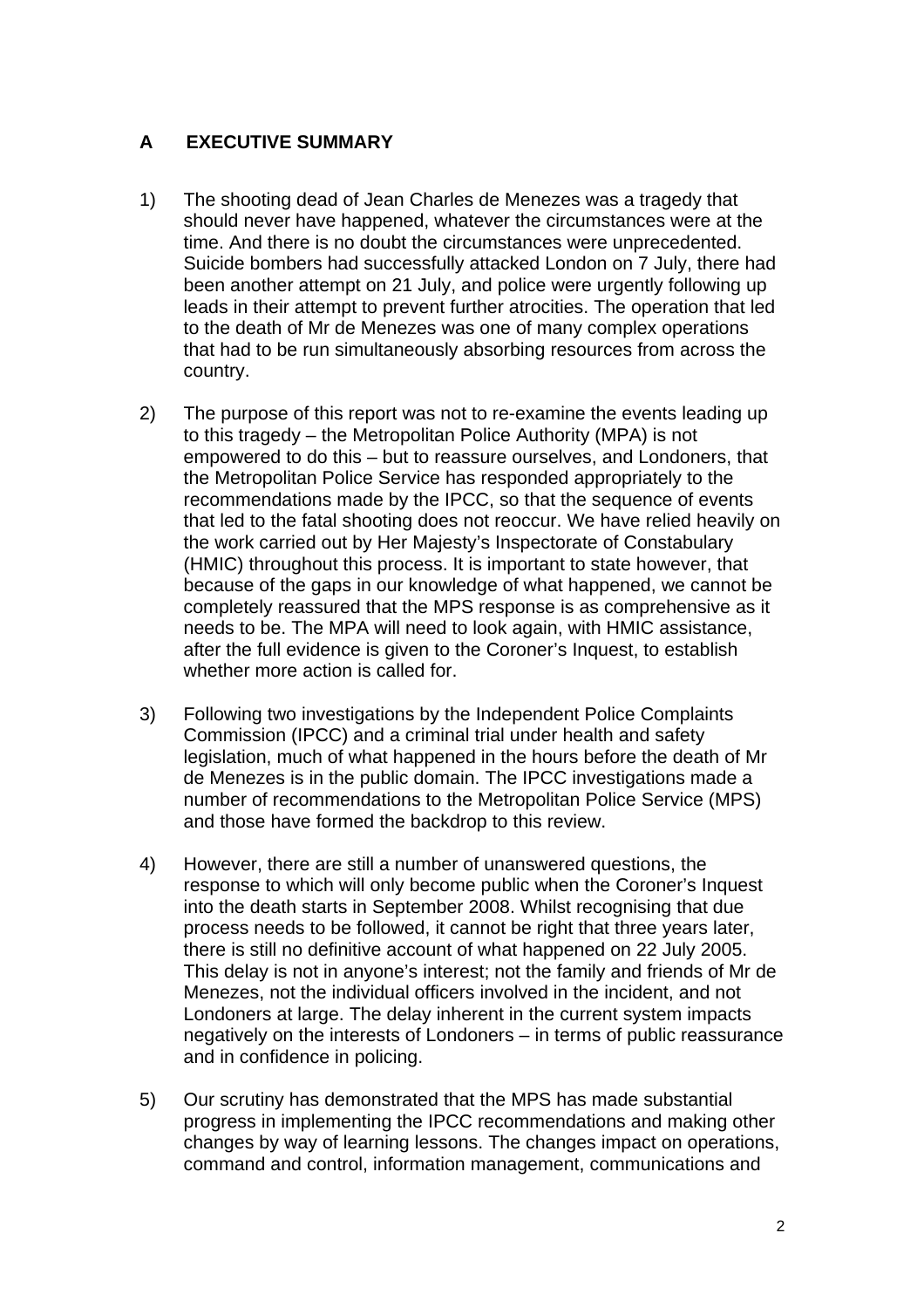strategic direction of critical incidents and operations. At the national level, Sir Ronnie Flanagan, Chief HMI, has led the work to ensure that the lessons from Stockwell lead to change in policing throughout the UK.

- 6) However, the programme of implementation and change is by no means complete in the MPS or nationally. And of course, the Coroner's Inquest may identify other issues that require action. There is much still to do to ensure that new policies and practices become embedded across the MPS. In order to achieve this, the MPS will require a cultural shift amongst the senior ranks of the organisation and it will need continued active and sustained leadership from the MPS Management Board. This includes continuing to move away from a 'silo' based culture to one that recognises the contributions that can be made from across the organisation.
- 7) The command structure in place on 22 July 2005 was extremely complex and subsequent reviews have led to significant changes. Nevertheless we heard during the scrutiny process that, against the national trend, the MPS remains wedded to the concept of a 'designated senior officer' to work alongside the standard command structure in certain circumstances. The scrutiny panel believes this position should be reviewed and that the MPS needs to provide a coherent explanation of why they are continuing with it. The report highlights further concerns about whether there is sufficient clarity in the relationship between the command structure for major incidents, the MPS Management Board and the Knowledge Management Centre.
- 8) The facilities available to direct complex fast moving operations have been upgraded since 2005 and additional facilities are planned, but the panel is keen to be reassured that all the control rooms available facilitate joint working between different parts of the MPS and between the police and other services (including Transport for London). The risk of further attacks on London, and the need to deliver multiple but linked operations during the Olympics in 2012 highlight the urgency with which this should be taken forward.
- 9) Problems with technology were highlighted during as contributing factors in the IPCC investigation, in particular, inadequate maintenance of CCTV, the inability to transmit information via radio and particularly pictures between surveillance and firearms teams and the control room. Significant improvements have been delivered particularly with the full rollout of the Airwave radio system, but gaps remain which need to be addressed as a matter of urgency, especially full operation of Airwave on the tube system.
- 10) It is not clear to the scrutiny panel why the firearms team (CO19) was not deployed sooner to support the surveillance team. Whilst recognising that the MPS has undertaken a review of standard operating procedures governing the deployment of resources and these have been tested by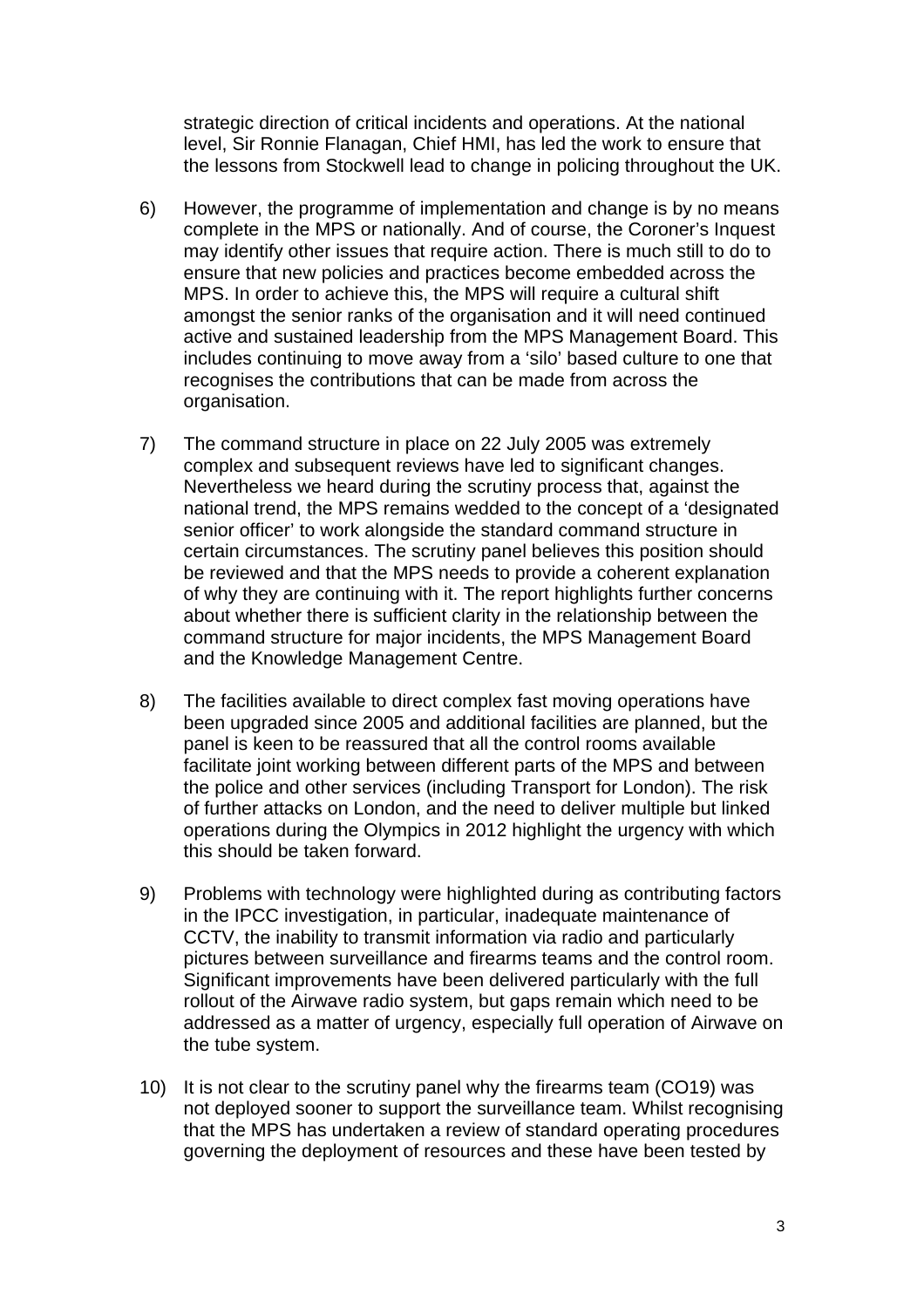HMIC, it is our view that a further assessment will be required following the outcome of the inquest.

- 11) Progress on improving surveillance procedures has been too slow. The appointment of an MPS Head of Covert Policing with responsibility for establishing standards of good practice and enhancing capability should facilitate the step change we are seeking, particularly in terms of consistency of practice across the MPS. We recommend that a further report is delivered to the MPA within two months of the end of the Coroner's Inquest.
- 12) Community engagement and reassurance is one area where considerable progress has been made. The approaches now used within the MPS represent best practice. In advance of the Coroner's Inquest, we recommend that an effective engagement strategy related to its outcome, whatever the finding of the Coroner, is developed to ensure that public confidence in the police is retained.
- 13) The practices used to produce police notes following an operation, in particular a firearms incident, attracted considerable criticism in the IPCC investigation. There has been no suggestion of any improper behaviour by the officers involved in this particular case, and we recognise that police officers do not take this responsibility lightly. But the practice of conferring with colleagues whilst preparing notes is clearly open to misinterpretation and suspicion.
- 14) The MPA recognises that firearms officers are volunteers and their work is highly dangerous, and that balancing the need to respect their rights and sensibilities and the need for transparency is difficult. However the panel believes that conferring on notes causes more problems than it solves, and may be counterproductive for the individual officers concerned. On this basis, we recommend that the practice is stopped. In our view, this should be a national initiative led by the Association of Chief Police Officers (ACPO) and change should be negotiated with the Police Federation, but regardless of the outcome of the ACPO review, we recommend that the MPS changes its approach. In the very short term, while the case for change is negotiated, we wish to see additional measures in place, such as audio or video recording of meetings where officers confer together.
- 15) The management of information after the shooting, particularly around the identification of the victim and the media management of information, was of concern. The steps the MPS have put into place to address these weaknesses (particularly around the management of information) are robust and have been tested, but will only be effective if individual senior officers respect the need to exercise corporate discipline in any personal contacts with the media.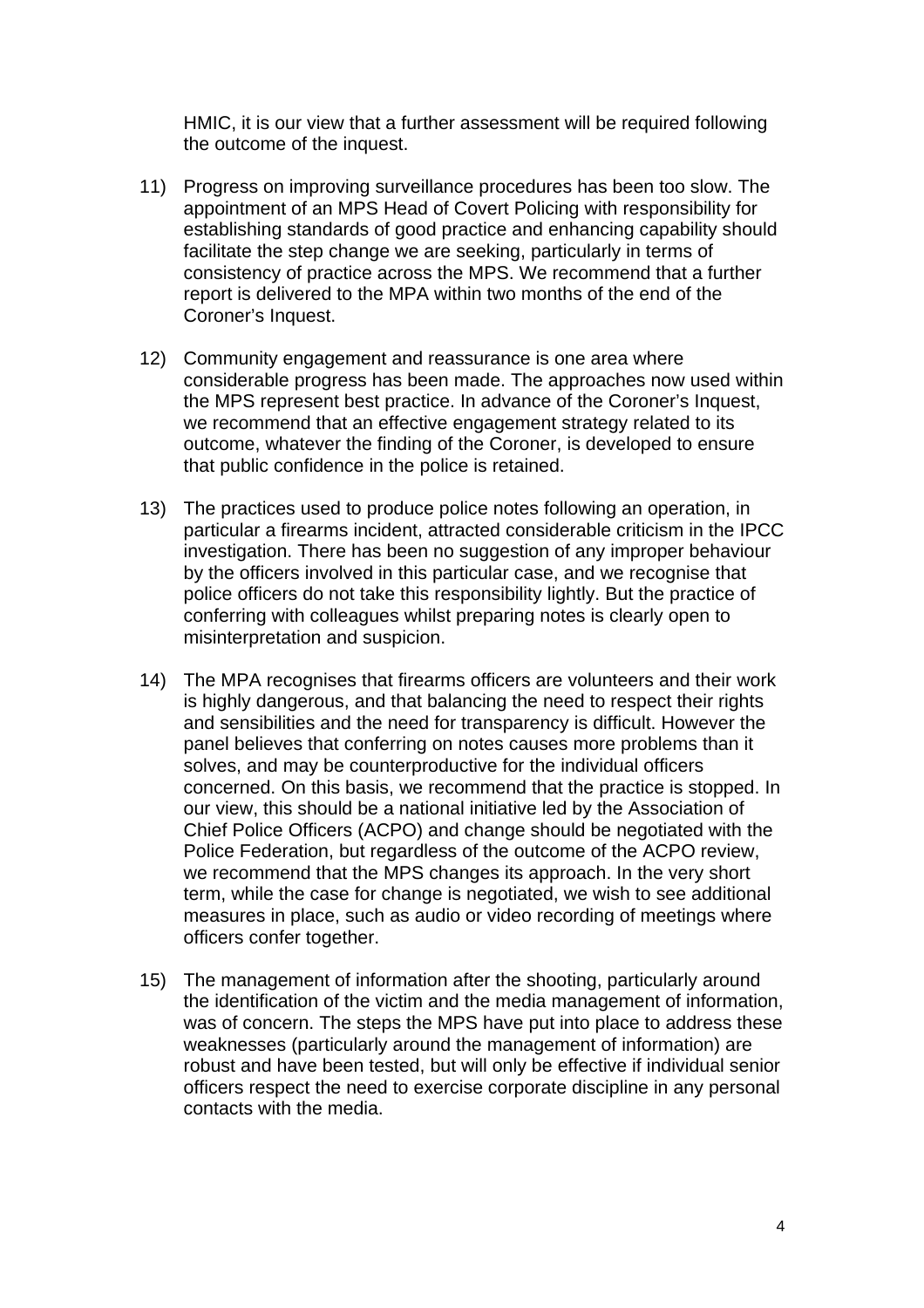- 16) In advance of the publication of Stockwell Two, the IPCC issued 'Salmon' letters to 21 MPS staff and two to the MPA (the chief executive and the Chair). The process used did not reflect public sector best practice, in particular with regard to clearly stating how the information in those letters should remain confidential. There was also a suggestion from the IPCC to the MPA that this process had been abused and information in the Salmon letters had been used improperly. This led to real tension between the IPCC and the MPS and prompted the MPA to commission Sir Ronnie Flanagan urgently to undertake a review in to the issues raised by the IPCC. His review found that whilst there was no evidence of wrong-doing, there is much to learn, within both the MPS and particularly the IPCC, about how the Salmon process should work and has highlighted where improvement is needed.
- 17) The review raised other concerns in relation to the IPCC and their role and relationship with the MPA and MPS. Their imminent review of their Strategic Guidance provides an opportunity to improve and codify the various protocols in place between it and the police service and to consider its role in providing an early indication of findings in the event of a major incident such as a fatal shooting.
- 18) The scrutiny panel agreed to review the role of the MPA during July 2005 and subsequently to assess whether improvements were required. On balance the panel found that the Authority managed its competing roles well, but would benefit from the development of a protocol detailing the internal arrangements for implementing the MPA's communications strategy during a major incident and for defining the roles of senior staff and members.
- 19) As noted above, there is more to do and it is important that the MPS does not get distracted from delivering the changes identified both in this report and the HMIC inspections that preceded it. The MPA will review matters after the Coroner's Inquest, engaging with HMIC and the Commissioner to ensure that any further lessons are captured and translated into practical, sustainable reforms. We will ask the Commissioner to provide a report to the MPA two months after the end of the inquest outlining this analysis and the proposals for change. The MPA will also revisit the progress on implementation regularly and systematically.
- 20) The Scrutiny Panel recommends that the MPS should extend and apply its learning from Stockwell into the preparation for the policing of the Olympic and Paralympic Games. Many of the issues that faced the MPS in July 2005 – in particular command stretch, firearms capability and mobilisation, adequacy of control rooms for the command and control of operations and interoperability of officers from different parts of the MPS working together – are likely to present themselves again in 2012, if not before, and potentially on a far larger scale. The actions taken by the MPS to respond to Stockwell need to be tested continually by the MPS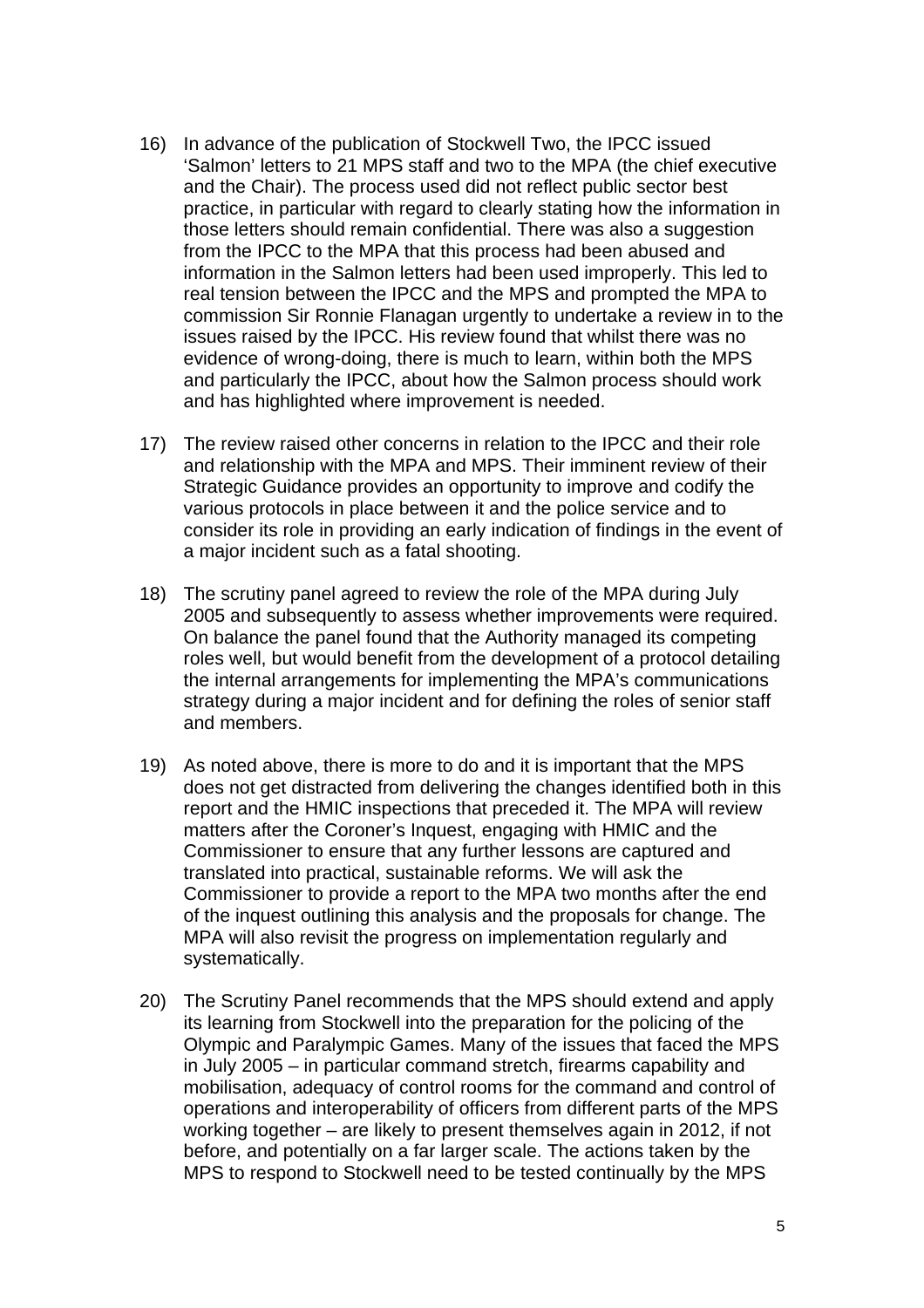and Home Office as to capability, scaleability and resilience in the context of the Olympics.

#### **RECOMMENDATIONS**

(1) that the Metropolitan Police Service (MPS) should review post-incident debrief processes to ensure that it is maximising opportunities for learning without jeopardising any future legal or misconduct proceedings.

(2) that the MPS Management Board strengthens a culture of learning within the organisation by developing and supporting processes which allows for innovation and initiative and accepts that mistakes will sometimes be made.

(3) that Her Majesty's Inspectorate of Constabulary (HMIC) is invited to undertake a further assessment of the progress being made by the MPS to implement the IPCC recommendations within three months of the completion of the Inquest.

(4) that as a matter of urgency, the Association of Chief Police Officers (ACPO) and the National Policing Improvement Agency (NPIA) deliver revised doctrine and firearms manual.

(5) that the MPS should review its position on the retention of the term and role of Designated Senior Officer (DSO), in the light of the emerging NPIA command doctrine and the revised ACPO Firearms Manual when they become available, and in the meantime should continue to test command and control as a matter of routine internal inspection.

(6) that HMIC should objectively consider the benefits and disbenefits of the MPS position on the term DSO in the course of its future progress reviews.

(7) that the MPS should ensure its firearms standard operating procedures reflect the need to ensure contingencies are in place for achieving effective handovers between gold/silver/bronze commanders, should operations run over several days.

(8) HMIC should be invited to consider whether the MPS now has a sufficient number of scaleable and interoperable command suites and with supporting technology, and with the ability to engage with other services to ensure that effective cross service working can be achieved within an enhanced all purpose control room environment.

(9) that the MPS ensure there is a clear understanding across the organisation of what facilities are available and officers ensure they use the control room that best meet the demands of their operation, regardless of where it sits in the organisation.

(10) that the Commissioner and Management Board inform the authority about what has been done to secure effective operational integration between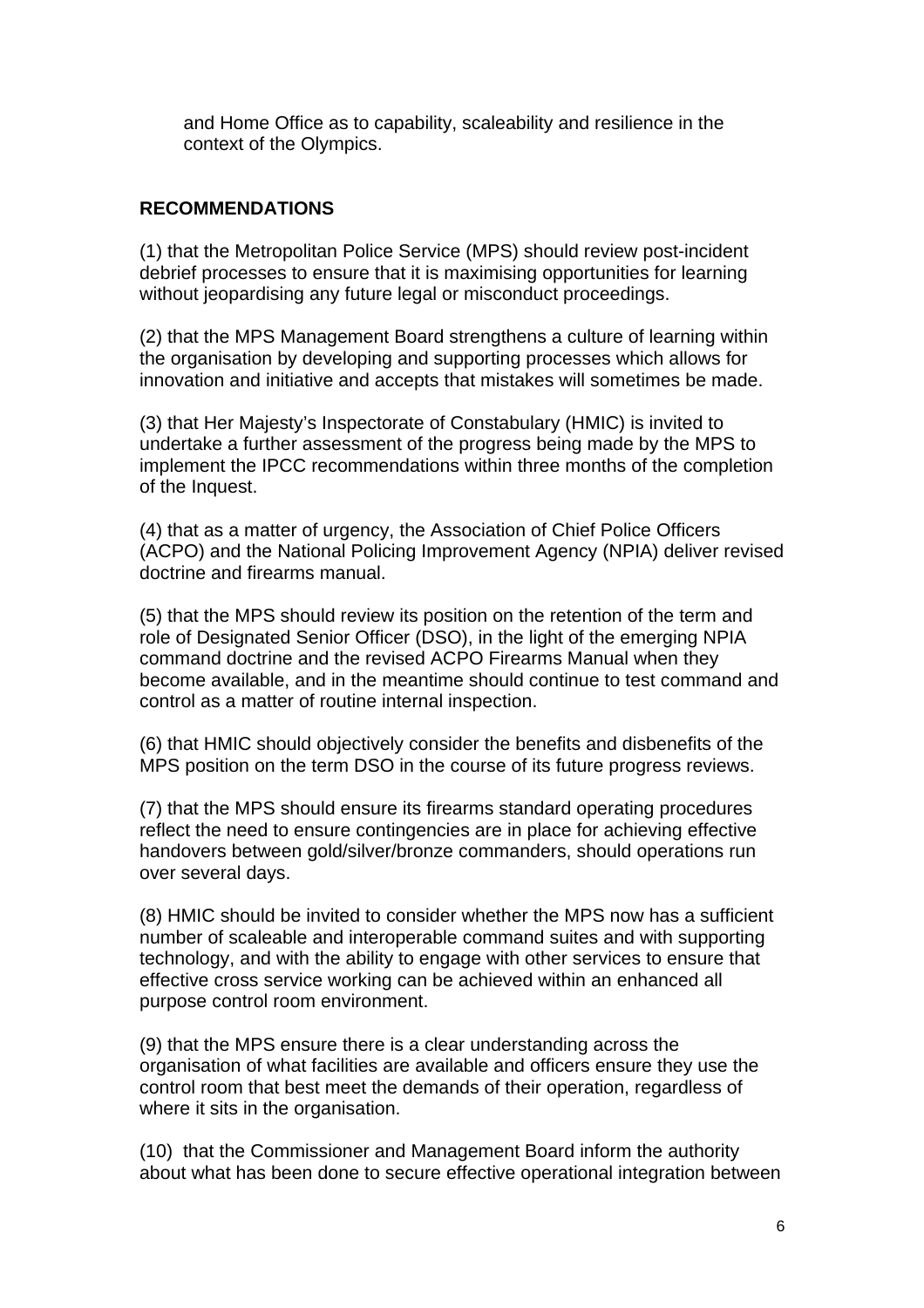surveillance and other resources within Specialist Operations and other parts of the MPS and CO19 (firearms) in particular. We also recommend that HMIC be invited to present a further update on progress to the Authority within two months of the end of the Inquest

(11) that the effective implementation of Airwave to meet the needs of the MPS receives ownership and priority attention at MPS and Transport for London (TfL) Management Board level and that a further update report should be presented to the MPA within two months of the end of the Inquest.

(12) that immediate steps are taken to establish protocols between MPS and TfL governing MPS access to, and when necessary control of, road CCTV cameras for the purposes of operational intelligence and control, and to secure systematic operational liaison between the MPS control room and TfL operating controllers. This will necessitate a commitment from TfL that they establish and meet agreed service standards for the reliability of the CCTV installed on their buses, underground trains and stations. We will be asking the Mayor to take this action forward.

(13) that the evidence given at the inquest should be critically appraised by the MPS to identify any further learning in regard to the deployment of CO19 Specialist Firearms Officers (SFO) and that the MPS carry out a further systematic review of SFO mobilisation arrangements within two months of the end of the Inquest. We will invite HMIC to provide an external validation of this process.

(14) that the Commissioner and Management Board should demonstrate the corporate commitment and effort to achieve effective joint working between surveillance teams and firearms teams, and consistency of working across MPS commands, by reporting progress to the Authority not later than two months after the end of the Inquest, taking full account of evidence given in the Inquest into the death of Mr de Menezes.

(15) that the MPS develops and implements a community engagement strategy that aims to make Londoners better informed about the MPS policing model, which includes outlining how profiling is used in surveillance operations, and underlines that racial profiling is not used by the MPS.

(16) that the MPS should develop a cohesive framework for partnership action with all London boroughs, through engagement with London Councils, with a view to encouraging every borough to adopt an effective community cohesion strategy for major incidents, and to disseminate learning and good practice from other parts of London.

(17) that whatever the outcome of the Inquest, there will be community concerns and therefore the MPS needs to develop a comprehensive engagement strategy aimed at reassuring Londoners that London is effectively policed.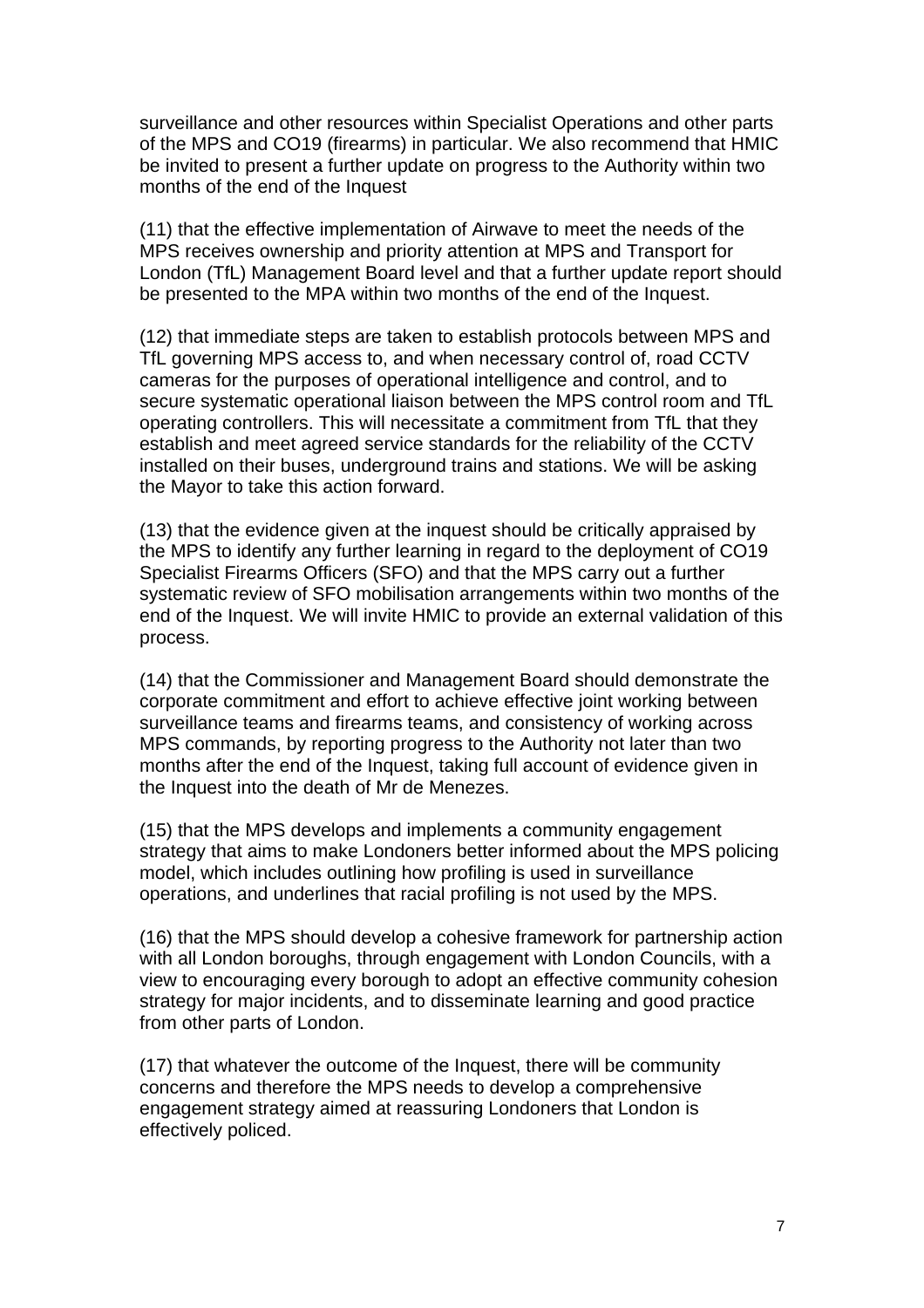(18) that as a matter of principle, Independent Police Complaints Commission (IPCC) protocols and practices should be clear and consistent, so that officers are reassured, that any officer involved in a fatal shooting is regarded as an important witness, and not as a suspect unless or until there is evidence of an offence by an officer.

19) that the practice of allowing officers to confer in the preparation of their notes is discontinued and procedures put in place to facilitate genuinely independent recollections. The MPS should review the provisions of the Met Standard Operating Procedure for use of firearms, and ACPO should review the Firearms Manual to reflect this change.

(20) that in the meantime whilst the review is underway, current practice should be amended so that the exercise is captured on video and audio tape. Safeguards should be put in place to ensure no inappropriate use of the material in subsequent investigations.

21) that MPS in conjunction with HMIC and MPA should move forward to change its own procedures in the event that ACPO decides not to make a change.

(22) that the MPS engage with the Police Federation during the process and if necessary move gradually but firmly over a period of time from the present practice to a more transparent practice.

(23) that the development of the Knowledge Management Centre (KMC) should continue as planned, and the MPS should report progress to the MPA in early 2009 with a further full account of the development and use of the Knowledge Management Centre and Crisis Management Team. The Report should include an account of the action taken to ensure the integration of senior MPS officer private offices into the Knowledge Management Centre network, and to improve the routine flow of information between the offices of Management Board Members before a Knowledge Management Centre mode is convened.

(24) that the MPS must as a matter of urgency adopt more transparent criteria for invoking the Knowledge Management Centre, and the Management Board as CMT.

(25) that an ongoing programme of training is established for staff volunteering to work in the Knowledge Management Centre.

(26) that in future, the designated gold for a crisis event should have explicit responsibility for a proactive communications strategy.

(27) that the Commissioner reports back to the MPA in early 2009 with an explanation of how Specialist Operations, given the pressures they would be under during a London terrorist attack, is integrated into the KMC arrangements.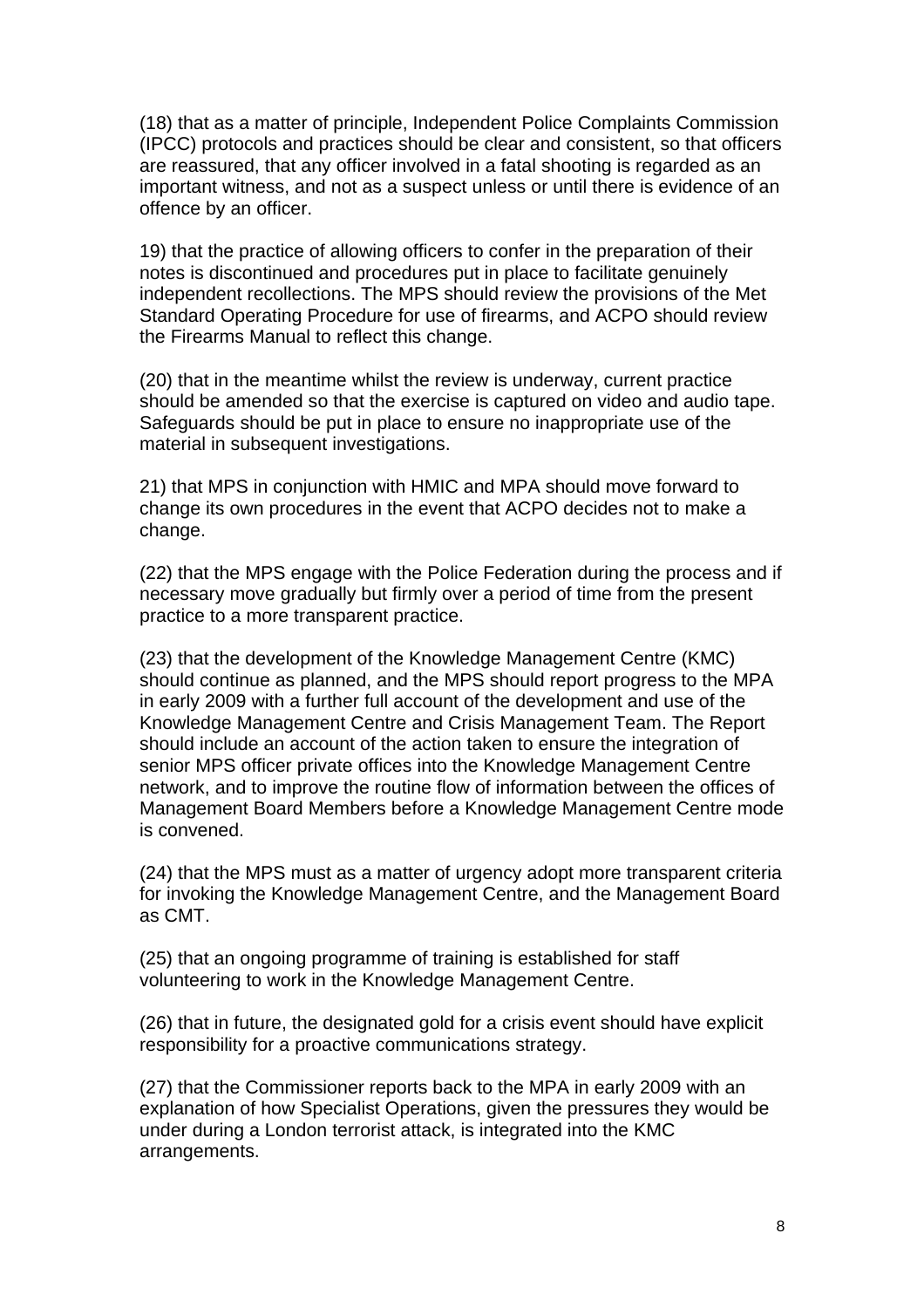(28) That the MPS develops guidance for the public, outlining how the identification process works (particularly in relation to deceased individuals) and includes an explanation of why this can take some time.

(29) That the IPCC, MPS and ACPO agree the development of a protocol or agreed practice to set out the basis of operation of any Salmon process in connection with an IPCC investigation in the future. In particular we recommend that recipients of "Salmon" letter should be requested to confirm in writing, before they receive the relevant extracts, that they will not exchange information about the contents

(30) That the IPCC should recognise however that in the event of a major critical incident being investigated by them they have a duty to provide emerging findings as to organisational shortcomings as soon as possible.

(31) That the MPA's Chief Executive in consultation with the Commissioner draws up a protocol detailing the internal arrangements in the MPA for implementing the MPA's communications strategy during a critical incident or crisis event, defining roles for MPA senior staff and explaining how communication with members of the MPA will take place and how the integrity of the members of professional standards committee will be protected. This should be in place by October 2008.

(32) That the MPS, MPA and IPCC establish annual meetings aimed at facilitating dialogue and improving understanding between the organisations.

(33)That a panel of MPA members is reconvened to consider any further learning requirement emerging from the evidence given to the inquest.

(34)That the Chief Executive together with the Commissioner negotiate with HMIC for the continuation of independent audit of the programme to implement change and report proposals back to the MPA, with a view to HMIC presenting an update report, taking account of any new issues emerging from the Coroner's Inquest, within two months of the end of the Inquest or by March 2009 at the latest.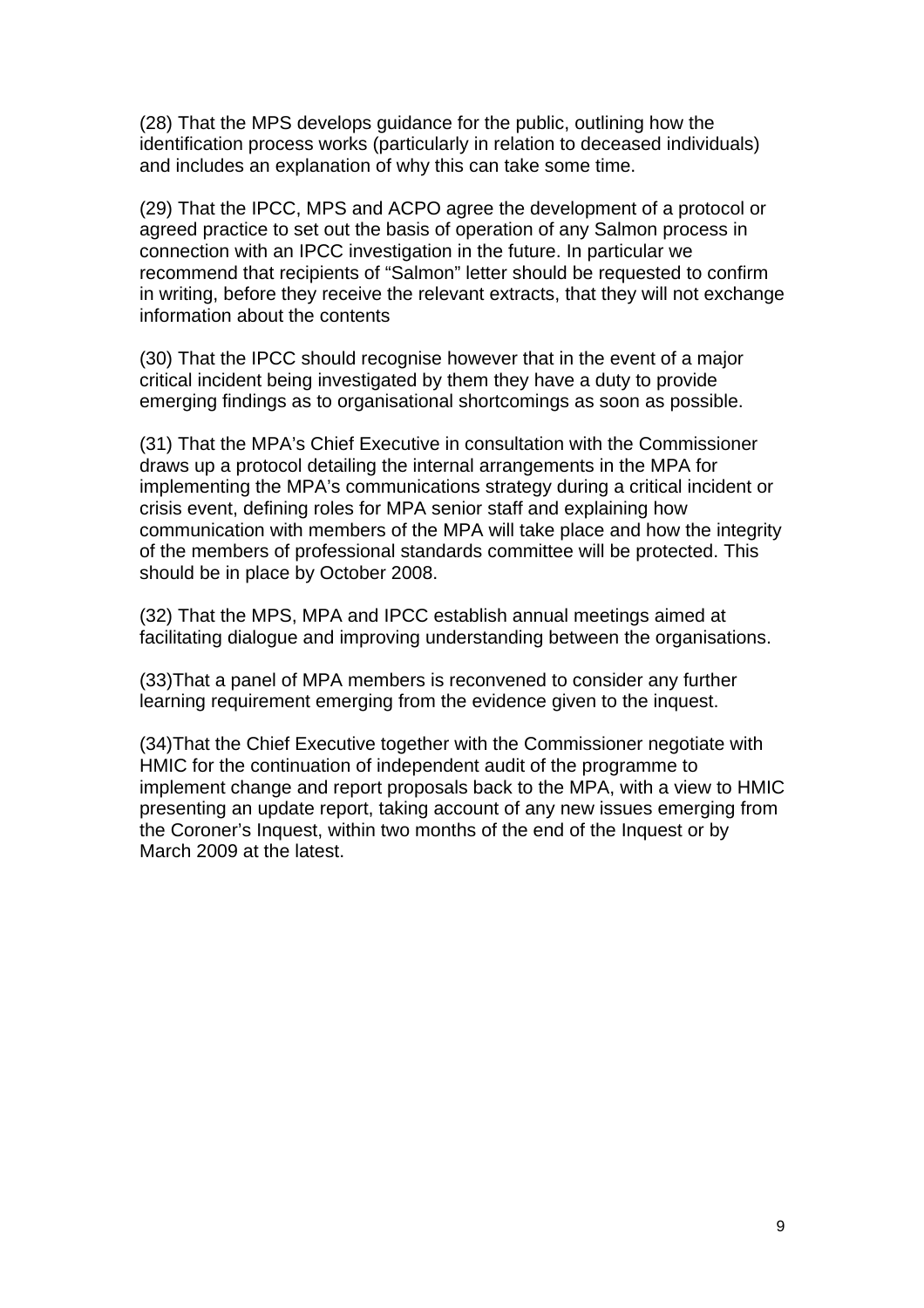# **B INTRODUCTION**

- 21) This report sets out the findings of a panel of members of the Metropolitan Police Authority who were commissioned to scrutinise and report comprehensively to the Authority and the people of London on:
	- the response by the MPS and the MPA to the IPCC Stockwell Reports 1, 1b and 2;
	- the extent to which the recommendations made by the IPCC have been accepted and implemented;
	- whether lessons have been learned from the fatal shooting of Jean Charles de Menezes at Stockwell on 21 July 2005 and the subsequent handling of information, and whether the learning has been incorporated into procedures, practices and command structures by the MPS and other agencies;
	- what changes, if any, are needed in relation to the MPA's practices for oversight of major critical incidents and their aftermath, including the MPA's role in public information and communications;
	- what further action is needed, by the MPS, the MPA or other agencies to secure sustainable improvements in policy and practice.

and to make recommendations as necessary to the MPA, the MPS and other agencies.

- 22) The Panel of four members, Dee Doocey, Faith Boardman, Jennette Arnold and Len Duvall (Chair), sat for several days in January and February 2008, and took evidence from senior MPS officers and from key stakeholders such as HMIC and the IPCC. A comprehensive document review formed part of the scrutiny process. Members of the panel also visited the newly refurbished control room in New Scotland Yard.
- 23) This report presents the findings of that exercise. The panel has agreed a series of recommendations. Once endorsed by full Authority, the MPA will invite the Commissioner to respond in writing, outlining how the MPS intends to respond to the recommendations. A process will be put in place to ensure regular updates are received by the Authority.
- 24) The panel has highlighted in several places throughout this report that there are still gaps in our knowledge as to what actually happened on 22 July 2005. The Coroner's Inquest in September 2008 should provide a definitive account and it is possible that this panel may wish to reconvene to consider what further action is required by the MPS to prevent such a tragedy from reoccurring.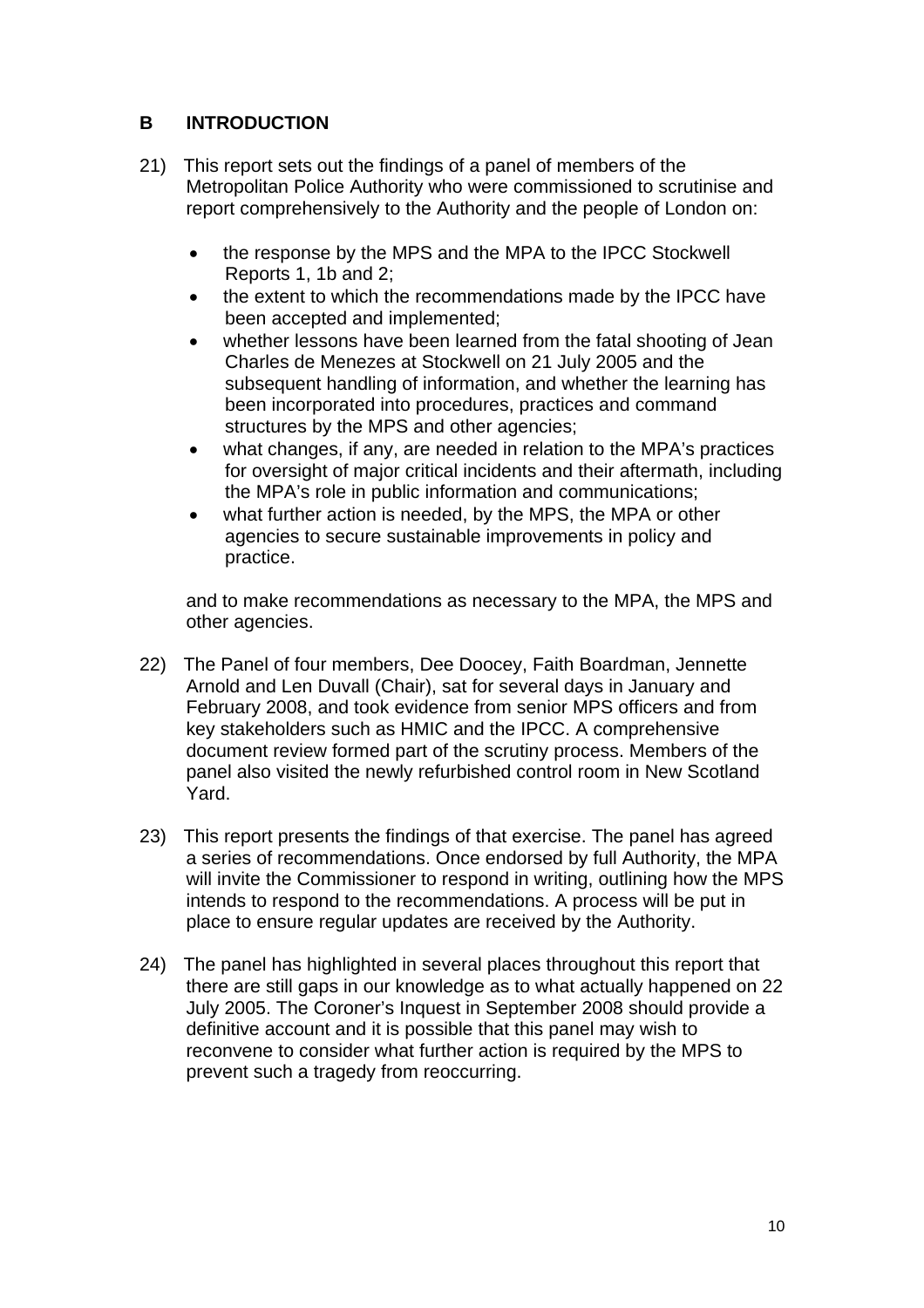# **C SCRUTINY REPORT**

#### **1 The events of 22 July and the findings of the IPCC and the Health and Safety at Work trial**

- 25) At 10.06am on 22 July 2005, Jean Charles de Menezes was tragically shot and fatally wounded by Metropolitan Police Service (MPS) firearms officers on a train at Stockwell underground station in south London. He had been followed there from a block of flats in Scotia Road, Tulse Hill (also in south London) by a MPS surveillance team who were trying to identify whether he was Hussain Osman, one of several suspects being sought following an unsuccessful terrorist attack on London's underground system the previous day. The police operation to apprehend all those involved in the attacks on 7 July and the failed attack on 21 July (Operation Theseus) was one of the biggest manhunts in the history of the MPS, and took place against the backdrop of a city on high alert following the 7 July attack in which 52 innocent people died and several hundred were injured.
- 26) Drawing on the information available to us, the following paragraphs will summarise how events unfolded on the 22 July 2005 and the apparent failings that were identified by the IPCC and the criminal trial<sup>\*</sup>. It is important to note that whilst the investigation by the IPCC and the trial provide us with *a* chronology and a list of apparent failings, it is by no means definitive and there will not be a definitive account of the shooting until the Coroner's Inquest takes place in September 2008.
- 27) In any death or serious injury after police contact including any incident involving the use of firearms, the IPCC has a statutory duty to investigate. Its duties are threefold: to advise the Crown Prosecution Service (CPS) whether any criminal offences may have been committed, to enable the relevant police service and police authority to come to decisions about whether any discipline or other action should be undertaken and to assist the Coroner in relation to the inquest. Its report 'Stockwell One', was the IPCC's investigation into the death of Mr de Menezes.
- 28) A full<sup>†</sup> chronology can be found at annex  $E$  at the end of this report. However, it is useful to outline a small number of key events here:
	- 4.20am, Commander McDowall (in charge of the investigation into the failed bombings –this is known as the 'gold command' i.e. the officer in overall charge of the investigation) was informed that two of the suspects were linked to a block of flats in Scotia Road.
	- 4.55am, following an assessment of that intelligence, Commander McDowall decided to mount 'directed surveillance' at that location. He also established a firearms strategy and a 'designated senior officer (DSO)' was appointed (Commander Dick) in case an

l

<sup>\*</sup> On 1 November 2007 the MPS were found guilty of failure to discharge a duty under section 3(1) of the Health and Safety at Work etc. Act 1974.

<sup>†</sup> Notwithstanding the weaknesses highlighted in the paragraphs above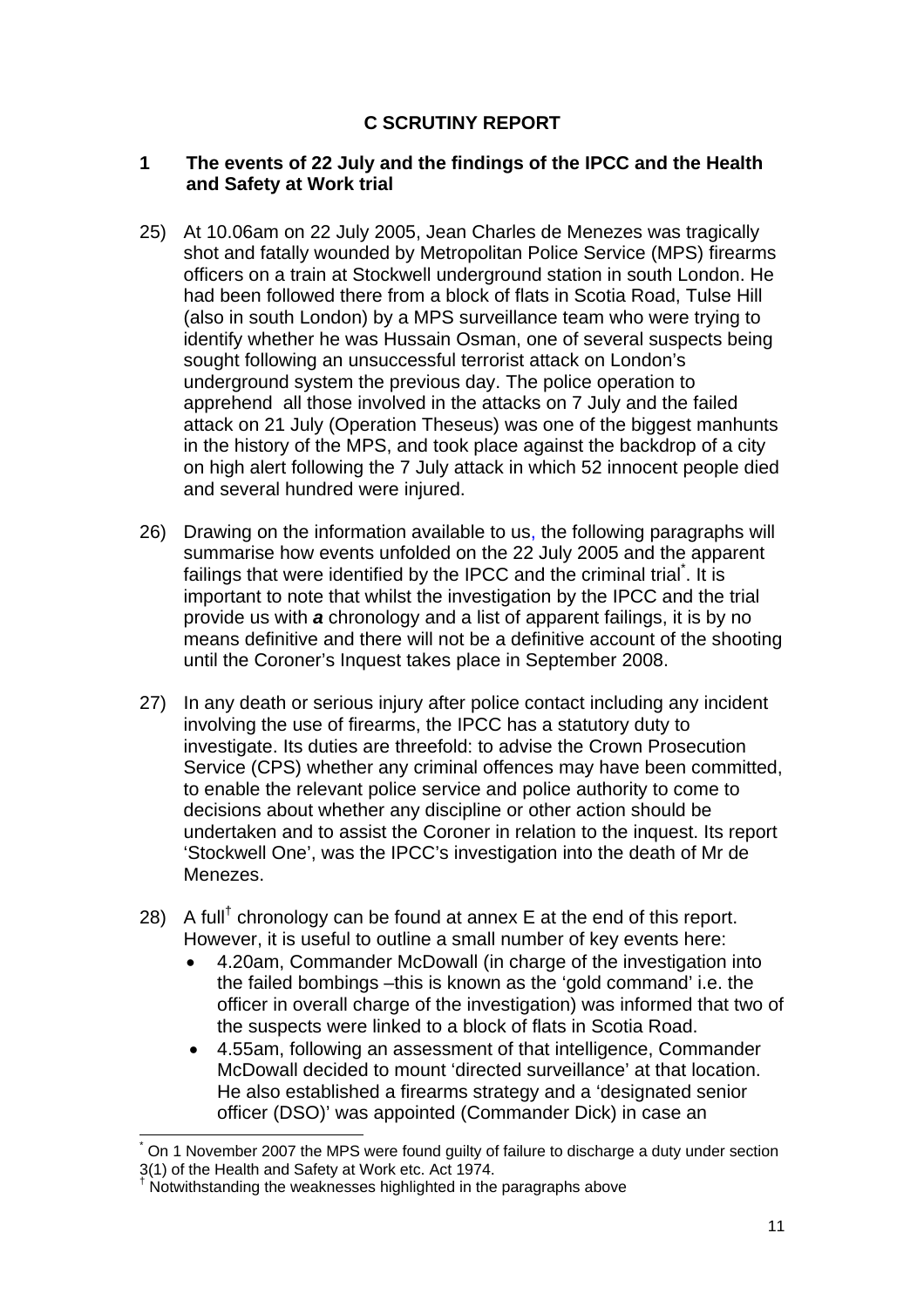Operation Kratos situation developed. Operation Kratos is the policing firearms policy response to suicide terrorism. Under the policy, a DSO makes the decision to invoke Kratos, sets the strategy, determines what action is required on the ground and authorises the preferred armed intervention (it should be noted that on 22 July 2005, Operation Kratos was not invoked). Two 'silver' commanders are also appointed – one to manage the incident on the ground and the deployment of resources and the other to remain in the control room and provide the link between the team on the ground and the control room. Two senior tactical advisors were appointed, one with the CO19 officers and one in the control room. Their role was to provide professional, tactical advice to the 'silver' commanders in order to aid the decision making process (the role of the tactical advisor based in the control room included giving advice to the DSO, should Kratos being invoked).

- 5.45am written authorisation was given to SO12 surveillance officers to carry firearms, for their own and the public's protection (verbal authorisation was given the previous evening).
- a surveillance operation at Scotia Road commenced at 6.04am
- 6.50am Commander McDowall chaired a briefing where the firearms strategy was outlined. Commander Dick was subsequently personally briefed by Commander McDowall as she missed part of the meeting. This second briefing included an agreement of their (Cmdr McDowall and Cmdr Dick) individual roles in the delivery of the overall strategy.
- 7.45am CO19 received a briefing their role and the equipment required and were sent to Nightingale Lane Police Station to await further instructions. They received a further briefing at 8.45am (at Nightingale Lane).
- 9.33am Mr de Menezes left Scotia Road followed by a surveillance team. He caught a bus to Brixton underground station, and on finding it closed, got back on the bus to Stockwell underground station. During this time the surveillance team did not definitively identify Mr de Menezes as Hussain Osman, but believed him to be.
- 10:03am Mr de Menezes entered Stockwell underground station and descended to the platform to catch a train. He was followed by MPS surveillance officers and, shortly afterwards, firearms officers (CO19).
- 10.06am Mr de Menezes was shot dead.

# **IPCC conclusions**

29) Whilst acknowledging the context in which this operation unfolded, the IPCC investigation highlighted a number of apparent failings. Their report identifies concerns with how the strategy devised by Commander McDowall was implemented and the process undertaken to ensure the appropriate personnel received sufficient briefing. The briefing started ten minutes early, without Commander Dick (she had been given the wrong location), a key player in delivering the strategy. This meant that she did not meet the two officers working directly to her as silver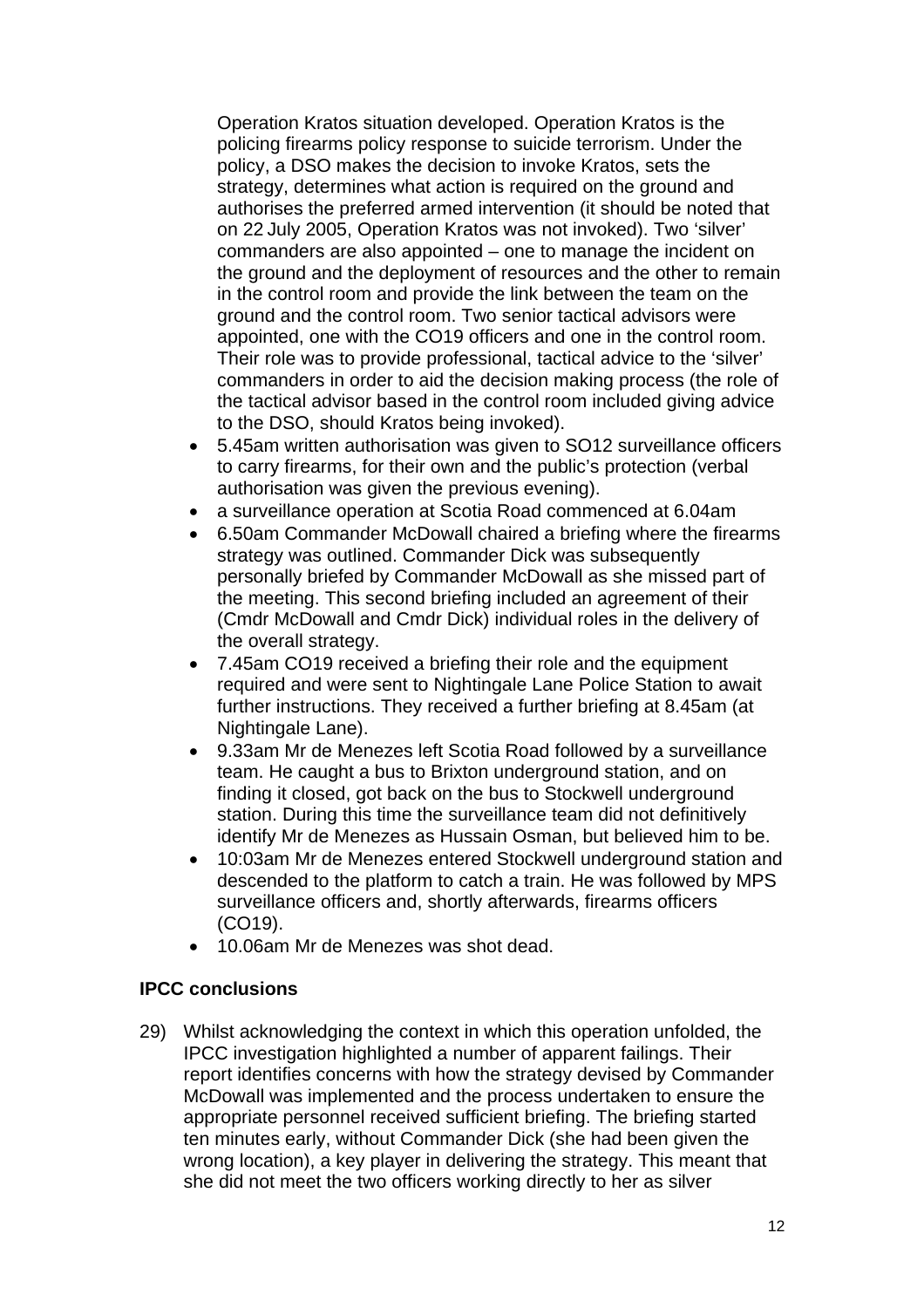command and was unable to influence the briefings they subsequently gave to the CO19 firearms teams. For example, these officers were not told that Operation Kratos should only be used as a last resort and only then if they were sure of the identity of the person to whom the police was to be applied.

- 30) The strategy was also criticised for its failure to consider or assess the risks to the public or to any unidentified subject (such as Mr de Menezes) through delivering the strategy. Furthermore, the strategy did not consider what alternative tactics could be deployed should CO19 not be in place to intercept one or both of the suspects thought to be at Scotia Road, or what contingency would be needed should one or both suspects board public transport. The strategy contained no contingency plans for containing the premises/residents in the absence of CO19 officers even though the strategy recognised that this was a potential risk and the SO12 surveillance officers were authorised to use their firearms.
- 31) Several briefings were delivered on the morning of 22 July to officers involved in the operation, but, as was normal practice, none of these was recorded. In the view of the IPCC, all briefings to firearms officers should be recorded in the future, because of the possibility that lethal force could be used.
- 32) Insufficient resources were available to deliver Commander McDowall's strategy effectively. Although the strategy was one of "containment, stop and arrest", eight people left the flats between 7.15am and 9.33am and none of them was stopped or followed. The IPCC found that "despite the strategic intentions of the operation there were insufficient resources deployed to Scotia Road at 9.30 am…. It does not seem that any consideration was given to calling out these resources earlier or retaining the night duty staff on duty until replacements arrived".
- 33) There appeared to be some lapses in communication between the control room at New Scotland Yard (NSY) and those on the ground. For example, a surveillance team had asked for bus routes in the vicinity of Scotia Road to be suspended. Many of the officers involved (both on the ground and in the control room) assumed this had happened, but it had not because Commander Dick believed it might alert a suspect.
- 34) Although recognising that it was clearly understood that Commander Dick was in charge of operations on between 7.15am and 10.06 on 22 July, this does not accord with the role she was actually assigned at the outset. According to MPS policy at the time, she should not have been in charge of operations.
- 35) The IPCC were critical of the inability of the MPS to resolve the situation (i.e. positively identify Mr de Menezes as Mr Osman and stop him if necessary) before he entered Stockwell underground station. In their view it could be seen as a failure of the operation strategy that the armed surveillance officers were not used to stop Mr de Menezes from re-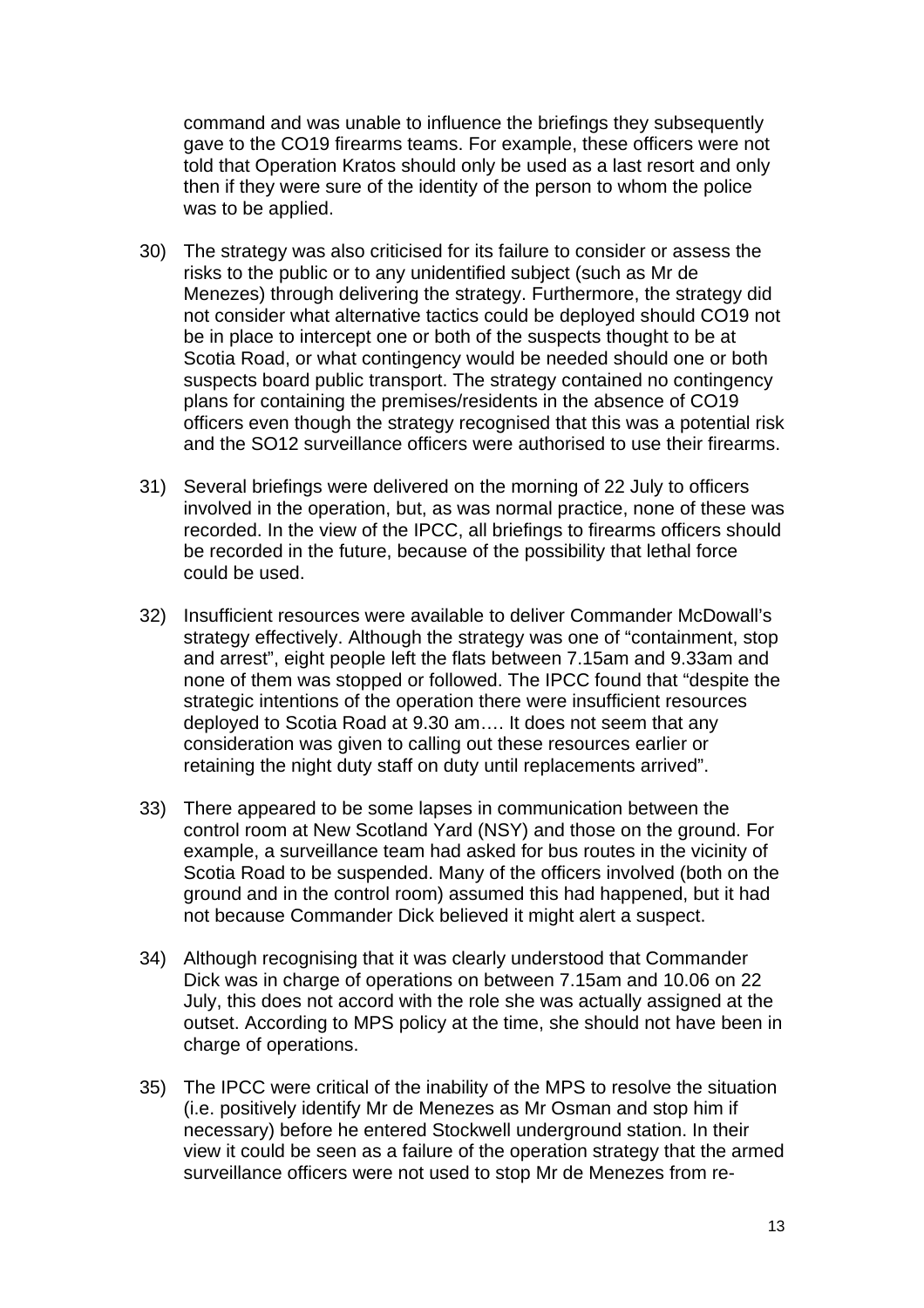boarding the bus. At Stockwell underground station, the surveillance team was ordered to intercept, but this order was almost immediately rescinded as Commander Dick was (incorrectly) informed CO19 had arrived on scene. In fact, they did not enter the tube station until two minutes later (enough time for the suspect to pass through the barriers and descend to the platform to catch a train).

- 36) There were conflicting accounts of what took place in Stockwell underground station. The descriptions provided by police officers in the immediate aftermath and those in the statements written 36 hours later were different. This includes whether the armed officers actually identified themselves when they were in the railway carriage with Mr de Menezes. The investigation raised concerns about allowing the police officers to prepare their statements together (it should be noted this is standard practice nationally). They also found that one of the surveillance logs had been altered. In the IPCC's view, this could not have happened if the investigation had been referred to them immediately by the Commissioner, instead of three days later. The IPCC raised a number of concerns about this handover process. Whilst it is not clear whether this had any impact on the quality of their investigation, the MPS have conceded the process was not well handled and the law governing referrals to the IPCC has now changed, so such a situation should not arise again.
- 37) The IPCC found that the accommodation at NSY from which the operation was directed was not fit for purpose. In particular, the systems available in the room used (room 1600) did not allow all communications to be recorded.
- 38) Finally, they were concerned that there was so little CCTV evidence available to support the investigation, despite CCTV cameras being installed on the bus, the underground station and the train. It should be noted that the IPCC did investigate whether there was any wrongdoing in respect of CCTV evidence. It found that no evidence had been destroyed and nothing to suggest that evidence had been withheld.

#### **The Health and Safety at Work Trial (HASW)**

- 39) On the basis of their investigation, the IPCC forwarded their report to the CPS advising them where potential criminal offences had occurred. The CPS analysis of that report led to the MPS being taken to court for breaching health and safety legislation in October 2007. The prosecution case presented 19 alleged failings (outlined at Annexe 1), reflecting the analysis above. They were principally concerned with the failure to adequately resource and deliver the strategy outlined by Commander McDowall, and the failure to minimise the risk to Mr de Menezes and the public by allowing a suspected terrorist on to the transport network.
- 40) Jury deliberations are not made public in the UK, therefore we cannot be sure which of the issues raised led the jury to deliver a guilty verdict (with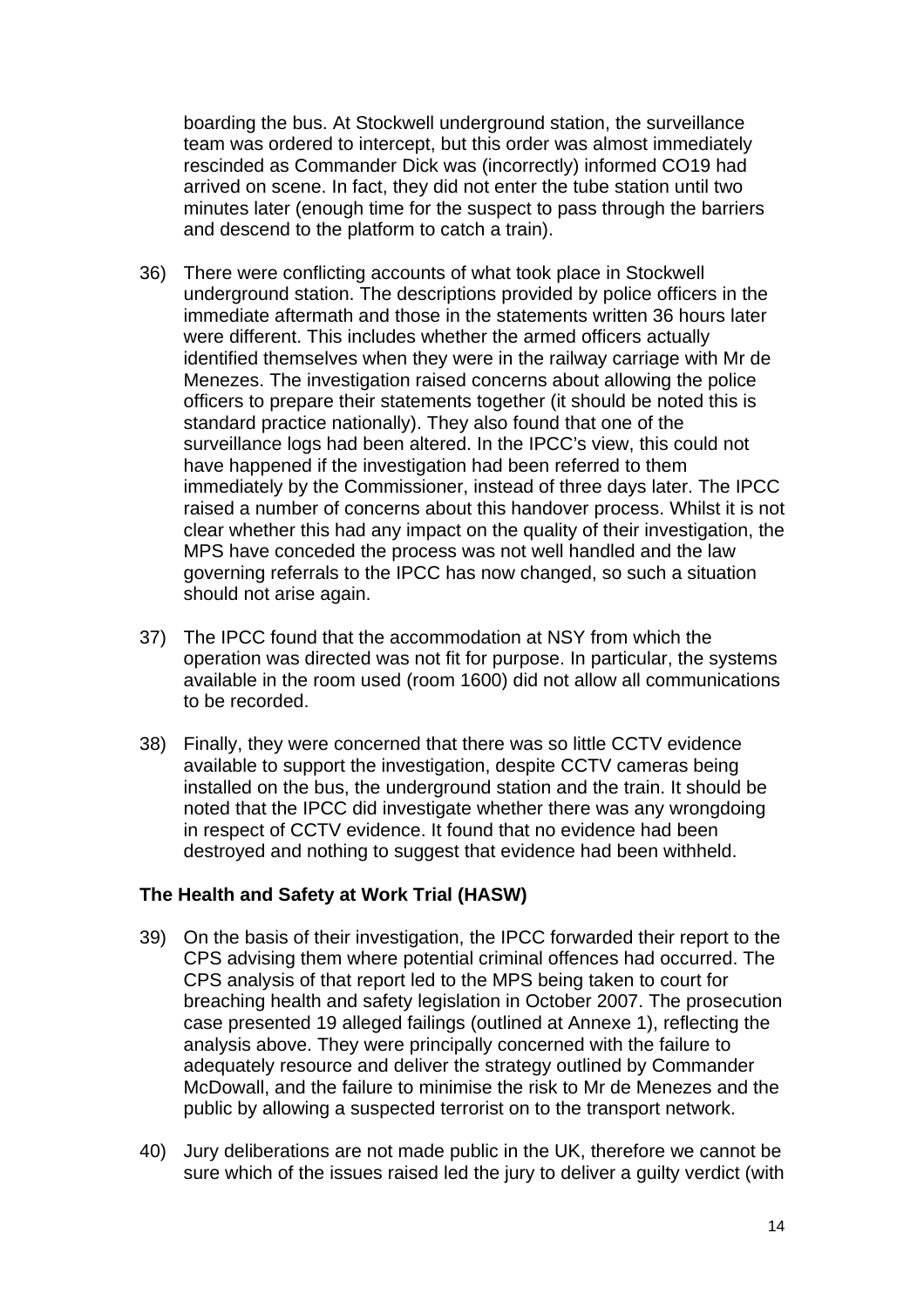a rider that attached no personal culpability to Commander Dick). The judge, Mr Justice Henriques, in passing sentence stressed that the jury "concluded that the MPS failed in their duty during the police operation immediately preceding that fatal shooting. …… the jury's verdict does not amount to a finding that the very act of shooting was unlawful. That will be determined at a Coroner's Inquest in due course." He also highlighted four issues that he considered to be key. In his view, had Commander McDowall's strategy been adhered to and a firearms team deployed as soon as the instruction was given at 05:05am, then the tragedy could have been avoided. He noted that no explanation had been forthcoming about why the delay occurred, other than a communication breakdown. Communication between the surveillance teams and the control room was also highlighted as a serious failure, particularly in respect of the positive (or not) identification of the suspect as Hussain Osman. He was also concerned that the briefing the firearms teams received was inaccurate and unbalanced.

## **The MPA Professional Standards Cases Sub-Committee**

- 41) The IPCC sent a copy of their report to the MPA at the same time as the CPS. The MPA has responsibility for dealing with all discipline issues relating to senior police officers (commonly known as ACPO<sup>\*</sup> officers). Before any officer is interviewed in respect of a potential misconduct allegation, a Regulation 9 notice under the Police Conduct Regulations 2004 is issued. The IPCC had served a 'Regulation  $9'$ <sup>†</sup> notice on Commander Dick and asked the MPA to consider whether disciplinary action should be taken against her in light of the findings of their investigation. This was an unusual request, given that there were ongoing legal proceedings. Nevertheless the MPA agreed to come to a provisional determination, reserving the right to review it should any material evidence emerge during the criminal trial. The response was sent to the IPCC in February 2007.
- 42) The determination was made by the MPA's Professional Standards Cases Sub-Committee (PSCSC) under delegated powers. The members of the PSCSC were all experienced magistrates.
- 43) The PSCSC concluded that the report did not provide sufficient basis for disciplinary proceedings under any provisions of the police code of conduct. They found that Commander Dick had been systematic and methodical in her approach to her command on the morning of 22 July 2005 and that the first two hours (i.e. after 07.15am) she was instrumental in filling a command vacuum that had existed since the firearms strategy was initially articulated by Commander McDowall at 5.00am. In their view, she had a clear understanding of her responsibilities and established an operating framework in which public

 $\overline{a}$ 

<sup>\*</sup> Association of Chief Police Officers – all officers above the rank of Chief Superintendent. † *–* It should be noted that the IPCC served eleven Regulation 9 notices in total, but as the other ten were served on officers of Chief Superintendent rank or below, the responsibility to consider the discipline issues lay with the MPS*.*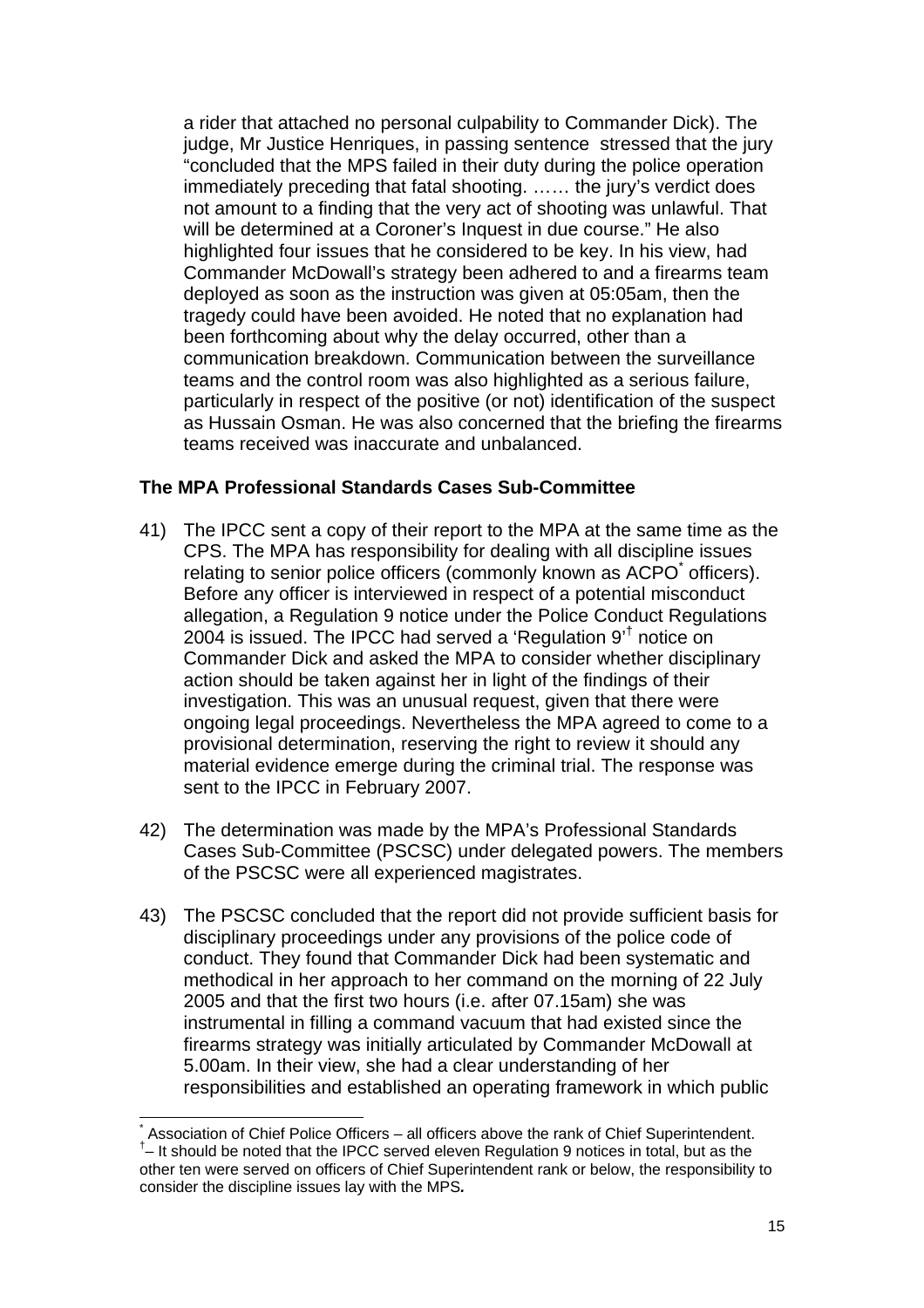protection was the key objective. She was found to have put suitable lines of command and communication in place and she made reasoned decisions and issued sound instructions.

- 44) The sub-committee also found that Commander Dick had been convinced at material times that the information she was receiving was positive about the identification of Mr de Menezes as the suspected bomber and that she took steps to secure the arrival of CO19 (and should not be held personally responsible for the delayed arrival of that team).
- 45) The sub-committee noted the flaws in the police operation (as outlined in the paragraphs at the start of this section) and agreed that with hindsight, some of Commander Dick's actions could be questioned. However, on the basis of the evidence available there was no justification for misconduct proceedings.
- 46) Reflecting its concerns about the flaws in the operation, the subcommittee informed the IPCC that it would be raising a number of matters with the Commissioner that in its view required improvement to either policy or practice (although it is not clear that this was followed up by the sub-committee). These included:
	- revising operational manuals to ensure that in the early stages of an operation sufficient effort is devoted to ensuring sufficient assets are in place
	- reviewing the process for developing contingency plans and mobilising effective command structures
	- clarifying the interaction of the different dimensions of 'Kratos' and their impact on command structures – this should include whether the DSO role is appropriate
	- considering whether Airwave can be used to relay live digital images to the control room to enable better identification of suspects during fast moving operations
	- requiring the MPS and the government to remedy the lack of effective underground radio communications
	- considering whether the use of code names for suspects and the terminology for reporting on identification could be simplified.

# **Further IPCC investigations (Stockwell One a/b/c and Stockwell Two)**

- 47) There were a number of further reports by the IPCC related to the events of 22 and 23 July 2005. These included:
	- an investigation into the delays in deploving the CO19 team to Scotia Road – further enquiries failed to establish what happened.
	- an investigation into the alteration of one of the surveillance logs there was insufficient evidence to support undertaking criminal proceedings against any officer.

 $\overline{a}$ \* The MPS radio communications system based on mobile technology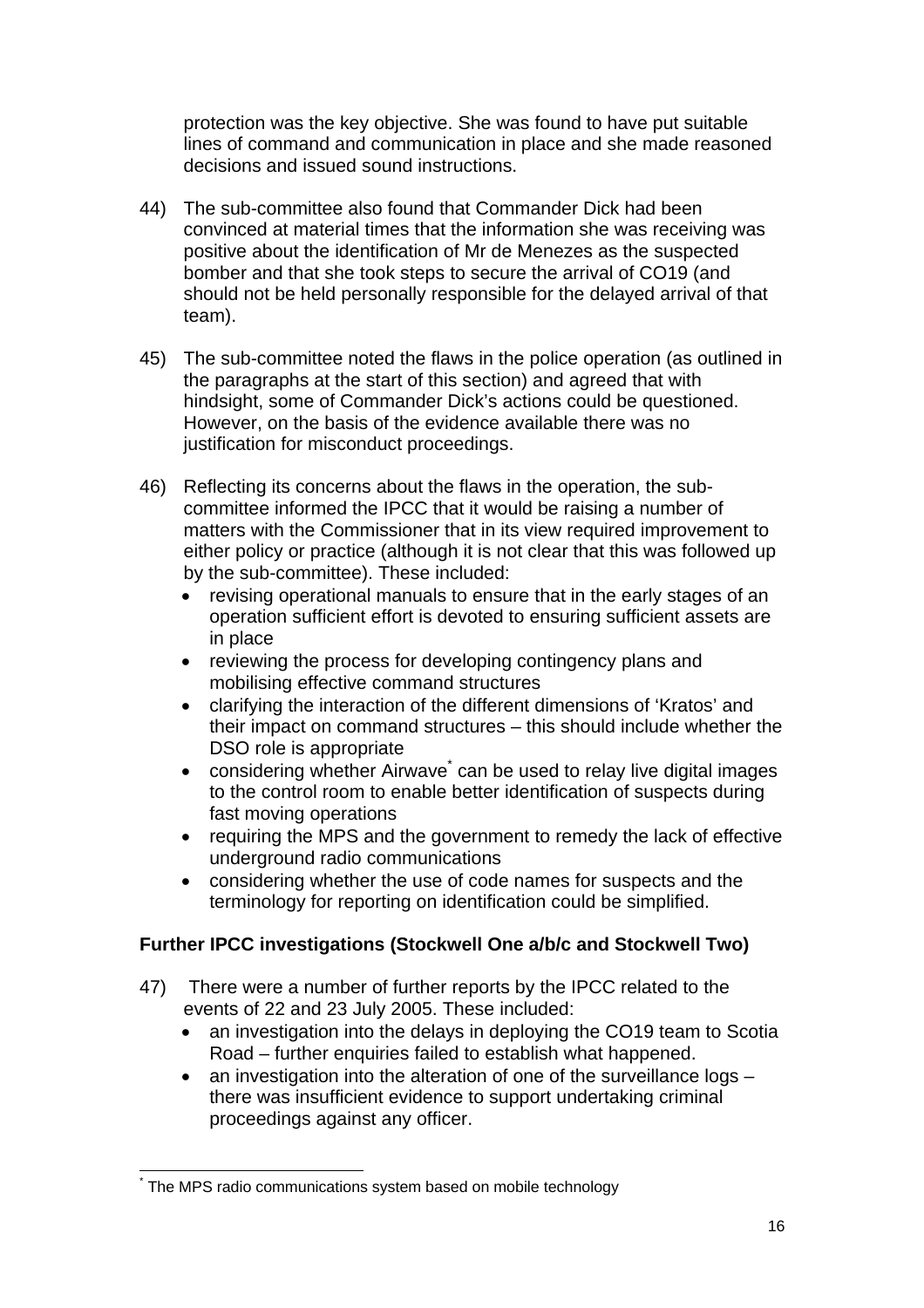- the investigation of a complaint by the de Menezes family about the time it had taken them to inform them of the death and the way they were treated in subsequent days. The investigator found that the MPS had acted properly throughout and therefore did not uphold the complaint.
- 48) The IPCC undertook one further investigation in relation to the events of the 22 July 2005 and its aftermath. The de Menezes family made a complaint to the IPCC about the handling of public statements following the shooting of Mr de Menezes. Specifically, the family complained that the Commissioner and others had knowingly made public inaccurate information or failed to correct inaccurate information placed into the public arena. The report outlining the conclusions of this IPCC investigation was known as Stockwell Two. The section on Stockwell Two below covers the issues arising out of that report in greater detail, but in summary the IPCC found that although the Commissioner and others had not knowingly misled the public, there were serious weaknesses in the way the MPS handled critical information, including within Management Board<sup>\*</sup>. A series of recommendations was made to address those weaknesses. They found there were potential disciplinary issues on grounds of conduct in relation to Assistant Commissioner (AC) Andy Hayman and these were referred to the MPA for consideration.

# **Overview of the MPS's approach to learning from Stockwell to date**

- 49) The recommendations made by the IPCC in their report Stockwell One have provided the focus for the remedial action taken by the MPS to ensure that systems and processes are put into place to ensure that the sequence of events that led to the death of Mr de Menezes does not happen again. In recent months the MPS has also taken account of the conclusions of the Health and Safety trial and "Stockwell Two". The sections below go in to detail as to how the individual issues have been responded to.
- 50) The MPS has a proactive approach to learning from operational experience. Their response to Stockwell was no different and they deserve credit for this. In the immediate aftermath of July 2005, a senior officer was appointed to investigate what early lessons could be learnt from Operation Theseus. That officer was also asked to consider Operation Kratos, in light of 21 and 22 July 2005 (recognising that Kratos had not been implemented during that time). The reviews carried out were by necessity relatively high level, and were undertaken in the knowledge that they would only provide a partial account of events.
- 51) The reviews provided the foundation for substantial changes such as the development of a new approach to information management (called the Knowledge Management Centre), the redevelopment of the

 $\overline{a}$ \* The most senior management team within the MPS, chaired by the Commissioner.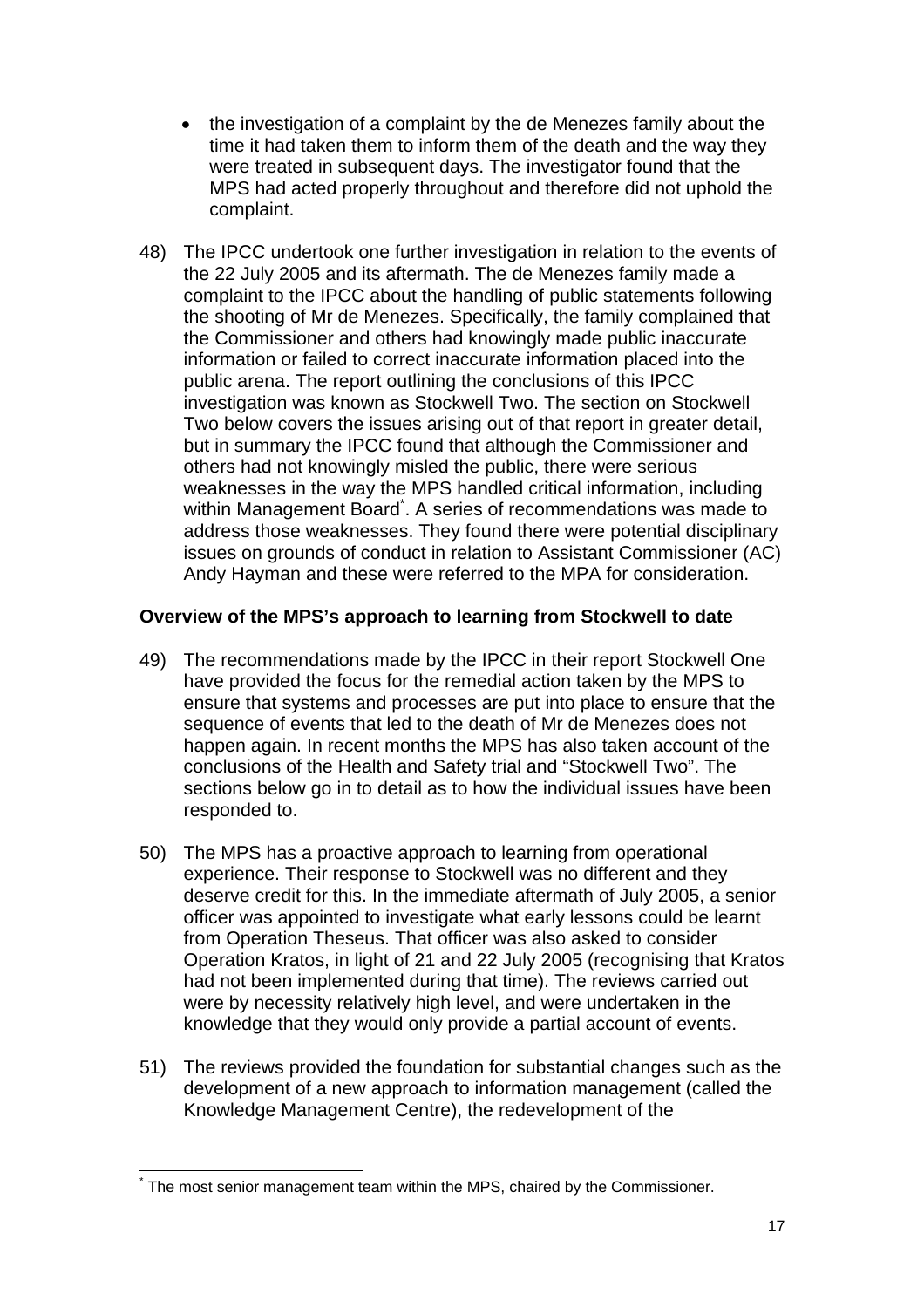accommodation, support and technology used to manage live operations and a review of the firearms policies including Operation Kratos.

- 52) Whilst the MPA credits the MPS for doing what it could post July 2005 to deconstruct the chain of events and to respond to the learning from that exercise, the limited extent to which they were able do this (for example they were not able to pull together a single account of events) is unsatisfactory. There still has not been a proper debrief, involving all the officers who took part in the Scotia Road operation. There are legal constraints preventing this particularly there have been a series of ongoing investigations (in this case the IPCC investigation and the Coroner's Inquest) that could result in legal or misconduct proceedings. Whilst understanding the pressure this places both on the organisation and the individuals concerned, the MPA is concerned that valuable lessons will be lost.
- 53) We were presented with a paradox during our evidence sessions: on the one hand a recognition that undertaking a comprehensive debrief is important and that lessons need to be learnt and on the other hand a complacent acceptance that, in this case, it has not happened and is unlikely to in the future. We also heard that there is a cultural challenge to overcome, in that debriefing is about learning from apparent failure. The MPS has access to very sophisticated IT debriefing mechanisms that protect the anonymity of those contributing to the exercise. It is our view that the use of these should be trialled. This needs to be supported by a communication strategy that promotes a culture of learning from organisational success as well as apparent failure.
- 54) The scrutiny panel also wishes to emphasise that it is our perception that the MPS has a cultural predisposition to adopt an overly defensive stance when asked to explain how it is responding to criticism and challenge. It is our view that the MPS needs to counter this tendency energetically and recognise that independent scrutiny and validation can be a positive element of improvement and change.

#### RECOMMENDATION:

(1) that the Metropolitan Police Service (MPS) should review postincident debrief processes to ensure that it is maximising opportunities for learning without jeopardising any future legal or misconduct proceedings.

(2) that the MPS Management Board strengthens a culture of learning within the organisation by developing and supporting processes which allows for innovation and initiative and accepts that mistakes will sometimes be made.

55) It is not enough to identify the learning points from incidents such as Stockwell. There needs to be a demonstrable action plan that, when implemented, will give reassurance that the same mistakes will not be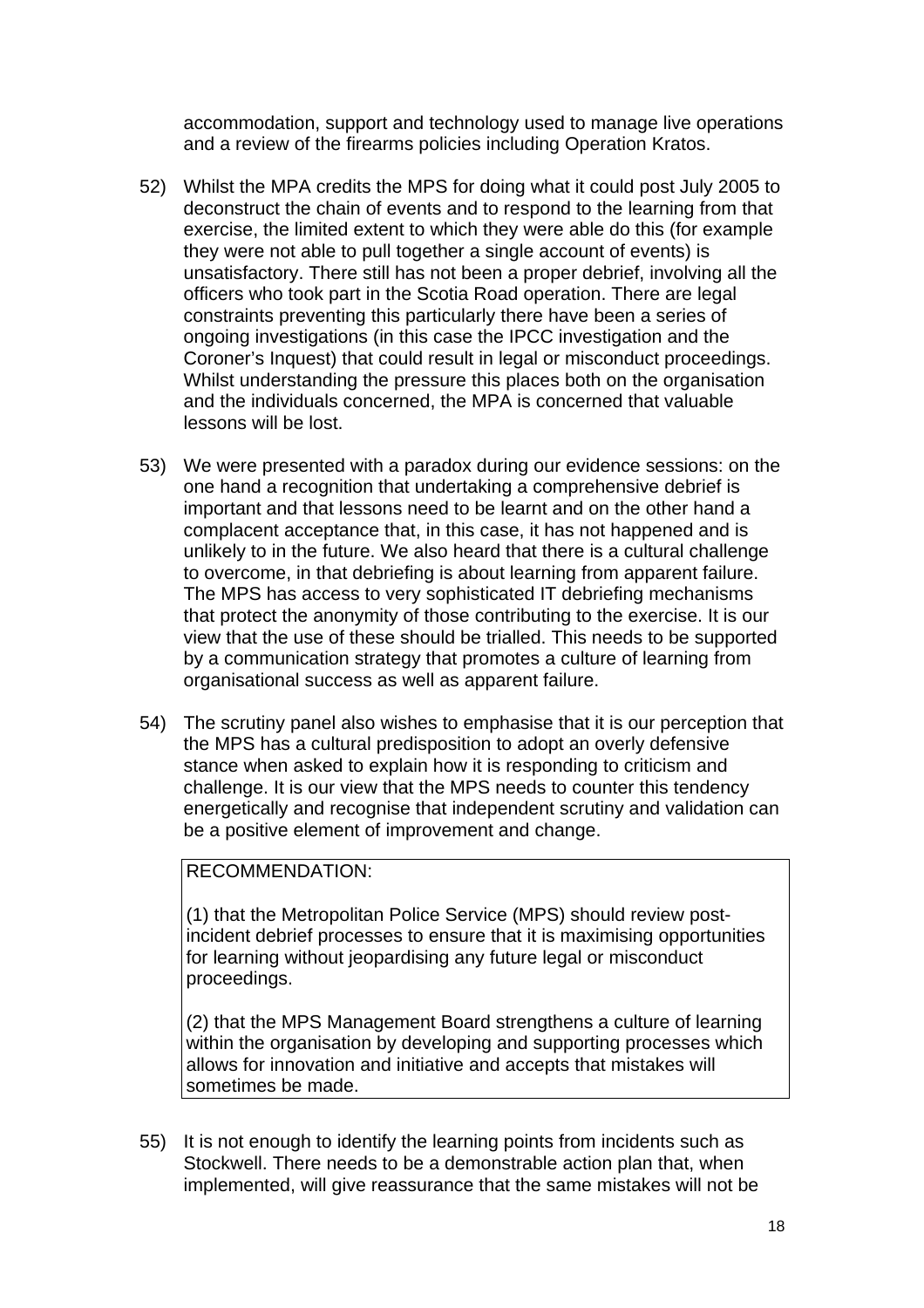repeated. As noted above, the sections later in this report consider in detail how the MPS has responded to the challenges arising out the Stockwell report, but in general we found that they have accepted the recommendations and have developed actions plans in response.

- 56) During the scrutiny process we spoke to both Sir Ronnie Flanagan, Her Majesty's Chief Inspector of Constabulary (HMCIC) and Denis O'Connor, HMI for the MPS. HMIC have conducted several inspections of the MPS response to the IPCC Stockwell report. In their September 2007 assessment they found that "the MPS demonstrated a willingness to learn through experience, no matter how potentially painful." Their report goes on to say that they are reassured that "the progress it has made in implementing the IPCC recommendations is significant, sustainable and often innovative".
- 57) HMIC also found that the MPS had completed the implementation of a third of the recommendations. On the remainder, they found that whilst the foundations have been laid, there is more work to be done to deliver the changes that were envisaged by the recommendations, or the changes have yet to be properly tested. In some cases it is because response is beyond the control of the MPS e.g. national firearms policy. During the scrutiny process in early 2008, HMIC informed us that further progress had been made in implementing and testing new processes.
- 58) The MPA scrutiny panel is reassured by the HMIC assessment not least because of our experience during the scrutiny process. We understand the limitations placed on the MPS and the individual officers by the long-drawn out investigative and legal processes but we found that the evidence provided by the MPS to us lacked coherence and officers found it very difficult to provide us with a comprehensive account of all the changes that have taken place since July 2005. In our view the service sold itself short. That said, we are concerned that the MPS must not lose momentum in implementing the remainder of the IPCC recommendations. To that end we will invite HMIC to conduct a further review in October 2008.

#### RECOMMENDATION:

(3) that Her Majesty's Inspectorate of Constabulary is invited to undertake a further assessment of the progress being made by the MPS to implement the IPCC recommendations within three months of the completion of the Inquest.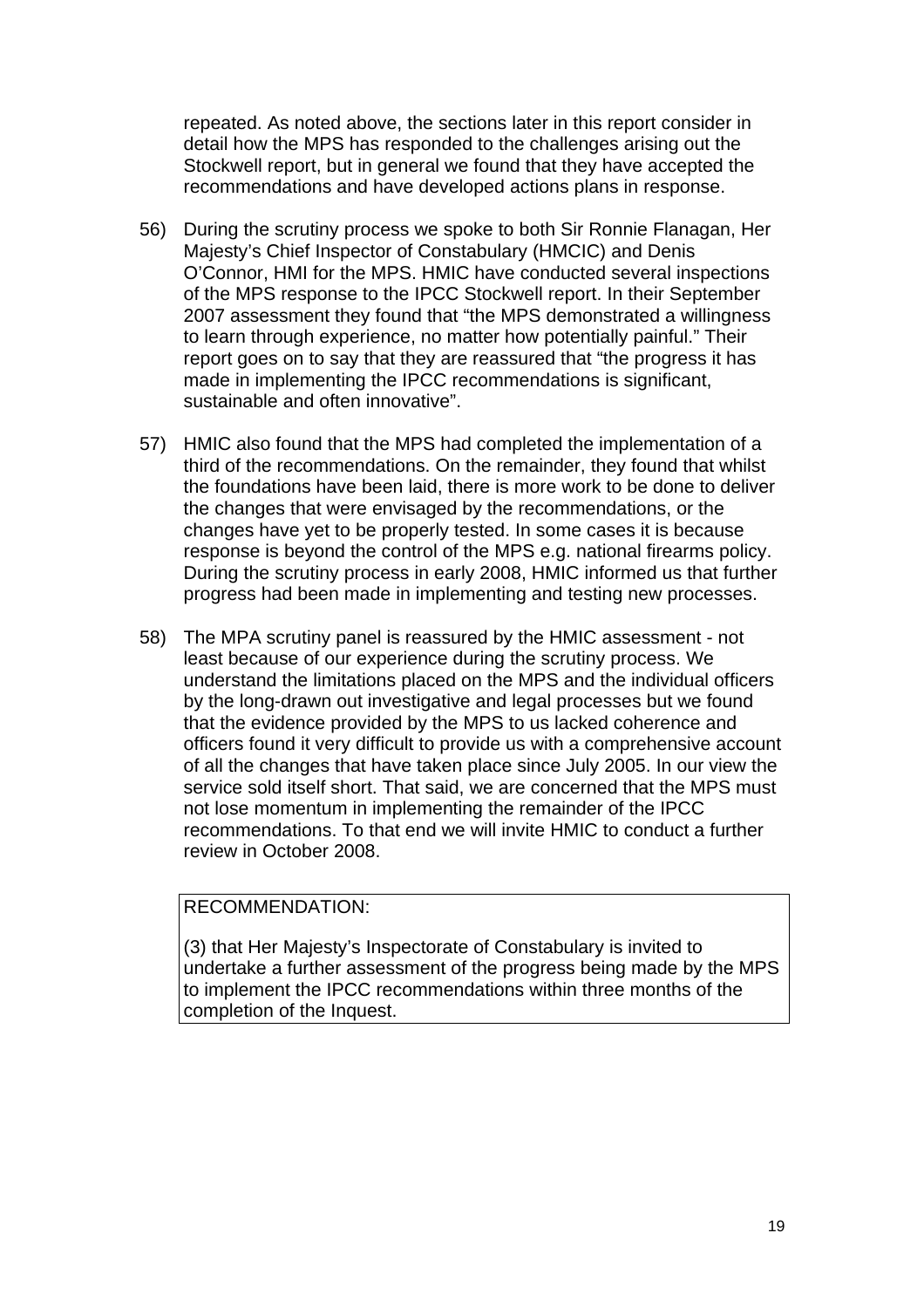# **2 Command Structure**

- 59) On 21 and 22 July 2005 the command structure in operation in the MPS was complex:
	- Assistant Commissioner Alan Brown was Gold London, in strategic command of the policing response to the terrorist attacks and in liaison with the other emergency services and government.
	- Assistant Commissioner Andy Hayman was Gold in command of the investigation to find the perpetrators of the attacks of 7 and 21 July.
	- Commander John McDowell was Gold with strategic direction of the particular operations to trace those suspected of the failed 21 July attempts to bomb the underground.
	- Commander Cressida Dick was called in as "DSO" (Designated Senior Officer) in connection with the operation to trace the suspects – a designation reflecting that it was considered that there might be a need to implement Operation Kratos rules for suicide bombers.
	- Other less senior officers were originally designated as Silvers for the concurrent firearms operation. In the event, the operation on the morning of 22 July up to and including the tragic shooting of Mr de Menezes did not require a Kratos response. Commander Dick effectively assumed overall Silver command of the entire firearms operation due to her concerns about the unstructured and unsatisfactory situation in which she found herself and since she was the most senior officer present.
- 60) The IPCC expressed a concern in their Stockwell One Report that:

"Despite Commander Dick making it clear she was in command of all aspects of the firearms operation there remains the potential for confusion between the respective roles of Gold, Silver and Designated Senior Officer."

- 61) The IPCC recommended that HMIC "review existing policy and guidance in relation to the command and control of firearms operations to ensure there is absolute clarity of role and responsibility within the chain of command, particularly when a Designated Senior Officer is deployed. This should include deployments conducted under the auspices of Operations Kratos and Operation Clydesdale." (Operation Clydesdale is the policing response to a suicide terrorist at a pre-planned event such as the Remembrance Sunday service on Whitehall.)
- 62) Shortly before our scrutiny evidence sessions commenced, ACPO issued an update paper on the work of their Police Service Stockwell Steering Group, a group which was instigated to consider how the police service nationally needed to respond to Stockwell. This noted that:

"the command and management of high risk and complex firearms operations is probably the single most significant success factor. Role clarity throughout the command structure is vital and familiarity with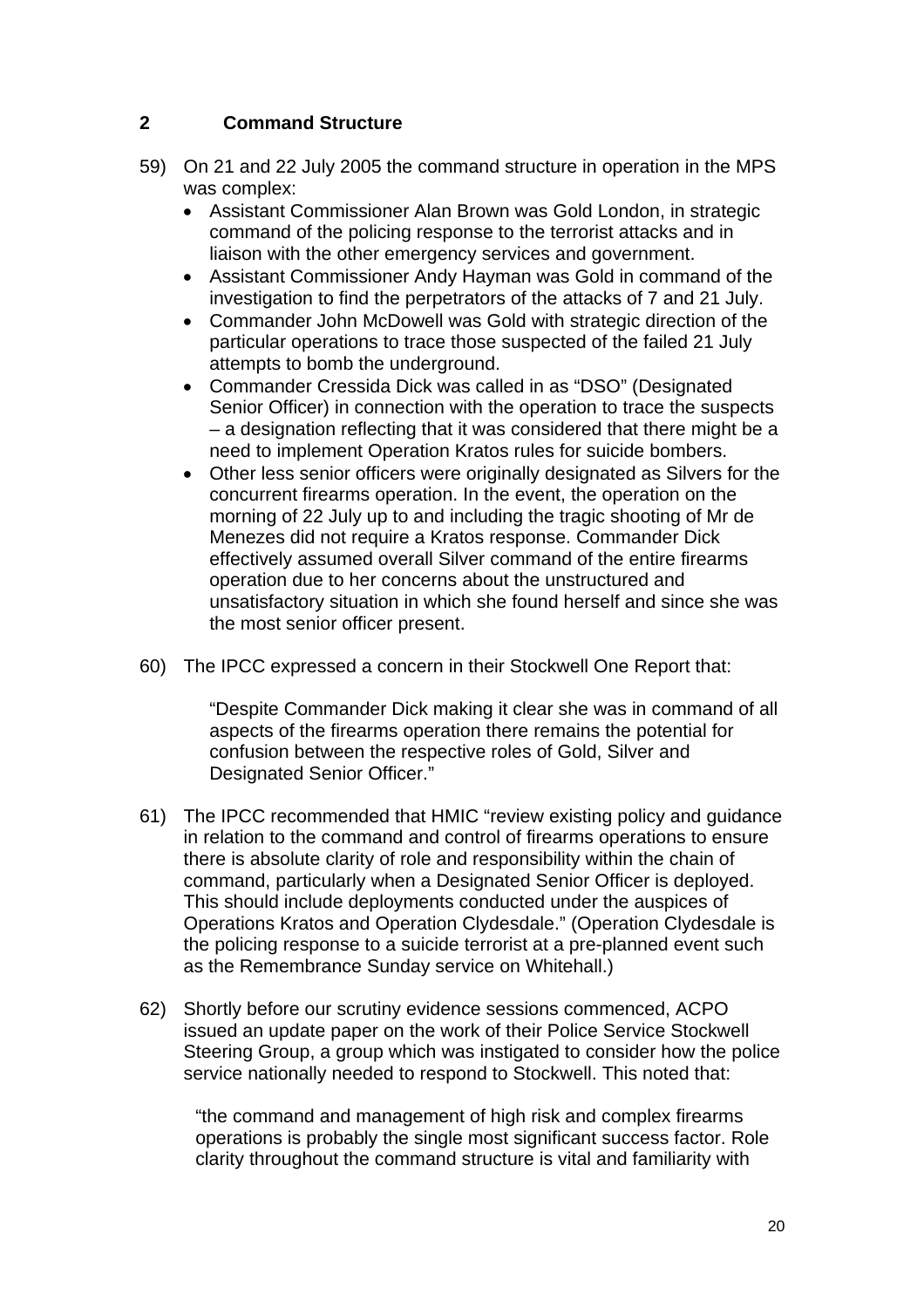role definition and terminology is hugely beneficial during complex and dynamic operations."

63) ACPO considered that:

"the current Gold/Silver/Bronze command philosophy has served policing well: it is widely recognised within and beyond the service and provides a flexible framework within which command decisions can be made" and concluded that "the role of Designated Senior Officer previously described within Kratos documentation is now regarded as a tactical (silver) level command role. The term DSO is no longer required and the small number of forces who used the term should revert to Gold, Silver, Bronze terminology."

- 64) We understand that the National Policing Improvement Agency (NPIA) is producing a unified command doctrine for the police service which will be reflected in a revised ACPO Manual on the Police Use of Firearms in due course, and which is expected to endorse ACPO's decision to drop the concept of DSO.
- 65) The MPS for its part is firm in its commitment that in scenarios for dealing with specific terrorist threats, such as covered by Kratos, there is a need for an officer of ACPO rank to assume firearms command, in the role of DSO, and considers that the terminology DSO should continue to be used. The MPS considers that the complexity of the situations in which a suicide bomb threat could occur – for example a large scale public event requiring high level public order policing in its own right – is such as to necessitate the particular focus and specialism that the DSO role represents. The special expertise, training and experience of the ACPO cadre are the factors why the MPS favours the DSO role being carried out by an ACPO officer. There are 24 ACPO officers in the Met trained and exercised in the DSO role as silver firearms commander in a Kratos scenario. At the time of our scrutiny 19 officers had passed the national Silver Command Firearms training, and it was planned to extend this training to a larger ACPO cadre. It was also planned that there would be joint training and exercising involving the specialist firearms officers and surveillance teams.
- 66) An issue which concerned the scrutiny panel was the need for effective handover arrangements for Gold/Silver posts where operations are long running. This was not a feature in the Stockwell operation but it is entirely conceivable that other operations in future may run over several days and involve several changes at Gold or Silver command level. The MPS should in our view build this contingency into standard operating procedures.
- 67) The Deputy Commissioner gave evidence to us that, under the new arrangements for managing major incidents of this kind (see the separate section on the Knowledge Management Centre), there will only be one officer in overall strategic command – a single strategic Gold.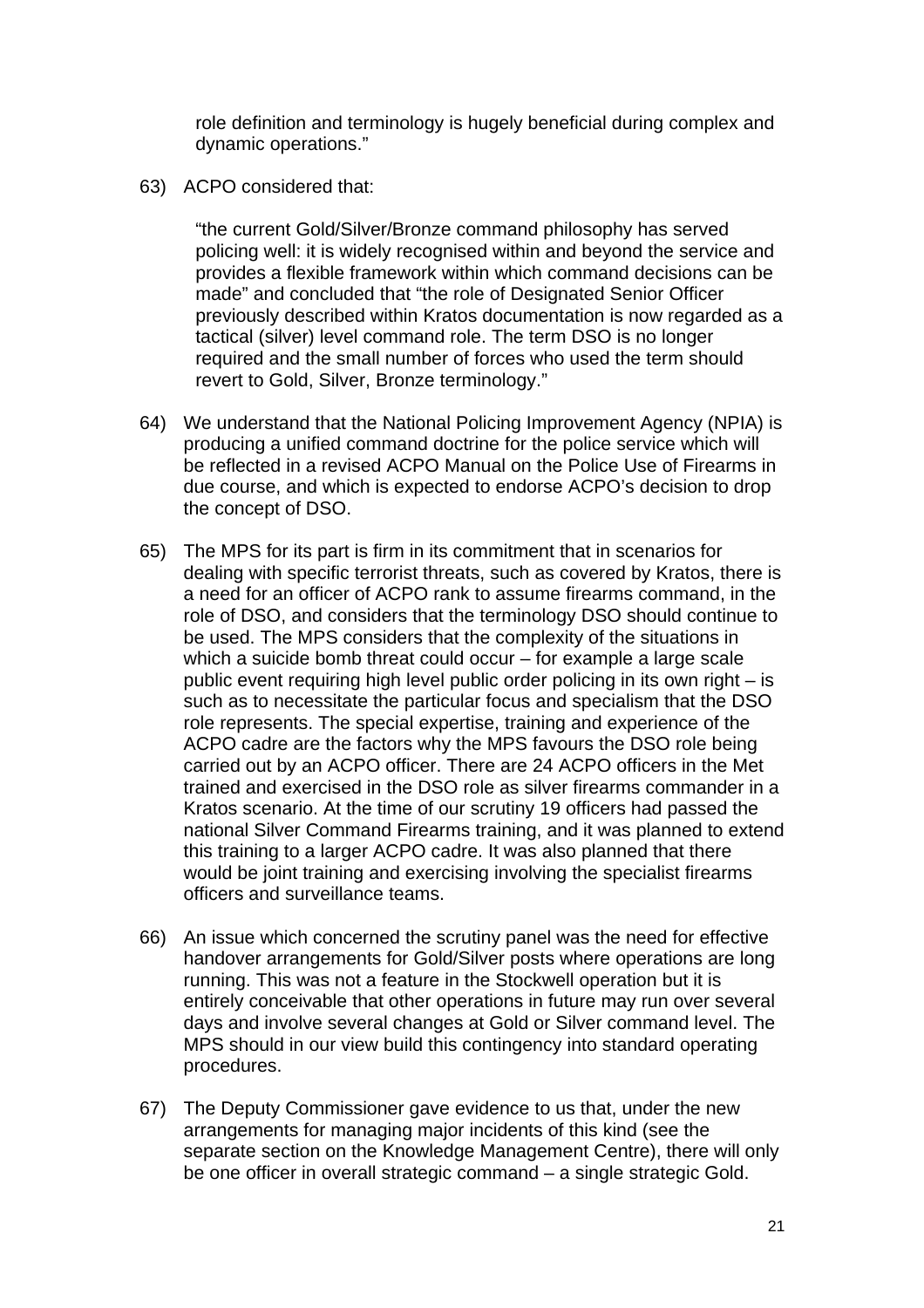This will in our view be a desirable simplification of the top most level of command in crisis situations. However, it will only be successful if there is a recognition that the incumbents take responsibility for delivery across the whole organisation.

68) We share ACPO's view that clarity of role throughout the command chain is vital. We recognise that at present the MPS is not persuaded that the term DSO should be abandoned but we welcome the alignment of DSO functions with those of silver commander (firearms). We consider that this is a matter that should be kept under review by the MPS and the MPA.

## RECOMMENDATION:

(4) that as a matter of urgency, the Association of Chief Police Officers (ACPO) and the National Policing Improvement Agency deliver revised doctrine and firearms manual.

(5) that the MPS should review its position on the retention of the term and role of DSO, in the light of the emerging NPIA command doctrine and the revised ACPO Firearms Manual when they become available, and in the meantime should continue to test command and control as a matter of routine internal inspection.

(6) that HMIC should objectively consider the benefits and disbenefits of the MPS position on the term DSO in the course of its future progress reviews.

(7) that the MPS should ensure its firearms standard operating procedures reflect the need to ensure contingencies are in place for achieving effective handovers between gold/silver/bronze commanders, should operations run over several days.

# **Operations Control and Communications**

- 69) The conditions in, and the environment of, the control room used on 22 July for the operation that led to the Stockwell tragedy may have contributed to the outcome. The IPCC made no specific recommendations about control and communications, but the prosecution in the HASW trial referred to weaknesses in communication and the problems of confirming the identification of Mr de Menezes as a suspect.
- 70) In the HASW trial, the Judge said in his sentencing remarks:

"It may well be that some of the failures within the control room were attributable to the noise within the room. There has been a stark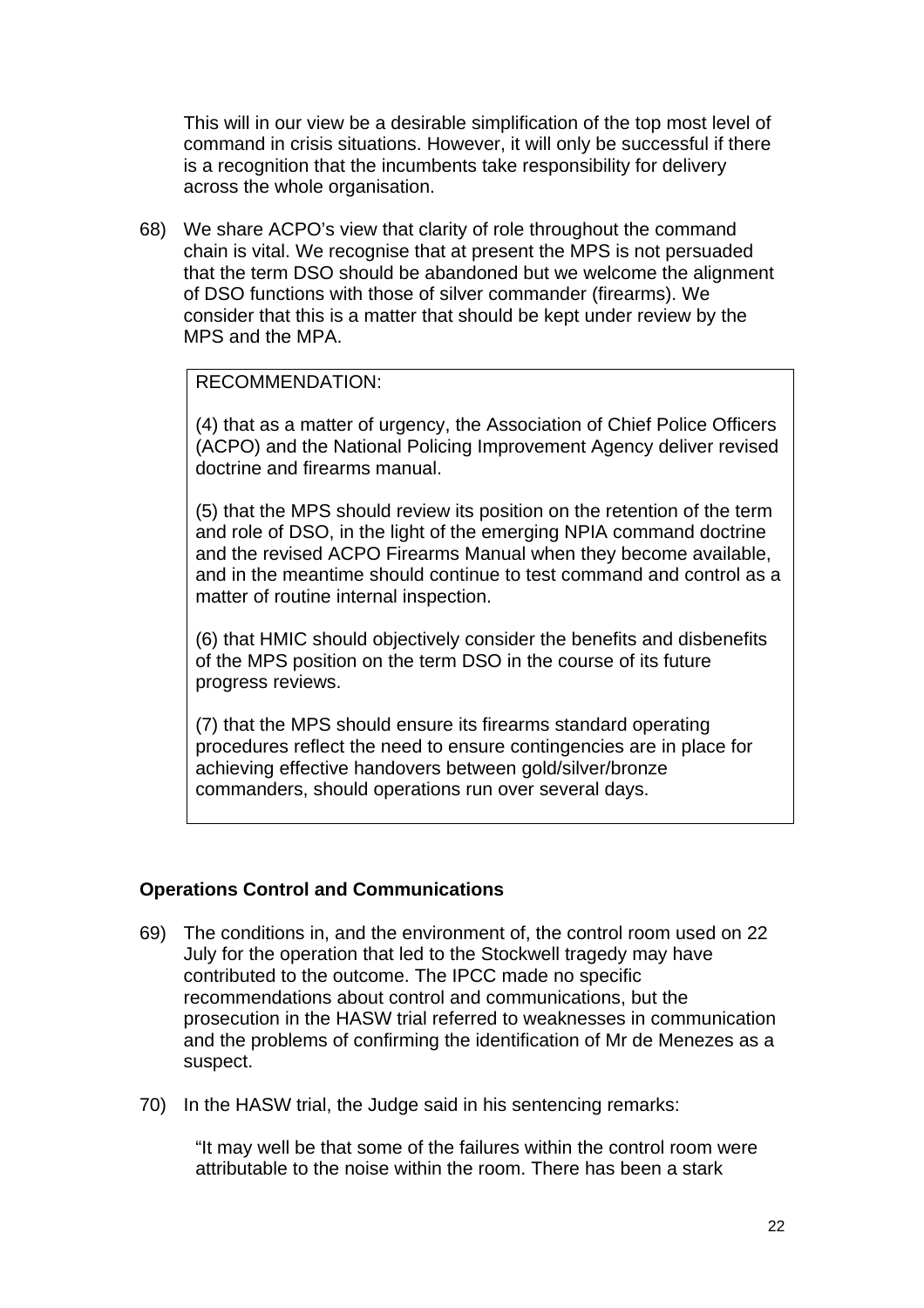conflict of evidence. Descriptions have varied between 'quiet' and 'chaotic'. Those who had to hear communications and collate intelligence were the most critical of the conditions prevailing. Clearly, all was not plain sailing, nor can it be anticipated that it would be. I am satisfied on the evidence that for certain tasks, particularly listening to critical communication over the radio, conditions in the control room were not satisfactory."

- 71) The operation on the morning of 22 July 2005 was controlled from Room 1600 in New Scotland Yard (NSY), a room used normally for special branch operations consisting mainly of lifestyle surveillance and involving close liaison with other services, and rarely used for the control of dynamic firearms operations. Room 3000 in NSY is normally used for the latter type of operation but it was decided that Room 1600 was preferred on 22 July, because of the interoperability it has with other security services. Room 1600 is smaller and differently equipped.
- 72) We heard from a number of MPS witnesses that the well developed MPS command and control techniques for fast moving firearms operations and kidnaps are tried and tested and have proved to be very robust. As one MPS witness put it "Room 3000 was designed for intervention". Commander Dick, who was in command of the operation on 22 July, was well used to operating out of Room 3000 and within that model. The first internal MPS review of July 2005, carried out by former DAC Bill Griffiths, commended the use of Room 3000 for this type of operation in future.
- 73) Since July 2005, Room 1600 has been upgraded. From observation of exercises controlled from Room 1600 since the upgrade, MPS experts suggest that the work has done as much as possible within the constraints of the room. Two public order control rooms (Hendon and Lambeth) have also come on line since 2005, with the development of the Central Command Complex. The MPS plan is to provide a control suite at a building outside NSY that is fit for purpose for both types of operation and which can facilitate interoperation with other services as well.
- 74) We regard it as extremely important that the control suites provided by the MPS are large enough and equipped to a standard to permit the scaling up of operations in real time, and to allow multiple and linked operations to be controlled effectively from the same place (a need that may well arise in the event of other attacks on London or during the Olympics in 2012). It is also vital in our view that control suites encourage and facilitate interoperability between surveillance and firearms specialists, and between police and other services.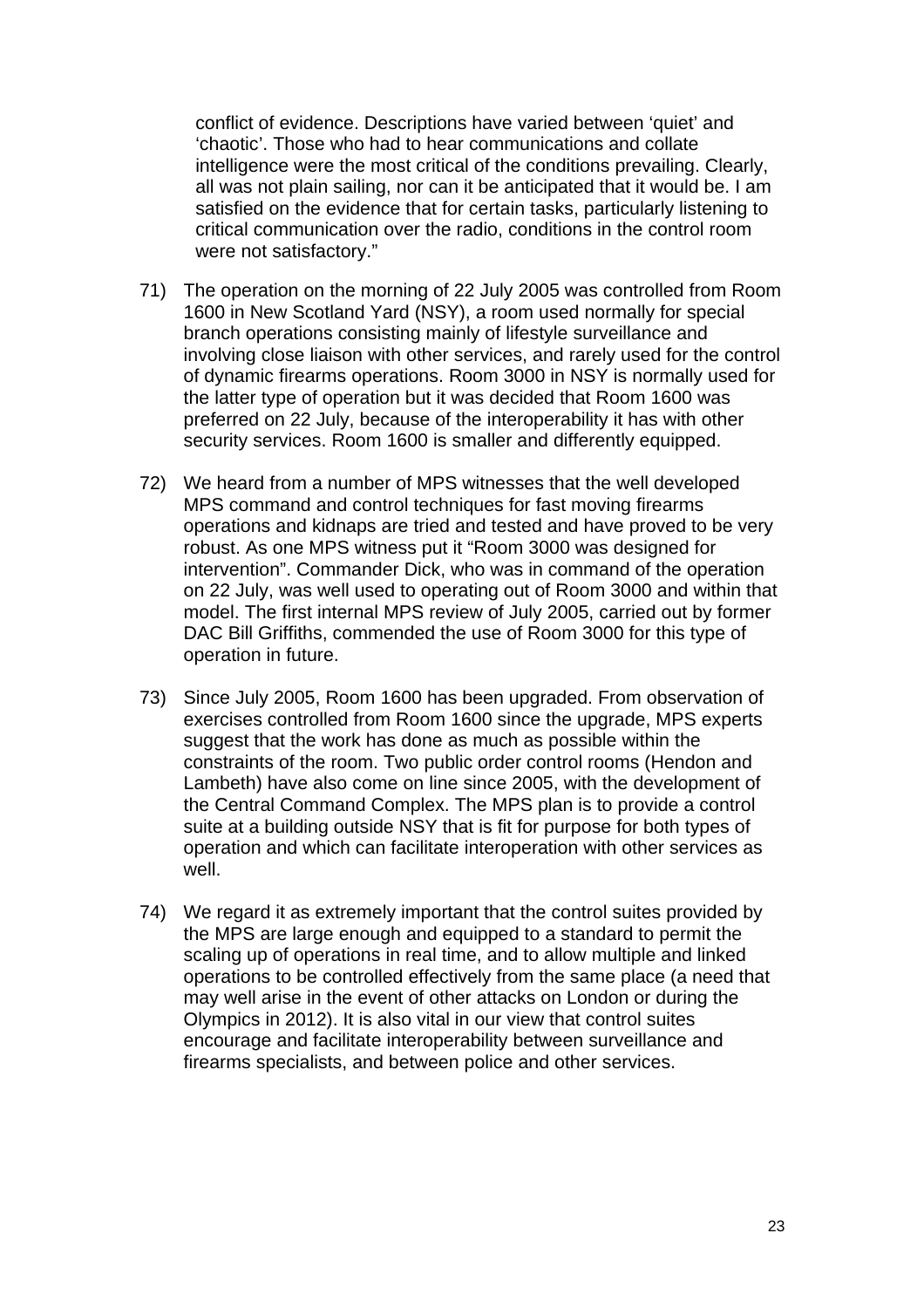## RECOMMENDATION:

(8) HMIC should be invited to consider whether the MPS now has a sufficient number of scaleable and interoperable command suites and with supporting technology, and with the ability to engage with other services to ensure that effective cross service working can be achieved within an enhanced all purpose control room environment.

(9) that the MPS ensure there is a clear understanding across the organisation of what facilities are available and officers ensure they use the control room that best meet the demands of their operation, regardless of where it sits in the organisation.

75) One of the recommendations made by the IPCC related to integration of surveillance and firearms operations was:

 "To review existing policy and practice to ensure joint firearms and surveillance operations are fully integrated and that channels exist to ensure salient developments such as doubts over a target's identity can be swiftly communicated to relevant strategic and operational commanders."

- 76) In our view, the IPCC Stockwell One report points clearly to the imperative to ensure that MPS Specialist Operations Directorate and surveillance led by that Directorate are effectively integrated operationally with other parts of the MPS. Work has started in this direction and was outlined in evidence to us. HMIC has reported to us confirming that the MPS has taken various steps to improve and enhance interoperability thorough training, exercising and exploiting real time operational opportunities for joint training. These processes are overseen by the MPS July Review Group and the Covert Policing Standards Board, both of which were specifically established after July 2005 to ensure standardisation of policy and practice.
- 77) HMIC view progress as incremental because, not least, of difficulties reconciling differences in operating philosophies within different commands and the challenges of changing working practices in a complex organisation. We are clear that this must be a continuing high priority for the Management Board.

#### RECOMMENDATION:

(10) that the Commissioner and Management Board inform the authority about what has been done to secure effective operational integration between surveillance and other resources within Specialist Operations and other parts of the MPS and CO19 in particular. We also recommend that HMIC be invited to present a further update on progress to the Authority within two months of the end of the Inquest.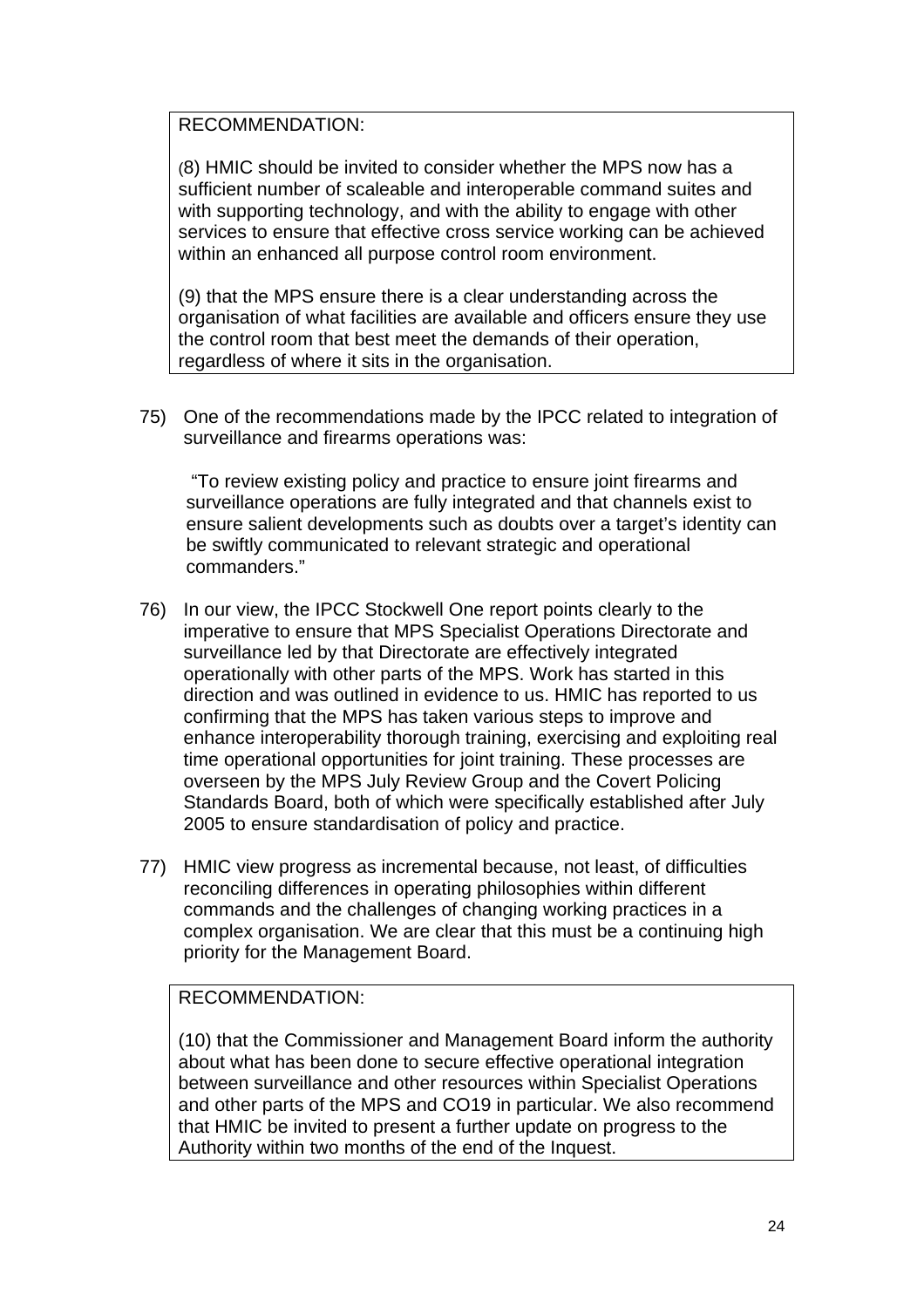- 78) One area where real improvement has been made relates to identification of targets and communication of identification material from surveillance teams. Technical innovations implemented by the MPS in January 2008 provide means to transmit images via telephone to the Control Room. At January 2008 about one fifth of all surveillance teams were equipped and trained, with the roll out planned to complete by May 2008. This imagery is also capable of integration into MPS computerized logs ensuring that commanders and frontline staff all use the same information as well as providing an auditable record.
- 79) Police radio communications via the system known as Airwave remains a concern in relation to providing adequate communications during large scale/ major incidents – concerns which are exacerbated in relation to operations on the underground tube network. The MPS has completed the roll out of Airwave to the overt police community and is progressing roll out to the covert teams. To date, the system has not consistently provided the robust communications capability required when deploying substantial numbers of officers in large scale public order events. There are concerns about how well the system will respond to a spontaneous large scale major incident. While these concerns exist, the MPS is continuing to retain its legacy radio system and operation room as a suitable and viable contingency. Full operational capability for Airwave on the underground must await the completion of the programme for digital radio on the tube system by TfL, although in the meantime pragmatic solutions have been put in place to facilitate underground usage of Airwave as and when required.
- 80) The panel recognises the work being taken to improve the system but as a matter of priority we need to be reassured the current programme is fit for purpose and will meet the concerns outlined above and other issues that have been brought to our attention such as training, bandwidth availability and availability of equipment. If not, we need to see a contingency plan.

# RECOMMENDATION:

(11) that the effective implementation of Airwave to meet the needs of the MPS receives ownership and priority attention at MPS and TfL Management Board level and that a further update report should be presented to the MPA within two months of the end of the Inquest.

81) Finally under this section, we deal with the issue of the use of CCTV belonging to Transport to London (TfL) for the assistance of police operations. The IPCC Stockwell One Report referred to various issues relating to the retrieval of CCTV material after 22 July. Whilst we welcome the findings of their investigation it remain of concern to us that the systems were so poorly maintained.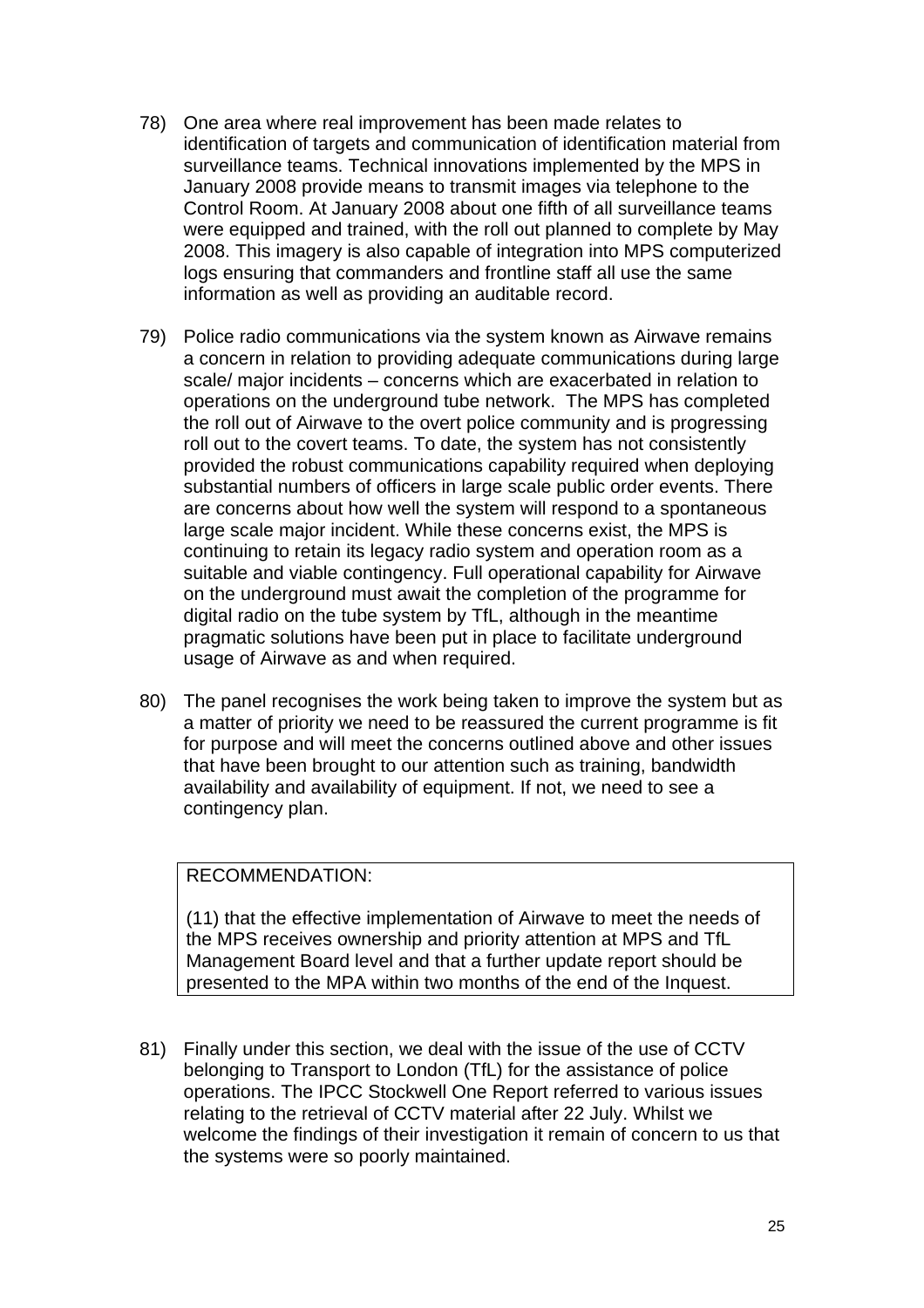82) During our scrutiny, we were surprised to learn that in Room 1600 that although there is access to TfL transport CCTV, there is no possibility of control of TfL transport CCTV. Further, it appeared to us that there were no firm arrangements in place for liaison with TfL at a senior level. So questions about the possibility of stopping bus movements, which was an issue for a period on 22 July, were dealt with on an ad hoc basis. Our view is that there is a need for protocols between MPS and TfL to provide MPS with access to, and when necessary control of, road CCTV cameras for the purposes of operational intelligence and control, and some systematic arrangements for operational liaison between the MPS control room and TfL operating controllers.

## RECOMMENDATION

((12) that immediate steps are taken to establish protocols between MPS and TfL to provide MPS with immediate access to, and when necessary control of, road CCTV cameras for the purposes of operational intelligence and control, and to secure systematic operational liaison between the MPS control room and TfL operating controllers. This will necessitate a commitment from TfL that they establish and meet agreed service standards for the reliability of the CCTV installed on their buses, underground trains and stations. We will be asking the Mayor to take this action forward.

# **Deployment of C019**

83) In their Report Stockwell One, the IPCC expressed concern that:

"There was a substantial delay between the time the firearms team were requested and when they were deployed. By the time Mr DE MENEZES left Scotia Road at 09:33hrs CO19 officers were still not in place despite being initially requested at 05:05hrs."

84) The IPCC made a recommendation to HMIC:

"To review existing policy and practice to ensure that when, in pursuance of an armed operation, it is necessary to stop or otherwise detain potential subjects of a surveillance operation appropriate firearms support is in place to expedite a prompt and safe resolution of the encounter."

85) The failure to deploy Specialist Firearms Officers (SFOs) in time was one of the central allegations made by the prosecution in the Health and Safety at Work trial. In his sentencing remarks the judge identified the "failure to have a firearms team in place and thus the failure to stop Mr de Menezes before he boarded public transport" as significant.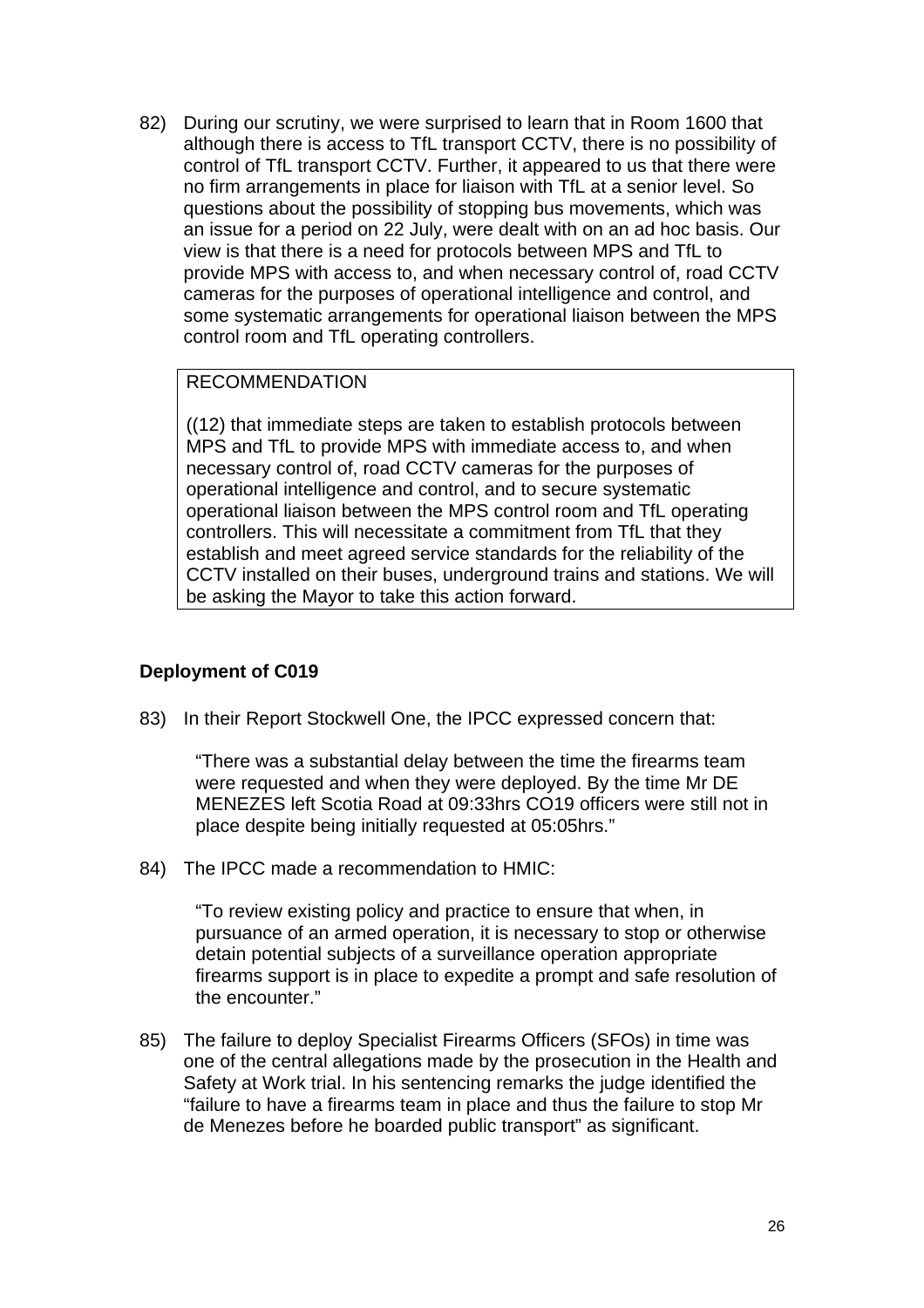- 86) The evidence given in the trial offered some explanation of this failure to deploy CO19, and why there were no SFOs deployed at Scotia Road in any event, but there remains a disturbing lack of clarity about the causes of this failure. We were surprised that this has yet to be resolved. We expect the Coroner's Inquest to examine this issue in depth.
- 87) Nevertheless, it was clear to us from the evidence we received from MPS officers, particularly Commander Kaye and AC Ghaffur, that the MPS has undertaken comprehensive reviews of the arrangements for mobilising CO19, and had bid to secure additional resources for CO19 to increase the number of SFO teams available. However, we were disappointed that the MPS did not appear to have made its own analysis and assessment of the deployment failure on 22 July 2005, as the basis for its organisational response. This may be due in part to the fact that the MPS has not fully debriefed the events of July 2005 because of legal constraints and ongoing judicial process. In our view, the absence of a detailed analysis is unsatisfactory and does not reflect well on the MPS.
- 88) However, HMIC reported to us that:

"The call out time for SFO Teams is 2 hours and is tested regularly as a result of operational demand. HMIC dip sampled<sup>\*</sup> this response, in January 2008, and found the force operating within its two hour standard. Records of deployment times are reviewed as part of the post operation debrief process. HMIC interviewed the Commander CO19, SFO Chief Inspector, reviewed the AO forms as well as the associated CAD† incidents in January 2008. The MPS has introduced joint exercising in both simulated and live operations and reviewed relevant Standard Operating Procedures (SOPs) in order to enhance interoperability and ensure that where necessary appropriate firearms support is swiftly deployable. Inter command familiarity and cohesion is improving"

# RECOMMENDATION:

(13) that the evidence given at the inquest should be critically appraised by the MPS to identify any further learning in regard to the deployment of CO19 SFO teams and that the MPS carry out a further systematic review of SFO mobilisation arrangements within two months of the end of the Inquest. We will invite HMIC to provide an external validation of this process.

l \* - selected a number of incidents at random

<sup>&</sup>lt;sup>†</sup> Computer Aided Despatch – the system used to record calls that come into the MPS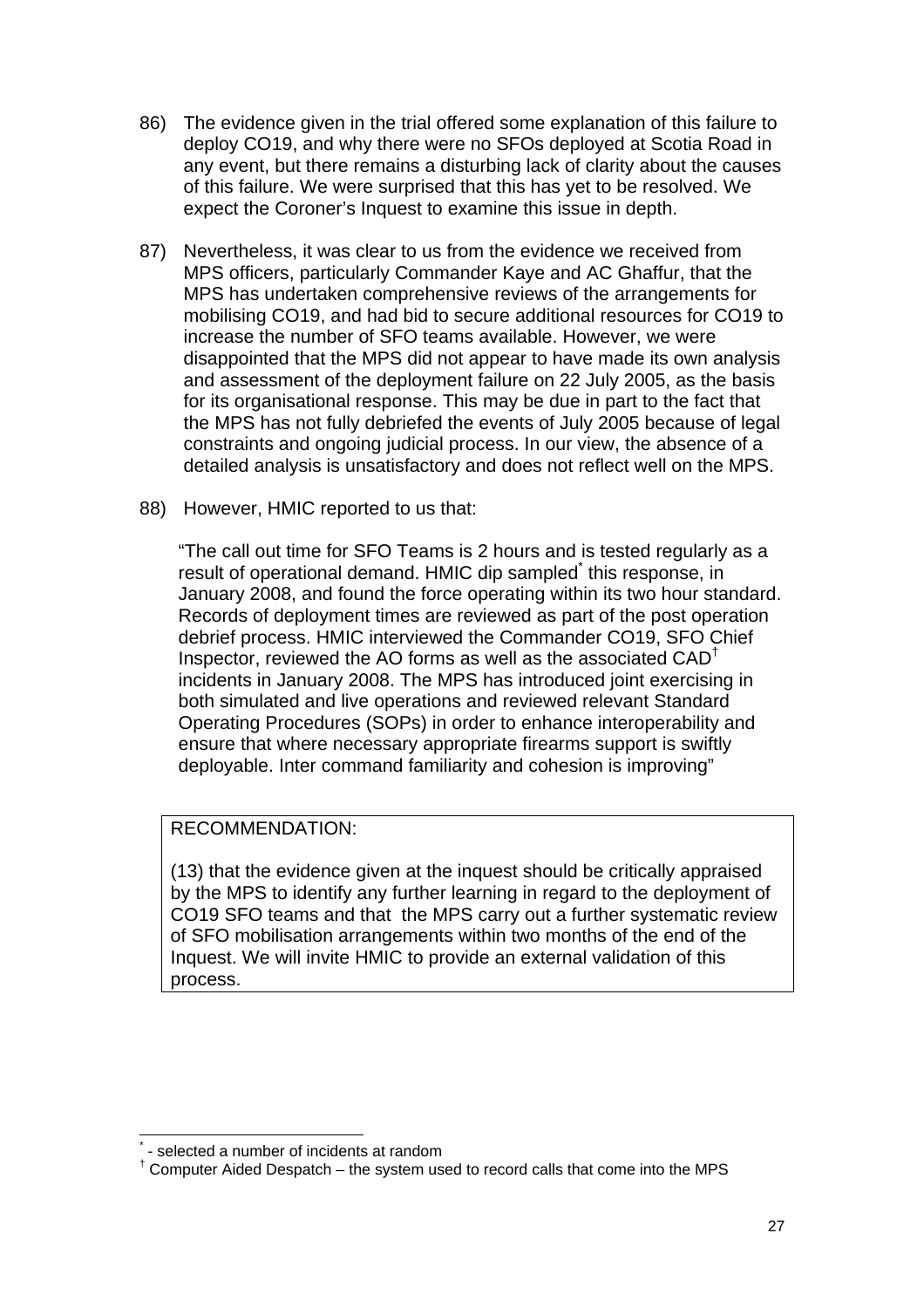#### **Procedures for identification of surveillance suspects**

- 89) The inability to positively identify the suspect as Hussain Osman appears to have been one of the most significant factors on 22 July 2005. That the key surveillance officer was not at his post when Mr de Menezes left the block of flats on Scotia Road was unfortunate, but Mr de Menezes was followed for 30 minutes and during that time officers were unable to come to an agreement about whether he was Mr Osman. They also had no mechanism for relaying information to the control room to access further support. A further issue was the lack of communication between the firearms and surveillance teams when it came to confronting the suspect.
- 90) The IPCC Report Stockwell One made recommendations relevant to the deployment of surveillance teams on firearms operations, and as to interoperability between surveillance and firearms officers. The MPS has reviewed policy and practice in relation to the deployment of, and operational capability of, surveillance teams, and joint exercising and training has taken place. However, as HMIC has noted:

"Progress is incremental, not least because of the difficulties in reconciling differences in operating philosophies within different commands (lifestyle vs intervention) and the challenges of changing working practice in a complex organisation".

- 91) Since 2005, the MPS has made a number of changes to policy and practice. Covert Airwave technology allows better communication between teams. Training for surveillance and firearms officers has been enhanced. Also, the MPS has begun to rollout a range of options for use on mobile phones, capable of sending images between officers, thus enabling better identification.
- 92) HMIC has reviewed progress in this area and concluded that progress is being made but are concerned about the length of time being taken to agree technological support mechanisms. They are also concerned that there remain fundamental differences in ethos between the "crime" and "counter-terrorism" surveillance teams. They identify a clear need to:

"develop doctrine that informs armed surveillance responding to threats posed by suicide terrorists, be it through adequately trained armed surveillance staff or through the slower time deployment of firearms officers in support of surveillance teams".

93) The recent appointment of a Head of Covert Policing within the MPS, with responsibility for establishing standards of good practice across the organisation and a remit to enhance capability, should go a long way to ensuring this recommendation is implemented in full. But the panel would like to see this followed up by a progress report by the end of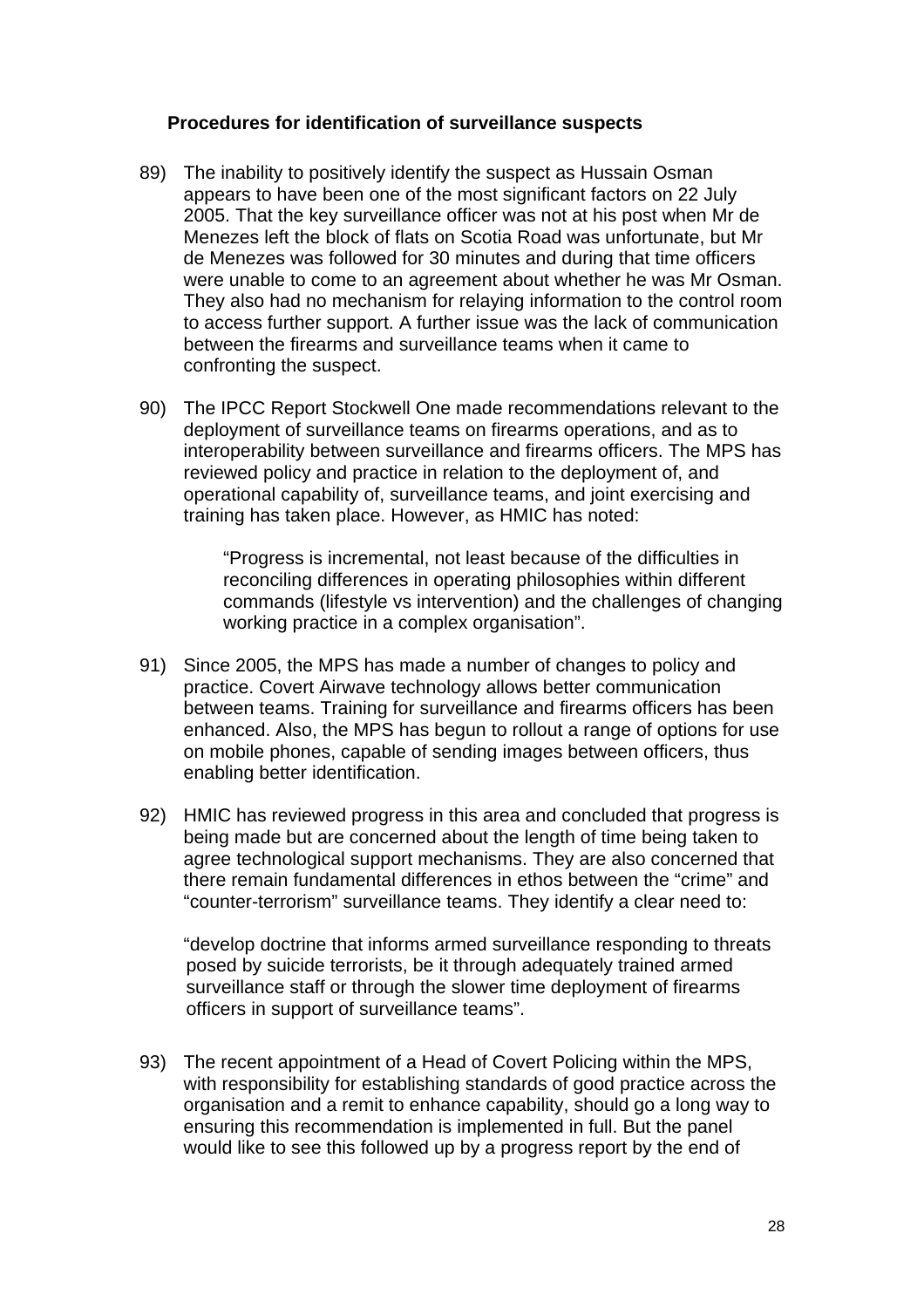2008, containing a clear action plan to meet the issues identified by HMIC.

- 94) There is also work to be done to ensure the sustainable integrity of evidence gathered during surveillance operations. In January 2008 HMIC noted that progress had been made in terms of introducing consistency of practice across commands. The Head of Covert Policing within Specialist Crime Directorate specifically owned the developing policy relating to surveillance logs to meet IPCC requirements and further internal inspection and audit is planned.
- 95) Ensuring effective interoperability between surveillance and firearms teams, and consistency of working across MPS commands engaged in surveillance, must be a matter of crucial importance to the Management Board. There may be evidence presented to the Coroner's Inquest that has not previously been heard, shedding further light on changes required.

#### RECOMMENDATION:

(14) that the Commissioner and Management Board should demonstrate the corporate commitment and effort to achieve effective joint working between surveillance teams and firearms teams, and consistency of working across MPS commands, by reporting progress to the Authority not later than two months after the end of the Inquest, taking full account of evidence given in the Inquest into the death of Mr de Menezes.

96) During the scrutiny process, members were concerned to know whether racial profiling had been used in the investigation that led to Mr de Menezes being treated as a suspect. The evidence we received on this topic appears at Annex C. In short, the MPS tell us that subject and problem profiles are regularly used by analysts within the MPS. These are two of the four intelligence products from the National Intelligence Model (the nationally agreed model for managing intelligence). Whilst they include demographic data, the term racial profiling does not exist within these profiles and is not a phrase that is used within the MPS.

#### RECOMMENDATION

(15) that the MPS develops and implements a community engagement strategy that aims to make Londoners better informed about the MPS policing model, which includes outlining how profiling is used in surveillance operations, and underlines that racial profiling is not used by the MPS.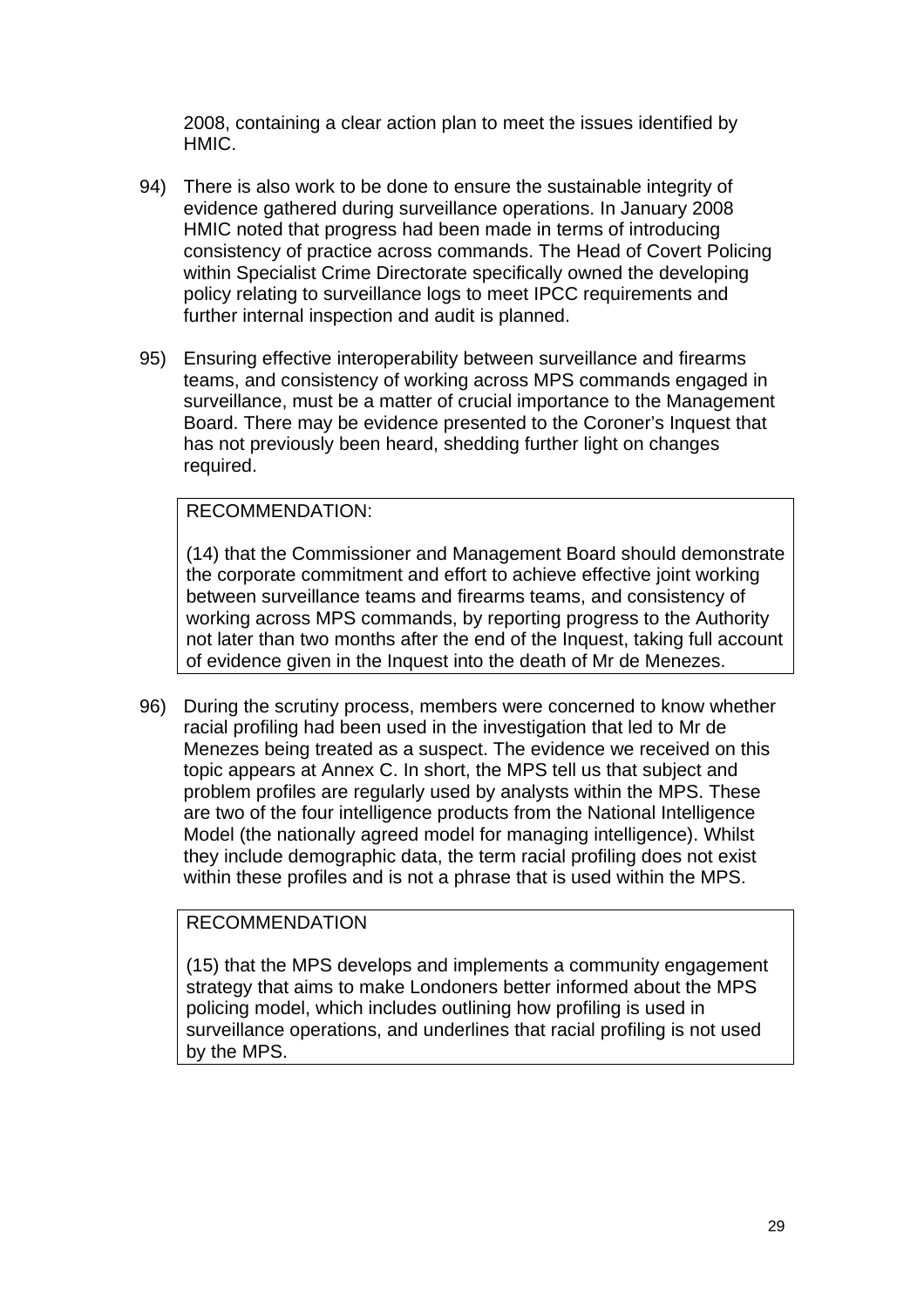#### **Community reassurance**

97) In Stockwell One, the IPCC said that:

"The IPCC has noted the positive response given by members of the Community Reference Group and other community representatives to the steps taken by the then Lambeth Borough Commander and other statutory bodies to provide community reassurance in the aftermath of all the events in July 2005. The IPCC witnessed some of this at first hand"

98) They recommended to HMIC that:

"The good practice in place in Lambeth which ensured effective community reassurance should be noted by the MPS and HMIC. Steps should be taken to ensure that where appropriate, this good practice is replicated in other Borough Commnand Units."

- 99) HMIC reported to the scrutiny panel that they were fully satisfied with the work done by the MPS in this sphere. They confirmed that the MPS has established and resourced the Communities Together Strategic Engagement Team (CTSET) headed by a Detective Superintendent, which is developing the concept of community engagement across business groups and commands. Each MPS command has a community engagement strategy which the CTSET oversees and provides appropriate help and support through community contacts, access to corporate and local IAGs, as well as providing community profiles.
- 100) The scrutiny panel received evidence from Deputy Assistant Commissioner Alf Hitchcock, Detective Superintendent Bonthron who heads up the CTSET and Chief Superintendent Benbow, the Borough Commander of Waltham Forest. All three officers have been involved in developing the MPS' strategy for community engagement in response to terrorist activity, and Chief Superintendent Benbow also has experience of engagement and reassurance at local level following Operation Overt (the operation to disrupt a terrorist plot to blow up transatlantic flights from Heathrow) in August 2006.
- 101) DAC Hitchcock told us that:

"What became apparent when I got that Bronze community reassurance role after 7/7 was that there was analytical capability and there was ability to draw on tension indicators and get that to the centre when it was business as normal. Once it started to become something of the scale of what we were experiencing in July 05 there probably wasn't as robust an approach was we would have liked. The other thing that I think is relevant is that at the time  $\text{TP}^*$  Safer

 $\overline{a}$ \* TP is Territorial Policing, one of the business groups within the MPS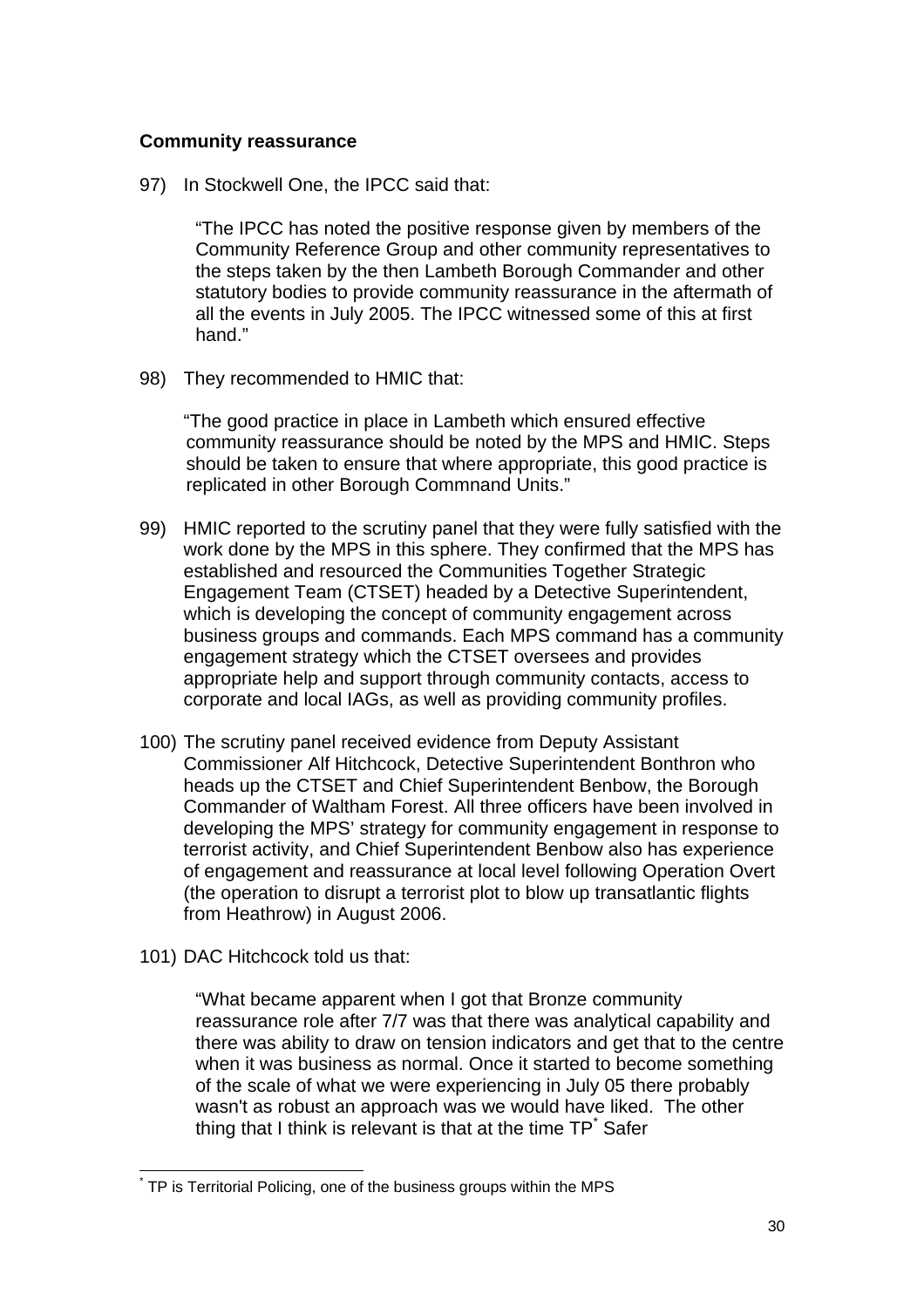Neighbourhoods teams were only partially rolled out, so we'd got what I describe as a bit of a patchwork quilt of coverage so not all wards were covered, some wards had got a full team but some wards had only had one officer on, so we hadn't got the package that we've got now, so it was a very different place to where we currently are. I think by 2006 when we get to Operation Overt, we are in the place where we had virtually completely rolled out the neighbourhood policing model, so we are in a different place in terms of contact with our communities and we have introduced the team at the centre to coordinate what is the good practice, how should boroughs provide a consistent approach across all 32 so that all communities understand what's going on and why we are doing what we're doing and it's far more professional and joined up."

- 102) There is now, rather than a single community engagement strategy, a menu of options managed and updated by the CTSET from which a purpose designed strategy can be developed for London wide or local purposes as the needs of the situation demand. There are also links to the National Police Community Tensions Team, to address the need for coordinated action across different cities and localities.
- 103) Community engagement is now built into the training of ACPO Officers for the DSO role, and the "Leadership Academy Local" programmes developed for training borough command teams feature a critical incident simulation in which engagement and community reassurance are vital elements. Community engagement is a standing element in all Gold reviews for major operations.
- 104) DAC Hitchcock and the former Borough Commander of Lambeth have, at the invitation and cost of the Home Office, briefed UK and European police forces on the lessons from July 2005 and the approach followed by the MPS.
- 105) We were impressed by the evidence we heard from the CTSET, not least the way they are researching the most modern methods of demographic profiling and marketing techniques used by the commercial sector to develop better ways of reaching target audiences and communities. They are also developing innovative internet based tools for communication with young people.
- 106) Chief Superintendent Benbow spoke to us about the experience in Waltham Forest in the context of Operation Overt in 2006 when a large number of arrests were made there for alleged terrorism offences. It was evident that the management of community tension was a high priority and that there was a real and effective partnership with the local authority. Community cohesion is now mainstream business for the local partnership:

l \* The Leadership Academy aims to improve the management capacity of the MPS, the "Local" programme works with operational command unit management teams, to improve their effectiveness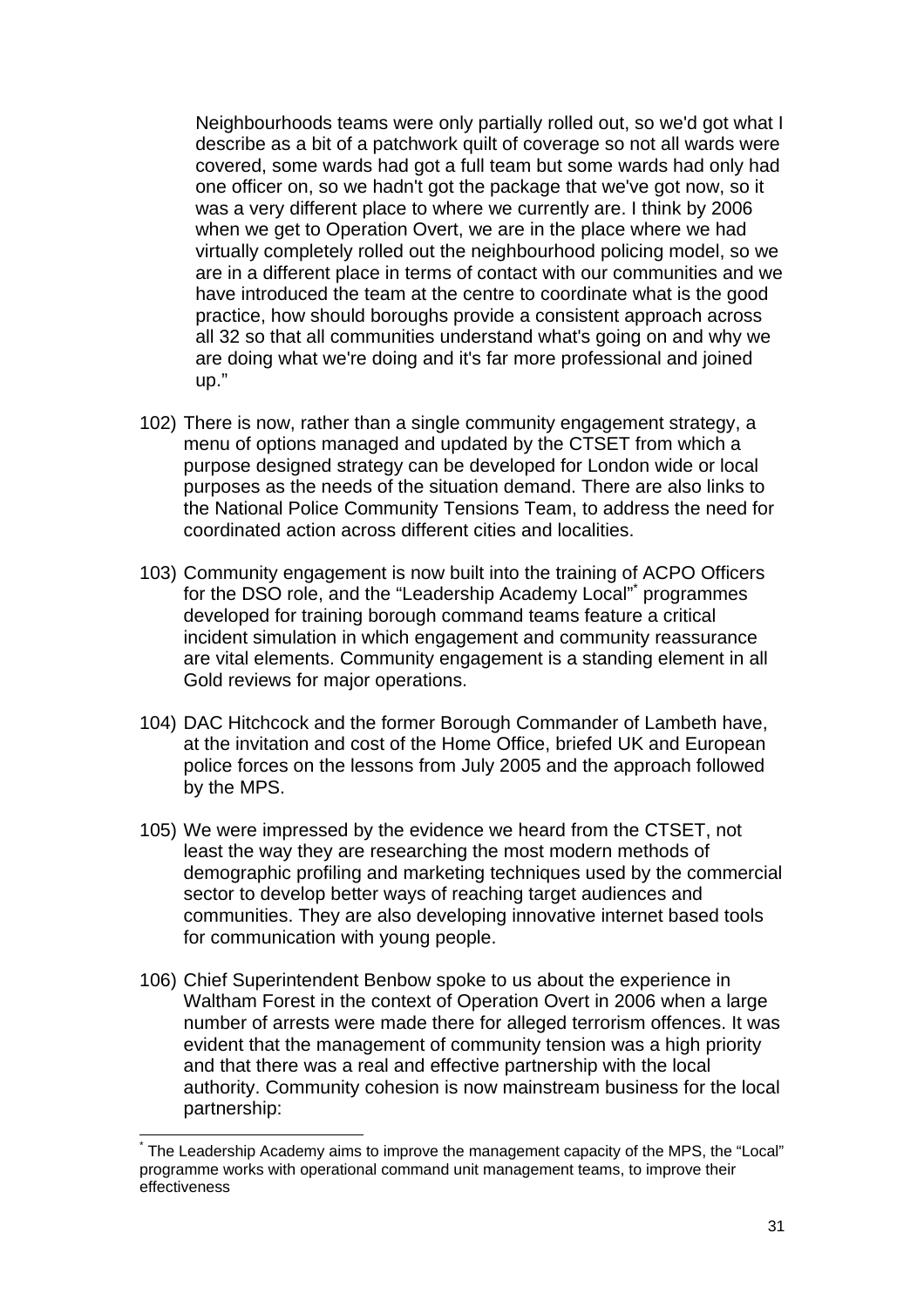"I think daily first of all and then weekly and then monthly and it continues to be monthly as a community cohesion group, which is the leader of the council, myself, and the cabinet leader, community cohesion, and the linked officer and the schools, headteachers league. We meet monthly to go through our community cohesion strategy so it's not gone away, we know it's coming back and we have got to prepare for it. Counter terrorism is now discussed at the CDRP<sup>\*</sup>, Community Safety Board and the IAG."

- 107) DAC Hitchcock advised us that he could not recall a recent major operation where community reassurance, community impact and community engagement had not been one of the core objectives of the operation. The Communities Together team provide the glue in that process.
- 108) The Deputy Commissioner in his evidence to us explained how the CTSET is recognised across the MPS as a resource, and that it plays a crucial part in situations where the Knowledge Management Centre is invoked to provide management board with information to enable them to have a strategic perspective of a major incident and how that impacts on the MPS. It is less clear to us that local authorities in London are as yet collectively and individually encouraged to develop local community reassurance strategies as part of their contingency and continuity planning, and kept aware of emerging good practice. As a panel we also have some anecdotal concerns whether the full range of engagement points with local communities are utilised in order to gauge the community's views on particular issues. As neighbourhood policing develops the mechanisms for local engagement on routine policing matters, such as the use of Key Individual Networks<sup>†</sup>, and Safer Neighbourhood Panels<sup>‡</sup>, and as the MPA develops the role of borough wide community engagement groups, all of these groups should be drawn into engagement in the event of a serious incident. There is also of course the need to link all of these initiatives together cohesively as part of the PREVENT programme (this is the prevention strand of the government's counter-terrorism strategy). In this regard, we noted the point made in evidence to us that in Lambeth concern over the shooting of Mr de Menezes has subsided but there is a wide community concern about the use of stop and search.
- 109) Overall, we consider that the MPS has made real and useful progress since July 2005 in building on the successful approach in Lambeth and developing a sound basis for effective community engagement and reassurance in the event of a major incident.

l

<sup>\*</sup> Crime and Disorder Reduction Partnership – multi-agency crime reduction partnership found in each local authority area.

<sup>&</sup>lt;sup>†</sup> Networks of people in local areas, who police contact to share information about developments in their area

<sup>‡</sup> Panels of local people that work with local safer neighbourhoods teams to set local policing priorities in their ward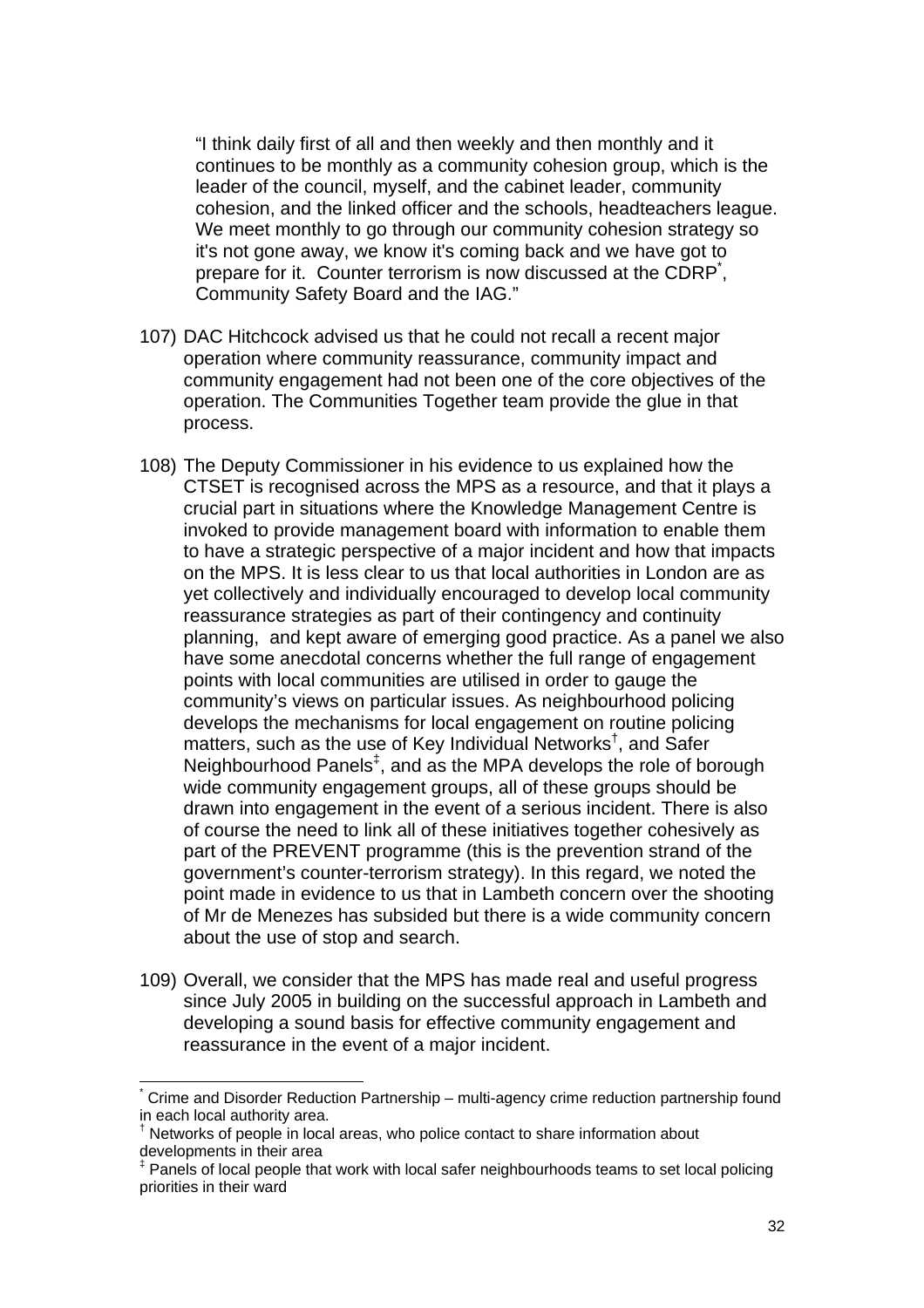110) Out of the work done by C019 to respond to the IPCC recommendations, one valuable innovation has been the C019 presentations to community engagement groups and other stakeholders around London. We encourage the MPS to continue with this programme, and to continue to be more transparent in reporting details of the number of firearms incidents that the MPS has to respond to.

# RECOMMENDATION:

(16) that the MPS should develop a cohesive framework for partnership action with all London boroughs, through engagement with London Councils, with a view to encouraging every borough to adopt an effective community cohesion strategy for major incidents, and to disseminate learning and good practice from other parts of London.

(17) that whatever the outcome of the Inquest, there will be community concerns and therefore the MPS needs to develop a comprehensive engagement strategy aimed at reassuring Londoners that London is effectively policed.

#### **Preparation of Officers' Notes**

111) In their report on the Stockwell One investigation, the IPCC raised the two following concerns and made the following recommendations:

#### "12] Concern

The difference in the treatment of police and civilian witnesses to this incident are not acceptable or justifiable. Members of the public were expected to be interviewed and make statements soon after witnessing a most traumatic incident without being able confer with other witnesses and provide a joint account. The police officers involved were allowed to return to their own base, refresh themselves and confer. This was and is accepted practice. However, the IPCC has raised its concerns regarding the post incident procedures put in place after other incidents where police firearms are discharged.

#### Recommendation to HMIC

To review existing guidance and practice to ensure that appropriate and robust mechanisms exist to secure an accurate and auditable record of 'hot' and team/group debriefs.

#### 13] Concern

Officers involved in the incident wrote up their notes together. This is current practice but makes those accounts less credible. Such practices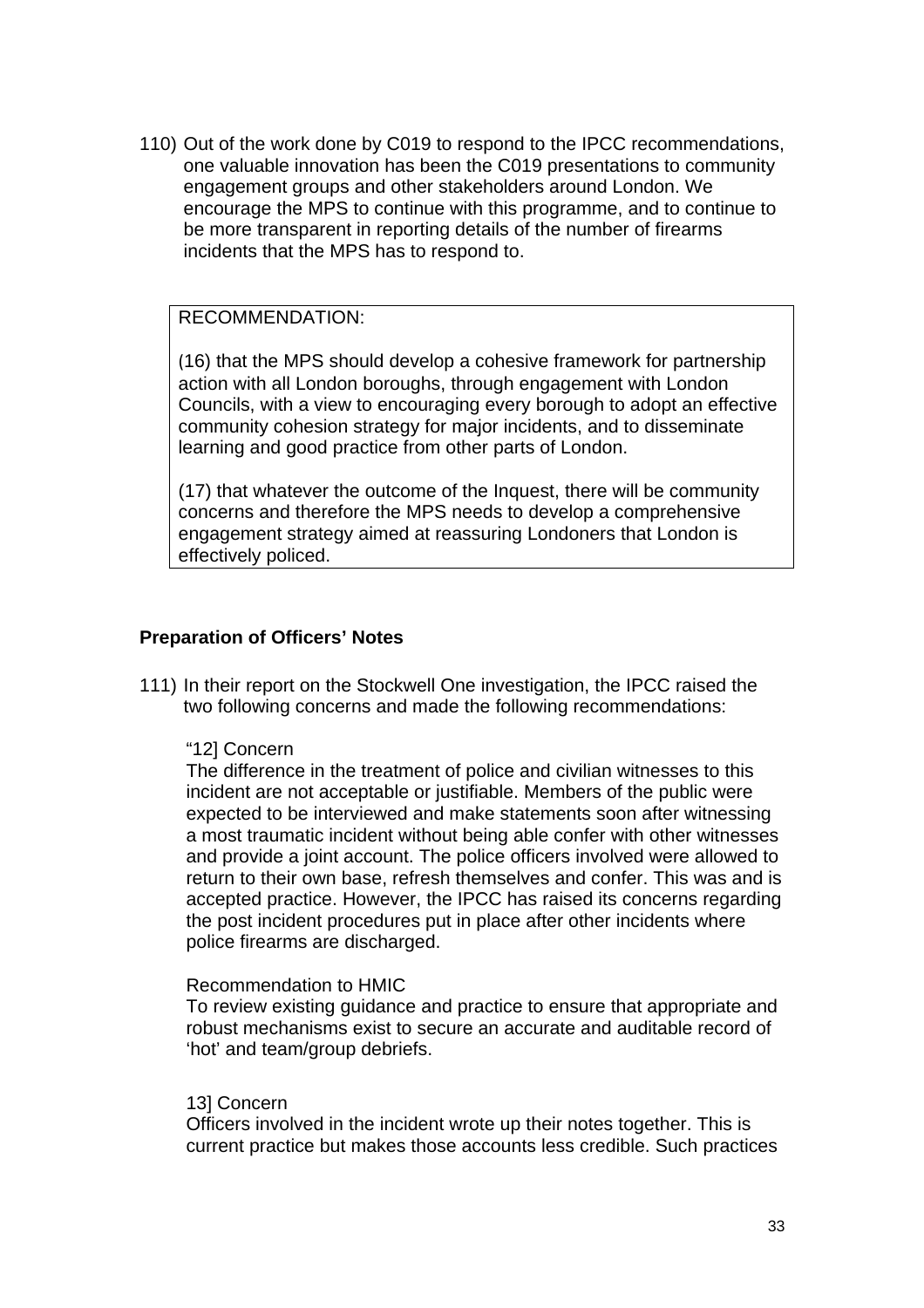were agreed in the protocol between the police service and the IPCC in July 2004.

#### Recommendation to ACPO

To review efficacy of existing post incident management policy, guidance and practice to ensure an appropriate balance exists between being rightly held to account for one's actions whilst discharging the office of Constable and the rights of the principal officers. Particular attention should be paid to the need to ensure that individual accounts are obtained in a proximate and transparent manner that is consistent with the rules of evidence, the duty of care to staff and the need to secure public confidence. Post-incident procedures should be revised to ensure that officers do not write up their notes together."

- 112) At present, where more than one police officer is involved in an event or incident, they are allowed to confer together in the preparation of their notebooks, afterwards, as an aid to memory. This practice has operated since the 1950s and applies to all police officers and all types of incident, not just firearms officers. The current practice has been the subject of supportive judicial comments, although in the cases concerned the issue was not central to the particular judgement. The current practice is sometimes described as a right on the part of officers, but we are advised there is no judicial ruling where the practice has been specifically approved in regard to notes of incidents. Home Office Circular 172/1954, issued after a judicial decision, encouraged police forces to allow officers to confer when preparing their notes of an interview. Interestingly, the Circular reveals that in the MPS the practice up to then had been not to allow conferring on the preparation of notes.
- 113) We have seen no suggestion that officers involved in the Stockwell shooting colluded improperly in the preparation of their notes.
- 114) However, the practice of conferring before making first accounts by way of notes is open to misinterpretation and the suspicion that officers have sought to contrive a favourable or artificially consistent account of what has taken place. The IPCC's concern, which they have expressed in other cases too, is rather that the "incredible consistency" in officers' accounts that can occur as a result of the current practice is counter productive and can give rise to doubts where none should exist.
- 115) HMIC has confirmed that:

"The MPS has reviewed existing policy contained within the ACPO Police Use of Firearms (PuF) Manual and its own Standard Operating Procedure for the Use of Firearms, and has consulted widely, seeking legal opinion from the CPS, Director of Public Prosecutions, ACPO and Police Federation and other police practice nationally, in order to establish both clarity and utility of current guidance. The MPS guidance lays out an approach to debriefing, the circumstances within which it will occur and the purpose, as well as recording requirements. The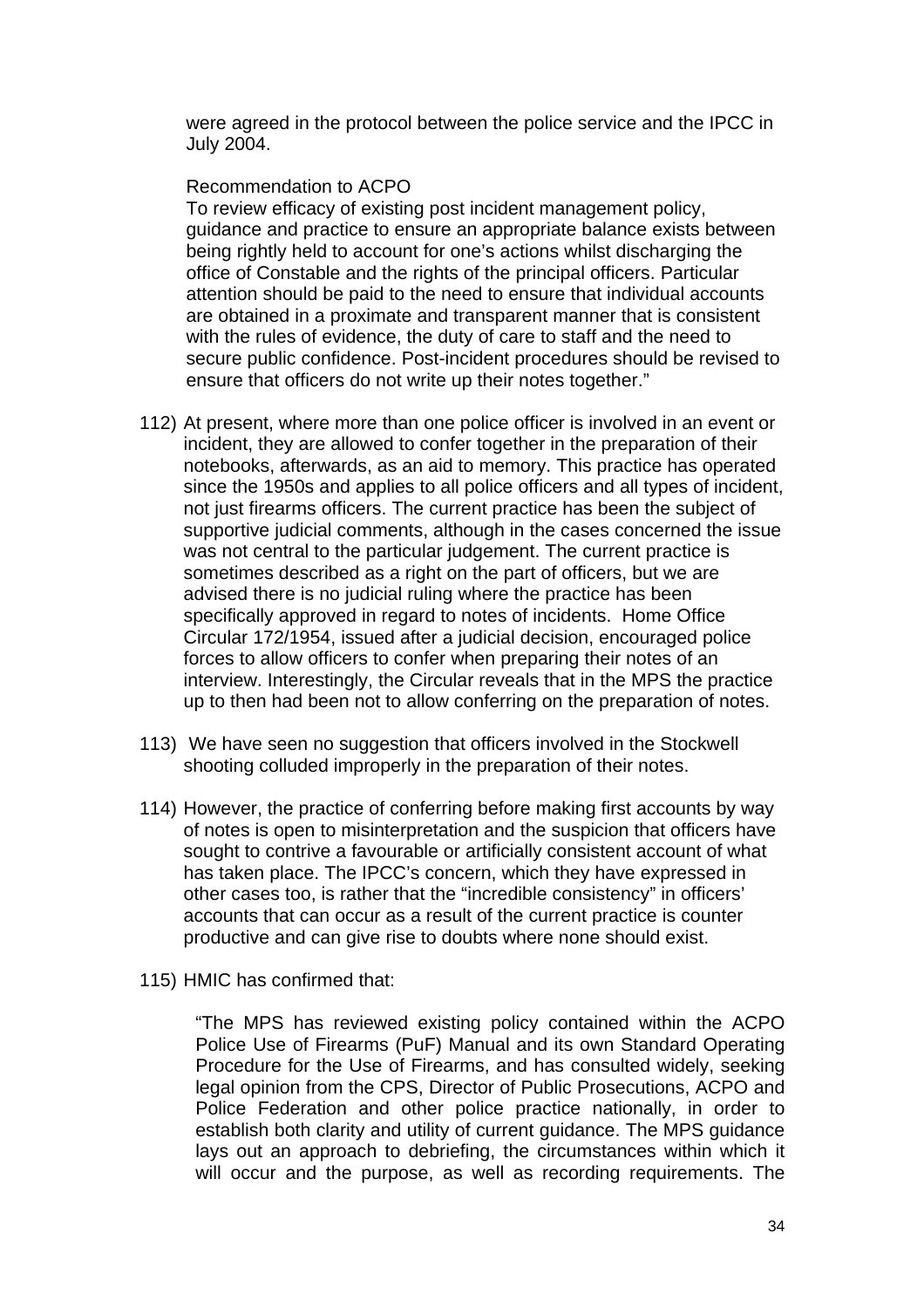guidance makes it clear that **individual** officers have a responsibility to ensure that any information relevant to a criminal investigation that is not recorded elsewhere is duly recorded and retained and that initial witness accounts shall be recorded before a de-briefing of any kind, to avoid later suggestions of manipulated or rehearsed evidence. 'Recorded' in this context refers to written records. This applies to any conversation or discussion and it is therefore clear that it applies to debriefings whether the function is operational or therapeutic. Within the MPS, whether a debriefing is audio recorded is a matter of discretion for the post incident manager, who applies professional judgement as to whether such a step is necessary or not. There are no explicit criteria that require audio recording of de-briefings either within MPS or ACPO guidance and in the MPS where a such debriefing is carried out, it is in relation to issues such as the utility of kit or equipment, which has been identified as good practice or which has caused a problem (e.g. post Forest Gate, in relation to the use of CBRN<sup>\*</sup> suits which impacted on firearms officer effectiveness). Such debriefing is conducted separately to any evidential or welfare debriefs, neither of which are required to be audio recorded as yet."

116) As regards the practice of conferring on notes, HMIC observed that:

"Again the MPS has conducted extensive research and consultation in relation to this matter both to ascertain the national perspective and identify practice elsewhere. It is fully cognisant at command level of the issues surrounding this aspect of post incident management but considers that the case for requiring officers to write notes separately is not fully made out or that that consequences of implementing policy revised to reflect this requirement have been fully considered in terms of both treating firearms officers differently from other officers (and implementing a practice albeit for the best of reasons that could potentially compromise legal rights) and impact in general on police practice in relation to the preparation of notes of evidence. Further, the MPS also recognises that there is an issue in relation to the psychological impact on officers of a traumatic event (such as a fatal shooting) and the ability to produce a coherent set of notes right after the event. Current post incident management requires a period of rest before a full witness statement is given by relevant officers."

117) In an update review of MPS Implementation, carried out in January 2008 for our scrutiny, HMIC commented that the MPS Post Incident Procedures had introduced innovative changes in practice and had received IPCC acknowledgement as good practice. HMIC noted that the MPS was reserving its position on the matter of officers conferring on notes, pending the outcome of national debate on this issue. That was also the tenor of the evidence given to us by MPS witnesses including Assistant Commissioner Ghaffur and the Deputy Commissioner, though

 $\overline{a}$ 

<sup>\*</sup> Chemical, Biological, Radioactive, Nuclear protective clothing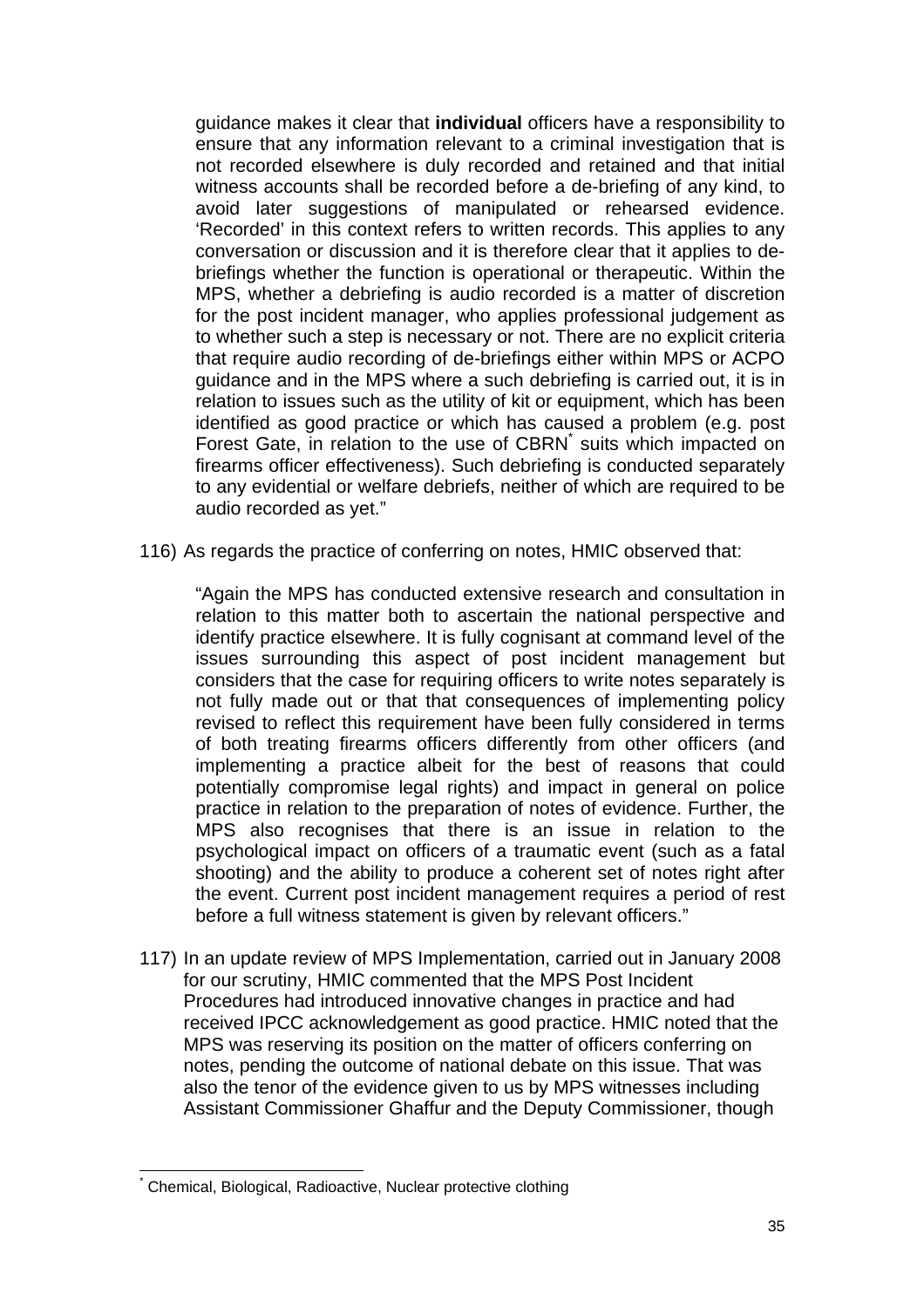it was clear that the argument for change is appreciated as an issue of public confidence.

- 118) The evidence we received from the President of ACPO suggested that ACPO was not in favour of departing from the current practice. The ACPO review of the guidance contained in the Firearms Manual was ongoing at the time of our Scrutiny, and is still not completed. Denis O'Connor of HMIC in his evidence to us did recognise that it was difficult to argue against transparency in the system (of making notes) but suggested that making this change in practice might have to involve a gradual programme of change starting with audio recording of the meeting of officers or involving the presence of the Post Incident Manager or the IPCC at the time when officers meet to confer.
- 119) We did not receive evidence from the Police Federation, but we are aware that in the Federation, both in the MPS and nationally, is exercised by the IPCC recommendation and take the view that the present arrangements provide safeguards for officers and facilitate the best possible evidence gathering. We are also aware they are working with a number of academics to undertake research on how to gain best evidence from officers involved in serious incidents such as shootings. There are strong opinions to the effect that allowing officers to collaborate in the preparation of their notes may be conducive to the gathering of "best evidence" at an early stage. We also appreciate the real concern felt by firearms officers that they are sometimes treated as suspects rather than witnesses. In fact there have been very few prosecutions of police officers over fatal shootings, and no officer has ever been convicted. In one case an inquest jury held that there had been unlawful killing by officers but this verdict was quashed by the High Court. Nevertheless, it is important in our view that the IPCC ensure that their approach to investigating these incidents does not reinforce officers' perceptions of themselves as suspects, and that officers are treated as witnesses unless or until there is evidence to the contrary.
- 120) It seems to us that the question whether an officer's post incident notes – in the context of a fatal incident – are made alone or in collaboration with other officers is a question of policy. There is no legal obstacle to prevent ACPO or the MPS from adopting a policy which discourages collaboration on note taking (as was the practice in the MPS up to 1953 in any event) and encourages genuinely independent recollections. An officer's right not to self incriminate, which is protected by law, is quite separate from the procedure for making notes in collaboration.
- 121) We are mindful of the view of Sir Ronnie Flanagan, HMCIC, that "the treatment of those who volunteer to carry out this highly dangerous work (as Firearms Officers) must be sufficiently robust and transparent to satisfy the need for justice while simultaneously respecting the rights and sensibilities of principal officers and not serving as a deterrent to those who would otherwise be willing to undertake this difficult and dangerous work on the public's behalf". We recognise that if the practice was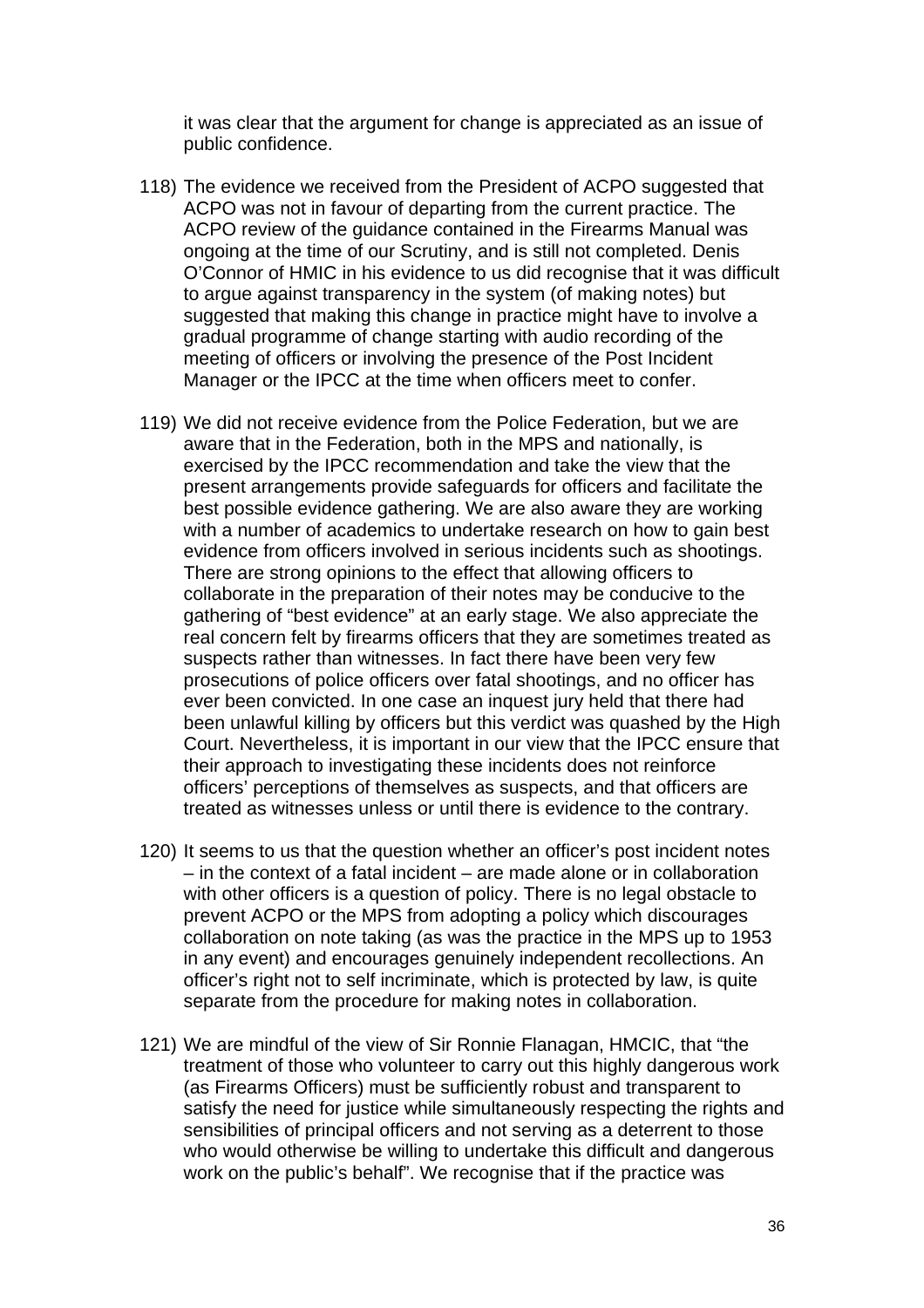changed for officers involved in fatal shootings, it would leave those officers in a different position from all other police officers following an incident (unless the practice of conferring on notes is discouraged in all circumstances). This is an important point. Firearms officers performing their duties should not feel discriminated against and so far as possible change should be achieved through negotiation with those concerned with officer welfare.

- 122) However, in our view, the present practice or convention gives rise to substantial concerns about transparency and quite probably presents more problems than it solves. It undermines confidence in policing and may be counterproductive as far as the individual officers are concerned because of the suspicions it raises. On this basis, we believe a change to current practice is in the interests of all officers involved.
- 123) Furthermore, in cases of death following police shooting or other police contact, Article 2 of the European Convention on Human Rights (ECHR) imposes a procedural obligation of the state to carry out an effective, transparent and impartial investigation. This means that a rigorous investigation must routinely follow the discharge of lethal force by a police officer. It is in our view arguable that the failure to minimize opportunity for collusion by keeping officers separated after an incident involving death may be a breach of Article 2. There is one recent judgement of the European Court of Human Rights suggesting this.

# RECOMMENDATIONS

(18) that as a matter of principle, IPCC protocols and practices should be clear and consistent, so that officers are reassured, that any officer involved in a fatal shooting is regarded as an important witness, and not as a suspect unless or until there is evidence of an offence by an officer.

(19) that the practice of allowing officers to confer in the preparation of their notes is discontinued and procedures put in place to facilitate genuinely independent recollections. The MPS should review the provisions of the Met Standard Operating Procedure for use of firearms, and ACPO should review the Firearms Manual to reflect this change.

(20) that in the meantime whilst the review is underway, current practice should be amended so that the exercise is captured on video and audio tape. Safeguards should be put in place to ensure no inappropriate use of the material in subsequent investigations.

21) that MPS in conjunction with HMIC and MPA should move forward to change its own procedures in the event that ACPO decides not to make a change.

(22) that the MPS engage with the Police Federation during the process and if necessary move gradually but firmly over a period of time from the present practice to a more transparent practice.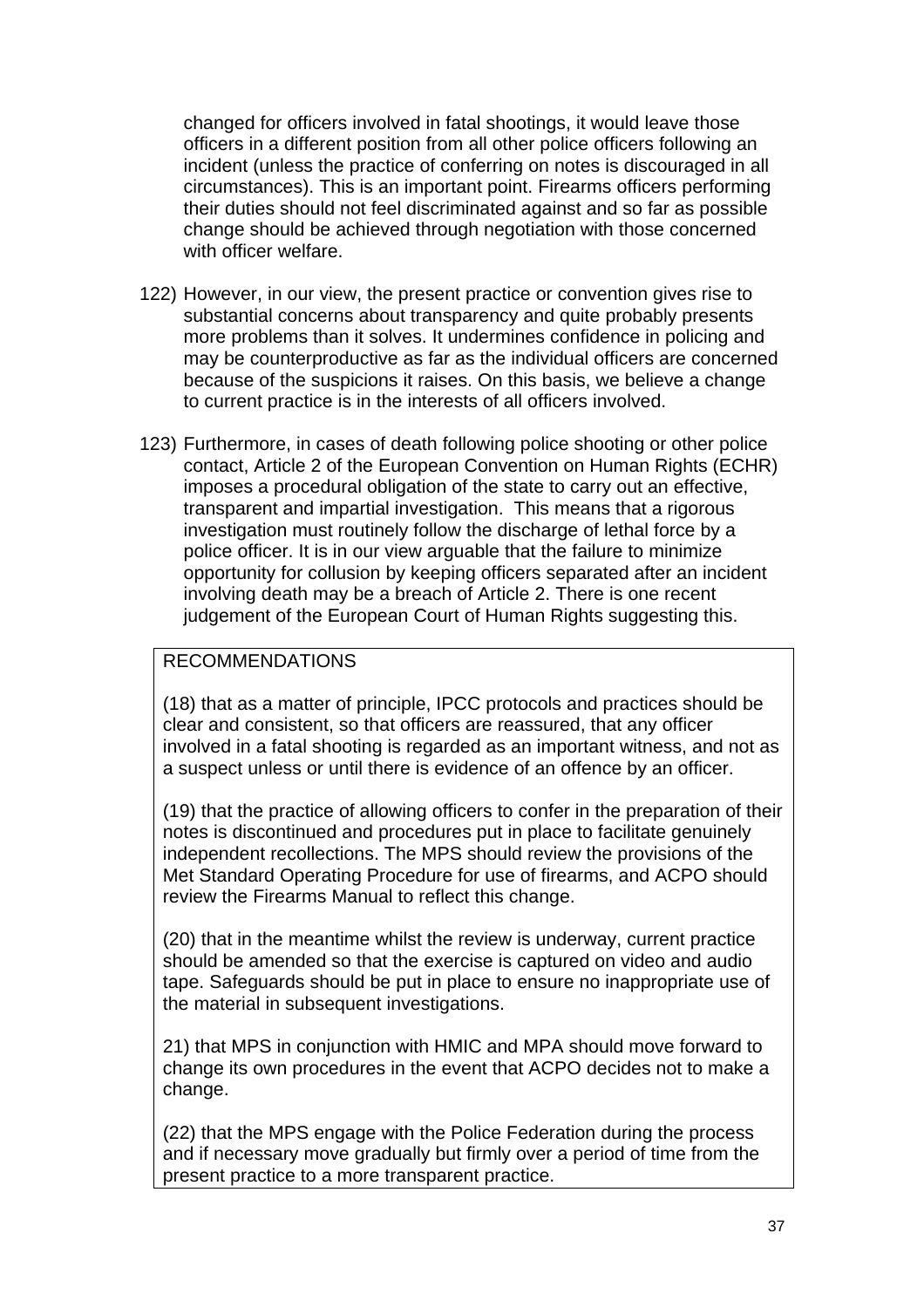### **Stockwell Two issues and recommendations**

- 124) The IPCC Stockwell Two Report, outlining the findings of their investigation of the de Menezes family complaint about the handling of public statements following the shooting, found that there were serious weaknesses within the MPS in relation to the handling of critical information and that the weaknesses extended to the senior management. The report made six recommendations. These are outlined in Annex A.
- 125) The IPCC recognised that following the tragic events of 22 July 2005 the MPS had already identified the mistakes that were made and lessons that needed to be learned. The MPS conducted a review of the postshooting events outside of the IPCC complaint and conduct investigation (called Operation Erini), which had already identified that without change the MPS could again be vulnerable in any given major incident in the following areas:
	- lack of clarity regarding who has responsibility for briefing the Commissioner
	- lack of processes and a knowledge centre for ensuring that the Commissioner is factually briefed.
	- public briefings by the Commissioner not being factually correct
	- Lack of consultation with MPS investigators prior to MPS media briefings
	- discrepancies in the content of internal briefings
	- absence of clarity at chief officer level with respect to developing situations
	- senior police officers failing to make notes or keep logs resulting in later attacks upon their decision making process
	- Management Board meetings not being updated on all press briefings
	- lack of consistency In briefings to the media
	- failure to appoint a nominated person to be the media face for the MPS
	- failure to ensure relevant fast track actions regarding identification issues.
- 126) The MPS reported to the MPA in September 2007 with its response to the IPCC recommendations. For ease of reference that report, together with the minute of the discussion at the MPA meeting is at Annex D.
- 127) The MPS' principal systemic response to the IPCC recommendations was the creation of a new model for crisis management in the MPS. In fact, the initiative to build this new model preceded the IPCC Report, as it was a change recommended by the internal MPS review of Operation Theseus.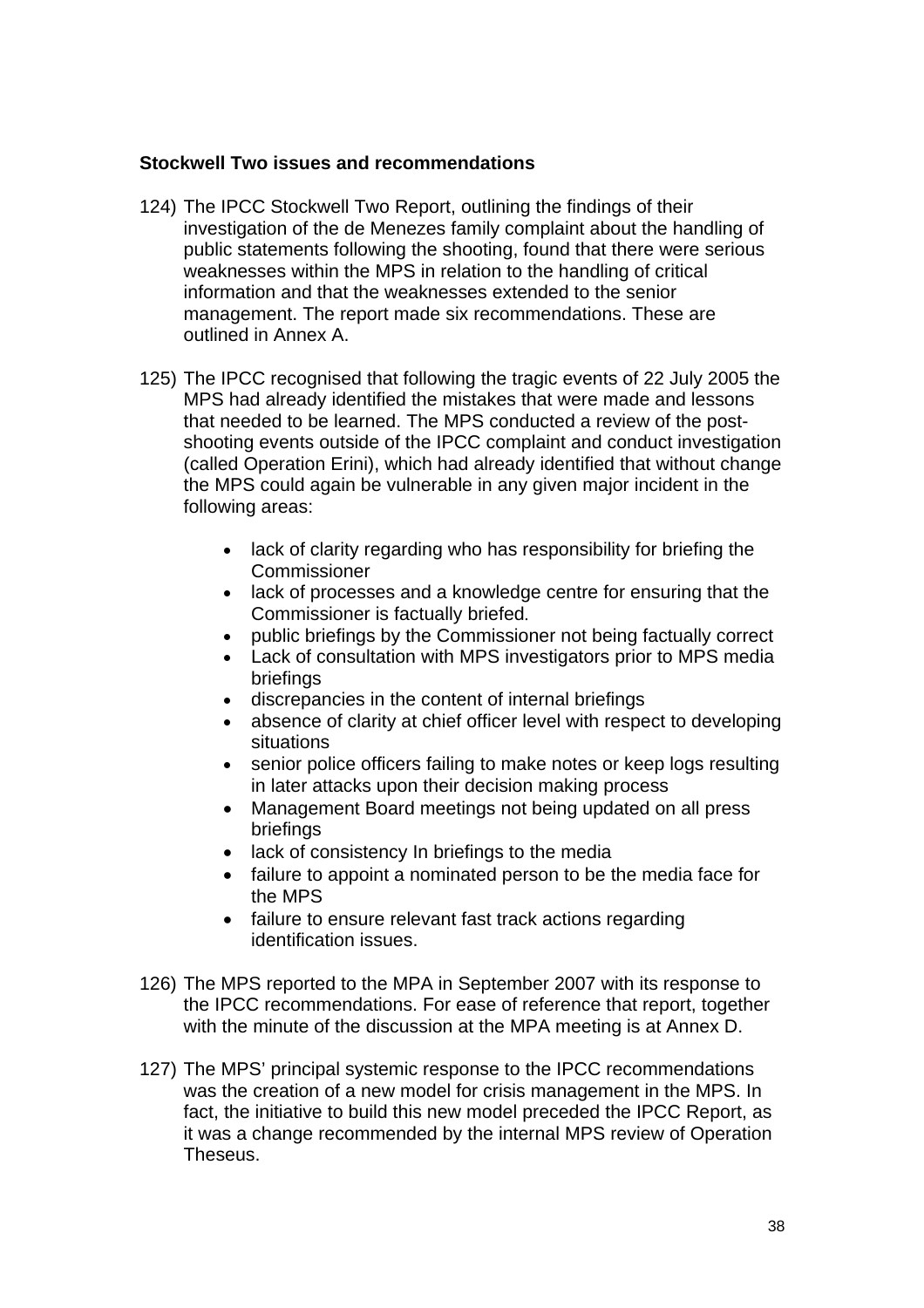- 128) In the event of a crisis incident, the Management Board becomes the Crisis Management Team (CMT) with overall responsibility for the strategic management of the organisation during the incident. Each member of the CMT has defined responsibilities. The CMT is supported by the Knowledge Management Centre (KMC), which is formed of specially selected and trained officers and staff of varying ranks and bands from across the Met. The KMC provides a system of information collation, verification and analysis for structured briefings to the CMT, of what is known, believed or possible in the face of a fast evolving critical incident, and what can be disseminated internally or externally. Its core function is "to protect the reputation of the MPS by providing controlled, corporate, auditable and consistent information" (per the KMC Manual). It is not a full time unit but is staffed by volunteers from within the MPS (both police staff and officers) and called into existence when required. Details of the operating drills of the KMC, and of the roles of Management Board members in the CMT were provided to us.
- 129) In his evidence, the Deputy Commissioner told us that the KMC had been convened on three occasions,

"The experience of those two exercises<sup>\*</sup> and Operation Seagram is that the knowledge management centre worked very well in my opinion. I think it brought real benefits to us. It very much assisted and took us away from the situation that we were previously in. So I think that was very good."

130) Speaking about the Management Board acting as the Crisis Management Team, the Deputy Commissioner told us:

> "I think what the CMT does is broadly three things. It's about ensuring London continues to run to best effect in an operational sense during that crisis or during that huge operation. Secondly it's about ensuring all appropriate support is provided to the management board lead. We have come to a different situation than was held previously, where there will be one clear management board lead, not two, because I think that's wrong. And thirdly, it enhances the Commissioner's hand to touch the tiller, and actually countermand should he or I so wish, because that's what we've got to be able to do."

> "Am I satisfied with the flow of the information from the Specialist Operations Directorate? Having said there will be a clear management lead, if there was one of these [major terrorist incidents] in the future, then  $ACSO<sup>†</sup>$  would be the single management board lead, and the officer in overall command subject to any interdiction by the Commissioner or myself. You wouldn't

 $\overline{a}$ 

<sup>\*</sup> The Deputy Commissioner was referring to its use during the operation to police the environmental peace camp at Heathrow in 2007 and the Haymarket/Glasgow attacks also in 2007

<sup>†</sup> Assistant Commissioner, Specialist Operations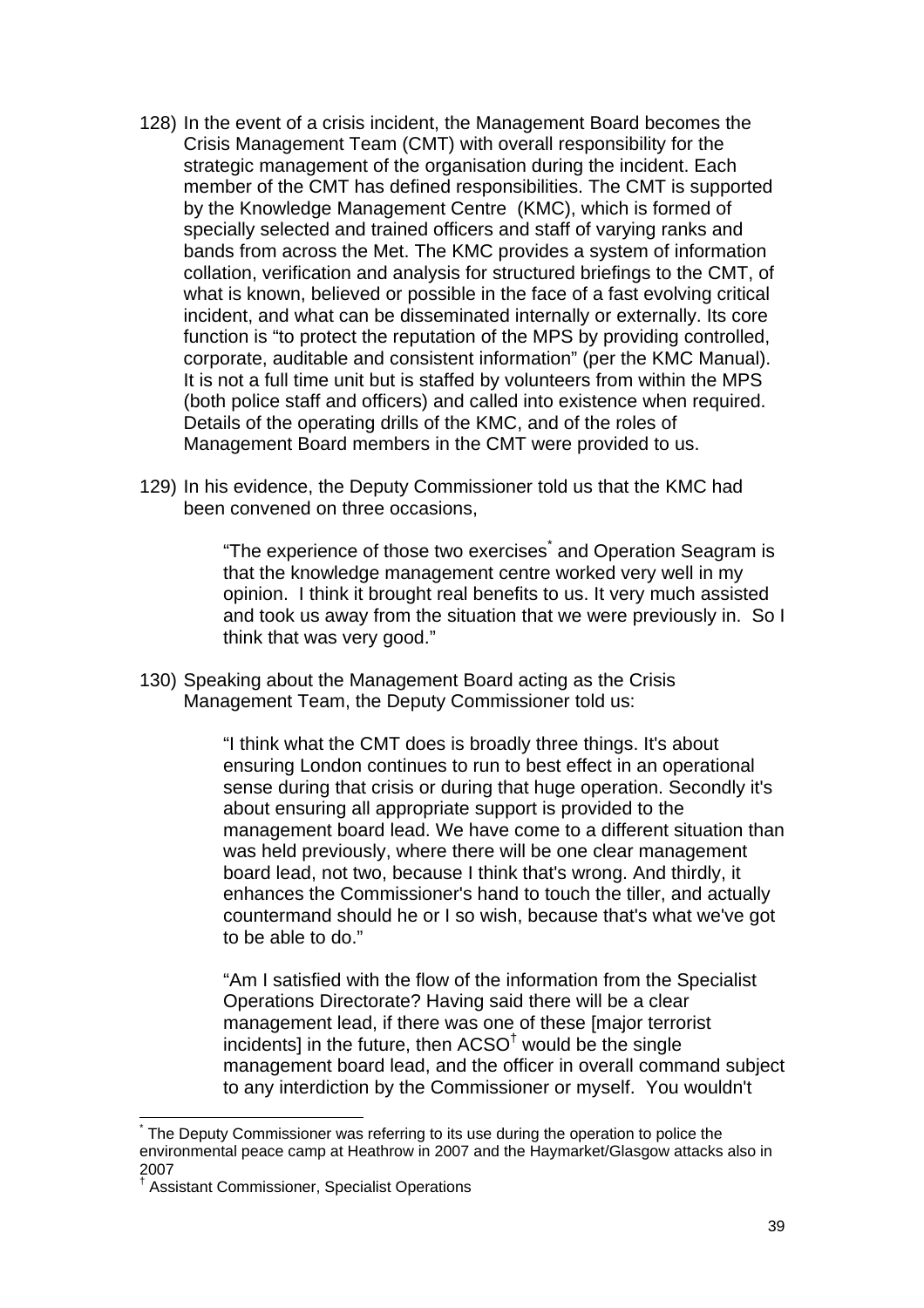have a repeat position of having a Gold for London as per July 05., we would have one clear management board lead.

So am I satisfied that that would actually resolve any issues about flow of information from myself? I think it goes a long way to doing it."

131) In response to questions about how robust the arrangements are for debriefing management board members of information they receive, the Deputy Commissioner told us :-

> "The process of debriefing is actually built into the role of Crisis Management Team and the knowledge management centre. We're briefed - any feedback information from the management board is taken away by the briefing officer and fed into the system, and the command team for that particular incident will be updated accordingly based on the information collected. So it's trying to get that virtuous circle of collecting relevant management information, sieving it, putting it to the Management Board, and then taking information back out of Management Board and re-informing the system, so we have one consistent running log of the facts and information, which assists when we go further through these questions and when we get to doing media interviews."

132) The Deputy Commissioner was open in his overall assessment:

"Am I going to turn round and say to you that guaranteed, a 100%, in every situation everything will work - I won't say that. But I am convinced that we have done a huge amount to learn from not just what we felt on the day but what we have seen afterwards in the various processes - that has all been synthesised into what we now know as the KMC. Will the KMC look different in two years' time? I hope it will as I hope we'll continue to learn and develop it."

- 133) We were informed also that the way that the private offices of Management Board members work, and work together, has also been reviewed. Staff Officers are going to be trained in the processes of the KMC, with a view to ensure that private offices are effectively integrated into the information management arrangements.
- 134) Denis O'Connor of HMIC spoke approvingly of the innovation of the KMC, believing that the MPS should "use this in any situation where sophisticated information trading is essential". As he put it:

"What is the Knowledge Management Centre all about? It's about information control. The police are information traders in that environment and it is hugely important that they get it right because it's a big public confidence issue and it does come with very intense pressure. If you are going to trade information you have to do it credibly and accurately. It seems to me that the concept in itself is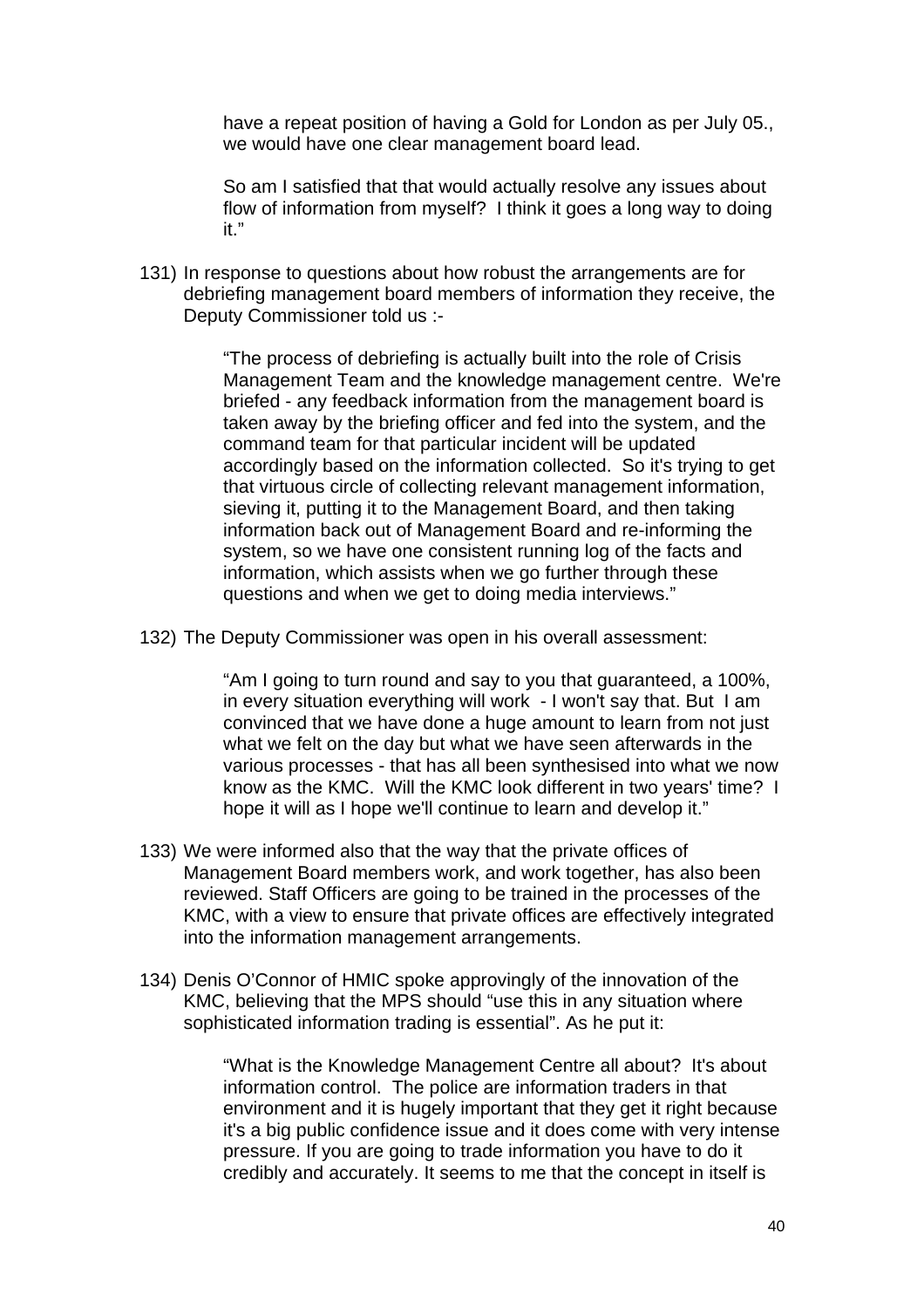unarguable that you would have a clearing house, which is what it is, to open source and internal information to actually get a picture of events rather than relying on Sky news. I think the association of it with crisis could be helpful and unhelpful. It seems to me any intense operation whether it's a Notting Hill Carnival that starts to wobble or a New Year's Eve celebration that becomes problematic or for example, if you had a series of teenage killings across a week in London, they would all put a degree of intensive scrutiny on the Met and what the Met was doing, its policies, its actions, that you would have to have a sophisticated ability to trade information. The "crisis" element for me might have been helpful in orchestrating the new approach but I think the Met deals with high tempo events some people might call them crises - but I think it's difficult if you only consider using this in an absolute crisis, if you understand what I mean. I think the process could be applied to a lot of operations as a precautionary measure because you didn't want it to become a crisis. Part of the crisis can become the handling of the information if it's handled badly, so I would prefer personally, looking at it to talk about high intensity operations rather than crisis. I think it's well conceived in broad terms",in terms of the mix, because I guess you will understand what they are trying to do here."

"In our view this is a good innovation, the only question becomes how much of it you have in that form. I think you can adopt the process, this analysis, anywhere in the Met for any significant set of events. "

"I know it can sound like a very dry sort of idea, the knowledge management thing, but in a sense imagine this overlaid hundreds of times and it's having a process to sort out the wheat from the chaff. I think it's a good idea."

- 135) The KMC call out procedure starts with the decision by the Commissioner or his Deputy that an incident is one "with potential to cause significant impact to the organisation." While recognising that there must be room for managerial discretion in invoking the crisis management procedures, we consider that there should be more transparent and explicit criteria for invoking the arrangements, reflecting the broad range of situations identified by Denis O'Connor, and as a basis for accountability in future.
- 136) The Deputy Commissioner explained to us his thinking that the title of the CMT was potentially misleading and that perhaps it was appropriate to revert to simply calling it Management Board supported by the KMC. Nomenclature is a matter for the Management Board itself. For our part, we see advantages in maintaining the title CMT for these special occasions of serious stretch, in order to ensure that all members of Management Board and all their support staff appreciate that they are managing a crisis event and that their roles are as defined specially for those events.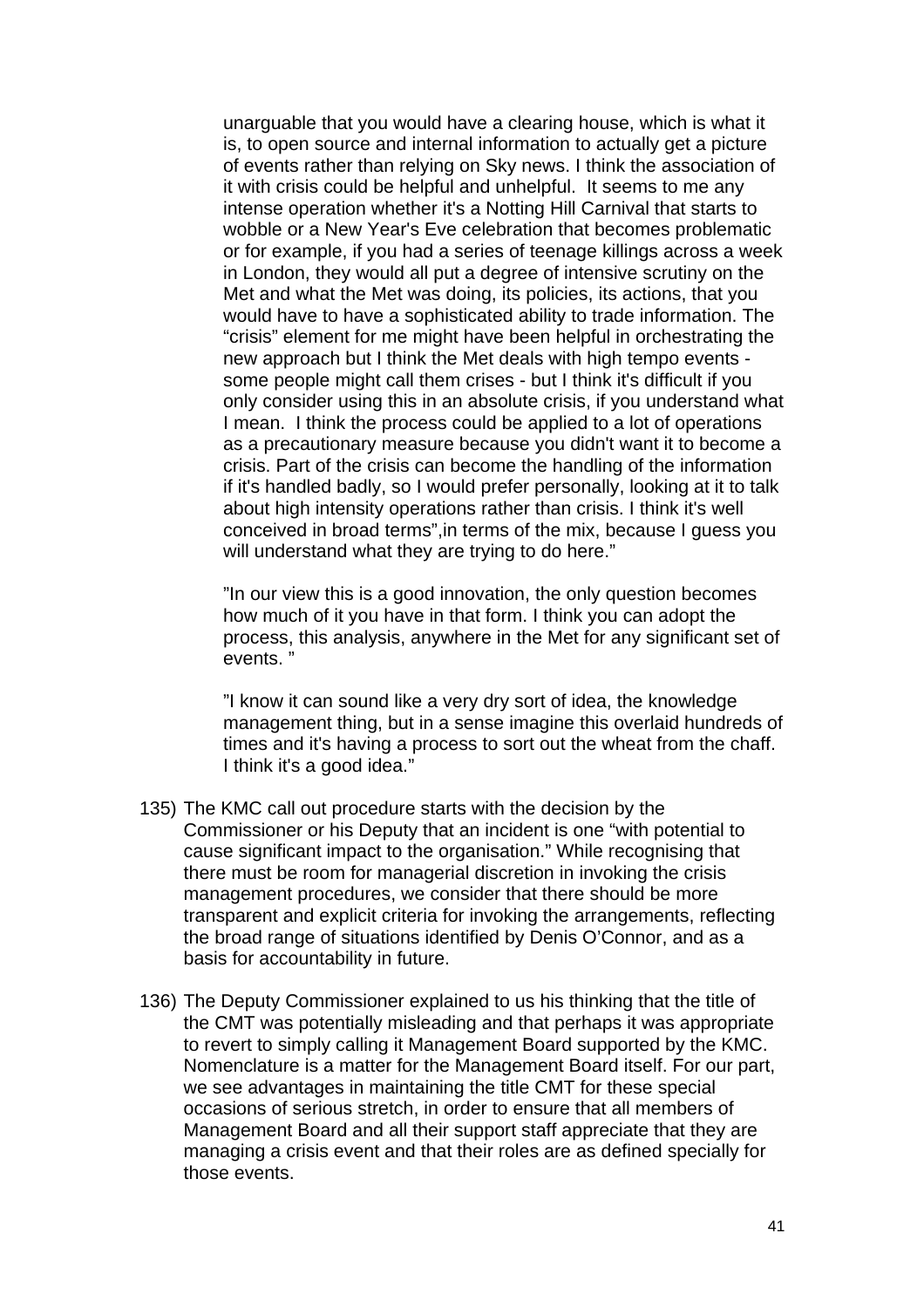137) We welcome the assurances from the Deputy Commissioner that the dual gold structure that operated in July 2005 will not feature in future, and that any crisis event (in common with any other operation) will have a single lead or gold. One of the lessons of July 2005 is that gold should have explicit responsibility for a proactive communications strategy.

# RECOMMENDATIONS:

(23) that the development of the Knowledge Management Centre should continue as planned, and the MPS should report progress to the MPA in early 2009 with a further full account of the development and use of the Knowledge Management Centre and Crisis Management Team. The Report should include an account of the action taken to ensure the integration of senior MPS officer private offices into the Knowledge Management Centre network, and to improve the routine flow of information between the offices of Management Board Members before a Knowledge Management Centre mode is convened.

(24) that the MPS must as a matter of urgency adopt more transparent criteria for invoking the Knowledge Management Centre, and the Management Board as CMT.

(25) that an ongoing programme of training is established for staff volunteering to work in the Knowledge Management Centre.

(26) that in future, the designated gold for a crisis event should have explicit responsibility for a proactive communications strategy.

138) The evidence we received strongly suggested that there are continuing tensions surrounding the effective integration of Specialist Operations Directorate links into the KMC arrangements. These may be addressed by the proposal that in future there will be a single Management Board lead, in place of two Gold officers who led in July 2005, and that for terrorist events, the lead will be ACSO. Progress should be kept under review.

# RECOMMENDATION

(27) that the Commissioner reports back to the MPA in early 2009 with an explanation of how Specialist Operations, given the pressures they would be under during a London terrorist attack, is integrated into the KMC arrangements.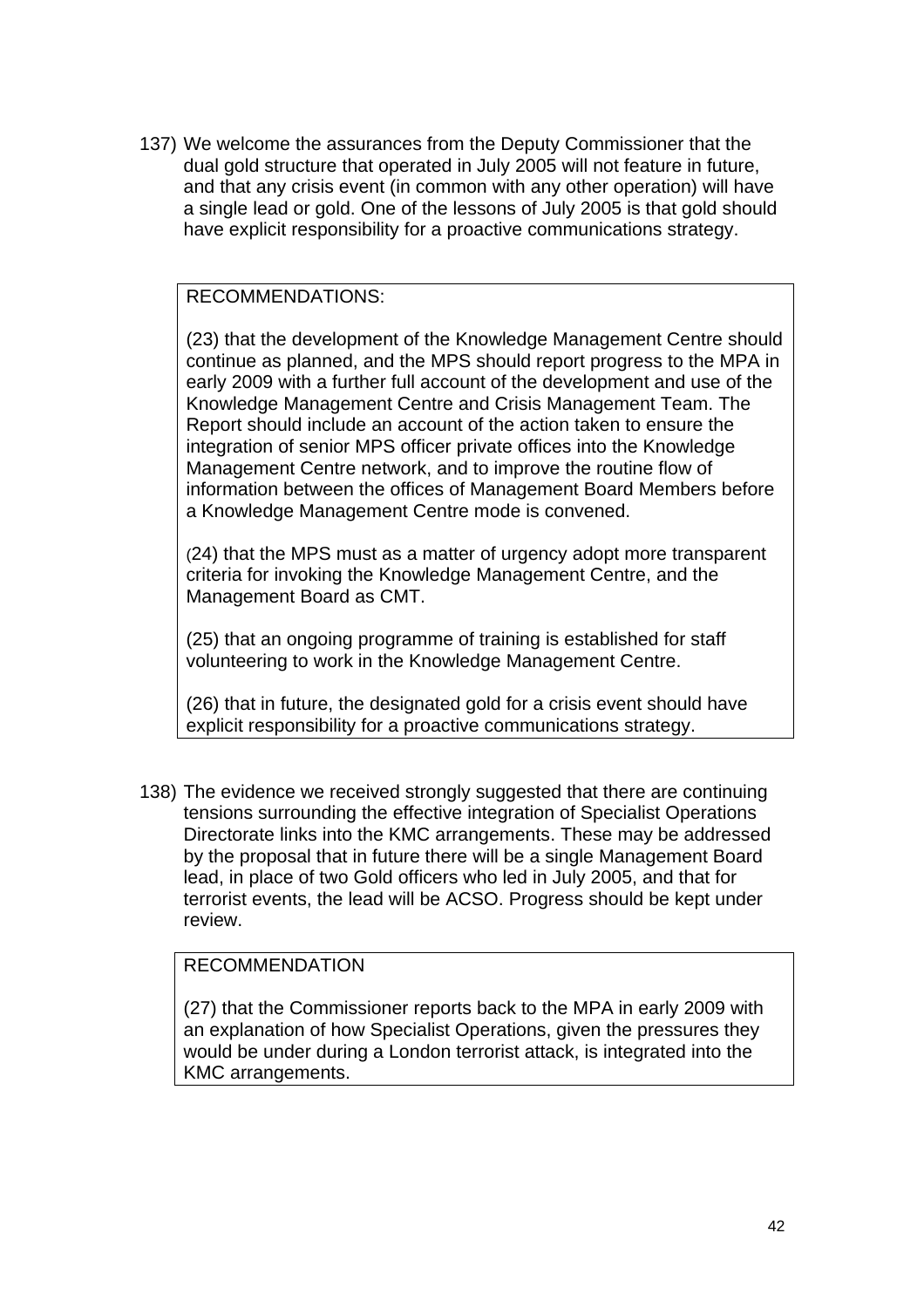139) One of the major concerns in July 2005 reflected in the IPCC Report Stockwell Two was that the information that Mr de Menezes was an innocent victim could have been made public earlier. The panel understands that the MPS needs to follow due process, but we believe that the MPS should be proactive in future in explaining the process for, and the difficulties associated with achieving identification, to assist public understanding.

# RECOMMENDATION

(28) That the MPS develops guidance for the public, outlining how the identification process works (particularly in relation to deceased individuals) and includes an explanation of why this can take some time..

### **Stockwell Two Report and Salmon Process Issues**

- 140) On completion of their Stockwell Two investigation, the IPCC forwarded their report to the MPA on 30 July 2007, having found as substantiated a complaint against AC Hayman. A letter sent on behalf of the IPCC Commissioners handling the investigation accompanied the report. Part of that letter specifically related to the Salmon process followed by the IPCC. It is not necessary here to describe fully what is meant by a Salmon process but it derives from rules first laid down by Lord Justice Salmon in 1966 to ensure fairness to those involved in the publication of reports of public inquiries, which have been developed in a number of leading cases. The key element is that should a position be reached where it appears that individuals will be criticised in a report to be published, those individuals should receive a Salmon letter outlining the passage of criticism and giving them an opportunity to rebut the criticism.
- 141) In the case of Stockwell Two, the IPCC wrote to a number of individuals and requested them not to share the contents of their Salmon letter or the supplied text with anyone other than their professional advisers.
- 142) The IPCC intimated to the MPA that this request had not been respected and that they had become aware of allegations that information passed in the Salmon process was possibly being used to influence witnesses. They suggested the MPA might wish to undertake further inquiries.
- 143) In light of the potential gravity of the matters raised by the IPCC, the MPA Professional Standards Committee asked Sir Ronnie Flanagan to undertake an urgent review of the Salmon process and how it was addressed by the MPS and specifically "to assess whether there was any action by or on behalf of any MPS officer that might amount to a conduct matter." The IPCC was notified of this review and offered its full cooperation.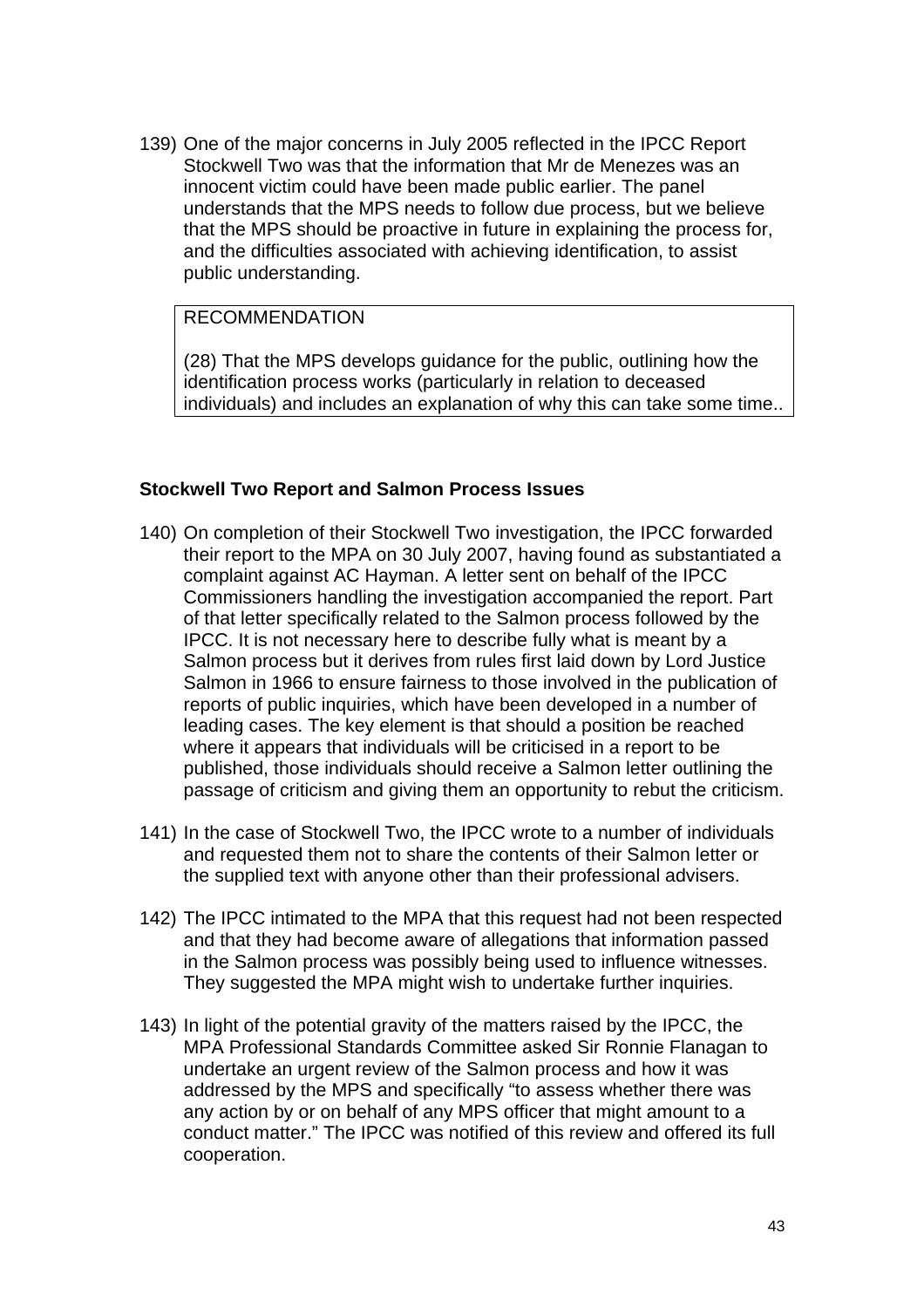144) Sir Ronnie submitted the first report of his review on 17 August 2007, concentrating on whether there was any attempt by anyone to attack the integrity of the IPCC investigation and whether there was any action by or on behalf of an MPS officer that could be a conduct matter. Having interviewed a number of officers and others, he reported that

"I am completely satisfied from the responses which I received from those whom I interviewed that there was absolutely no intent to improperly influence evidence given to the IPCC or in any way to undermine their investigation. I find the evidence presented to me most compelling in this regard. I am also completely satisfied that no MPS officer acted in any way which might be considered a conduct matter." He recommended that the MPA should take no further action in this regard.

- 145) Sir Ronnie noted that this was the first time in which a Salmon process had been adopted between the IPCC and the MPS. He considered it was clear that the process did not operate to the satisfaction of either organisation, but felt that this was not too surprising in view of the novelty of the process for both organisations.
- 146) Sir Ronnie's further work on an appraisal of the Salmon process was not completed at the time of our scrutiny. This was in part because a professional adviser involved in the Salmon process had made a complaint under the IPCC's complaints process which was under consideration. However in his evidence to us Sir Ronnie told us that:

"I have been involved in a lot of those processes and I'm currently involved in those processes with a number of forthcoming public inquiries in Northern Ireland, and in every instance, I know, when you get material like that, you get a very tightly worded commitment that you must make in writing that you will not actually share the material with others. In this process, the IPCC did not do that; they included in their letter to the individuals a request that they not share it. From my perspective, there are lessons to be learned on both sides"

147) Sir Ronnie considered that the Salmon process was a good practice and that the IPCC was right to use it in relation to Stockwell Two. As he said to us:

" In truth, it's the first time the process had been used by them, and therefore it's not perhaps surprising that there are lessons to be learnt by both parties, and I think that some lessons could be learnt by the MPS in relation to that open sharing of material and lessons to be learned by the IPCC."

148) We were concerned at the circumstances in which the IPCC issued their covering letter to the MPA, without themselves carrying out further investigations – as the presumption must be that had they done so, they would have reached the same conclusion as Sir Ronnie Flanagan. We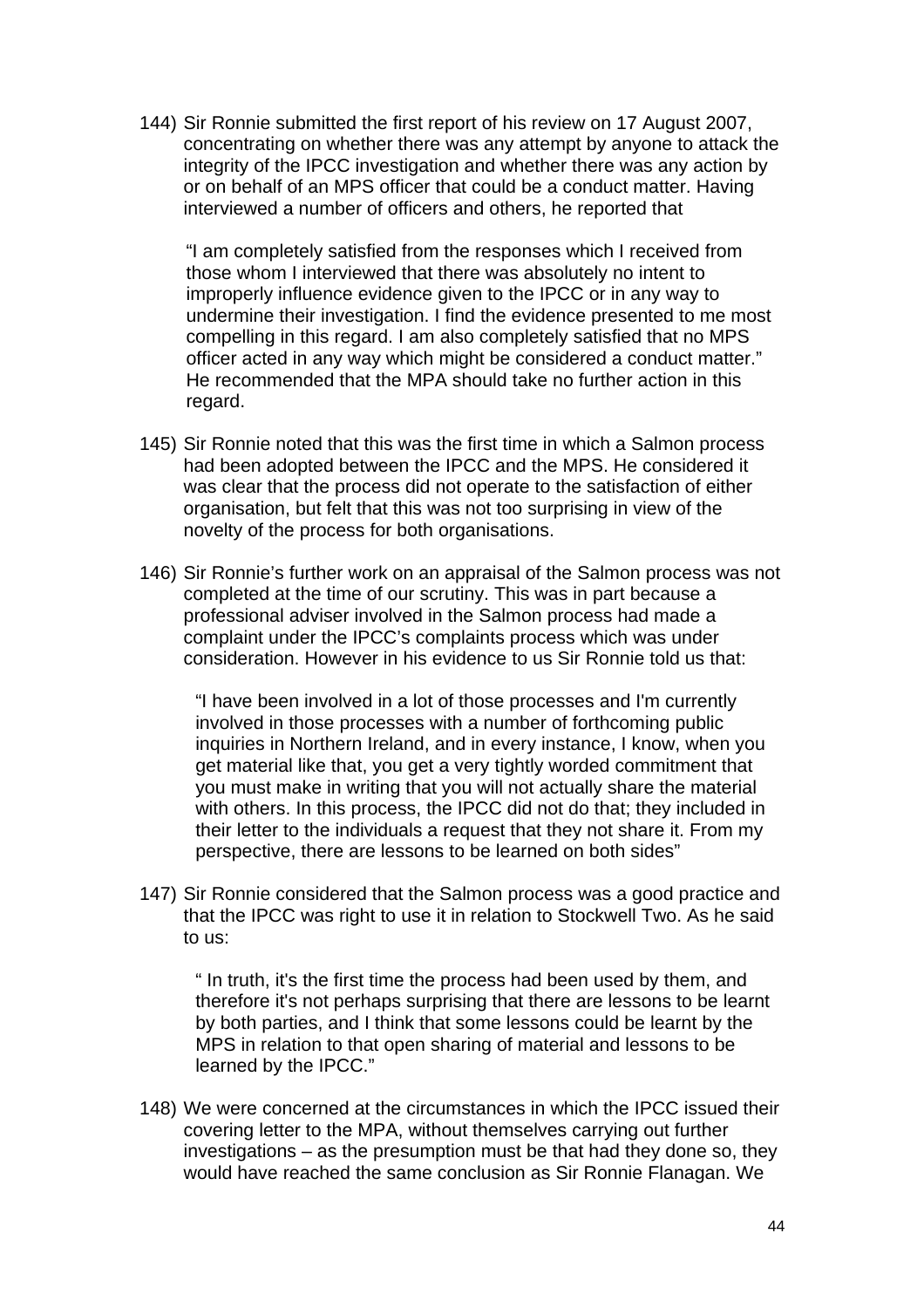were told by Nick Hardwick, Chairman of the IPCC, that the IPCC took the action they did in order to ensure that the report of Stockwell Two could be published without the further delay that would have been inevitable if their investigation of these incidental matters had been prolonged.

149) Since the conclusion of our evidence sessions, we have learned that the Chairman of the IPCC wrote to the Commissioner, on 10 June 2008, stating that:

"I want to be completely clear that I unequivocally accept Sir Ronnie Flanagan's assurance that his investigation into the concerns the IPCC raised about some aspects of the Stockwell Two investigation has found no evidence of any attempt to attack the integrity of the investigation or any action by an MPS officer that could be construed as a conduct matter. As far as we are concerned, the matter is now closed.

150) It is clear from Sir Ronnie Flanagan's work that there was no improper action by the MPS or any officer or anyone on their behalf, and that there was no intent in any way to undermine the IPCC investigation. We consider that the IPCC and the MPS can learn lessons from the first use of the Salmon process in relation to an IPCC investigation. We also consider that the practice of the IPCC issuing a covering letter, of the kind issued in this case, alongside a published report, is lacking in transparency. It would be preferable in our view for the IPCC to say all that they want to say in their report as published.

## RECOMMENDATION

(29) That the IPCC, MPS and ACPO agree the development of a protocol or agreed practice to set out the basis of operation of any Salmon process in connection with an IPCC investigation in the future. In particular we recommend that recipients of "Salmon" letter should be requested to confirm in writing, before they receive the relevant extracts, that they will not exchange information about the contents

30) That the IPCC should recognise however that in the event of a major critical incident being investigated by them they have a duty to provide emerging findings as to organisational shortcomings as soon as possible.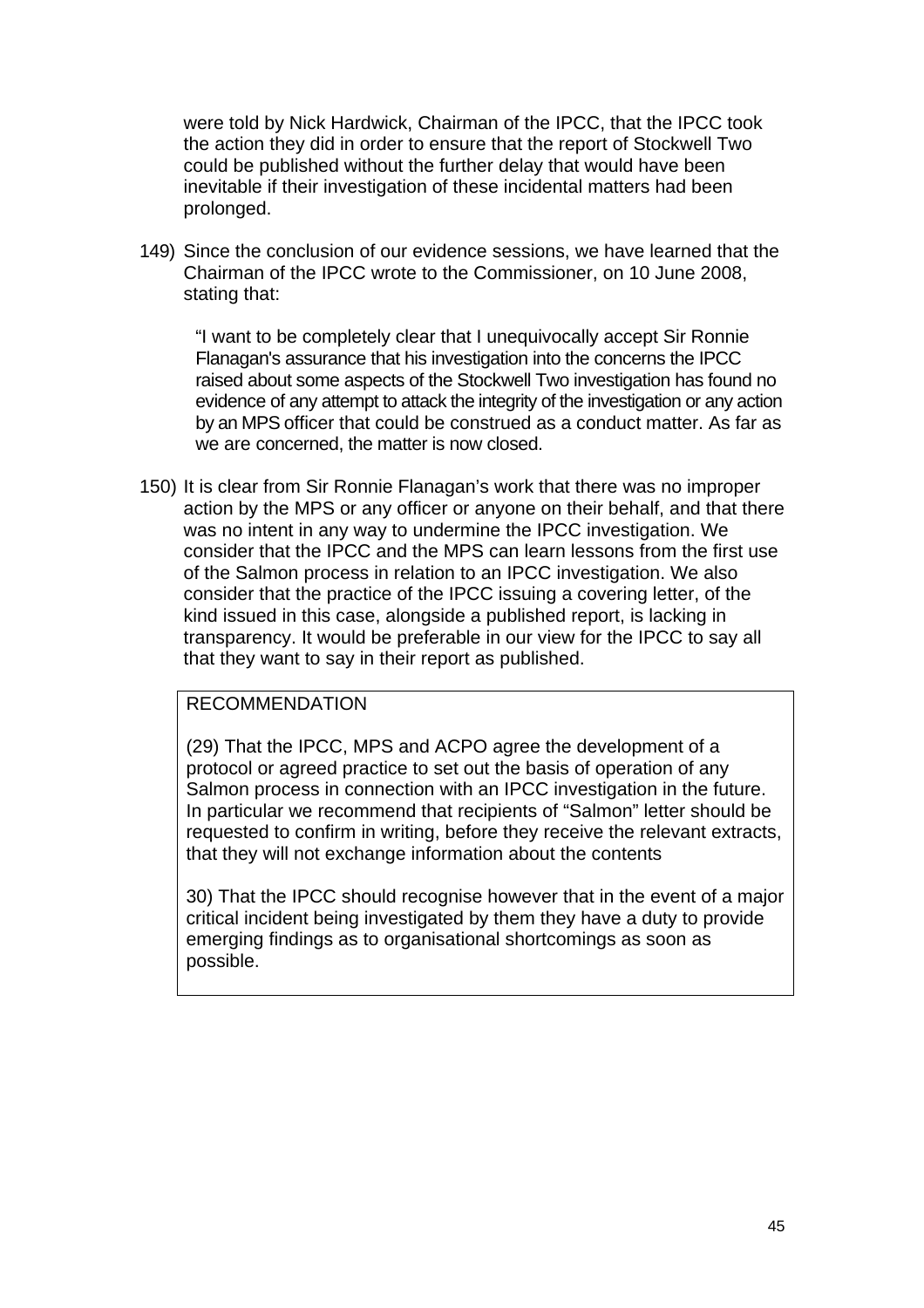### **Did the MPS attack the character of Mr de Menezes in the HASW trial?**

- 151) One question that concerned members of the MPA at the time of the health and safety at work trial was whether, as it appeared, the lawyers representing the MPS had attempted to attack the character of Mr de Menezes by establishing that he had a forged immigration stamp in his passport and had been under the influence of cocaine taken within the period prior to his tragic death. We asked for an explanation of what had happened, and this was provided by the Director of Legal Services of the MPS. The MPS was represented in the trial by private practice solicitors, and by leading counsel and junior counsel. The external lawyers were instructed direct by the MPS and not through the Directorate of Legal Services (DLS), as that Directorate does not defend criminal proceedings.
- 152) The evidence we received was that the use of the immigration stamp/drug toxicology information was discussed at an early and preliminary meeting with counsel and solicitors, and instructions were given to them that this material should not be used without the express authority of the MPS. As the trial proceeded, leading counsel wished to have this issue considered, and asked for instructions upon it. The benefits and disbenefits of the use of the information were discussed. The purpose of introducing this evidence was not to attack the character of the late Mr de Menezes, but to challenge the prosecution case that the behaviour of Mr de Menezes (both when under surveillance and when challenged on the train) was 'normal' and to give an explanation for his unusual behaviour, which in turn seems to have led to the beliefs developed by the surveillance officers and shooting officers. After consideration the MPS authorised the use of the information. In his closing speech leading counsel emphasised that it was not his intention to attack the character of Mr de Menezes, and that the Commissioner had prohibited him from doing so.
- 153) We were also assured that there has been no attack on the character of the late Mr de Menezes (or of any witnesses) in the context of a civil claim for compensation brought by his family. The position remains that on receipt of details of the financial losses the MPS will seek to negotiate a reasonable settlement .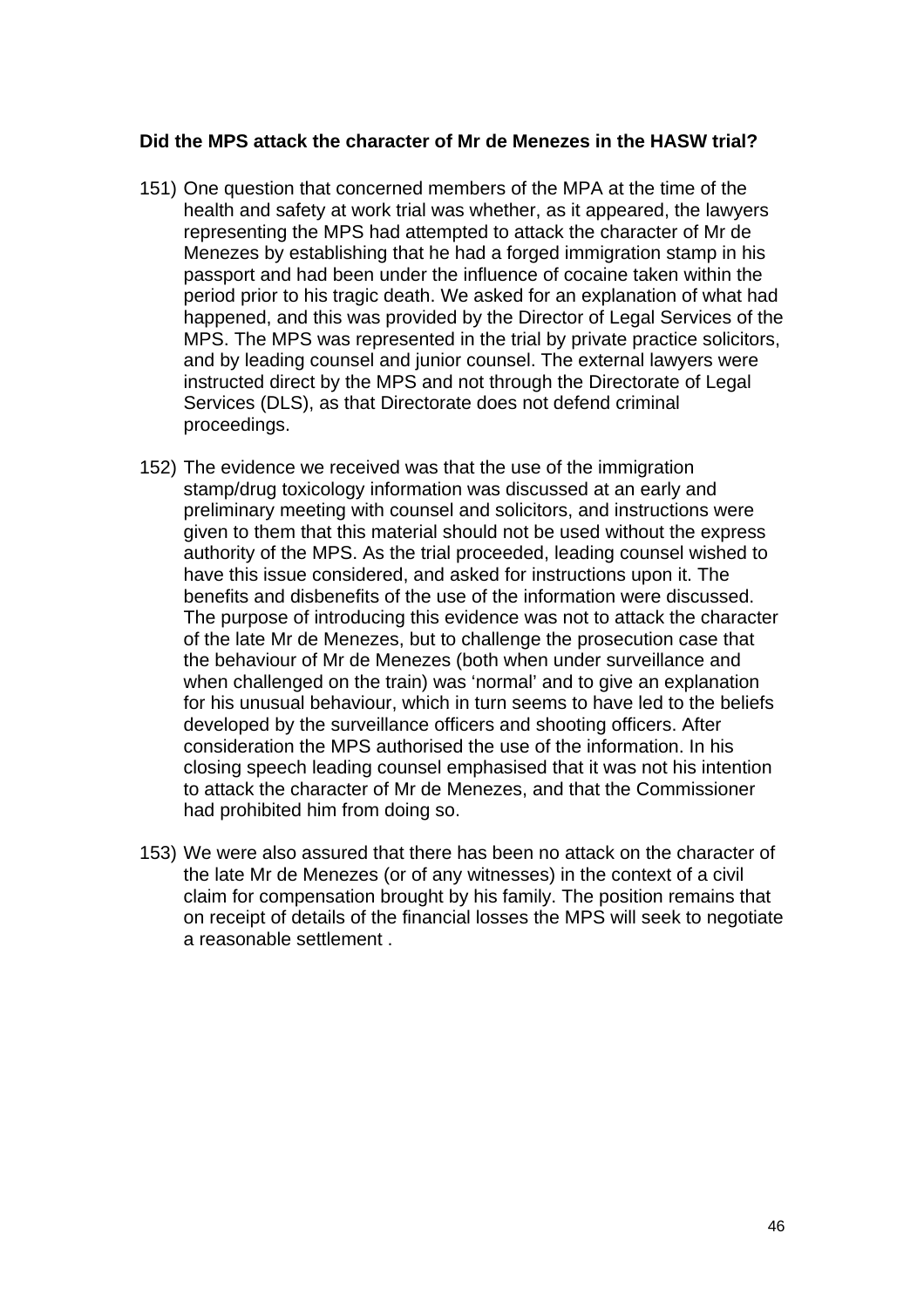- 154) In general, we were advised that the approach of the MPS in relation to legal action against the service is to seek to establish at the earliest possible date whether an officer by his actions has incurred liability on the part of Commissioner and, if so, to seek to negotiate a settlement. However, where it is considered the officer has acted correctly proceedings are defended, in the interests of normal financial prudence, the reputation of the service and the reputation of the officer whose actions have been impugned. As a result only a very small number of legal actions are tried in court each year.
- 155) Where actions do proceed to trial, there is almost invariably a conflict of evidence. Often it is the word of the claimant against that of an officer; sometimes the claimant will be supported by one or more witnesses, who may or may not be independent, and may in some cases be acquaintances or family members who were with the claimant at the time of the incident concerned. Evidence of character and previous convictions can be important. For example, where the case of the police is that restraint had to be applied because of an unprovoked hostile act by the claimant, evidence of a series of convictions showing a propensity to violence and unprovoked hostility could be critical to the decision of the jury. Likewise, where a claimant has one or more convictions for offences of dishonesty, that can be relevant material in relation to whether that person's account of the circumstances should be believed. The Court of Appeal has supported this approach. The decision to investigate whether there is such evidence is a matter of routine. The decision whether to use such evidence, where it exists, is a different matter. It is an issue of importance to the approach to be taken to the case. As with all matters of strategy or tactics of litigation, the decision is one for the Directorate of Professional Standards (DPS), the part of the MPS that instructs DLS in malfeasance cases. As was emphasised to the MPA in the Morris Inquiry, the role of DLS in malfeasance and employment cases is to advise, but not to decide: decisions on such matters are taken by the client and not by the lawyer. A member of DPS attends all trials to observe the approach taken and to give any urgent instructions, which may arise from the developing evidence.

### **The role of the MPA in overseeing major critical incidents including the MPA role in public information and communications**

156) The panel considered what lessons were to be learned by the MPA itself from the events of July 2005 and the publication of the IPCC Reports in 2007, in relation to its oversight of the MPS and in public information and communications.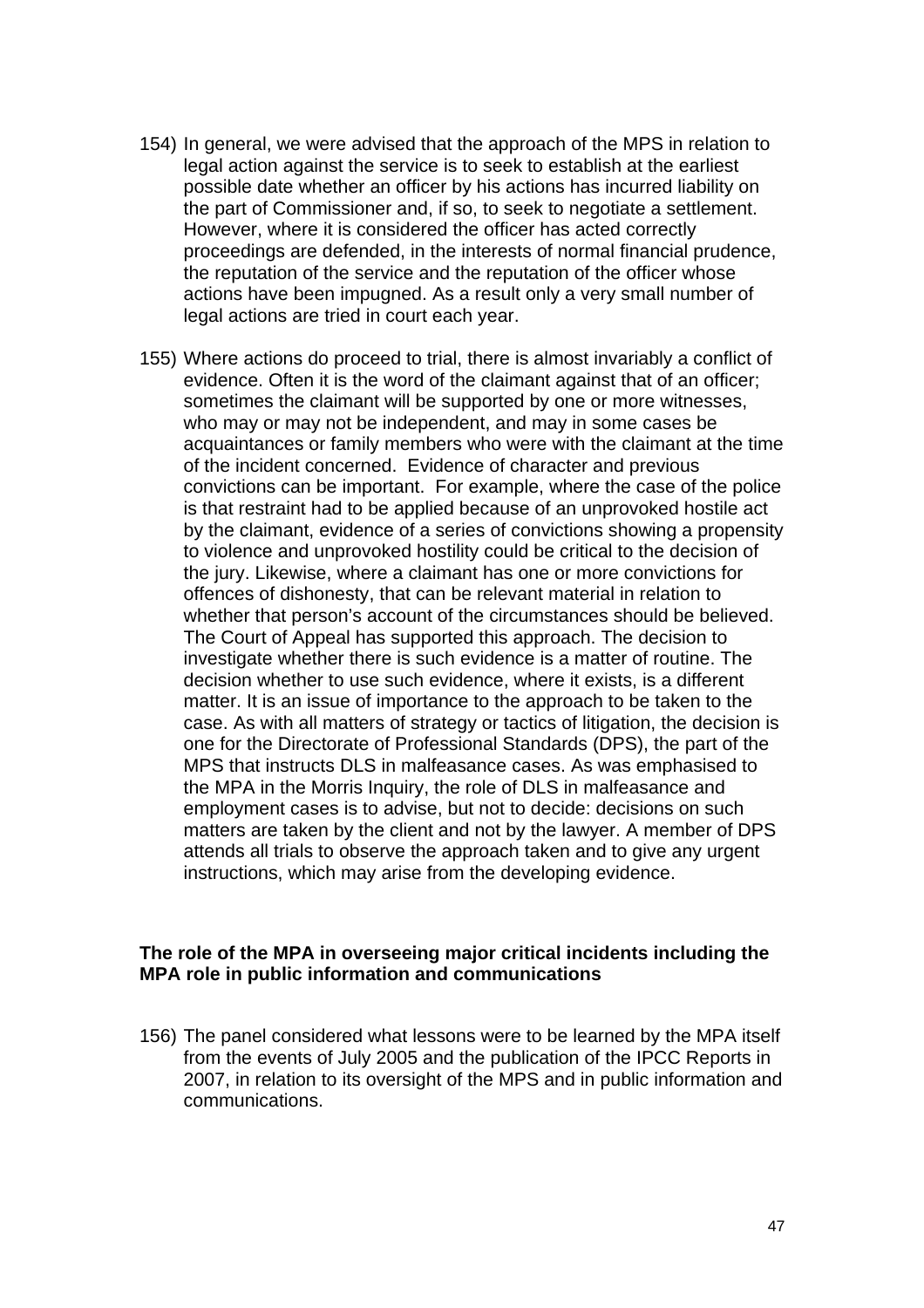157) In evidence, Catherine Crawford, the Chief Executive of the Authority set the context:

> "A police authority is a very unusual constitutional body, with a range of functions that I don't think you get replicated anywhere else. It's partly a regulator, along the lines of Ofcom and Ofrail and so on, in that it does set certain parameters and sets down the rules. It has executive functions, in terms of direct responsibilities for appointing ACPO officers, paying their bonuses, and managing performance, which of course, implies essentially terminating and granting extensions and a whole range of responsibilities there, and including, very importantly, disciplinary functions in respect of ACPO officers. And it also has clear statutory responsibilities to perform its own roles in consultation and making the community link, though that's less clear in terms of quite how that is to happen. It owns the budget and that is a quite explicit and deliberate aspect of the legislation which set up the police authorities in their current form."

158) She outlined the inherent tension in the separation of oversight from involvement in operations:

> "The Authority can't do the business, you can't do the oversight, you can't do the scrutiny, you can't do the monitoring, unless you understand the business and in order to understand the business you have to become pretty familiar with what actually happens day to day in terms of operational policing, so where that's all getting me to is that the parameters between what's their responsibility and our responsibility are pretty difficult actually to define, and I would venture to say dangerous to try and define, because if you are too rigid about what's theirs and what's ours you are going to overlook something and there will be arguments about where it should lie. It's probably better to have it as a understanding than something that's laid down in legislation. The problem that arises on something like a very fast-moving and indeed critical incident which Stockwell clearly was, is how far is it appropriate for the Authority and for members, for the Chair, for the Chief Executive, to be involved and briefed and be reassured in real time that there's an appropriate level of competence and professional expertise in terms of taking it forward, without becoming complicit in operational decisions that subsequently might need to be scrutinised by the Authority."

159) From experiences early in the life of the MPA, the Chief Executive was clear that the MPA should never get itself into a situation where it is part of devising an operational strategy in an individual operation such that the crucial role of the MPA to hold the MPS to account becomes compromised.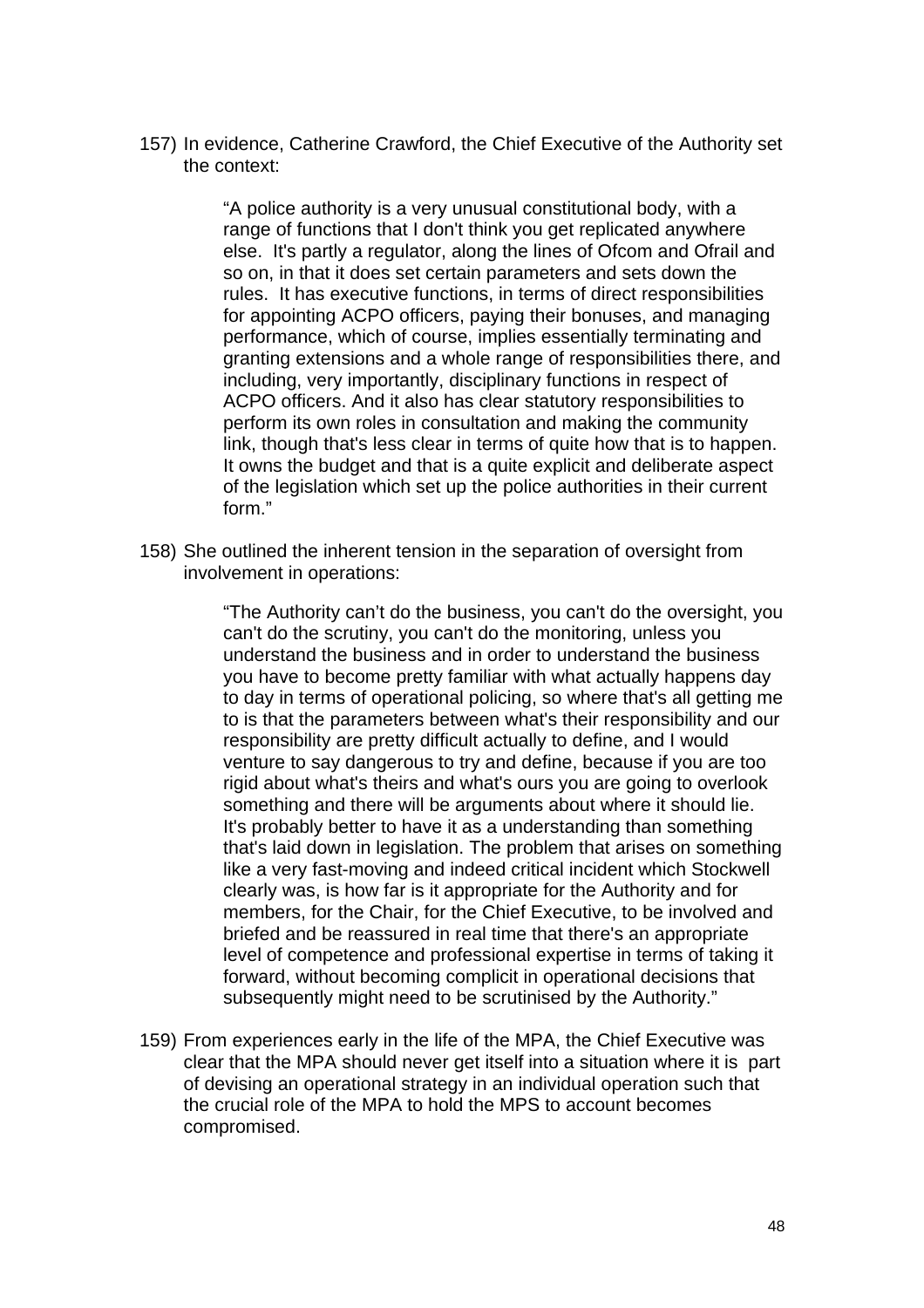160) Reflecting on the events of July 2005 she said -

"The problem with that is that if something as dramatic as, well, initially 7/7, 7th July, and then the 21st and 22nd July happened, to set up some completely separate arrangement for ensuring that the Chair and the lead member and senior members, or all members, are being briefed in real time, is not practical and could distract from the proper discharge of the operational responsibilities of the force at the time. So I think in practical terms it was entirely right that Len [Duvall, chair of the MPA] and I were over there quite a lot of the time and present at the meetings where people were being briefed in real time as it unfolded. I also think that it was entirely right that when we learned that the Commissioner was intending to write a letter to the IPCC to say he wanted the section of the Act suspended so that the IPCC would not come into the scene, that I immediately went across to Scotland Yard to say that we thought it was very ill-advised - not that there were not clear problems potentially there in terms of two sets of investigations going on, one into a shooting and one into possible terrorist activity - but that could and should have been pragmatically managed by people just talking to each other about we have never been here before, how are we going to handle it. As you know Len followed that up immediately with a letter and I think that was entirely appropriate and proper reaction of the Authority to what other people might see as an operational decision by the Met so that's another, to some extent separate, example and it goes back to what I said at the beginning. If you try and design from first principles when you should do what, you are never going to envisage that kind of contingency and it's better to be able to judge it as it arises."

### 161) The Deputy Commissioner evinced broadly similar views:

"I actually think the MPA's role is to be positioned so they get appropriate briefings and also have the ability to ensure that we receive appropriate information and views. I think that's key in the MPA role but I would also say that I think our recent history would suggest that if we go further it is problematic and dangerous. For me it's about being clear on role; what is the role of the MPS and what is the role of the MPA and if in crisis we alter our understanding of that role then I think as a consequence we prejudice how we can practice those roles later. For instance it's the MPS's role in a crisis to deal with the operational issues and then stand accountable and be held to account for it. If there is a blurring of those roles then we end up with the MPA not being able to do their proper job to ensure they hold us to account. I think there is a natural inclination actually from the MPS sometimes to say why not come to the same meeting because that would save us briefing twice. Now if there isn't a discipline of what was said at that meeting I think that can bring people into a position where they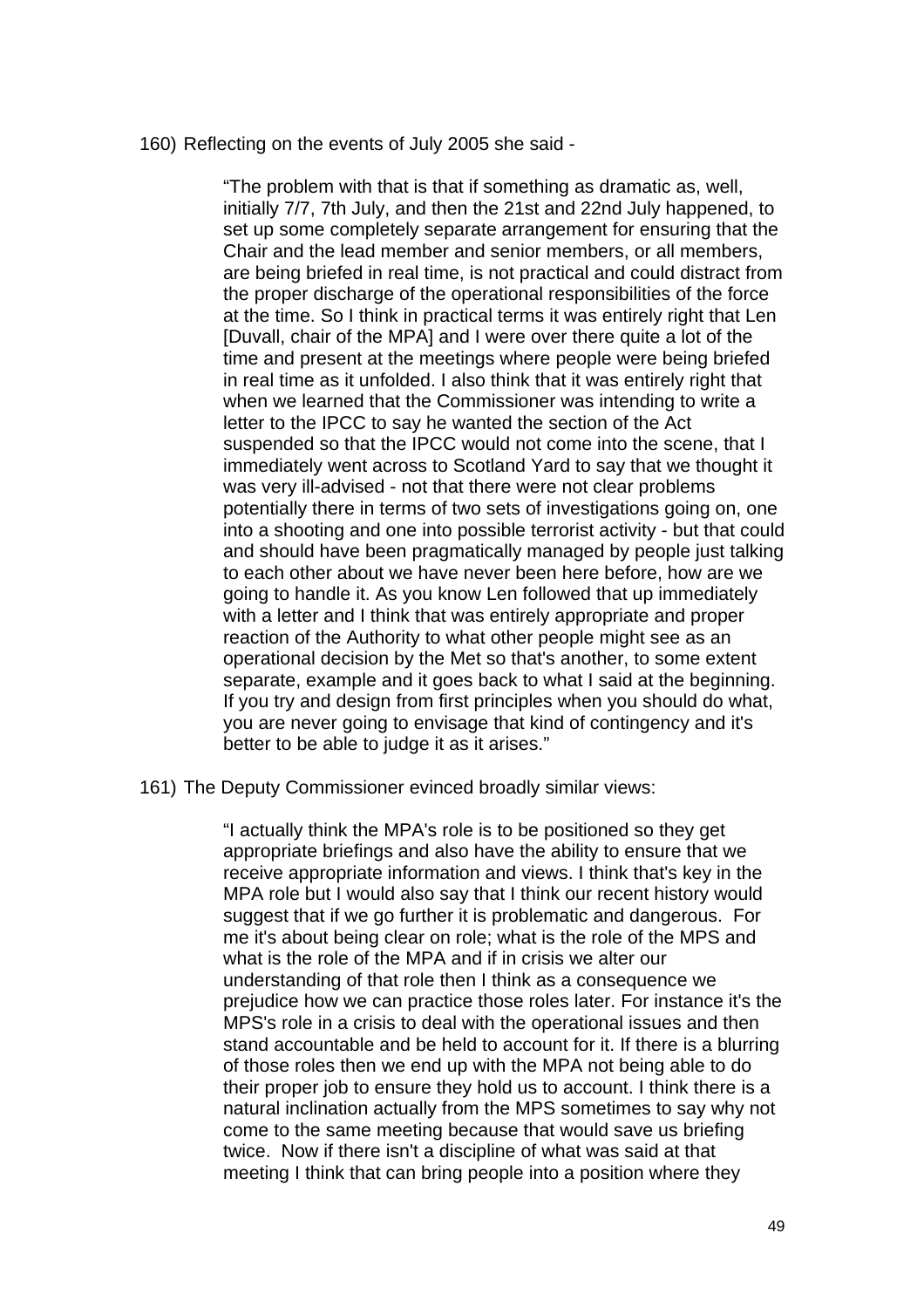shouldn't be brought, and that can be prejudicial and that can compromise people's positions."

162) In answer to a question, the Deputy was firm that in July 2005 the MPA never interfered in operational matters. He summed up his views:

> "When you ask me, what is the role of the MPA, I think the difference is it's not the operational role, it's to make sure they are positioned to hold us properly to account afterwards but also to be in a position to receive appropriate briefings and also I think there's a valuable role during any crisis because the MPA does have the consultation process of feeding back into us so we can properly take account of the consultation process and feelings that have been picked up by the MPA through the communities that you are in touch with."

- 163) A survey of other police authorities showed that most have informal, flexible arrangements to be kept informed and briefed on critical incidents and to bring their information and influence into the forces' deliberations.
- 164) It is a matter of record that the MPA was briefed by the former Commissioner on the development of Operation Kratos during its first administration (2000-04). The Authority appears to have received this information without significant scrutiny or challenge. The MPA has matured in its oversight capability since then, and the police service also has come to recognise the legitimate interest of the public in extraordinary tactics. The MPA led "London Debate" which deepened community engagement on counter-terrorism matters. It is vital that there continues to be public debate and engagement on the state of contingency planning for terrorist scenarios, and effective oversight by the MPA of specific tactical options, including firearms operations and ammunition.
- 165) Our conclusion is that the MPA should continue to develop its role in crisis situation with emphasis on securing effective briefing and giving real time feedback and guidance to the MPS but to remain disengaged from the operational management of any crisis, in order to maintain its ability to hold the MPS to account. Although it has managed this well in the past, particularly in ensuring that members of the Professional Standards Sub-Committee are not compromised in their capacity to determine potential misconduct allegations against senior officers, there is scope to codify the processes in place within formal protocols.
- 166) In our judgement, the MPA makes an important contribution to community reassurance in times of crisis, not just through its formal press statements but through its feedback to the MPS on community concerns, and through the messages that members can give out in their local communities and networks. To make the most of that role, the flow of information to and from all members – not just the Chair and Deputy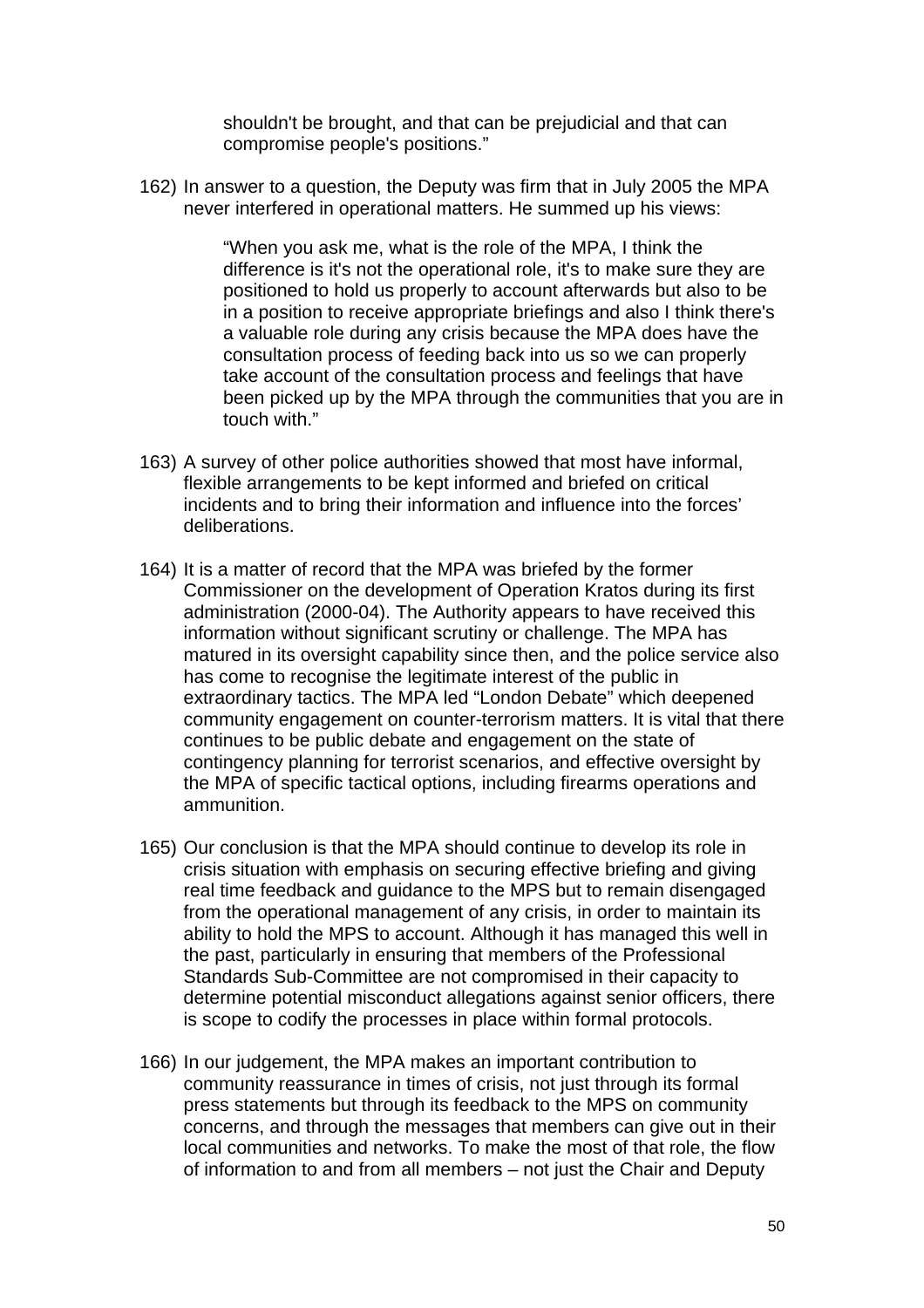Chairs – should be more regular and systematic. The responsibility for managing internal communications to members and staff of the MPA should be a defined role for one of the Authority's senior managers. Greater use should be made of the MPA website as a source of information for members and key stakeholders. The website is information rich, but could be more engaging, with better search facilities to ensure that it is a useful source of accessible information.

167) It will also be necessary in future for all members to be kept informed of the MPA's strategy for communications in relation to any critical incident, and how it will operate, who the lead spokesperson for the MPA will be (whether member or officer) and how members can secure assistance and briefing to deal with local media or other local stakeholders and constituents.

# RECOMMENDATION

(31) That the MPA's Chief Executive in consultation with the Commissioner draws up a protocol detailing the internal arrangements in the MPA for implementing the MPA's communications strategy during a critical incident or crisis event, defining roles for MPA senior staff and explaining how communication with members of the MPA will take place and how the integrity of the members of professional standards committee will be protected. This should be in place by October 2008.

### **Further action by the MPS, the MPA or other agencies to secure sustainable improvements in policy and practice**

- 168) Considering the evidence we received from the MPS and the IPCC, there is no doubt that the Stockwell investigations led to significant tensions between the MPS and the IPCC. It is unfortunate that the IPCC was initially excluded from the scene at Stockwell. The Commissioner has acknowledged regret for that exclusion, and under the remit of AC Yates the MPS has developed new protocols agreed with the IPCC regarding the handover of scenes of incidents requiring IPCC investigation. Some degree of tension is perhaps inevitable in this relationship, though the Deputy Commissioner and the Chairman of the IPCC each spoke with us of their readiness to work constructively and in a spirit of partnership. The tensions in that relationship have apparently not had a negative impact on the casework undertaken by the IPCC. The MPA must do all it can to contribute to improving that relationship, particularly through the Professional Standards Committee.
- 169) The creation of the IPCC, and its independence, has done much to restore public confidence in the police complaints process. We recognise that IPCC resources are stretched, and we support the IPCC in its efforts to secure additional resources, and manage its current resources to best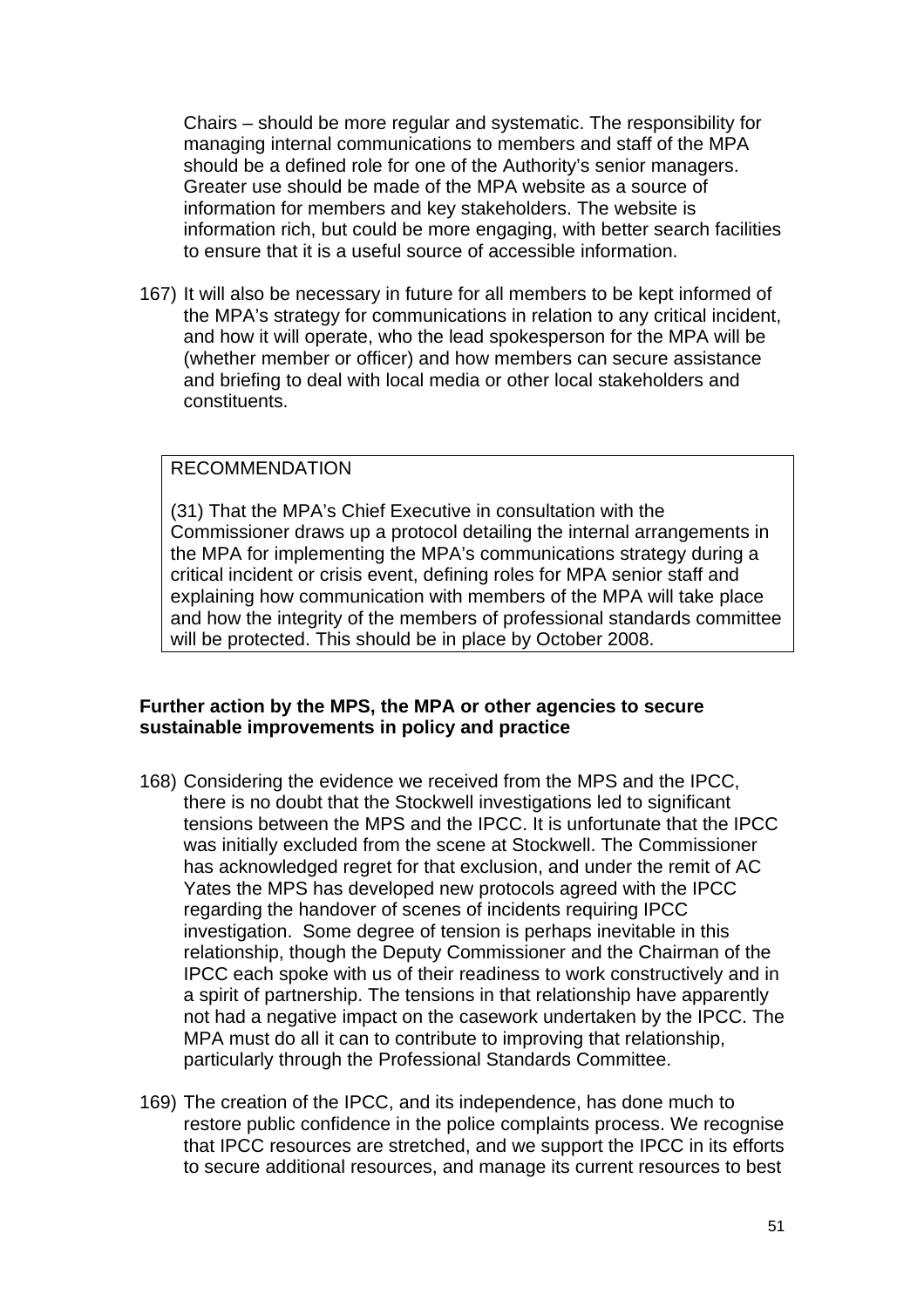effect. The MPA should welcome and support the steps the IPCC is taking to make the complaints system more focused on quality of service and less on individual misconduct, allied to the new police discipline procedures (Taylor) that will come into operation later in 2008.

- 170) The IPCC proposes to review and republish its Statutory Guidance document during 2008. From this scrutiny, we consider that there are a number of areas where the IPCC might usefully reconsider aspects of its processes.
- 171) Whilst valuing the independence of the IPPC, it is our view they must benefit from learning. We recommend that the IPCC should consider
	- The development of protocols to clarify roles and responsibilities where there is a continuing police investigation of terrorist incident, or other serious crime, to be pursued alongside the IPCC investigation, building on learning from Stockwell and Forest Gate in particular.
	- Reaching agreement with the police service on clear arrangements for media relations in those cases where a police investigation is ongoing as well as an IPCC investigation, and allowing the relevant police service the opportunity to correct any misinformation or misreporting in the interests of the ongoing investigation.
	- Improving the "Salmon" process currently in place, in consultation with the police service, so that it reflects good practice elsewhere in the public sector.
	- Introducing a procedure, in cases where there is no Salmon process, whereby the draft report of an investigation can be made available to the force and the complainant for the correction of any factual errors, before the report is finalised (adopting a process similar to that used by the Local Government Ombudsman).
- 172) As we have stated in this Report, we endorse the IPCC recommendation that post incident procedures should be revised to ensure that officers do not write up their notes together. We are mindful of the implications of Article 2 ECHR in this and other aspects of IPCC investigations into matters of death or matters of death or serious injury. Without wishing to compromise the proper independence of the IPCC in such cases, we would wish to see full cooperation between the IPCC and the MPS, making best use of the MPS' expertise and, where appropriate, to safeguard the integrity of ongoing related criminal investigations.
- 173) We also recommend that the Commissioner and MPS leadership should work to ensure that there is mutual respect for the IPCC and MPS standing and legal status in ongoing investigations, and to manage tensions constructively. The MPS, IPCC and MPA should together invest more in relationship building and communication. As part of that there should, in future, be an annual meeting between the IPCC and the MPA to facilitate understanding and dialogue.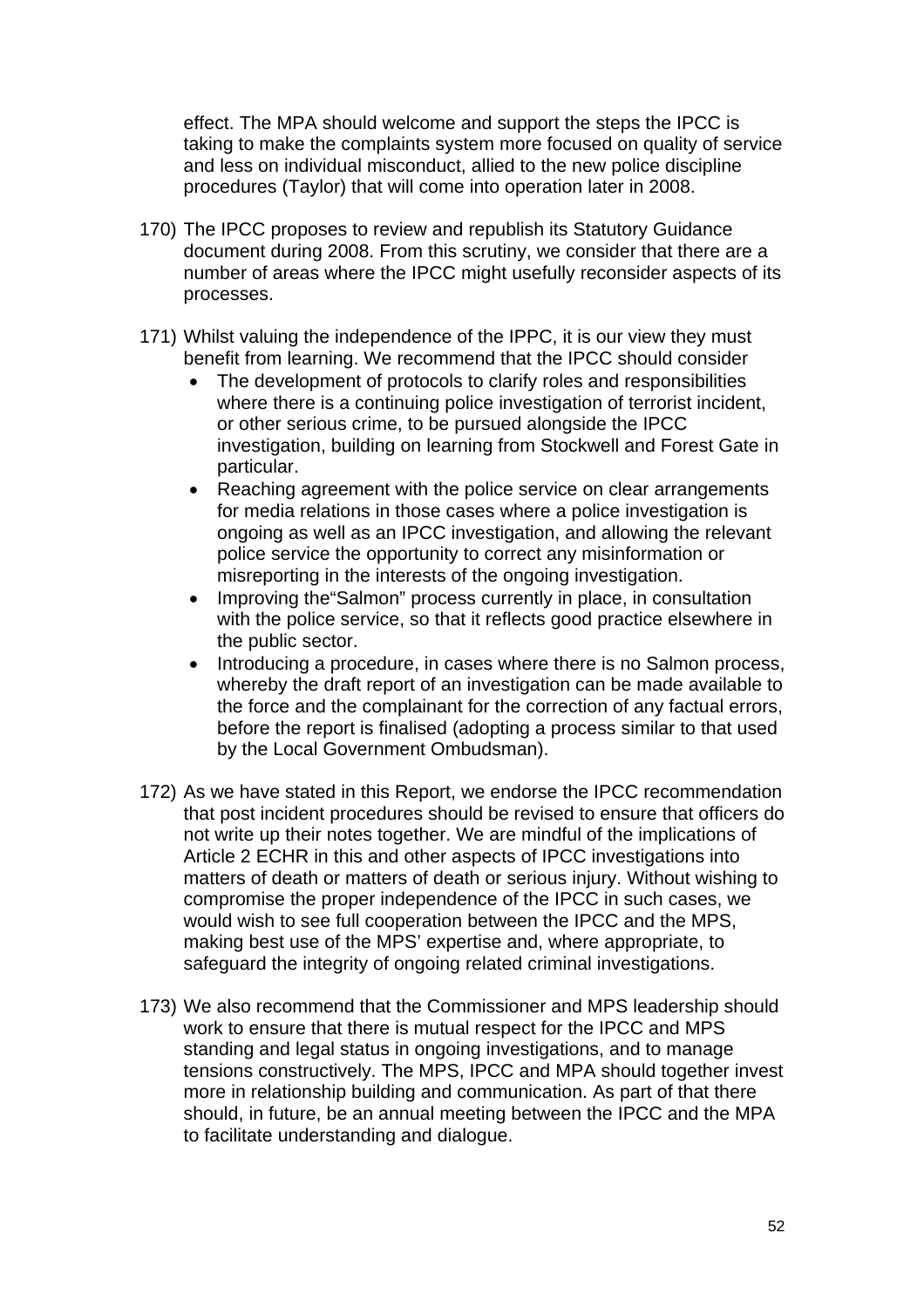- 174) It is disappointing that the promised revision of the ACPO Manual on the Police Use of Firearms is at the time of this scrutiny report still not published. Until that guidance is published, many of the changes needed to embed learning from Stockwell across the police service may be postponed. We can understand that there are some complex issues for ACPO to resolve, and we urge ACPO to provide positive leadership for the police service by a clear policy that officers should not collaborate in the preparation of their notes.
- 175) As we noted in the section of this scrutiny dealing with community engagement and reassurance, we consider there is significant scope for London local authorities and the MPS to engage more with each other and plan for community reassurance in crisis.
- 176) We received evidence on the approach the MPS was taking to assess the operational implications of the guilty verdict in the Health and Safety at Work trial, but the internal MPS review was not completed at the time of our evidence sessions. The MPA should seek a further report from the MPS with the outcome of the internal assessment. A key concern, expressed by MPS Management Board members and ACPO, is that the verdict will cause the police service to become more risk averse in relation to operations, and that this may have detrimental impact on public safety. The MPA has previously expressed the strong view that the prosecution of the MPS under the HASW was an inappropriate use of that legislation. During our scrutiny, we heard nothing to change that view.
- 177) As the MPS Director of Legal Services put it in evidence to us –

"The difficulty of scrutinising operations in a criminal court is that the court does so with the perfect vision of hindsight, with the luxury of months or even over a year to consider and balance alternatives to decisions taken under pressure of time and with imperfect information, with the benefit of expert evidence, under a microscope focused on the specific allegation concerned, and may be reluctant to see that by minimising one risk one increases another. In colloquial terms, the officers in charge are caught between a rock and a hard place. Knowledge that actions might be scrutinised in a criminal court can lead to an excessively risk-averse approach, and to a chilling effect on time-critical operational decision-making."

178) Although the Stockwell prosecution was launched following an error that led to appalling consequences, the liability to prosecution arises even where there is no loss of life, no injury, but simply where there is an increased risk. Indeed, it remains unclear from the trial whether the conviction arose from the sad loss of life of Mr de Menezes, or from the increased risk to other members of the public. In these circumstances, the tendency for officers to be risk averse in their approach to operational decisions cannot be discounted.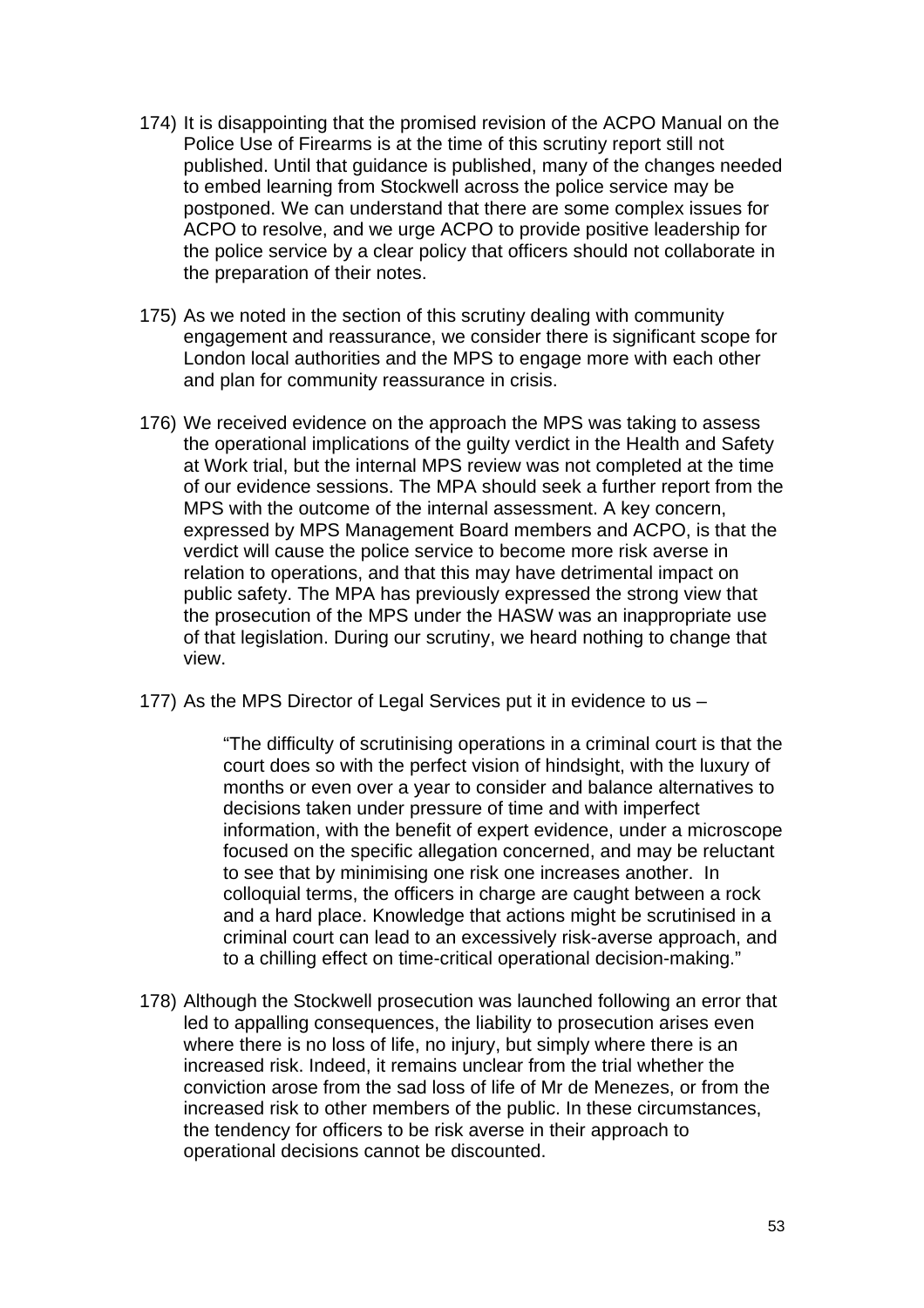- 179) There is also inconsistency in the law. The Corporate Manslaughter and Homicide Act 2007 specifically excludes liability in relation to antiterrorist operations and other emergency response areas. This is the product of extensive recent public policy development and debate in Parliament as to the extent to which the criminal law should intervene in police operational areas, and was based in part on the common law as it applies to civil actions against the police. It is anomalous that a recent enactment specifically intended to apply the criminal law to deaths resulting from activities of employers (including government bodies and the police) should exclude the possibility of prosecution in such circumstances, whilst a less specific piece of legislation, neither originally intended nor subsequently apparently amended with a view to extending it to such liability, should do so.
- 180) The purpose of criminal law in this area is presumably primarily to shape behaviour with a view to diminishing risk, and to punish the guilty. In the context of a conventional workplace or employer, the applicability of this is manifest. However, it is less obviously so in the case of police operational functions. Individual police officers will answer to the criminal law for their personal acts if unlawful, for example for murder, manslaughter, assault. Their actions will be investigated, by the IPCC, in any case involving death or serious injury. In fatal cases, there will be an inquest with a jury or possibly a public inquiry, and civil proceedings, usually with a jury. As a result there will be no lack of scrutiny of the actions of the police. It appears to us that there is no additional need for the criminal law to provide a threat of sanctions.
- 181) We understand that dialogue is taking place between ACPO, the HSE and CPS on these matters, and that in due course the Government may consider the case for legislative change. A recommendation from the MPA would be premature pending the conclusion of that dialogue, and the completion of the MPS impact assessment.
- 182) However, at this stage, there is in our view, a persuasive case that the Health and Safety at Work Etc Act 1974 should be amended to be consistent with the specific provisions of the Corporate Manslaughter and Homicide Act 2007. The result would be that the section 3 duty to the public would be excluded entirely in relation to counter-terrorism, civil unrest and serious public disorder operations where the police are under attack/threat of attack or violent resistance (together with training and preparation for such operations) and also in relation to all other police operational activities except where the duty was owed as occupier of premises. Non-operational police activities would still fall within the Act's provisions. The section 2 duty on police staff would be specifically excluded in relation to the counter-terrorist, civil unrest and serious public disorder operations set out above but would otherwise apply as it does in relation to other employees.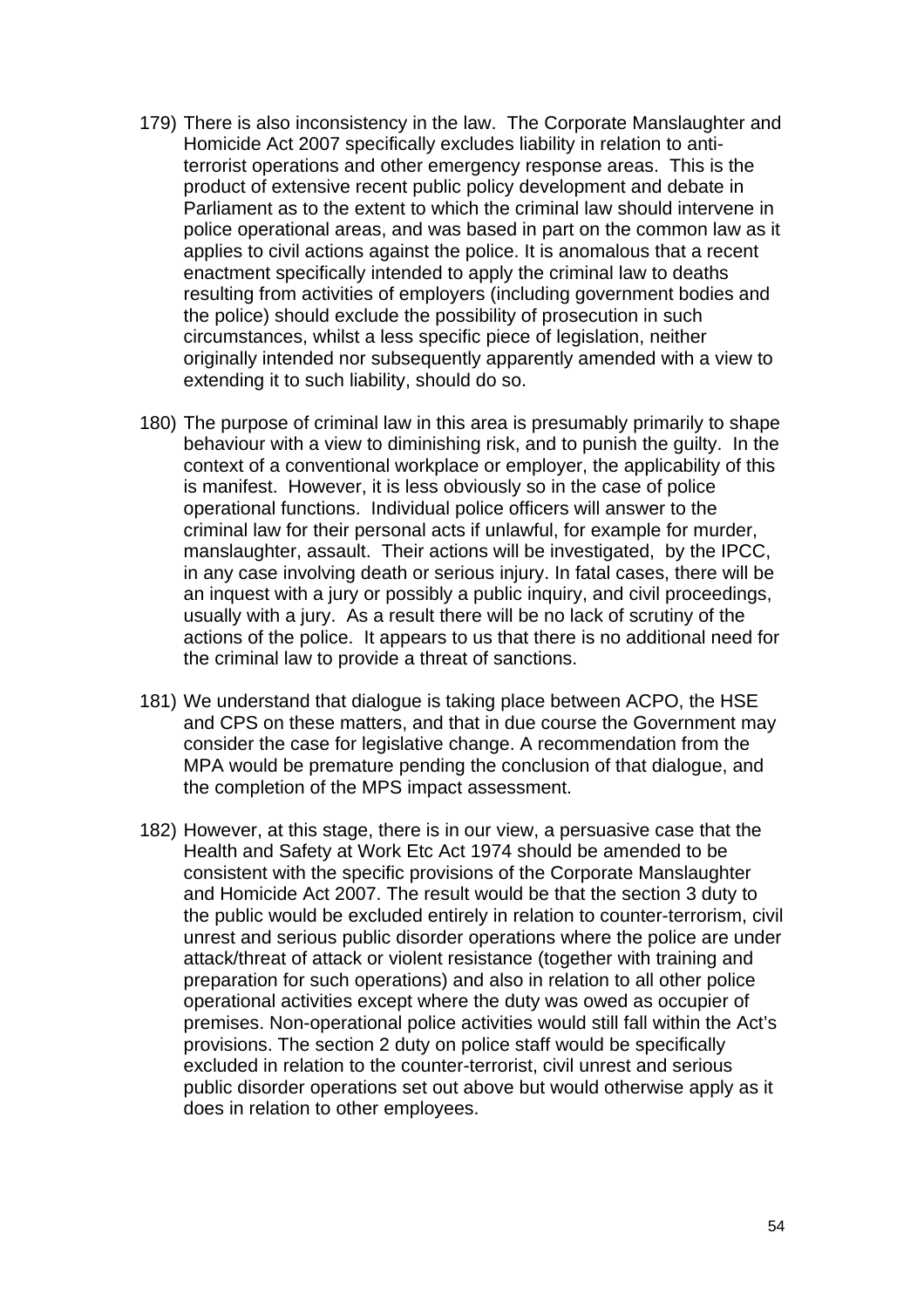183) In conclusion, as this scrutiny has shown, supported by independent audit by HMIC, the MPS has made real and substantial progress to implement the recommendations made by the IPCC, and to apply its own learning from Stockwell (in so far as it can given the constraints outlined above). The MPA needs to consider ongoing assurance via HMIC and subsequent focused scrutiny. But the work is by no means complete. There is a need for continued top level commitment, focus and energy in driving the changes forward and embedding them. The MPS must not allow itself to be distracted from this. There may yet be more learning to absorb, and action to be taken, following the Coroner's Inquest. The MPA itself must be vigilant and rigorous in monitoring the continuing programme of work. In our view, the Commissioner and the MPA will be assisted by continued close engagement by HMIC in the auditing of progress.

## RECOMMENDATION

(32) That the MPS, MPA and IPCC establish annual meetings aimed at facilitating dialogue and improving understanding between the organisations.

(33)That a panel of MPA members is reconvened to consider any further learning requirement emerging from the evidence given to the inquest.

(34)That the Chief Executive together with the Commissioner negotiate with HMIC for the continuation of independent audit of the programme to implement change and report proposals back to the MPA, with a view to HMIC presenting an update report, taking account of any new issues emerging from the Coroner's Inquest, within two months of the end of the Inquest or by March 2009 at the latest.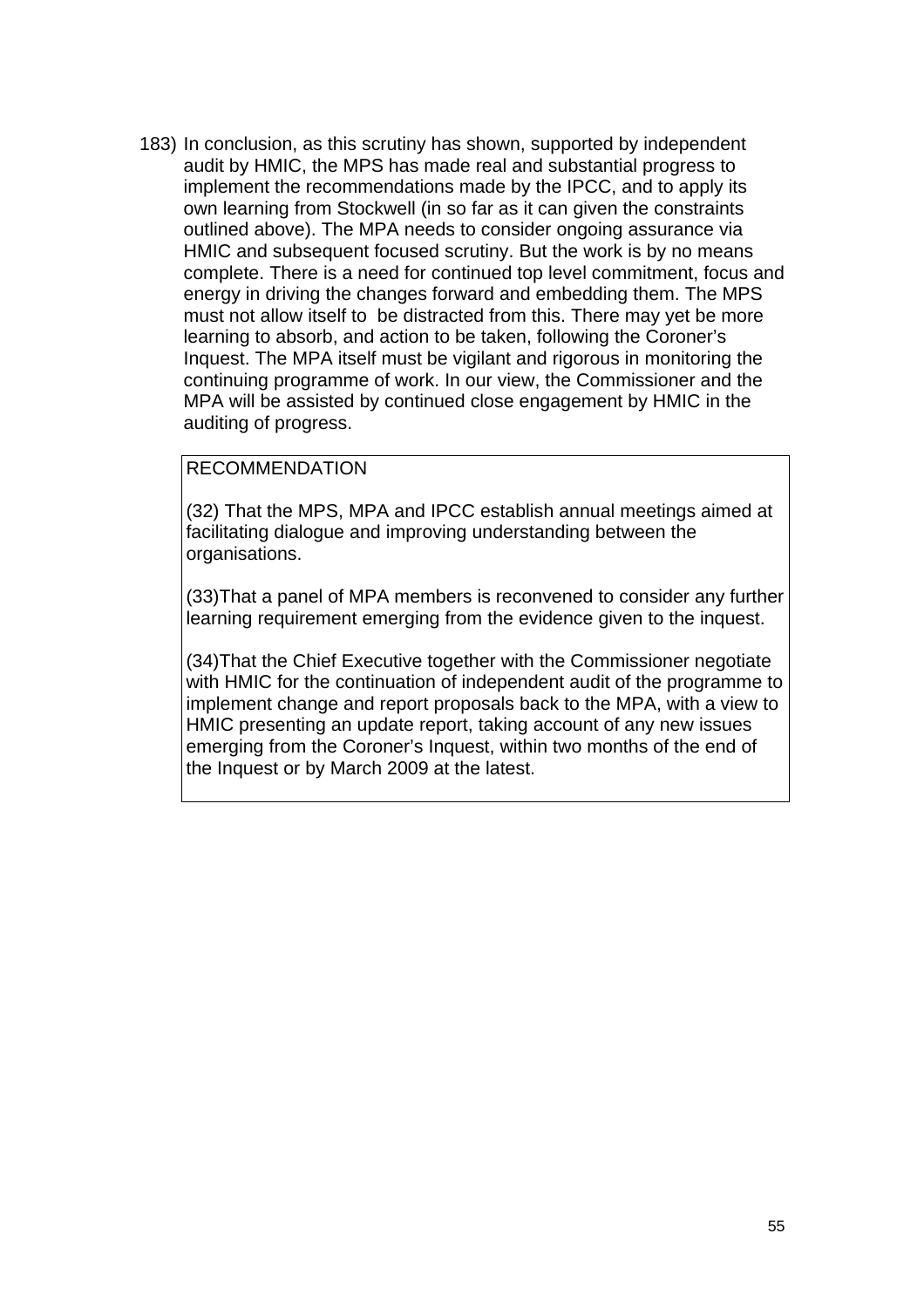## **IPCC REPORT STOCKWELL ONE**

#### Recommendation 1

To review existing policy and guidance in relation to the command and control of firearms operations to ensure there is absolute clarity of role and responsibility within the chain of command, particularly when a Designated Senior Officer is deployed. This should include deployments conducted under the auspices of Operations Kratos and Clydesdale.

### Recommendation 2

To review existing guidance and practice to ensure Gold, Silver and Bronze commanders have a clear and common understanding of the circumstances surrounding future firearms operations, the overall strategy and the key tactical options under consideration.

#### Recommendation 3

To review existing practice to ensure that at a corporate level robust and appropriate facilities and mechanisms exist to maintain the effective command and control of future operations of a similar nature. Particular attention should be paid to ensuring that key briefings, strategic and tactical decisions are fully recorded or documented and in any event capable of audit.

#### Recommendation 4

To review the existing mechanisms and policy for ensuring that sufficient and robust channels of communication exist that provide commanders with 'realtime' updates on intelligence, operational and resourcing issues that could adversely impact the successful implementation of the overall strategic parameters and the identified tactical options and that robust procedures are in place to ensure that the necessary fast-time action is taken in the early stages of an incident to achieve this.

#### Recommendation 5

To review existing procedures and training for carrying out assessments for operations of this nature incorporating lessons learnt from this incident.

#### Recommendation 6

To review existing policy and practice to ensure that when, in pursuance of an armed operation, it is necessary to stop or otherwise detain potential subjects of a surveillance operation, appropriate firearms support is in place to expedite a prompt and safe resolution of the encounter.

### Recommendation 7

To review existing policy and guidance to ensure absolute clarity exists in the use of operationally specific terminology. Particular attention is to be paid to ensuring the terminology used for deployments under the auspices of Operations Kratos and Clydesdale is entirely consistent with the common language of command for regular firearms deployments in response to serious crime operations.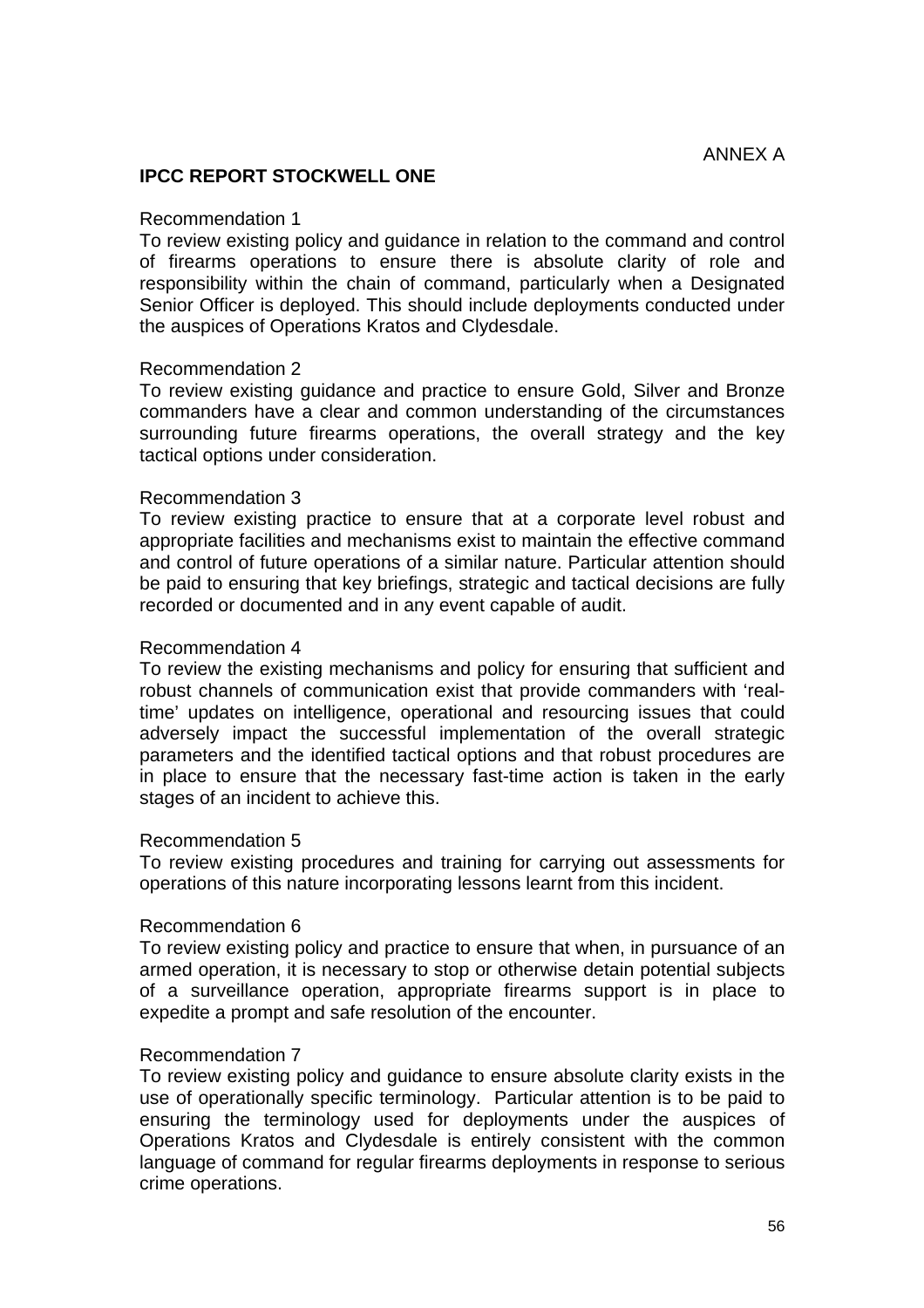### Recommendation 8

To review existing policy and operational capability in relation to the deployment of surveillance teams on firearms operations and to ensure that deployment fully complements and supports rapid armed intervention should such subsequently become necessary.

### Recommendation 9

To review existing policy and practice to ensure joint firearms and surveillance operations are fully integrated and that channels exist to ensure salient developments, such as doubts over a target's identity, can be swiftly communicated to relevant strategic and operational commanders.

### Recommendation 10

To review existing policy and practice to ensure that at a corporate level robust facilities and processes exist to demonstrate the integrity of evidence gathered during the course of surveillance operations. Particular attention should be paid to the continued utility of surveillance logs.

### Recommendation 11

That all mandatory referrals to the IPCC should occur, particularly in the case of death or serious injury, as soon as possible but in any event not later than the end of the day following the incident, complaint or misconduct and that the Police (Complaints and Misconduct) Regulations 2004 should be amended accordingly.

### Recommendation 12

To review existing guidance and practice to ensure that appropriate and robust mechanisms exist to secure an accurate and auditable record of 'hot' and team/group debriefs.

### Recommendation 13

To review efficacy of existing post incident management policy, guidance and practice to ensure an appropriate balance exists between being rightly held to account for one's actions whilst discharging the office of Constable and the rights of the principal officers. Particular attention should be paid to the need to ensure that individual accounts are obtained in a proximate and transparent manner that is consistent with the rules of evidence, the duty of care to staff and the need to secure public confidence. Post-incident procedures should be revised to ensure that officers do not write up their notes together.

### Recommendation 14

That in collaboration with partners in Transport for London and British Transport Police the Metropolitan Police Service undertake to ensure that communications are harmonised and facilitate the command and control of operations conducted within the London Underground network.

Recommendation 15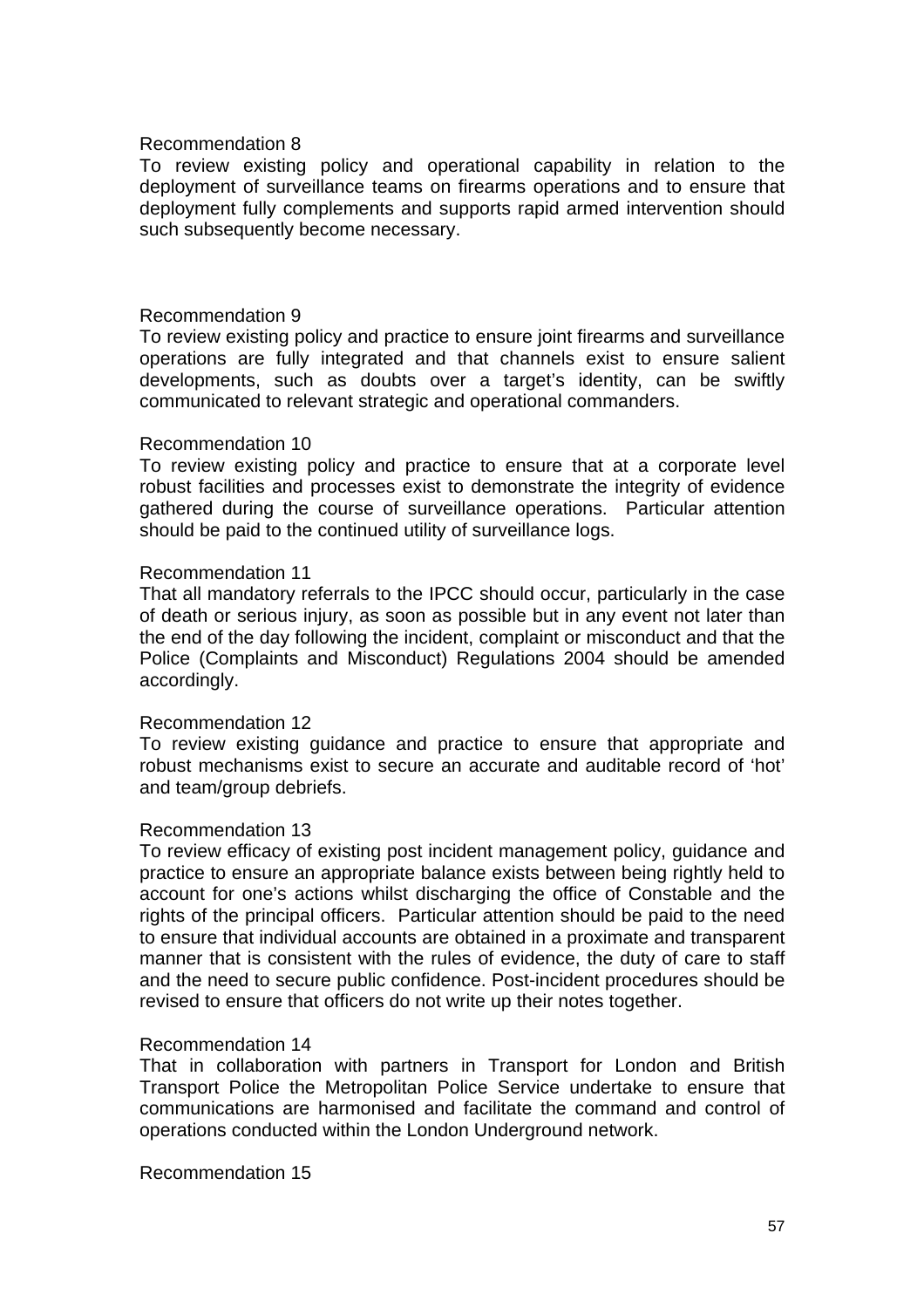The MPS, HMIC, ACPO, NPIA, Home Office and other relevant agencies should revise planning, exercises and training provided for those involved in anti-terrorist policing to ensure such processes fully incorporate all the learning from the events of 22 July. As soon as legal procedures permit, the experience of those officers directly involved, including staff from the IPCC should be fed into those reviews.

### Recommendation 16

The good practice in place in Lambeth which ensured effective community reassurance should be noted by the MPS and HMIC. Steps should be taken to ensure that where appropriate, this good practice is replicated in other BCUs.

## IPCC REPORT STOCKWELL 2

### Recommendation 1

The investigation has identified serious weaknesses in the MPS in relation to the handling of critical information including within the senior management team. The MPA should consider what management action is required to resolve this and, in view of the serious nature of the failings, the Home Office and Her Majesty's Inspectorate of Constabulary (HMIC) should also consider what action they need to take to address the issues raised.

### Recommendation 2

The MPA recognises that the issues identified by Operation Erini are areas of concern within the MPS and that they are fully addressed and systems are implemented to prevent a re-occurrence.

### Recommendation 3

The Commissioner sets out to his personal staff his expectations in relation to keeping him informed of events occurring within the MPS area.

### Recommendation 4

The responsibility for keeping the Commissioner and other key staff informed of critical information is made clear to the MPS senior management team.

### Recommendation 5

The MPS reviews the purpose of the CRA briefings including the potential for the MPS to be compromised if they are briefed outside an agreed media strategy.

### Recommendation 6

All strategic meetings convened to discuss critical incidents are appropriately minuted in order that decisions made can be later identified and justified.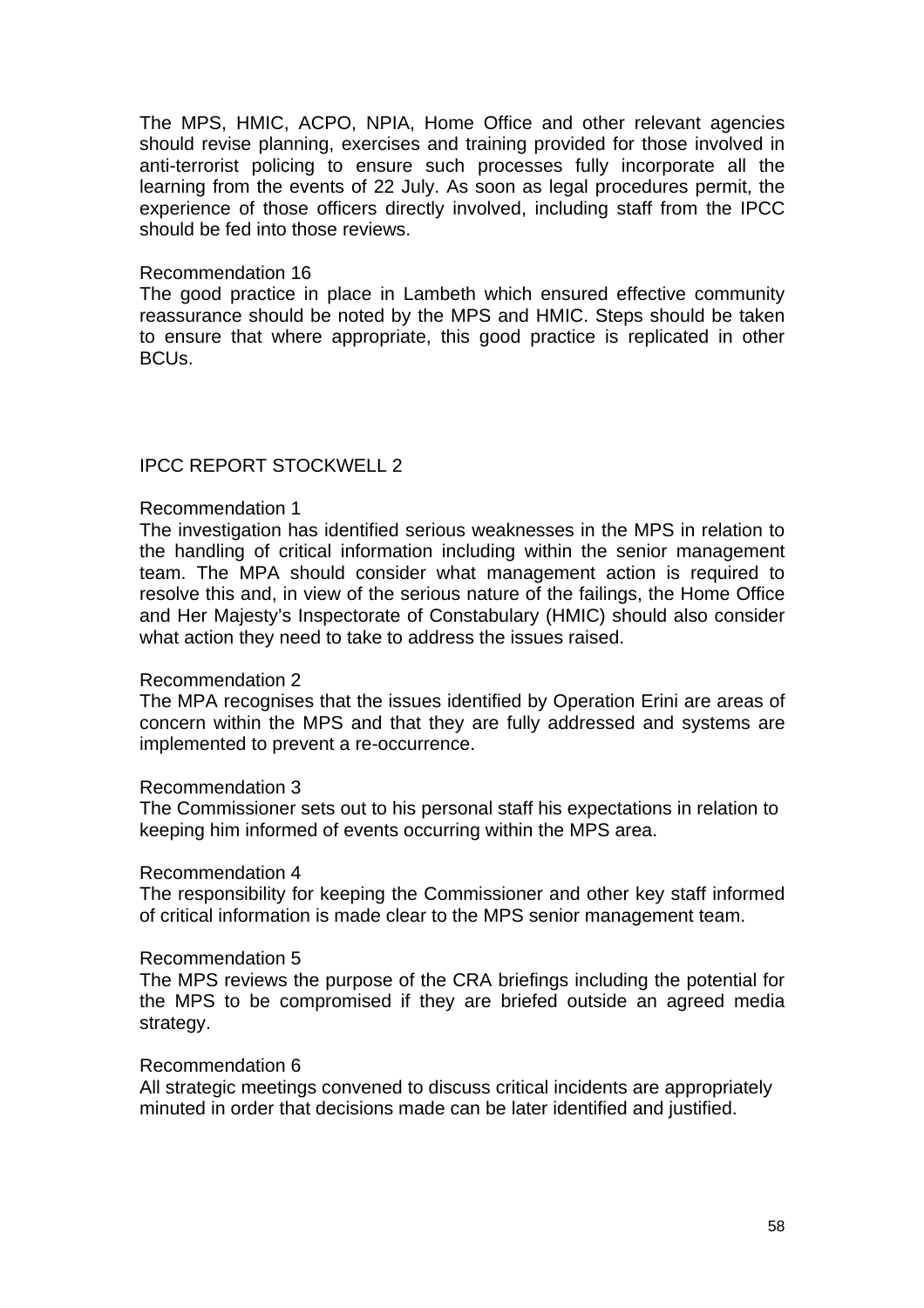19 Alleged failings by MPS – Health and Safety at Work trial

There was a failure adequately to communicate Commander McDowall's strategy to the officers who took over the running of the operation on 22 July, the surveillance officers and the firearms officers

There was a failure adequately to plan for or carry out Commander McDowall's strategy for controlling the premises

The control room officers, the firearms officers and the surveillance officers had a confused and inconsistent understanding of what the strategy was Scotia Road.

There was a failure to deploy officers to stop and question persons emerging from the Scotia Road premises, including Mr de Menezes.

There was a failure to ensure that a CO19 firearms team was in attendance at Scotia Road when Mr de Menezes emerged from the communal doorway

There was a failure to have a contingency plan for dealing with persons who emerged from the block of flats before CO19 arrived.

There was a failure to identify a safe and appropriate area where those leaving Scotia Road could be stopped and questioned

The briefings given to firearms officers at Leman Street and Nightingale Lane were inaccurate and unbalanced and provided the firearms officers with inadequate and inaccurate information about the operation, including the operation at Scotia Road

Information as to the identification of Mr de Menezes, his clothing, demeanour and likely level of threat was not properly or accurately assessed or disseminated to officers and in particular the firearms officers

There was a failure to ensure that doubts about the correctness of the identification on Mr de Menezes as the suspect were communication to the control room at New Scotland Yard.

The control room officers failed to satisfy themselves that a positive identification of Mr de Menezes as the suspect had been made by the surveillance officers.

There was a failure to deploy firearms officers at relevant locations in time to prevent Mr de Menezes from getting onto the bus and entering Stockwell tube station.

The firearms officers failed to satisfy themselves that a positive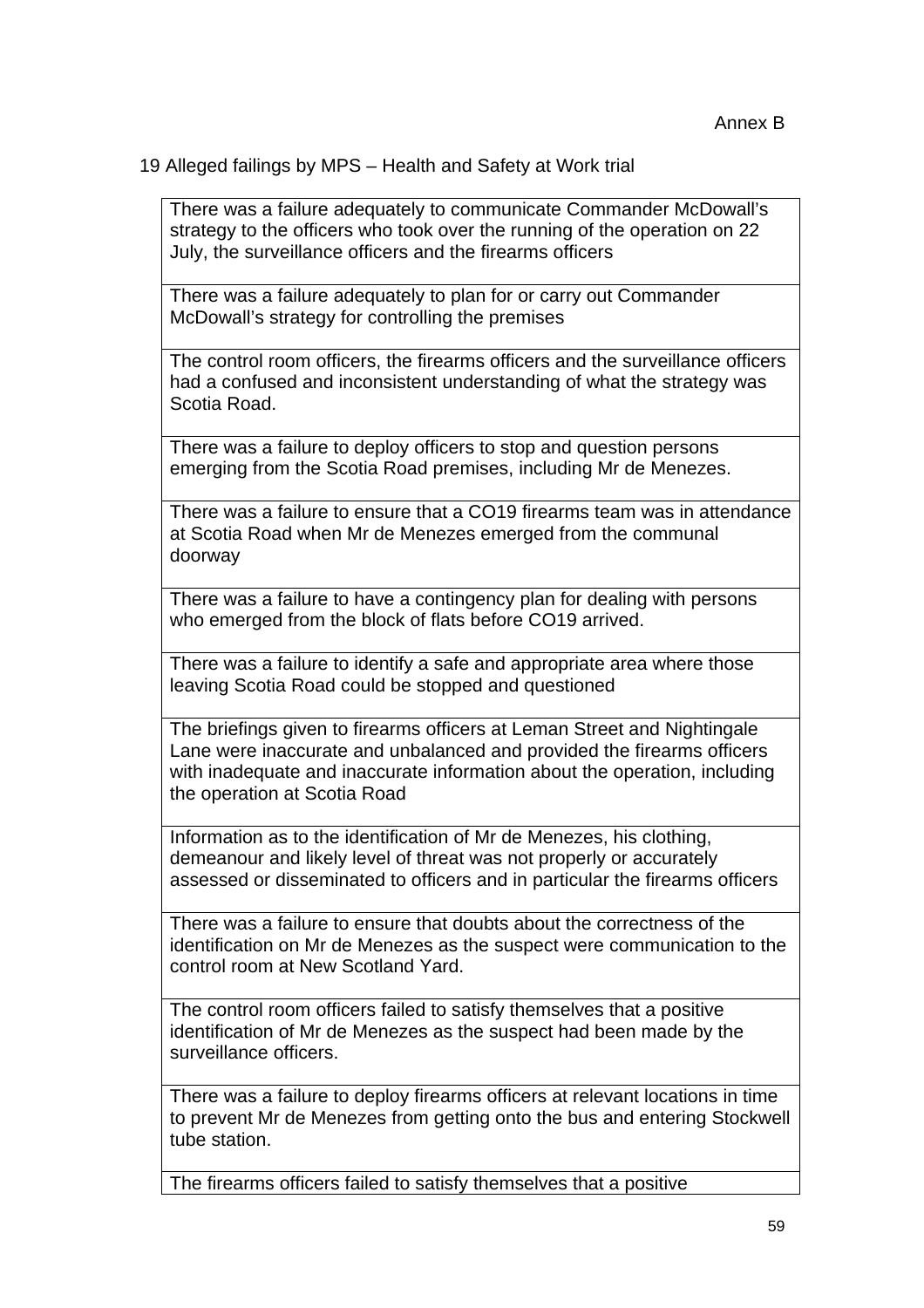identification of Mr de Menezes as the suspect had been made by the surveillance officers.

There was a failure to take effective steps to stop tubes or buses or take other traffic management steps so to minimise the risk to the travelling public.

Mr de Menezes was twice permitted to get onto a bus and to enter Stockwell underground station despite being suspected of being a suicide bomber and despite having emerged from an address linked to a suspected suicide bomber

There was a failure to give a clear or timely order that Mr de Menezes be stopped or arrested before he entered Stockwell tube station.

There was a failure to give accurate information to Commander Dick as to the whereabouts of CO19 when she was deciding whether CO19 or SO12 should stop Mr de Menezes.

There was a failure to minimise the risk inherent in effecting the arrest of Mr de Menezes by armed officers whether in relation to the location, timing or manner of his arrest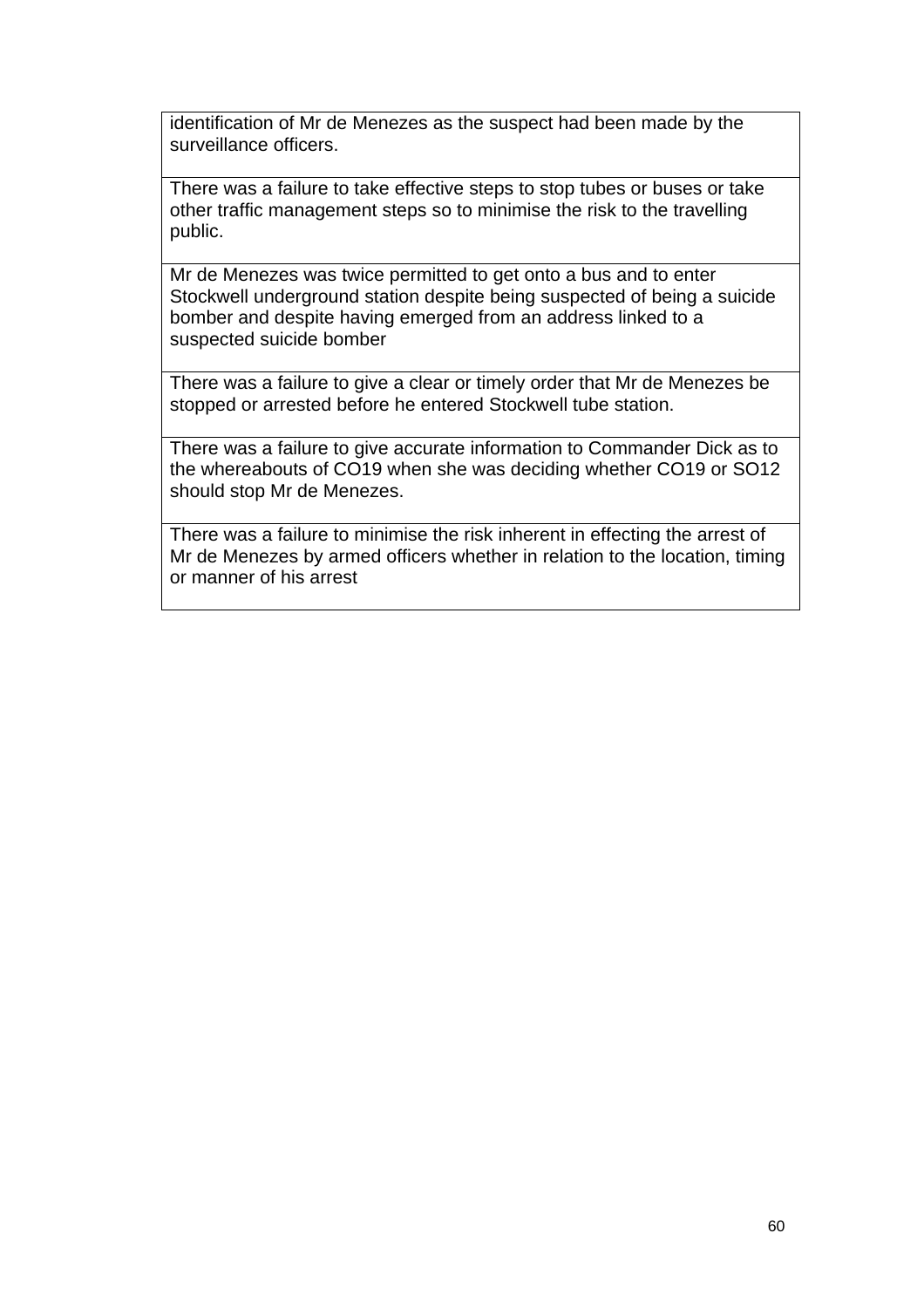# **Subject and Problem Profiling within the MPS\***

Subject and problem profiles are regularly used by analysts within the MPS. These are two of the four intelligence products from the National Intelligence Model. Whilst they include demographic data, the term racial profiling does not exist within these profiles and is not a phrase that is used within the MPS.

The Tasking & Co-ordination Group (T&CG) commission the development of subject and problem profiles and allocate specific plan owners to them. Problem profiles originate from either the strategic or tactical assessment, with authorisation and ongoing action co-ordinated from either group. Subject profiles can only originate from the Tactical T&CG process. Subjects and problems should be approved for action based on the intelligence available in the strategic or tactical assessment. A subject or problem profile is a living document and should always be kept up to date while the individual is under investigation or a problem is being worked on.

## **Subject Profiles**

Subject profiles are created to provide a clear picture of the intelligence assembled on a subject, makes recommendations for the prevention of crime, intelligence collection and law enforcement plans. Subject profiles enable managers to prioritise subjects, make resource decisions and to determine tactics.

A subject profile looks at all details relating to the subject from a variety of intelligence sources such as CrimInt, PNC, DARIS, Voters etc. This information is then used to draw together a profile of the subject, which starts with basic information, such as the subjects' name, address, date of birth, age and ethnicity. Analysis is then carried out on the information supplied to identify possible offences the subject may have committed or the network of people or criminality the subject is potentially involved in. Subject profiles can be approved for action when they relate to a serious/high

risk offender, an offender responsible for a crime series, a prolific or priority offender or a repeat or vulnerable victim identified as being at high risk.

## **Problem Profiles**

Problem profiles provides a clear picture of the intelligence assembled on a problem, identifies intelligence gaps, makes recommendations for prevention, intelligence collection and enforcement plans. It enables managers to make resource decisions, determine tactics and to prioritise problems.

In some cases where a crime series is occurring where a suspect is often seen but not identified, a profile of the type of offenders will be compiled from witness information. This will include demographic data for the type of offender such as age, gender, ethnicity, clothing, number of offenders alongside more detailed intelligence taken from the information sources

 $\overline{a}$ \* Information taken from the MPS Intelligence Manual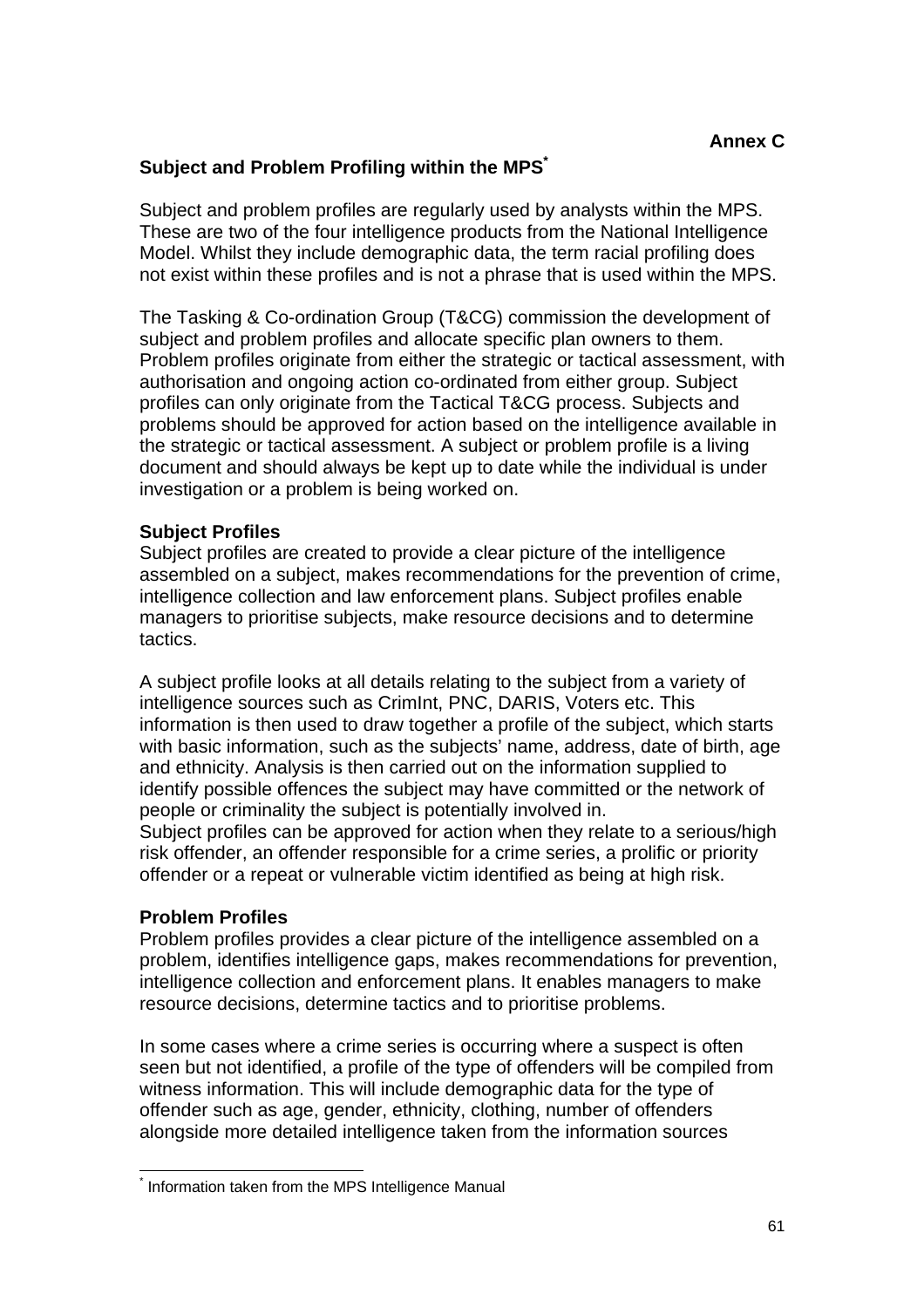around the type of offences, modus operandi, time of day and location offences occur.

Problem profiles should be approved for action when they are in line with the control strategy, a serious/high risk nature, concerned with a crime or incident series, or concerned with a priority location which may relate to a neighbourhood policing problem.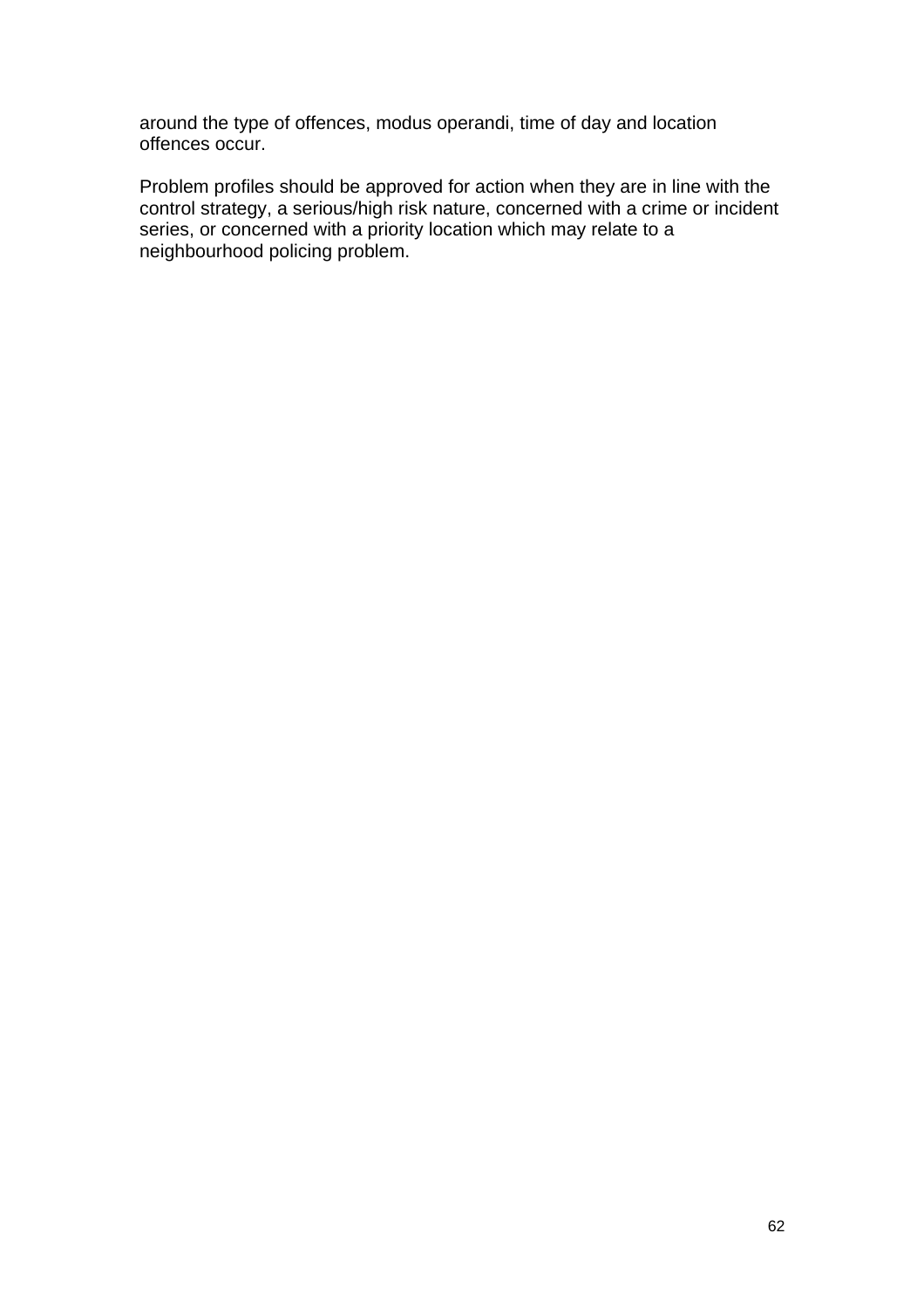**Annex D** 

## **MPS response to 'IPCC report Stockwell Two' Report to the Metropolitan Police Authority**

## **Report: 7a Date: 6 September 2007 By: AC Operational Services Directorate on behalf of the Commissioner**

### *Summary*

This report outlines the Metropolitan Police Service (MPS) response to the Independent Police Complaints Commission's (IPCC) Stockwell Two investigation into the handling of public statements following the shooting of Mr Jean Charles de Menezes on 22 July 2005. It sets out progress already made in the direction of the IPCC's six recommendations. In particular, it highlights how the MPS has improved the way it manages corporate knowledge and organisational learning. All of this must be put in the context of the tragic death of Mr Jean Charles de Menezes for which the MPS continues to express its regret.

## *A. Recommendation*

## **That members receive the report and be invited to comment.**

## *B. Supporting information*

### **Background information**

1. July 2005 was a period of extraordinary policing activity for the MPS. The capital was confronting the reality of suicide bombers operating in London who demonstrated that they were prepared to murder innocent people.

- 7 July four explosions on the transport network resulted in the death of 52 innocent people and injury to over 700. The four suicide bombers all died. This resulted in one of the largest criminal investigations undertaken by the MPS.
- 21 July four devices failed to explode on the transport network. A second major enquiry started to track down those responsible.
- 22 July the shooting at Stockwell Underground Station of Mr Jean Charles de Menezes.

2. Following the shooting at Stockwell Underground Station, the IPCC launched two separate investigations. The first (referred to as 'Stockwell One') inquired into the circumstances of the shooting itself and the second (referred to as 'Stockwell Two') followed complaints made on behalf of the de Menezes family about comments reported in the media after Mr Jean Charles de Menezes had been shot.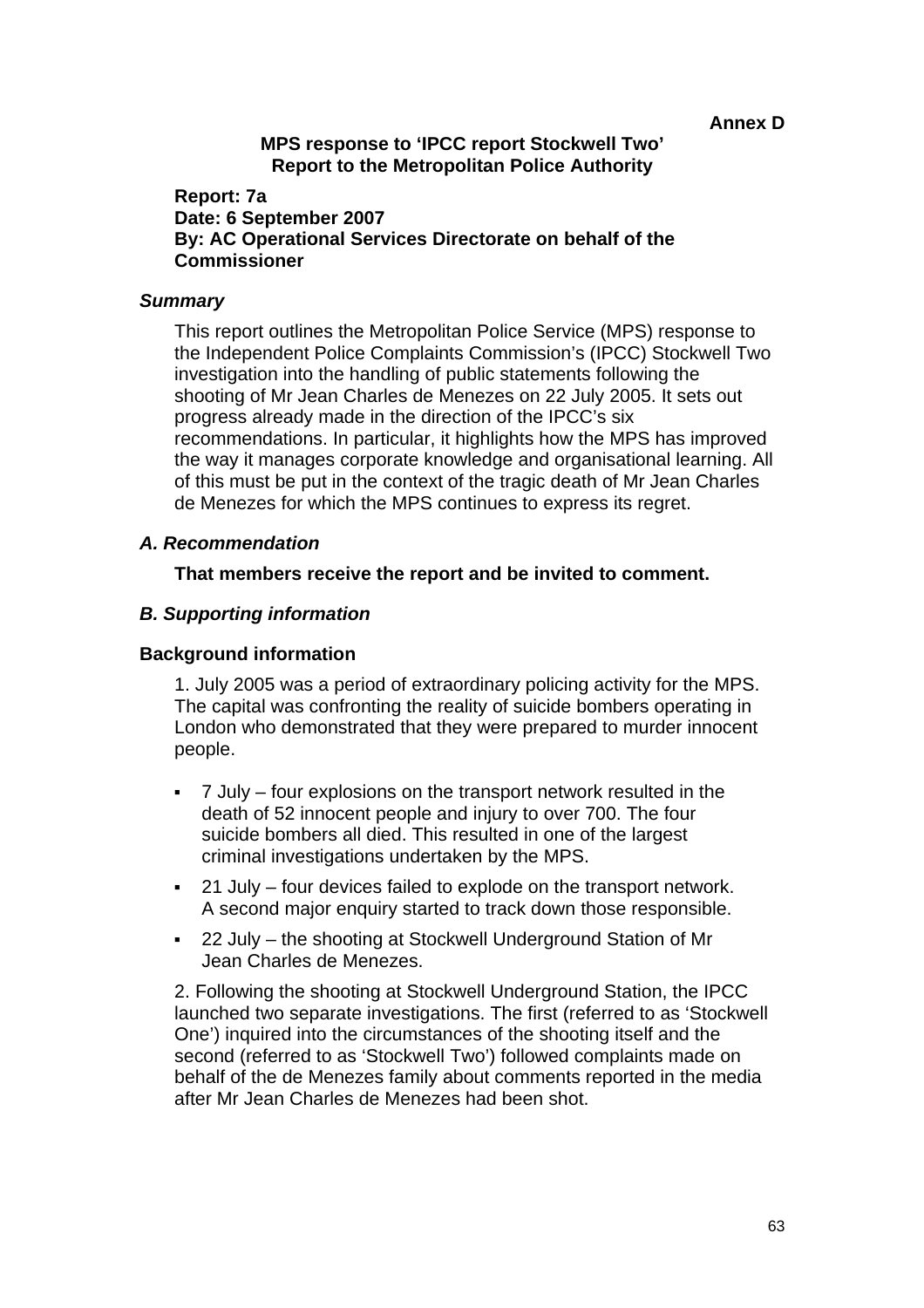### **Stockwell One**

3. The IPCC Stockwell One investigation was referred to the Crown Prosecution Service (CPS) in March 2006. In July 2006, the CPS announced that although no individual officer would face individual prosecution, the MPS would be charged under section 3 of the Health and Safety at Work Act 1974. The trial is scheduled to start on 1 October 2007.

4. This report does not deal with the Stockwell One investigation but limits itself to detailing the MPS response to Stockwell Two.

5. In February 2006, the Commissioner presented a report to the Authority outlining how the MPS had responded to the unprecedented challenges of July 2005. By then, significant steps had already been taken to identify areas of learning, including an almost immediate review of the events and operations of July 2005; this was followed by the establishment of Operation Erini in November 2005, to provide an effective response to the IPCC investigation; and the inception of a Kratos Review Group (KRG) to take forward the MPS response to the threat of suicide terrorism.

6. Under the auspice of the KRG, the MPS has continued to take a national lead in the development of tactical options for responding to suicide terrorism. In September this year, Her Majesty's Inspectorate of Constabulary (HMIC) will be conducting an inspection within the MPS to establish progress.

7. In May 2006, the Commissioner formed a team (July Review Group) to co-ordinate organisational change around the many areas of learning emanating from the events of July 2005 and the many consequent reviews. A key aspect of this work was the development and subsequent operation of the Knowledge Management Centre (KMC).

## **Stockwell Two**

8. The IPCC Stockwell Two investigation commenced on 14 October 2005 when the MPA referred a complaint made on behalf of the de Menezes family to the IPCC. On Thursday 2 August 2007, the IPCC published its findings. Four preliminary points need to be made. First, as the Commissioner made clear in his press conference on the day Stockwell Two was published the MPS entirely accepts its internal and external communication processes failed under the pressure of events on 22 and 23 July 2005. He further accepts that these failures increased the distress caused to the de Menezes family and damaged public confidence in policing in London.

9. Second, however, while the IPCC were duty bound to investigate the complaints made by the family, it is appropriate to make clear that that the MPS has reservations about some aspects of the investigation and the conclusions of the IPCC's report and will wish to discuss these later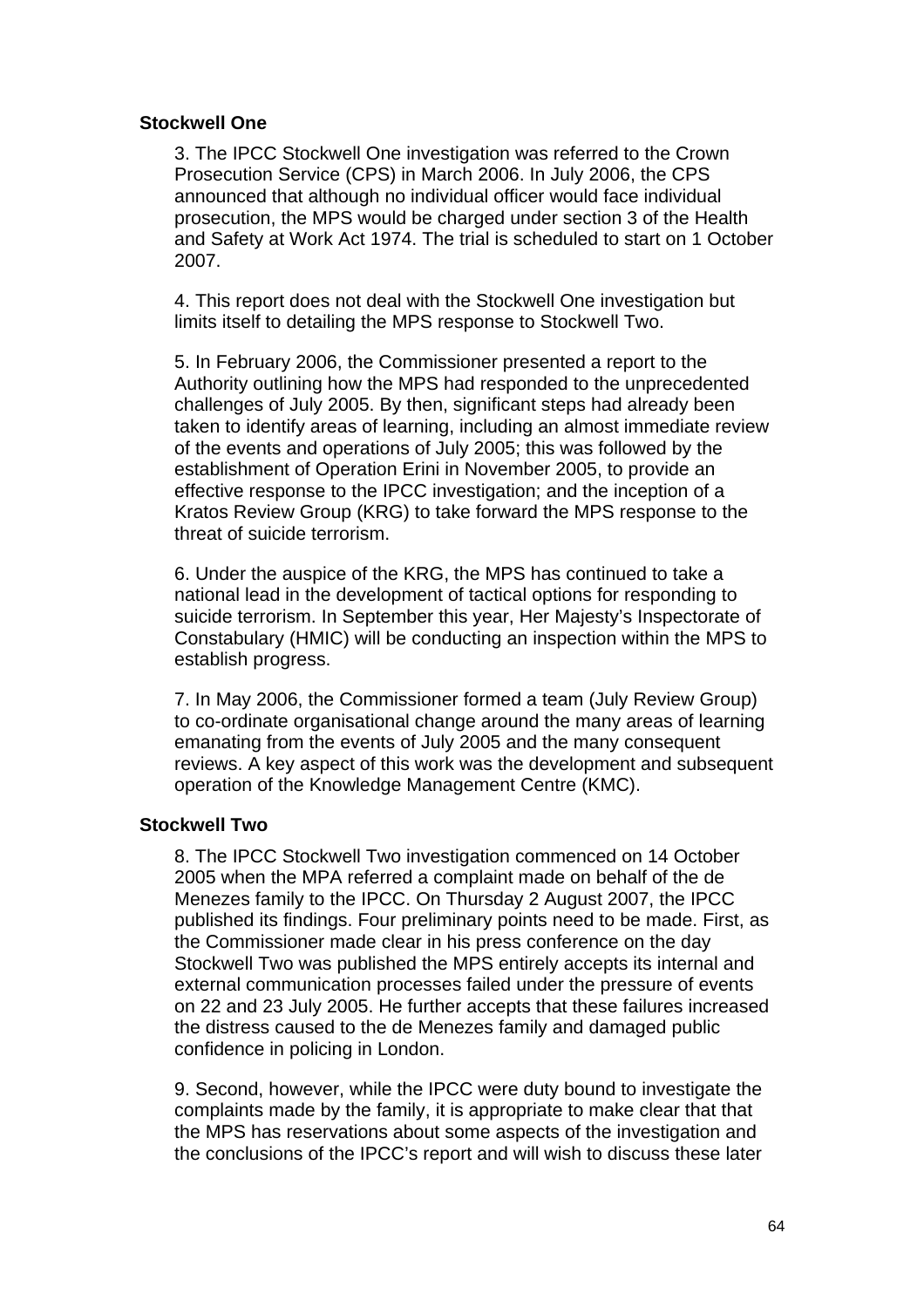in more detail with the MPA. Nevertheless the report will deal with the recommendations as they stand.

10. The third point is that one of the MPS concerns about Stockwell Two is the length of time it took. The MPS could not wait for publication to learn from the events and therefore most of this report details changes made before the recommendations were published.

11. However, the fourth and most important point lies beyond individual recommendations. The MPS is a very different organisation than it was in July 2005. The events of that month have been followed by Operation Overt, Operation Whimbrel, Operation Gamble and Operation Seagram – see glossary for details. Nothing like these had ever occurred before. Both the organisation and individuals within it have learned from the experience. The shortcomings shown up in Stockwell Two will not reoccur.

#### **Recommendation one**

**The investigation has identified serious weaknesses in the MPS in relation to the handling of critical information including within the senior management team. The MPA should consider what management action is required to resolve this and, in view of the serious nature of the failings, the Home Office and Her Majesty's Inspectorate of Constabulary (HMIC) should also consider what action they need to take to address the issues raised.**

12. The experiences of July 2005 demonstrated the need for the MPS to construct a more systematic approach to information handling. However, in this particular case, the IPCC assumption that it was incorrect for the Commissioner to be kept uninformed of key information is one perspective: there is another interpretation, as set out below.

13. In his interview with the IPCC, the Commissioner accepted that, with hindsight, there was information of which he could have been made aware as the situation developed. Nevertheless, identification can be complex, as it was in this case. The use, by terrorists, of false identity is a well known tactic. There will always be a number of avenues to explore and these will generate speculation. It is vital that confirmation of identification is only given when it can be guaranteed, in most cases this will necessitate DNA comparison, a process that will take time. Early mistaken identification can lead to investigative errors and, more significantly, unnecessary grief.

14. He reiterated that what he was told was a matter of judgement for those senior colleagues and he did not, and will not, criticise those who have to make difficult decisions in exceptional times. It should be noted that the IPCC's Stockwell Two report details Assistant Commissioner (AC) Alan Brown's clear rationale for the timescale of his disclosure of information to the Commissioner, given all the circumstances and the wealth of experience on which AC Brown was able to draw. Appendix 1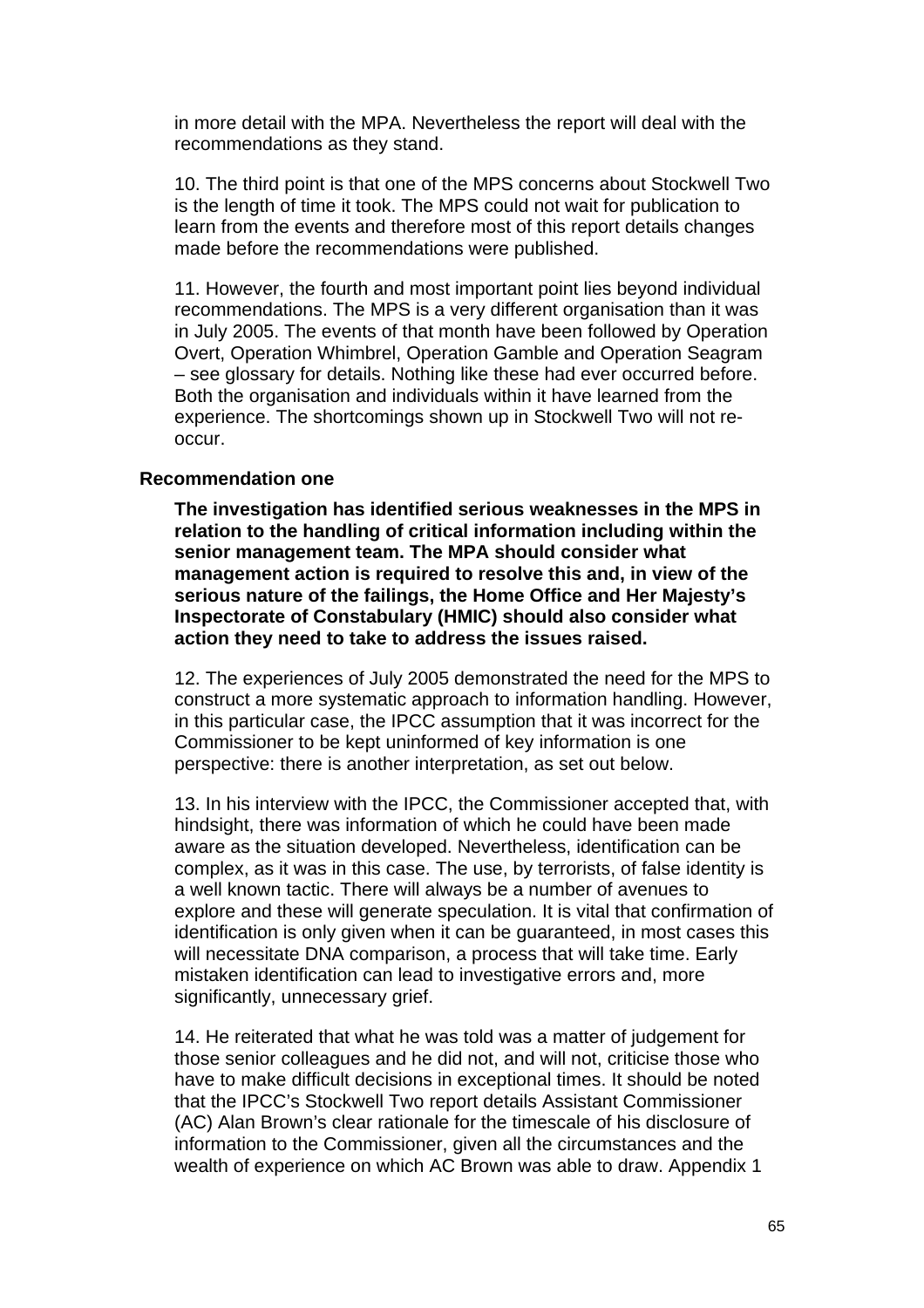fully details AC Brown's response to the IPCC regarding this matter and provides an extract from his statement to reinforce this.

15. Nevertheless, the Commissioner accepted that these unprecedented events made clear the systems in place needed revision. The Griffith's review – see glossary, identified the concept of a Crisis Management Team (CMT) supported by a Knowledge Management Centre and the Commissioner, and Management Board, fully endorsed this concept. As noted below the HMIC has already done the same.

## **Knowledge Management Centre [1]**

16. The KMC is a unit that provides a system of analysis and structured briefings to Management Board, acting as a Crisis Management Team (CMT), with an analysis of what is known, believed or possible in the face of a fast evolving critical incident. It is not a full time unit but rather staffed by volunteers and called into existence when required.

17. The KMC has been activated five times since its inception. Of particular note was Operation Linchpin, an exercise to test our readiness in response to a suicide terrorist threat. This provided an opportunity for community representatives including members of the MPA, to observe and comment on the progress made in relation to both the MPS response to suicide terrorism and the management of knowledge. More recently, the Litvinenko investigation, the attempted car bomb attacks in London and Glasgow and the Climate Camp at Heathrow provided other opportunities to put our systems to the test. It worked extremely well on each occasion.

18. A working group is steering the KMC's development by addressing issues such as staff induction, training, equipment, accommodation, call out protocols and governance. In August 2007, over one hundred volunteers from the MPS attended New Scotland Yard for a briefing on the KMC and will now bring their skills to it during future incidents. Some have already been involved in Operation Hargood. The MPS hopes that Members have benefited from briefings produced by the KMC during this particularly challenging operation. Positive feedback on the briefing material has been received both from the Home Office and the Mayor's office. There is an open invitation to all MPA members to visit the KMC whenever it is in action.

19. Every opportunity has been taken to develop the KMC as a positive way to handle critical information and to enable the CMT to make effective organisational decisions during a crisis. The KMC has recently been reviewed by HMIC including whilst it was in operation during Operation Hargood. The conclusion of this inspection states, " that there can be little doubt that the KMC meets the need to ensure that the strategic command of the MPS is effectively briefed to manage organisational risk arising from critical events, and is tackling the issues raised by recommendations 1, 3 and 4 within the IPCC report." A full copy of their findings is attached at Appendix 2.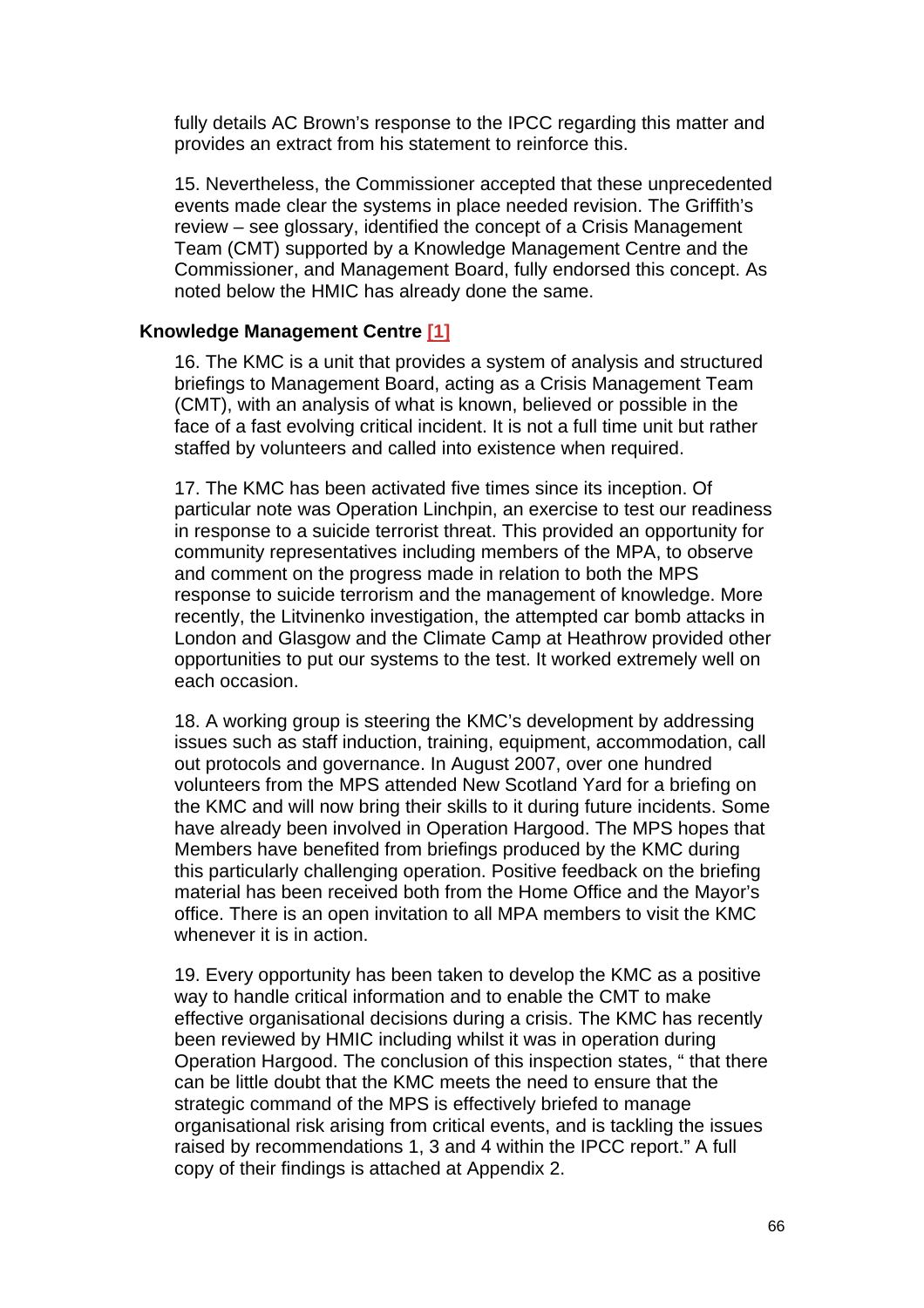### **Recommendation two**

**The MPA recognises that the issues identified by Operation Erini are areas of concern within the MPS and that they are fully addressed and systems are implemented to prevent a reoccurrence.**

20. Operation Erini was set up by the MPS in September 2005 specifically to gather the corporate memory and immediate opportunities for learning from Stockwell One. In the main this addressed issues prior to the shooting and was not an investigation into the facts surrounding the events. Operation Erini did not have access to all relevant statements of witnesses, due to the on going IPCC investigation.

21. The Erini report was completed in December 2005. The issues it identified in relation to planned operations, which may involve a suicide terrorist threat, were adopted under the governance of the KRG. The issues that the Erini report identified with regard to how and what we communicated to the public after Mr. Jean Charles de Menezes had been shot were addressed by the inception of the KMC. The MPS is confident that the thorough and timely work of the Erini team in 2005 has helped us to develop the systems and processes to handle information far more effectively than we did in July 2005.

22. Operation Erini co-operated fully with the IPCC investigation throughout, with all requests being properly audited. We strongly repudiate any allegation that the MPS caused any delay in the Stockwell Two investigation. The particular issue of concern for the IPCC was their access to the Operation Erini report. This early report set out the facts as they were then known and gave views and opinions about potential vulnerabilities and set these alongside some recommendations. Our concerns about supplying this document were properly set out in a formal letter to the IPCC at the relevant time.

23. These concerns centred on the fact that the Operation Erini report was based on incomplete facts. The Erini team did not, for example, have access to all relevant statements and other documentary evidence. The report was created at a 'point in time' and therefore could not be relied upon to be factually accurate as matters developed and/or new evidence came to light. We therefore had significant concerns about how this document could be used or could be viewed. There was also a concern that releasing the document could set a precedent, which would restrict the MPS's ability to respond to an event of this nature in a selfcritical way and properly record the difficult issues that needed to be faced by the organisation.

24. We considered then and still do that such documents should be subject to Legal Professional Privilege. The IPCC take a different view. However, the fact that we chose, on this occasion, to waive this privilege is indicative of our desire to be as transparent and as helpful as possible. The issue took some time to resolve, however, the MPS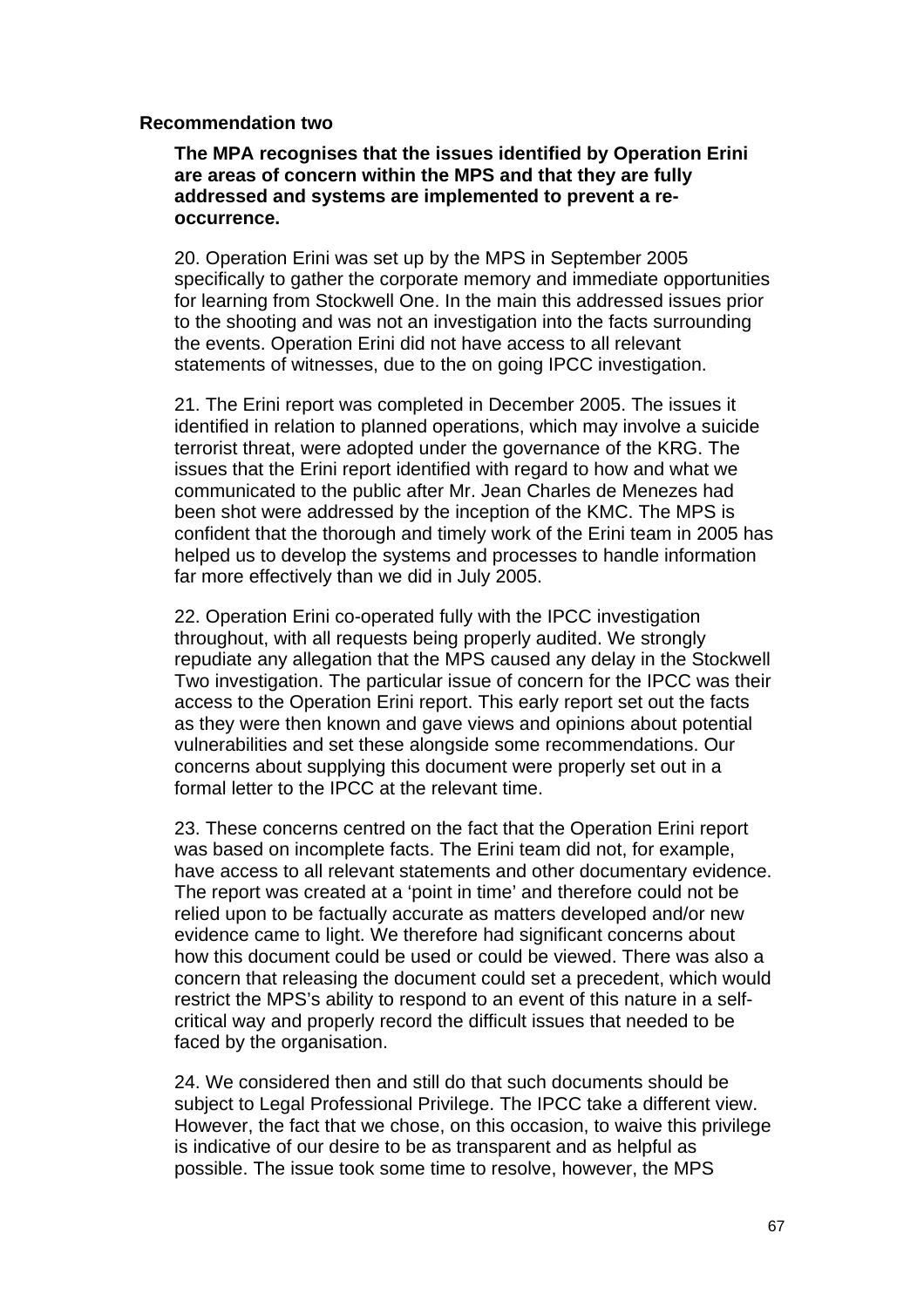dispute that this would have held up the investigation, as it was only one among many strands being considered by the IPCC.

25. Attached is a copy of a memorandum acknowledging the cooperation of Erini signed by both the Erini team leader and the IPCC Senior Investigating Officer. Two significant extracts from this memo are produced below;

'The vast majority of the documents are already in the possession of the IPCC.'

The memo adds, 'The vast majority of the documentation has little or no direct relevance to Stockwell Two.'

A copy of the full memo is attached at Appendix 3.

#### **Recommendation three**

**The Commissioner sets out to his personal staff his expectations in relation to keeping him informed of events occurring within the MPS area.**

26. As HMIC note, this recommendation and recommendation four are now partly fulfilled by the inception of the KMC (see Recommendation one). Much more significantly, the experiences of the last two years have settled into a particular pattern of information sharing between the Commissioner, Deputy Commissioner and personal staff that ensures that the senior leadership of the organisation is fully aware of events, media comment and developing scenarios. Nevertheless, it does remain vital that very senior officers are not overburdened with a plethora of unconfirmed information and filtering such information remains a key task of personal staff.

27. When an event is of a level that requires the formation of the KMC, the Commissioner will rely on this body to test the veracity and authentication of any information he is given.

#### **Recommendation four**

### **The responsibility for keeping the Commissioner and other key staff informed of critical information is made clear to the MPS senior management team.**

28. As identified in recommendation one, the primary responsibility for keeping the Commissioner and other key staff informed of critical information lies with the KMC. At critical times, the Management Board forms as the Crisis Management Team and this provides a more systematic approach to dealing with crisis incidents. The CMT model more clearly defines the role of each member of Management Board and their responsibility for communicating with their colleagues, thereby ensuring that all Business Groups within the service can work effectively.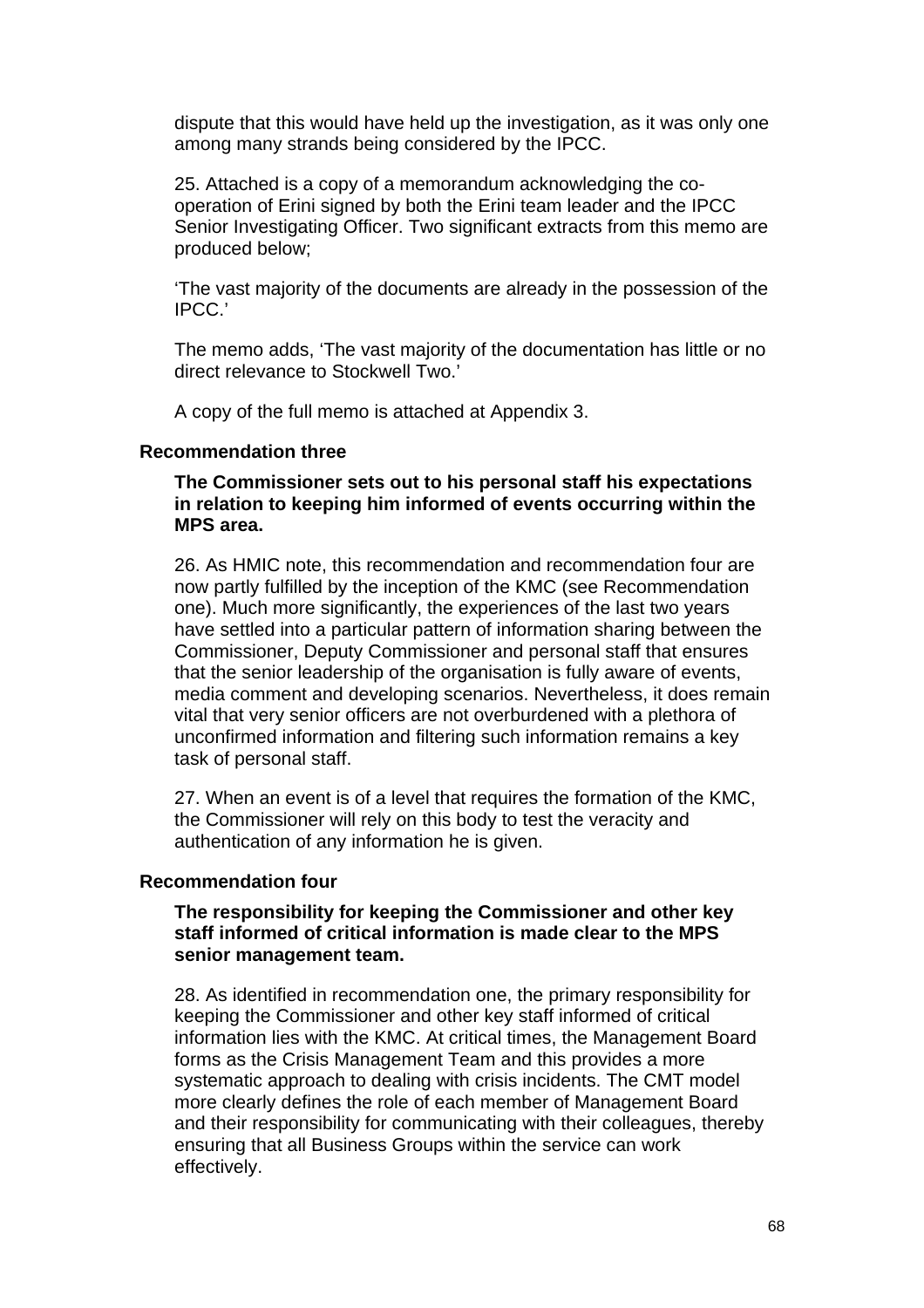29. To support what is communicated by the CMT the KMC will give regular updates to them drawing information from all available sources. The Department for Public Affairs (DPA) will add to and draw from this communication to ensure accurate briefing.

#### **Recommendation five**

**The MPS reviews the purpose of the CRA briefings, including the potential for the MPS to be compromised if they are briefed outside an agreed media strategy.**

30. This recommendation relates to the relationship between the MPS and the Crime Reporters' Association (CRA) and the place of on-therecord and off-the-record briefings within an agreed media strategy.

31. The CRA membership represents the majority of mainstream national and London regional news media who specialise in crime reporting. It is independent from the police, it governs itself and is neither run nor overseen by the MPS. As such, the association has regular contact and a recognised long established relationship with the MPS and other police forces across the country. The MPS provides the association with regular briefings as a means of sharing information with the public through a trusted and informed section of the media, in order to promote a better understanding of what the MPS is doing to make London safer.

32. All on the record briefings organised by the DPA with CRA members form part of agreed media strategies and are delivered by a wellinformed officer who has an insight into the investigation or the incident. They are facilitated by a DPA press officer who makes a record of what is presented to and discussed at these briefings. This record is available, if necessary, to the Department of Professional Standards (DPS) or the IPCC as happened in the Stockwell Two investigation.

33. The existing MPS Media Relations Policy details clear guidance to all officers providing off-the-record briefing to all journalists and states:

'In order to build better understanding and closer working relationships with journalists, there may be occasions when police officers wish to provide guidance. This is commonly known as speaking 'off the record' dealing with matters that are not for public disclosure, explaining reasons for maintaining confidentiality and specifying what might be published. When doing so, officers must adhere to the facts of the case and should not speculate or let their own personal views or prejudices influence the discussions.

Misunderstandings can sometimes occur about what 'off the record' means. Some journalists interpret it as being completely non-reportable. whilst others believe that they can report what is said but not attribute it to the individual who said it. It is therefore advisable that before giving guidance of this sort, the officer/police staff member clarifies the basis on which it is being provided.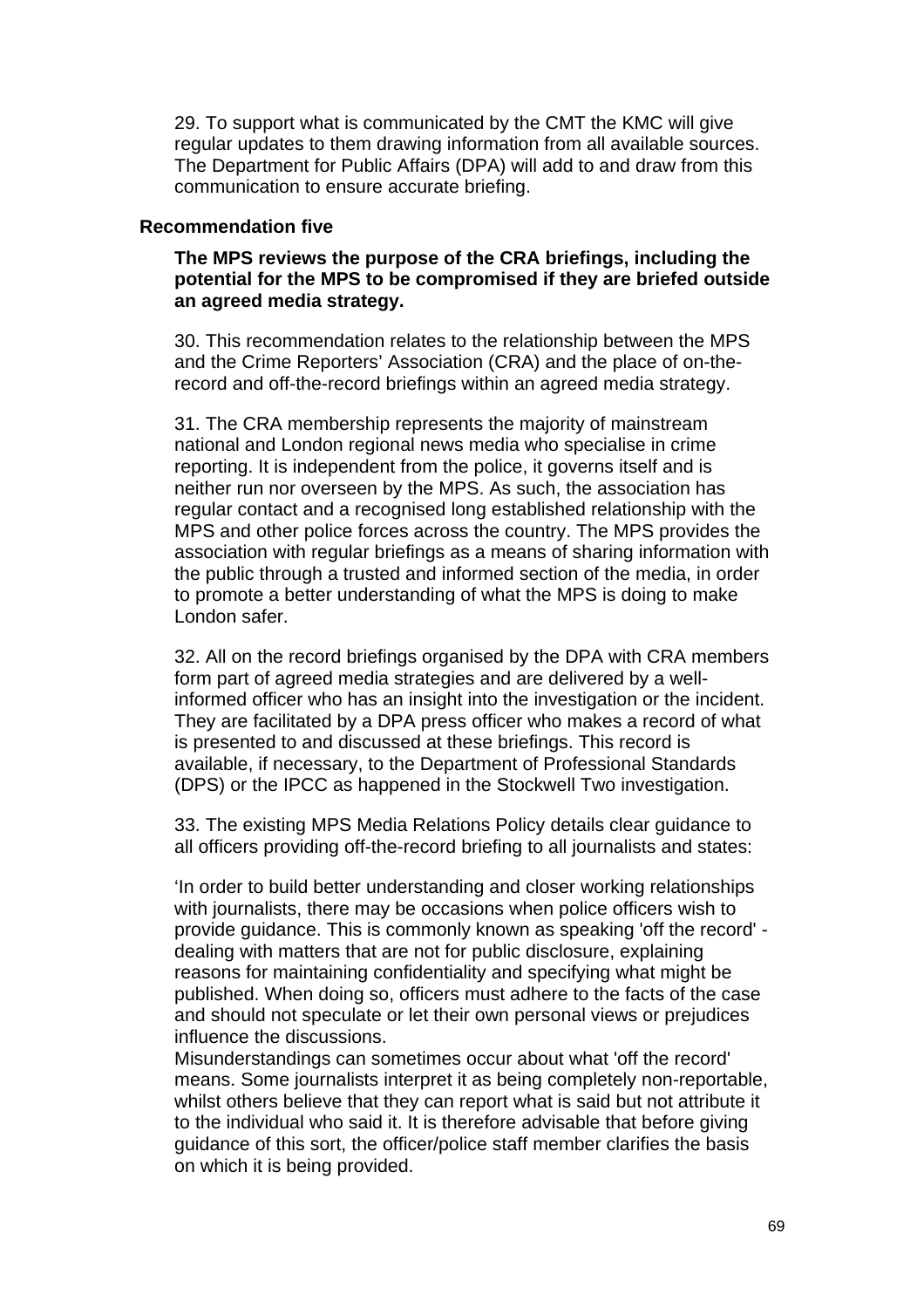It will be for OCU commanders and heads of branches to decide at what levels within their own areas of responsibility such discretion may be exercised. If there is any doubt about offering off the record guidance, advice should be sought from the DPA or enquiries referred direct to them.'

34. The DPA is currently reviewing the policy in order to reflect the findings of the MPA scrutiny of MPS Media and Communications in April 2007. The new version will reinforce the purpose and best practice in managing the important police-press relationship, especially with the CRA and its members.

35. The DPA made a significant contribution to the development of the KMC to ensure they interact effectively during a crisis. This has resulted in the DPA's forward information co-ordination point 'Pivot' being integrated within the KMC. As a result this has been tested and refined during three recent KMC operations.

### **Recommendation six**

**All strategic meetings convened to discuss critical incidents are appropriately minuted in order that decisions can be later identified and justified.**

36. A number of Management Board personal staff have now received training to accurately capture key points during meetings. When the Crisis Management Team forms, the KMC will provide dedicated secretarial support to minute those meetings.

#### **The way forward**

37. There will be much more to learn from the legal processes the MPS are still facing, including the Health and Safety trial scheduled for October 2007, and the Inquest anticipated in 2008. The MPS can prepare to respond effectively to situations by learning from experience.

### *C. Race and equality impact*

1. In September 2006, Authority Members responded from an equality and diversity perspective to the DPA's report on how the MPS communicates with London's diverse communities. This has been heeded and the race and equality impact of this report will be considered under the themes of access, consultation and monitoring.

### **Access**

2. The experience of Stockwell highlights the importance of public access to accurate information, and conversely, the potential for harm to our relationships with communities when inaccurate information is released. At key stages of the Stockwell investigation, MPS briefings have been translated and made available in Portuguese by the Diversity and Citizen Focus Directorate (DCFD).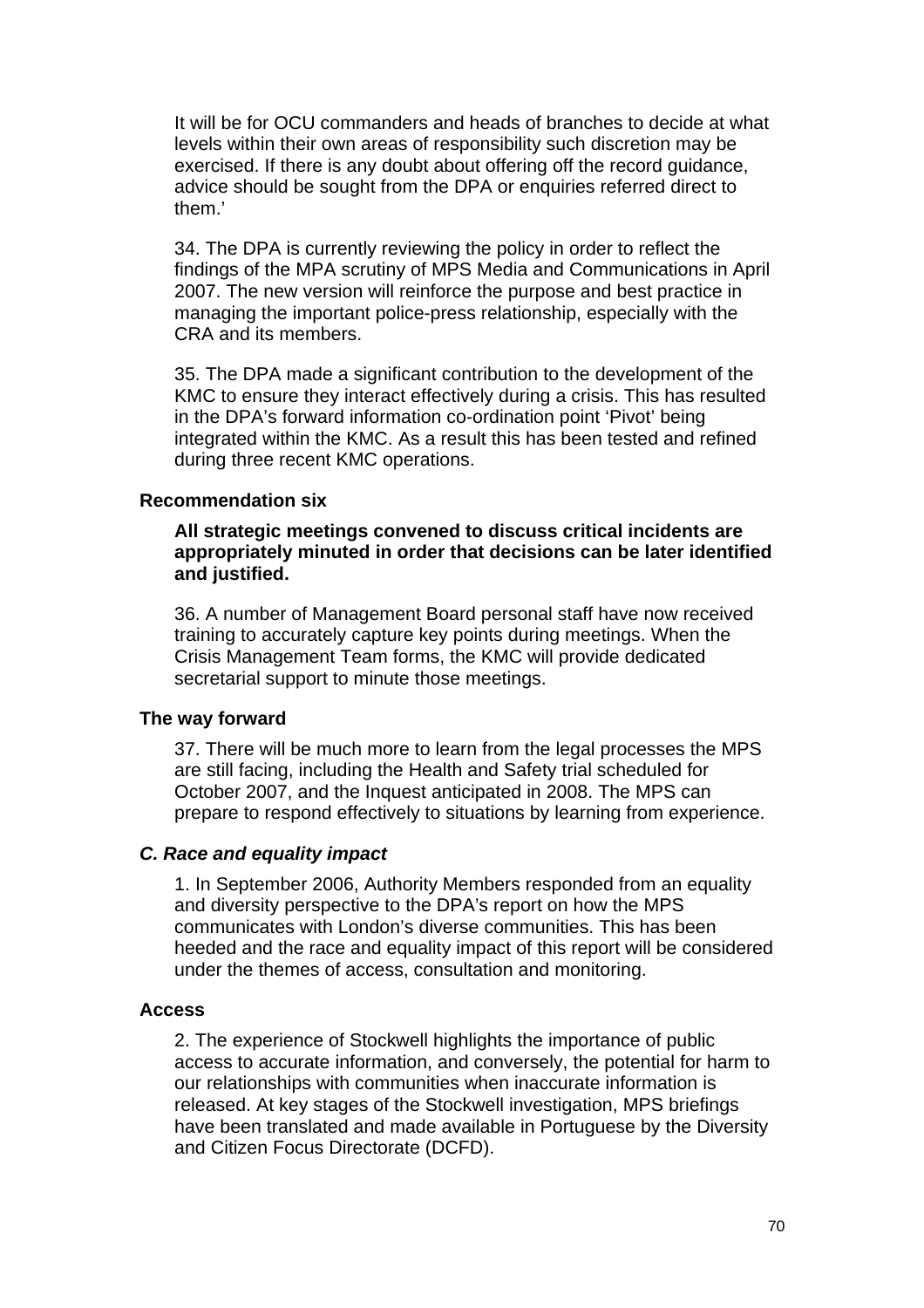3. The DPA have also facilitated media briefings between Ibero-American media representatives and the Deputy Commissioner to debate the issues from Stockwell and make sure questions are heard. At a Borough level, messages about Stockwell have been taken into communities through Safer Neighbourhood Teams. In areas with a high Iberio-American population, the July Review Group has liaised with the Borough Senior Management Team to provide accurate information about the Stockwell investigations.

4. Steps have been taken to ensure that information is shared between the Communities Together Strategic Engagement Team (CTSET) in DCFD and the KMC during a crisis to ensure that timely and accurate information is shared with community leaders.

### **Consultation**

5. The Community Impact Assessments prepared by CTSET for Gold (who is a senior officer responsible for the strategic intentions of an operation) are provided to the KMC and form an important and integral part of the briefing for the CMT. During a crisis, a member of the CMT will have specific responsibility for community engagement, to ensure that the views from the community can be taken into account in making organisational decisions. During its development, the concept of the KMC has been presented to a July Challenge Panel, including representatives from police staff associations and IAG members to ensure their views.

### **Monitoring**

6. The Community Impact Assessment on Stockwell Two, which draws upon many sources of intelligence from different sections of the community, has been regularly reviewed and updated by DCFD.

### *D. Financial implications*

1. The KMC has been developed at no cost, utilising current MPS systems.

2. There are modest operating costs. Ultimately, the operating costs of the KMC will depend on when and how often it is needed. Staff are drawn from around the MPS in proportion to the exigencies of the situation, and every effort is made to avoid this impacting upon the operational needs of the service. The KMC currently has an annual £10,000 budget for equipment and its staffing costs are absorbed across the business groups. It builds upon existing projects such as CRIMINT+, our next generation intelligence system, and the Metropolitan Police Intelligence Bureau (MIB) to maximise efficiency.

### *E. Background papers*

**IPCC Report Stockwell Two**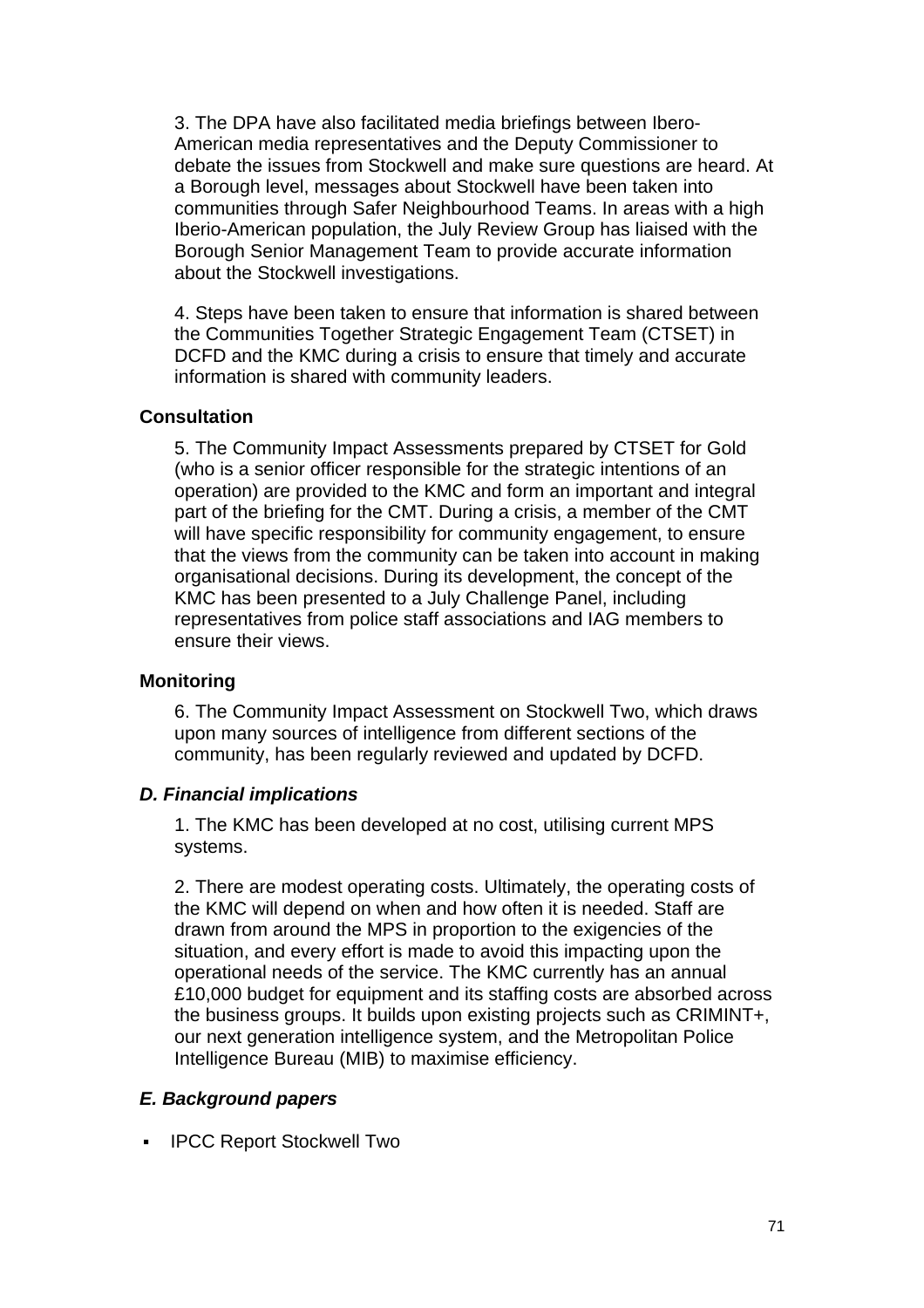- MPA Reports 8 of 23 February 2006, 'Events of July 2005 MPS response suicide terrorism – update'
- MPA Report 7 of 7 September 2006, 'How the MPS communicates concurrent report'
- Report 5 of 5 April 2007 'MPS Media'; MPA Report Agenda Item 10 of 14 June 2007 (Professional Standards and Complaints Committee).

# *F. Contact details*

Report author: AC Yates for the Commissioner, MPS

For information contact:

### **MPA general: 020 7202 0202 Media enquiries: 020 7202 0217/18**

## *Glossary*

# **Cabinet Office Briefing Room (COBR)**

COBR acts as a strategic operational response centre and secure meeting place for senior decision makers. It co-ordinates the Government's response to major emergencies or crises in any incident involving British interests and usually has a senior police representative present.

# **Communities Together Strategic Engagement Team (CTSET)**

CTSET is part of the Diversity and Citizen Focus Directorate (DCFD). It has produced community impact assessments for the IPCC Stockwell Two report to look at the pan-London impact.

## **Crisis Management Team (CMT)**

The name of the Management Board during a crisis. The decision to form the CMT is made by the Commissioner or Deputy Commissioner.

## **Designated Senior Officer (DSO)**

In the context of suicide terrorist tactics, the DSO has a specific role to make a decision on the use of critical shots based on the intelligence picture. In the MPS, the DSO will be an officer of ACPO rank.

## **Erini**

The Operation Erini report was prepared for the MPS Diamond Group, chaired by the Deputy Commissioner, on events leading to the shooting of Mr. Jean Charles de Menezes. Its initial terms of reference were:

- To lead and co-ordinate the MPS response to matters arising from the fatal shooting of Mr. Jean Charles de Menezes.
- To ensure that all relevant information is captured and preserved.
- To ensure that appropriate legal advice is accessed as appropriate.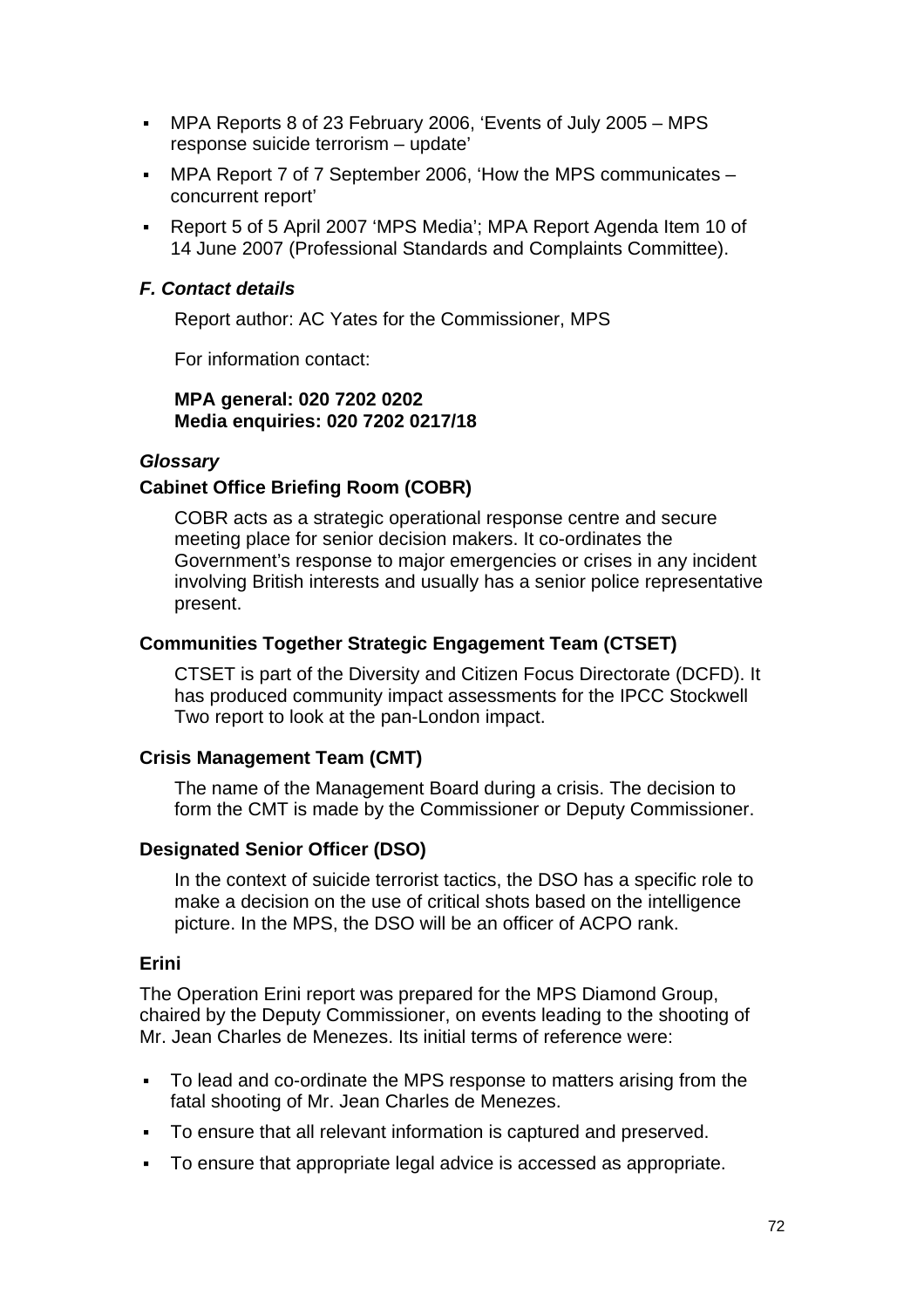- With the assistance of DPA, to advise around media issues.
- To update Management Board colleagues as appropriate.
- To ensure appropriate lessons are identified and learned.

In May 2006 the terms of reference of Erini were revised to:

- **Provide the "corporate memory" for Stockwell.**
- Lead any legal proceedings including the public inquest.
- Supports the legal team for the defence of the Health and Safety prosecution.
- Carry out actions on behalf of the Health and Safety defence team and Diamond Group.

#### **Griffiths report**

Reviews by DAC Bill Griffiths of command and control and tasking arrangements that were commissioned immediately after 7 July.

#### **Hargood**

The MPS operation for the demonstrations against climate change outside Heathrow.

#### **July Review Group (JRG)**

In May 2006, the July Review Group formed under Commander Moir Stewart. The terms of reference of the July Review Group (JRG) included:

- Coordinating the MPS response to the publication of Stockwell One and Stockwell Two.
- Support the Stockwell Gold Group in ensuring that the officers and their families who are directly affected by the report are properly supported, treated fairly and kept informed.
- **Taking the MPS forward with an implementation plan arising from** adopted recommendations.
- Identifying further risks and opportunities for the organisation from events in July 2005.
- Disseminating best practice from the adopted recommendations across departments.
- Communicating effectively to share learning from Stockwell across all areas of policing.
- Ensuring that all the adopted recommendations from events in July are auditable and accountable.
- Checking that the adopted recommendations are being implemented and sustained.
- Leading and developing the Knowledge Management Centre (KMC).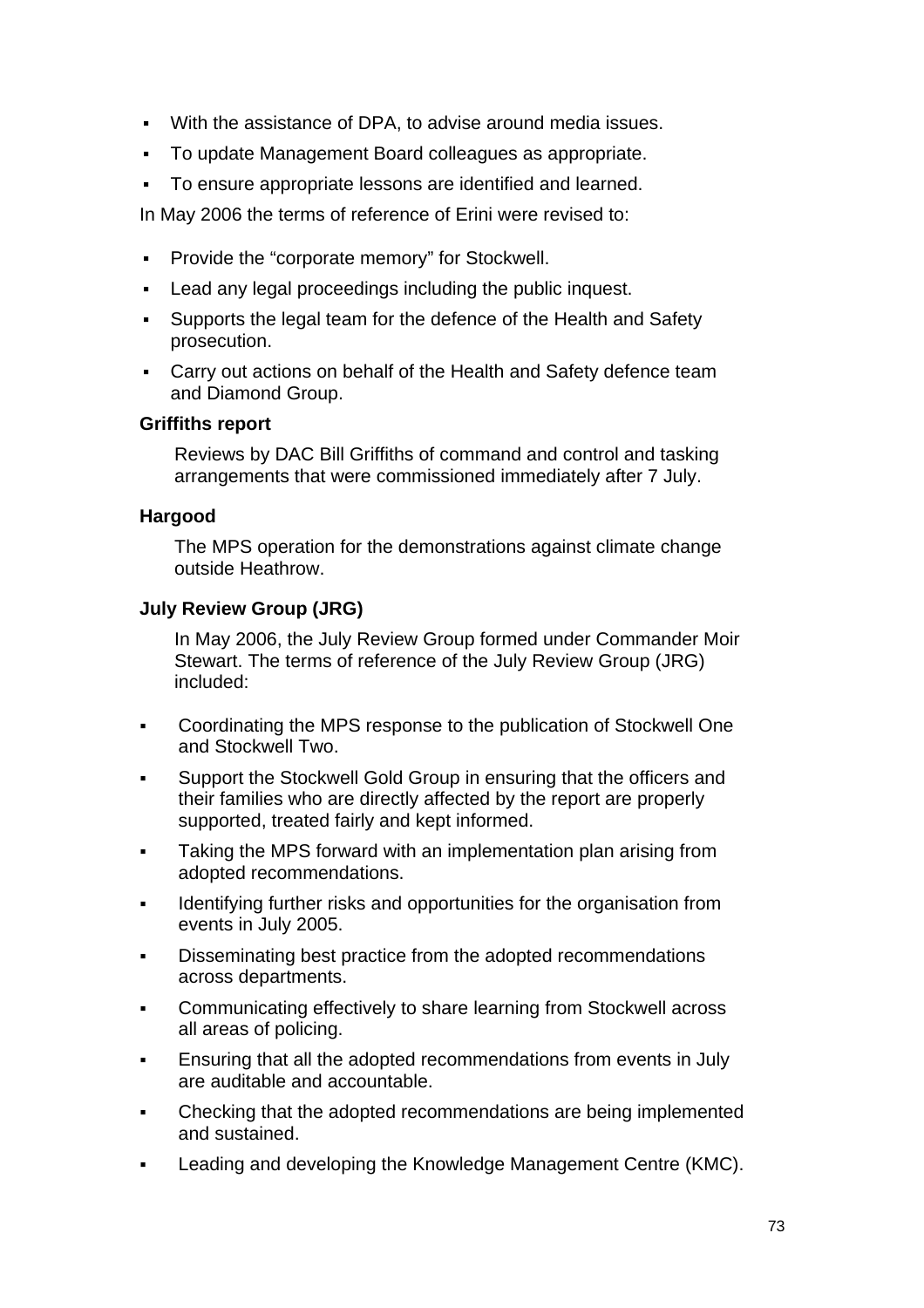- Researching best practice, both internally and externally, into how organisations learn.
- Contributing towards the MPS's value of learning through experience, by developing protocols for the commissioning of reviews.
- Inspecting key areas of business within the organisation in relation to July 2005, to ensure that learning is implemented and embedded.
- Supporting the management of issues from July 2005 at a strategic level, through the Kratos Review Group, Gold Groups and Diamond Groups.
- To share MPS learning from July 2005 with HMIC and ACPO, to ensure a consistent application of best practice throughout England and Wales.

### **JRG Challenge Panel: terms of reference**

The purpose of the July Challenge Panel is to scrutinise the progress made by the July Review Group (JRG) in responding to events of July 2005 and to contribute to setting and reviewing the direction of the JRG's work. Its membership includes members of the IAG, Police Staff Associations and other key stakeholders.

#### **Knowledge Management Centre (KMC)**

A team that forms to gather and audit information and provide accurate and timely situation reports to the Crisis Management Team during a crisis.

#### **Kratos**

The code name for a range of tactical options to respond to the threat of suicide terrorism. This policy is now overseen by the Kratos Review Group chaired by Commander Jo Kaye. Its terms of reference are "With significant community and stakeholder engagement, to support the ongoing development of tactics, weapons, equipment and training to ensure that the MPS can respond effectively to the threat posed by suspected suicide bombers through Command and Control and threatbased tactics."

#### **Linchpin**

The MPS exercise to simulate a suicide terrorist attack and test police Kratos tactics.

#### **Metropolitan Police Ibero American Association (MPIAA)**

The MPIAA is an official staff association that provides police surgeries in the community, participates in recruitment events, community carnivals and workshops with young people around policing issues that affect them.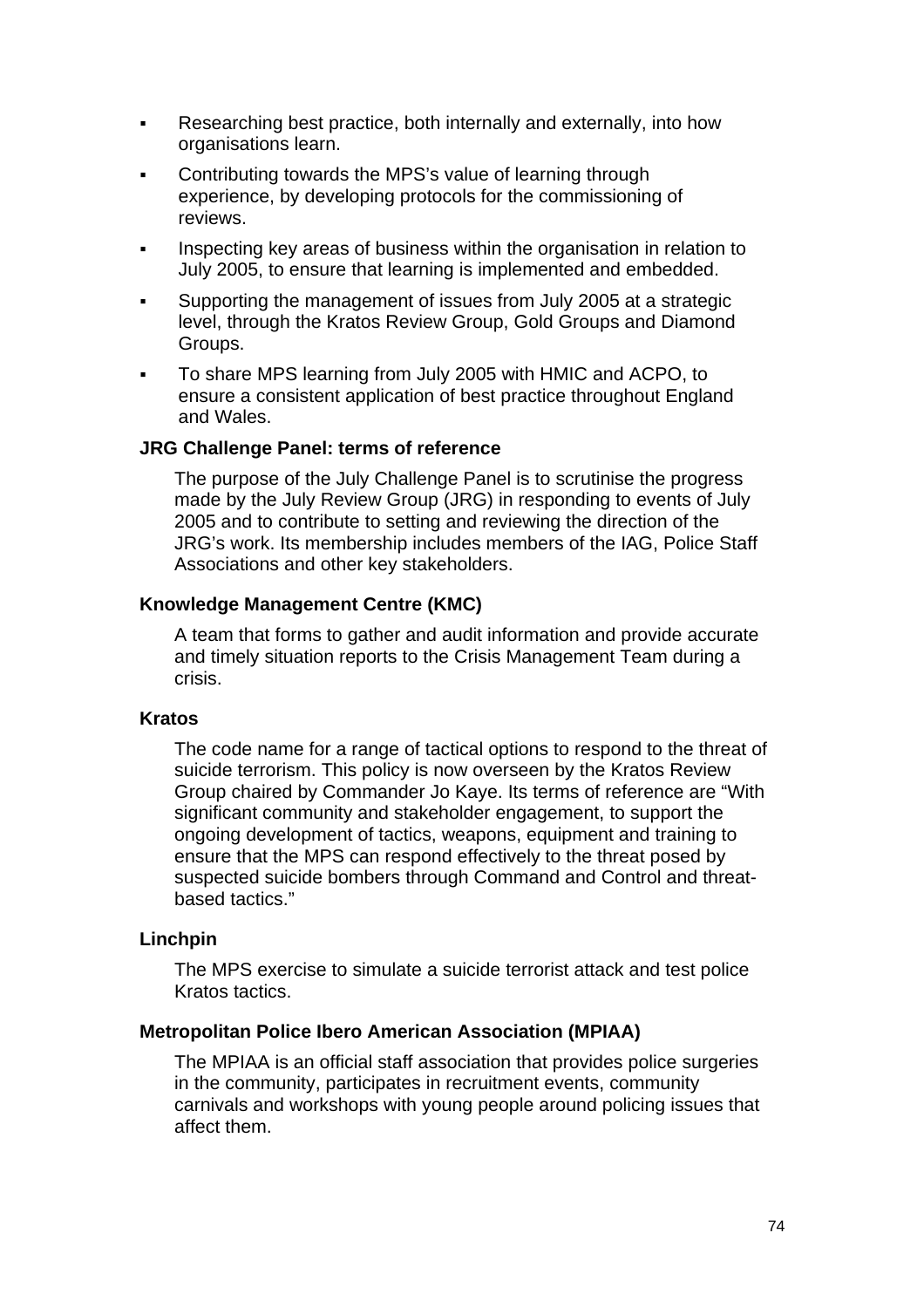#### **Seagram**

The name of the MPS operation to respond to the attempted car bomb attacks in June 2007.

#### **Theseus Review**

Bill Griffiths' internal review to assess the capability of the MPS to respond to future incidents following the terrorist attacks of July 2005. The review identified strengths and limitations of the command and control from July, and recommended a new way to manage crises, including a CMT and KMC.

#### **Whimbrel**

The MPS investigation into the death of Mr. Alexander Litvinenko.

#### *Appendix 1*

#### **Footnote 25, page 49, IPCC Stockwell Two report**

25 "In response to the extracts disclosed during the Salmon process AC Brown made a further witness statement in which he clarified the extent to which he had briefed the Commissioner on the morning of 23 July. He states that he briefed the Commissioner fully regarding the sequence of events in the identification of the deceased and the rationale behind his decision making. He states he (AC Brown) had been aware of the recovery of the mobile phone, wallet and bank statement the previous day but that address checks were precluded due to the continuing operation at Scotia Road and the opportunity to obtain comparative data for DNA, fingerprint and odontology testing to confirm identity was not available. He states that he made the Commissioner aware that he (AC Brown) had not been certain of the deceased's identity on the 22 July and had only become certain of it upon receipt of information from the DPS at 09:30hrs that morning (23 July). He confirms that he told the Commissioner about the finding of the documents near to the deceased on the 22 July at the same briefing on the 23 July."

#### **Exert from AC Alan Brown's statement dated 12 July 2007**

" I did not tell the Commissioner about the findings of documents on 22 July 2005 until the morning of 23 July when I was certain of the identification. I had been tasked as Gold for London which meant that I had ultimate responsibility for that part of the investigation. The Commissioner has ultimate responsibility for the MPS and I therefore did not need to advise the Commissioner until the identification was certain or as certain as it could be and became an issue for the service. As soon as it did so I advised the Commissioner."

The following are available as PDF documents: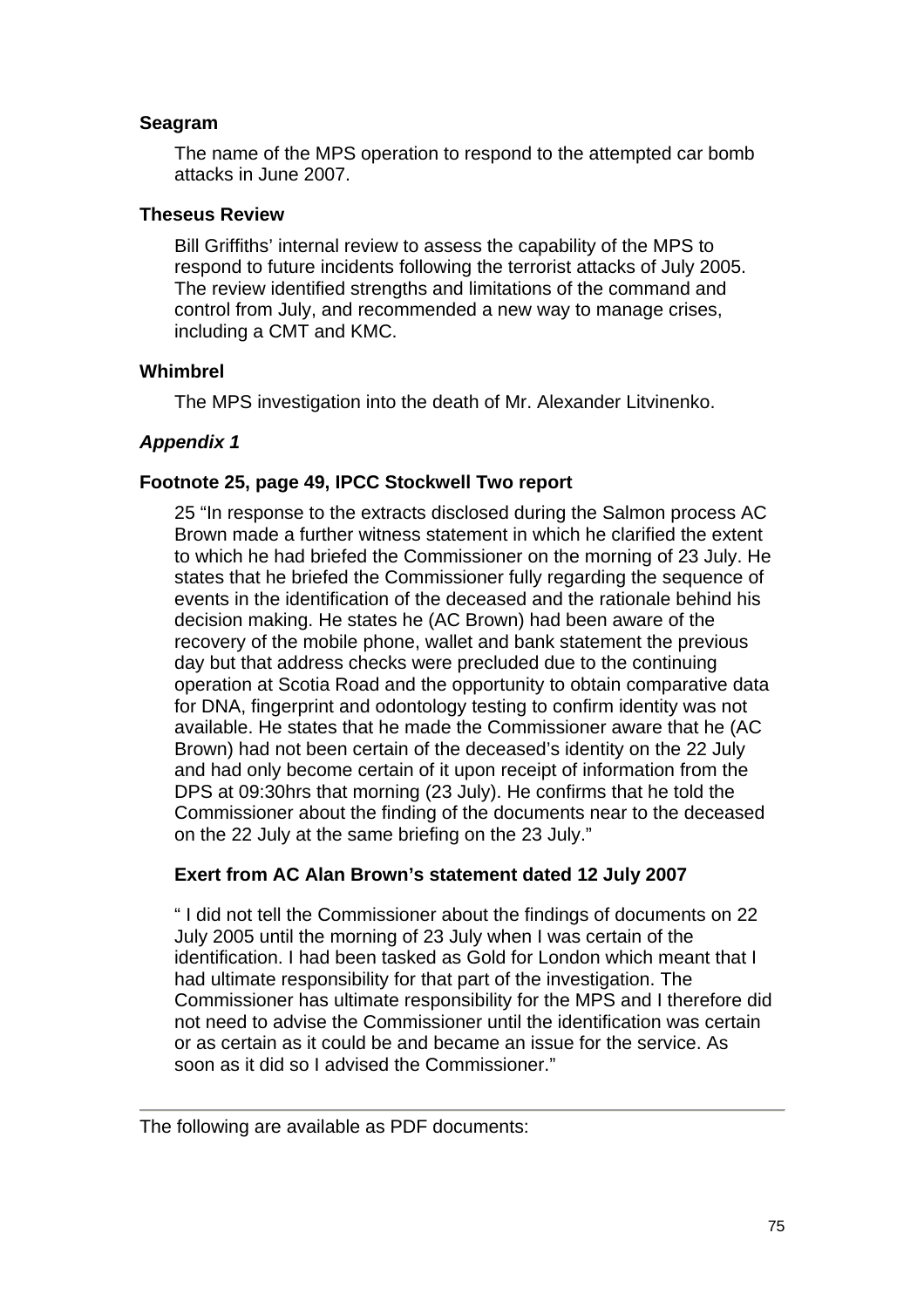- **Appendix 2** Letter from Commander Moir Stewart
- **Appendix 3** Memo from HMIC to MPS

### *Minute of discussion – MPA Full Authority 6 September 2007*

## *40. MPS response to 'IPPCC Report Stockwell Two'/ Stockwell Two IPCC Report*

(Agenda items **7a** and **7b**)

Members received a report that outlined the MPS response to the Independent Police Complaints Commission's (IPCC) Stockwell Two investigation into the handling of the public statements following the shooting of Mr Jean Charles de Menezes on 22 July 2005. The MPS response provided details on the progress made on the six recommendations outlined in the IPCC report and highlighted how the MPS had improved the way it managed corporate knowledge and organisational learning. In conjunction with agenda item 7a, members received a report from the Chief Executive and which suggested points that members might want to raise regarding the MPS response to the recommendations outlined to the IPCC report 'Stockwell Two'.

Prior to members' consideration of the reports, the Chair of Authority stated that nobody could be satisfied with the lack of clarity for the family of Jean Charles de Menezes and members of the public on why misleading information remained uncorrected for so long after the shooting of Mr de Menezes. He added that the process for the consideration of the shooting was not closed as there remained a health and safety case and issues of consideration of possible conduct matters.

The Chair proposed to members that after completion of the health and safety case he should initiate a review that would look at outstanding concerns, including those of protocol; identification; timeliness; command structures; 'salmon letter' processes and some issues of the limitations within the IPCC report. In doing this, it was in acknowledgment of the family's and members of the public's frustrations arising from this case and to achieve some form of closure as far as is possible. The review would be open to all members and he stated that it was the intention that, subject to the completion of the health and safety case, the review would commence in November 2007 and concluded in December 2007, with a report back to the Authority in January 2008.

In response to some members' requests that Standing Orders be suspended during the debate, the Chair stated that he had not received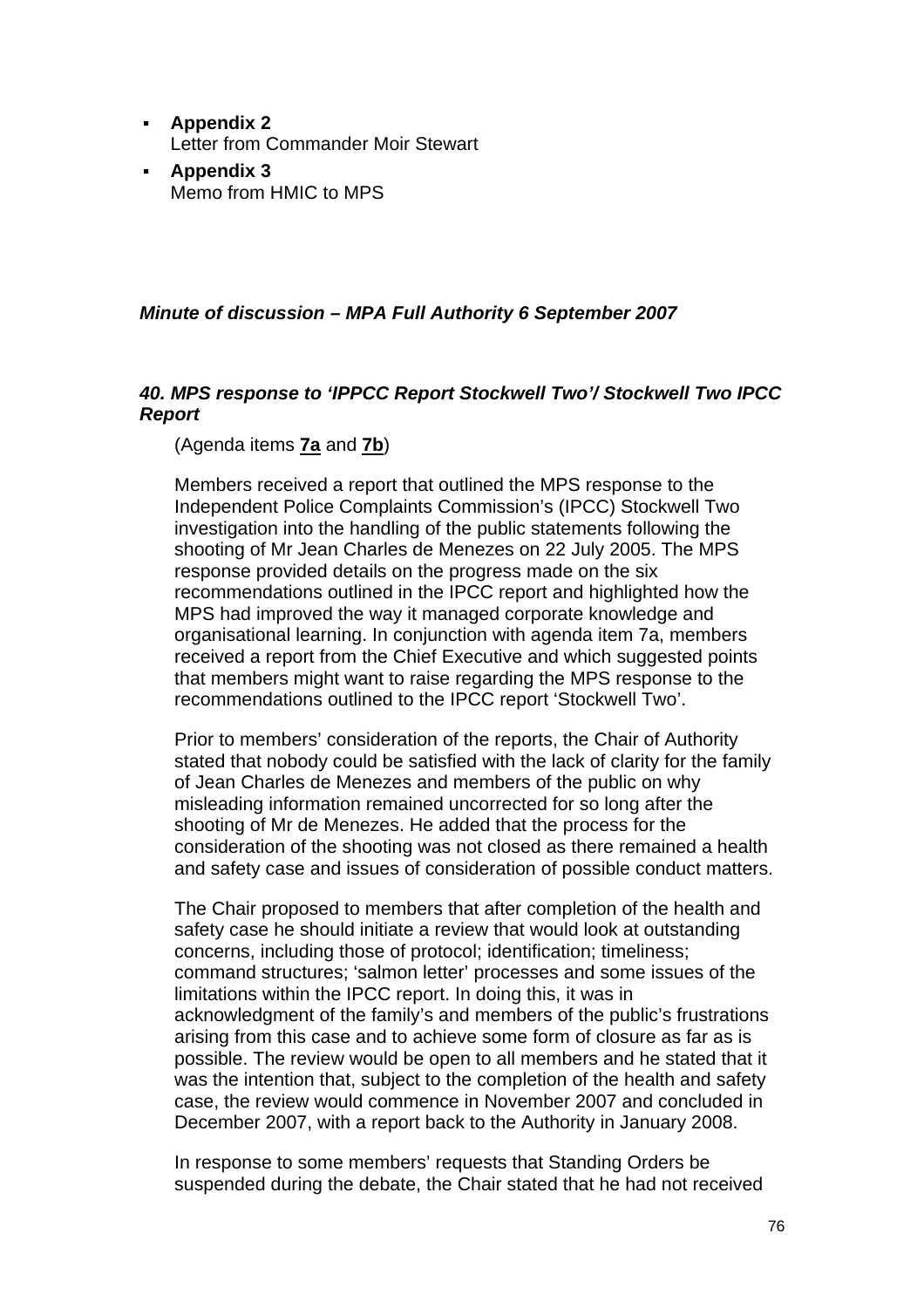any formal motions to suspend Standing Orders. He added that whilst there would a degree of constraint on what could be discussed, he felt discussions on issues relating to Stockwell Two could be raised without a suspension of Standing Orders.

The Chief Executive introduced the MPA report. In doing so she highlighted the recommendations it contained and in particular the need for discussions to take place with HMIC and the Home Office with a view to developing a co-ordinated assessment of whether any further action is needed in order to fulfil the IPCC recommendations to the three bodies. The Chief Executive also took the opportunity to remind members of the distinction between the IPCC reports better known as 'Stockwell One' and 'Stockwell Two' and the need for any debate to be conscious of on-going investigations/cases and possible future conduct matters and to note these constraints.

The Chair invited the Commissioner to introduce the MPS report. The Commissioner began by stating that the MPS report was not about the death Jean Charles de Menezes, but was related to it and reiterated that the MPS took responsibility for the death of Jean Charles de Menezes. He also stated that now the complaints against him had been resolved, he was in a position to meet with the family and representatives of Mr de Menezes if they so wished.

The Commissioner drew members' attention to paragraph 8 of the report, which highlighted that the MPS 'entirely accepts its internal and external communication processes failed under the pressures of events on 22 and 23 July 2005' and which 'increased the distress caused to the de Menezes family and damaged public confidence in policing in London'. He stated that this remained the MPS view and there was no attempt to move away from this acceptance.

Before asking AC John Yates to go through the MPS responses to recommendations in the IPCC report, the Commissioner stated that during this period the MPS went through an unprecedented series of events, not just those terrorist events of July 2005, and that both the leadership and organisation were very changed from where they were in July 2005. He drew members' attention to the development of the Knowledge Management Change (KMC) centre, which he believed was a fundamental change in the way the MPS handle crisis management. He confirmed that the KMC had been assessed and received very positive feedback from the HMIC.

The Commissioner added two further points. Firstly, he felt there was a need for clarity around why misleading information was not corrected quickly by the MPS and that the public only received that information following a leak from the IPCC. The Commissioner stated that he felt that despite most of information having not been provided by the MPS, it was a mistake by both organisations and that the information should have been corrected. He confirmed that the MPS was now working with the IPCC on ensuring that there was greater clarity on how this issue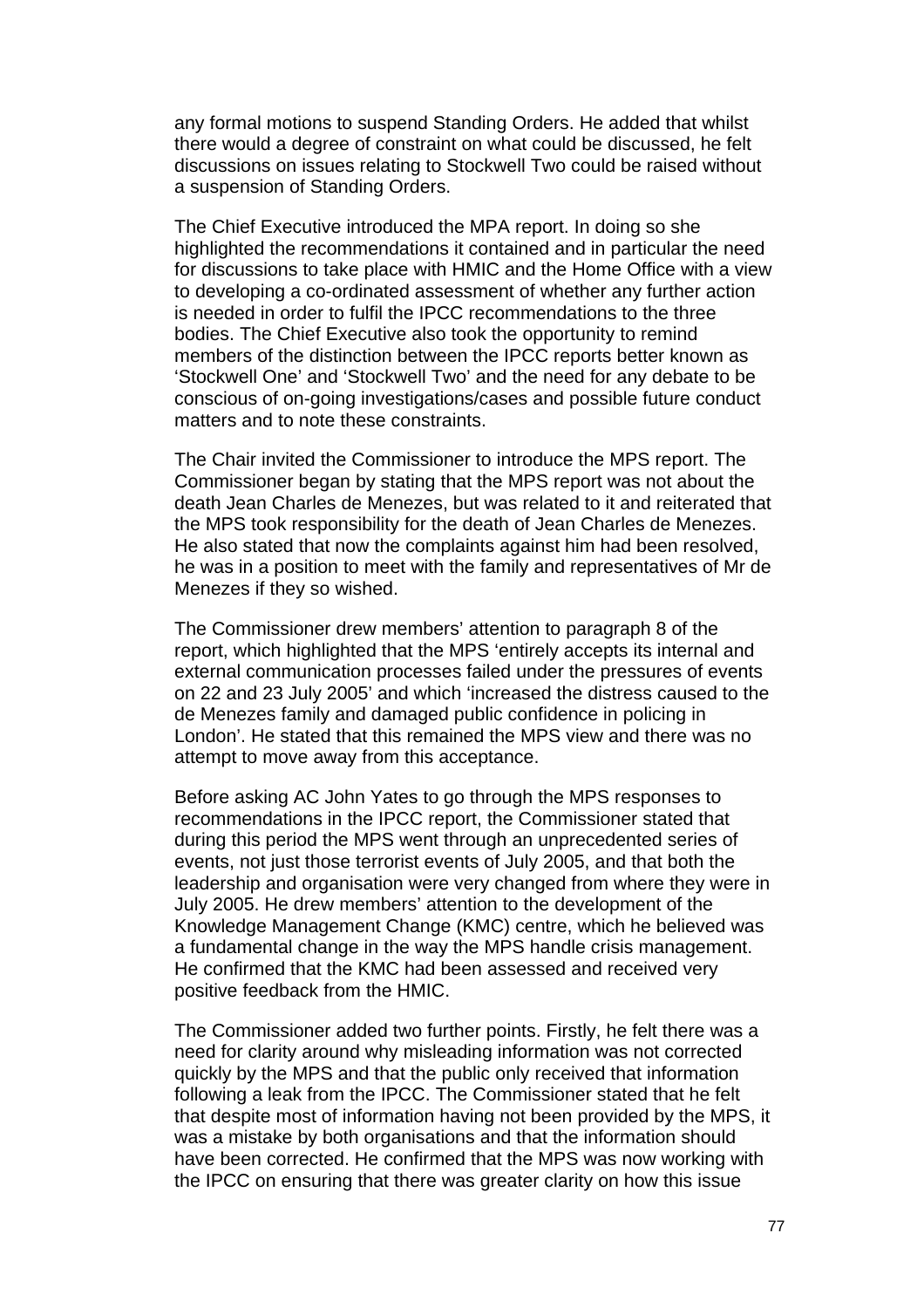should be dealt with in future. The Commissioner's second point related to the MPS having reservations about some aspects of the investigation and conclusions of the IPCC's report, particularly around the issue of identification. In highlighting this matter, the Commissioner drew members' attention to Appendix 1 of the report, which included an extract from AC Alan Brown's statement dated 12 July. The Commissioner indicated that there remained issues around 'actual identification' and 'a name emerging of identification'.

AC John Yates then took members through the MPS responses to recommendations in the IPCC report and the Chair invited members to comment.

Some members expressed disappointment that the MPA were dealing with the 'Stockwell Two' report in isolation from the 'Stockwell One' report and whilst they acknowledged that there were sub judice rules and the possibility of further reports arising from the health and safety case and conduct matters, the process of receiving these reports in this manner was unsatisfactory.

In relation to the recommendations, members sought clarification of the role and function of the KMC and the methods of supplying information to leading officers and where necessary questioning that information.

Members asked whether Stockwell One contained the main evidence relating to the shooting of Jean Charles de Menezes and that the health and safety case was 'trial ready'. AC Yates confirmed that this was the case and agreed that should there be any slippage in the health and safety case that the Authority would be kept informed.

Members agreed that the public needed to be clear that, at this stage no full conclusions could be made and that when Stockwell Two became public, the Authority could debate the wider issues.

Arising from the discussion, members suggested that following the IPCC report recommendations, there were two issues that needed to be developed, the first being the issue of identification. It was suggested that there was a need to bring into the public domain a clear understanding of the process of identification, which would help address some of the confusion currently circualted and would be beneficial to the MPS, particularly should Operation Kratos be implemented again. In relation to the MPA report (agenda item 7b), and the recommendation that the Authority receives a report back in a year on the arrangements for a more systematic approach to information handling i.e. the KMC members agreed that this timescale should be amended and the Authority receive a report earlier or as part of the Chair's proposed review.

The Commissioner stated that it was important to note that the IPCC report was not the whole evidence and added that what the MPS faced on that day was unprecedented in that nowhere in the western world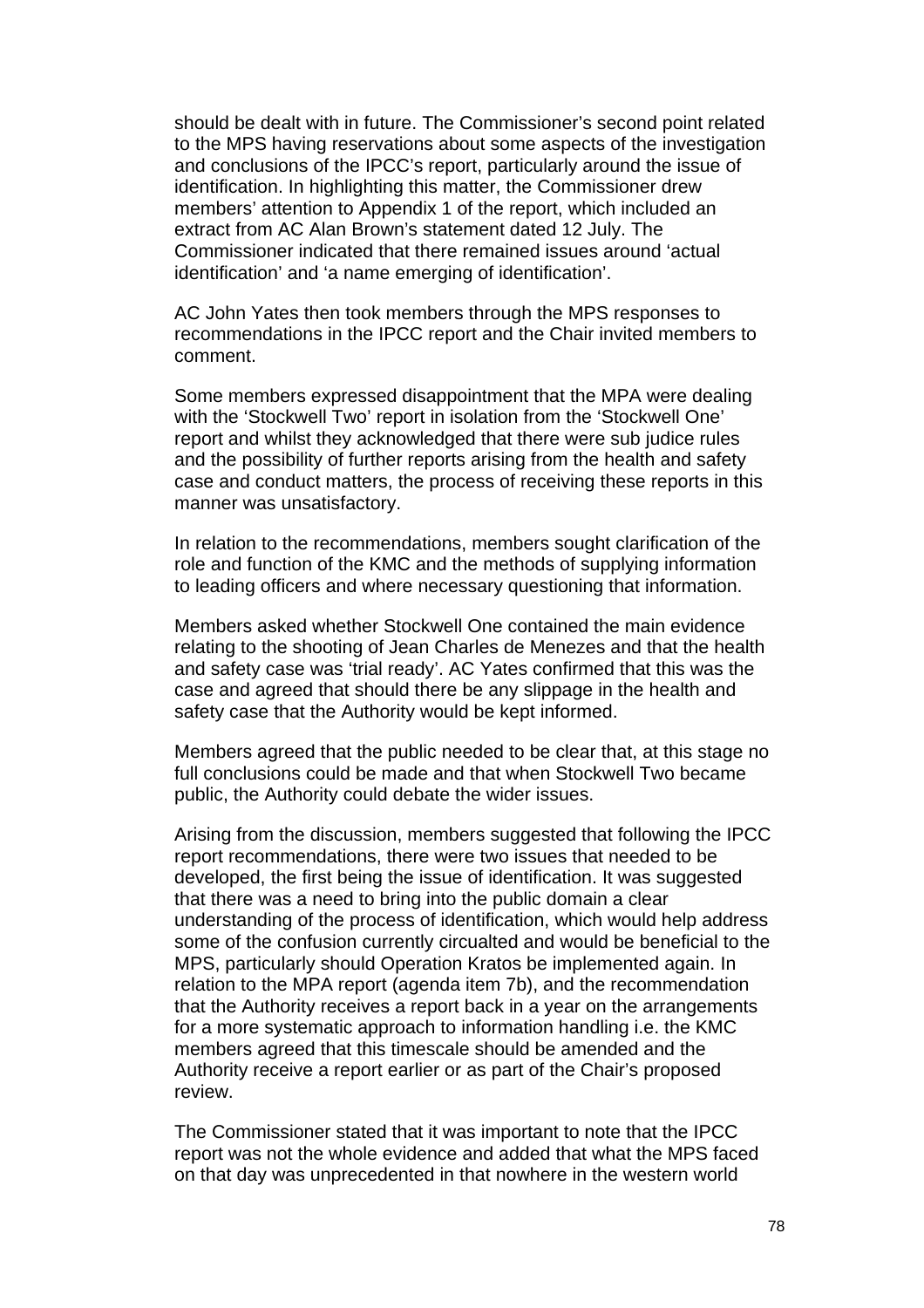had there been a would be suicide bomber on the run and that this matter must be taken into account during discussion. AC Yates stated that the KMC was not another committee, but an operational arm of the MPS. Regarding the legal action referred to, AC Yates explained that this was known as the 'Salmon process'. In relation to the amount of information received by officers, he challenged the assumption that senior officers should receive all unconfirmed information during a critical incident and suggested that this could lead to a loss of the strategic picture. He supported the need for greater clarity on the issue of identification and the challenges faced by the MPS in this area. He also accepted the need to review timescales for an assessment of the working of the KMC.

Regarding the KMC members suggested that it would be useful to have published the roles and responsibilities of senior officers within the KMC and that the 'Salmon letter process' and the relationship between the IPCC and any police officer during an ongoing investigation should be included in the terms of reference of the proposed review.

Members asked whether since the events of Stockwell Two had the MPS critical incident management training had been updated? They also raised concerns in relation to external communications, particularly that false comments had remained unchallenged and subsequently damaged both the family of Jean Charles de Menezes and public confidence in the MPS. Reassurance was sought that that work was being undertaken with the IPCC to make sure that this did not reoccur.

Members asked the Commissioner how much damage had there been in public trust and confidence in the police arising from Stockwell Two, particularly as it had taken two years to be published and asked if the IPCC needed more resources in order to conduct such investigations. Some members asked for the Commissioner's assessment of Londoner's views following the events of July 2005 and whether any account was taken of these.

The Commissioner agreed that it would be useful for the roles and responsibilities of senior officers within the KMC, the 'Salmon letter process and relationship issues with IPCC to be included in the review's terms of reference. He added that he was confident that the KMC would not slow the process down and confirmed that that the previous system of working as a crisis management team had been based on the Government critical incident management system 'Cobra'. However, the Government was now looking at developing the KMC system for its own use.

In relation to the failure to challenge and correct wrong information, the Commissioner accepted that the MPS should have been robust and should have asked the IPCC to correct this information. He added if this had been refused the MPS should have done so anyway. He declined to criticise the IPCC report, but did state that the MPS did have reservations about it, including the length of time it had taken to publish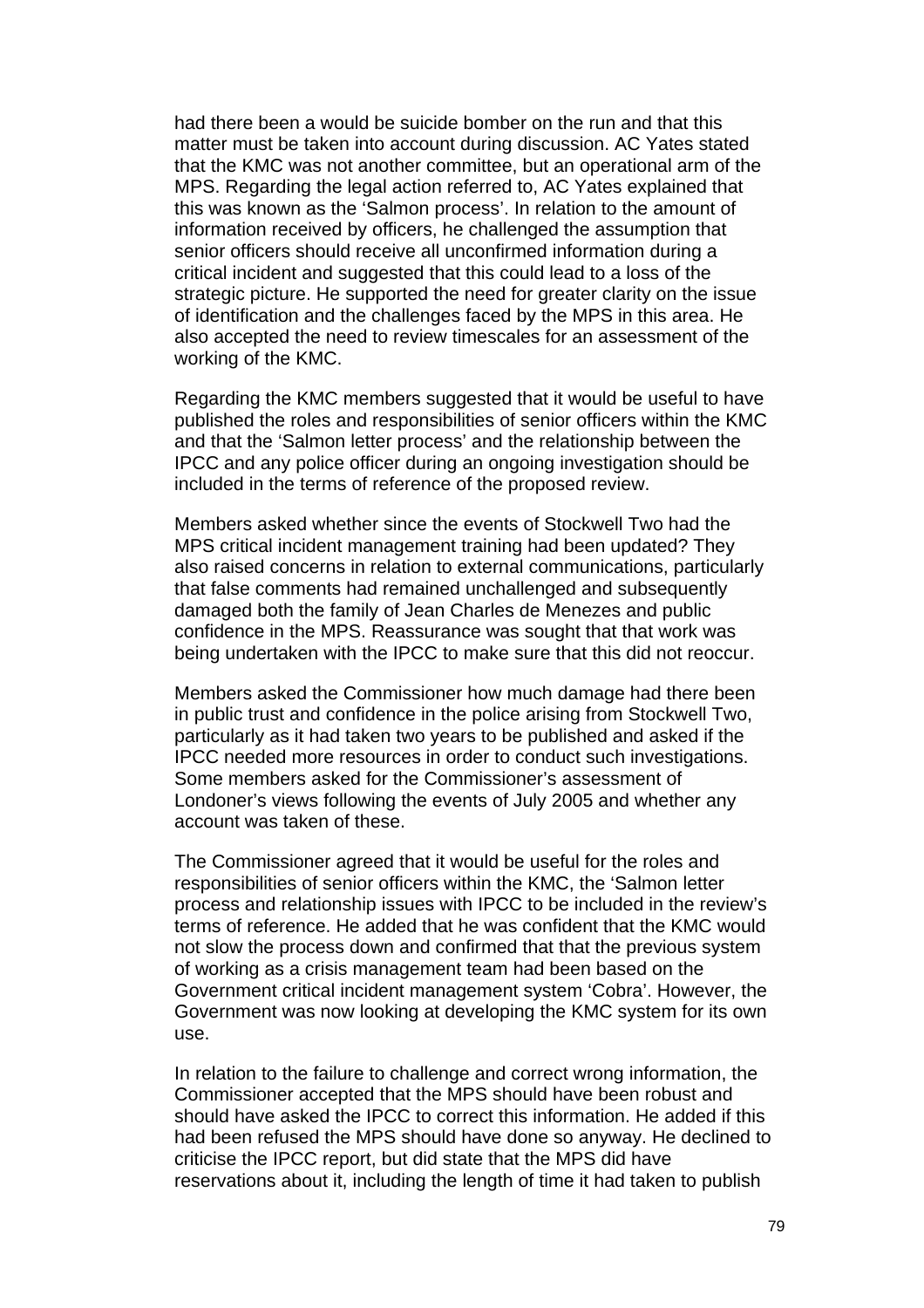the report. He could not comment on Londoners views of himself, but added that he felt that Londoners' had an urgent need to know what happened and accepted their frustrations that at this time that is not available. He added, however, that he felt that the public saw the events of July as a sequence of events and understood that mistakes were made.

Members asked for details, prior to the development of the KMC, on why previous systems in operation did not get to or support the Commissioner and if those procedures were in writing. Some members suggested that the report was being taken in isolation and referred to deaths in custody and disproportionality and misinformation not being challenged and that the report did not address this issue. Regarding KMC, some members asked what systems were in place prior to its inception, drawing on examples of previous terrorist acts in the UK such as those from the IRA.

In relation to the new models of community engagement for Lambeth, which had been praised as excellent, members suggested that these should be 'rolled out' London wide. Clarification was sought that following a meeting with the Lambeth Community Police Consultative Group there was some confusion relating to the plea of not guilty by the MPS to the health and safety charges. Members asked about any involvement of the Army/SAS in the operation.

While accepting that senior officers could not have every piece of information members expressed grave concern that the Commissioner had not been briefed on the possibility that an innocent man had been shot. Members also raised concerns that paragraph 11 of the MPS report stated that 'the shortcomings shown up in Stockwell Two will not re-occur' and that there was nothing in the report to support this.

The Commissioner confirmed that there had been an SAS officer involved in surveillance, but not in the shooting incident. In terms of judgement, the Commissioner drew attention to the Appendix 1 of the MPS report and the statement from former AC Alan Brown and suggested that there was confusion around actual identification and a name and that AC Brown was continuing to seek clarification at that time. The Commissioner also added that in trying to make an identification, colleagues would have been working on the basis that there was a possibility the person was innocent and if looked at carefully, statements did not refer to Jean Charles de Menezes as a terrorist. He added that he had to accept the judgement of senior experienced officers.

The Commissioner asserted that he did not intend to resign and that Londoners would judge him on the whole of his term of office. Regarding the leaking of the identification of Jean Charles de Menezes, the Commissioner stated that it was not leaked but included in official statements and the IPCC were therefore criticising official MPS statements. Regarding the misinformation about Jean Charles de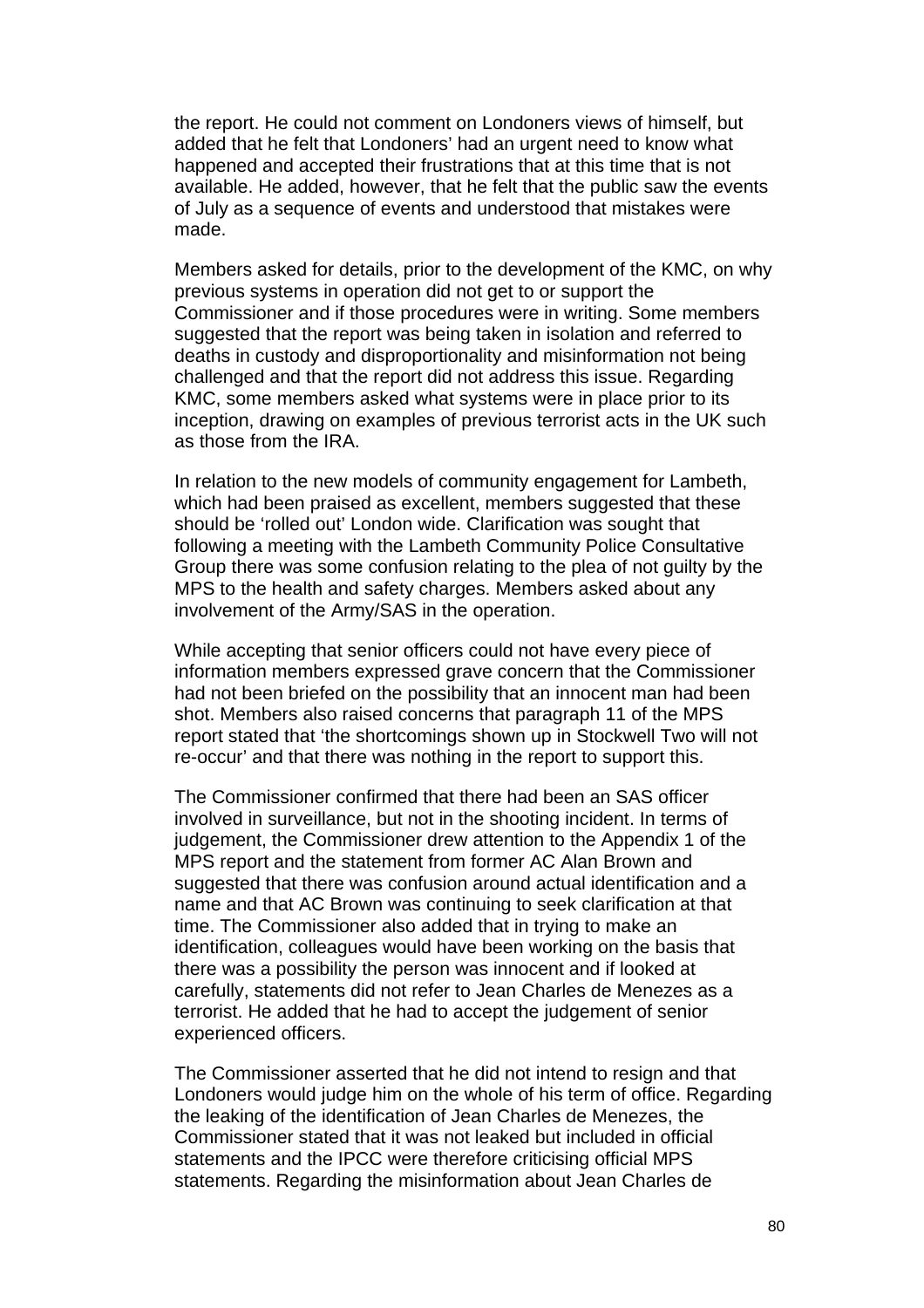Menezes, including comments about bulky coats with wires protruding and people leaping over barriers, the Commissioner stated that these were comments made by members of the public. He added that, despite correcting these statements at an Authority meeting three days later, he agreed that the MPS should have corrected these earlier. He strongly opposed the suggestion that in not doing so that the MPS were looking to 'smear' Jean Charles de Menezes.

Regarding the health and safety case, the Commissioner stated that although the matter was sub-judice, with the MPS as defendants and with a degree of latitude he stated that Counsel's advice was that the MPS were not guilty of the offence charged. He added that if the MPS were to plead, or be found, guilty of a health and safety breach in these circumstances, there would be serious matters of concern for the Authority as there would be a profound operational impact on policing. He added that he did not feel that this was the correct legislation to deal with this issue and that the inquest was the right form to establish the facts about the circumstances of Jean Charles de Menezes death.

AC Yates outlined to members the procedures in place prior to the development of the KMC.

The Commissioner, in response to the request for further information regarding senior officers appearing not to correct information prior to that information being made public, reminded members that the initial statement on the shooting was given at 3.30 p.m. on the Friday following the shooting. He added that AC Brown was not certain of identification until 9.30 am on the Saturday and that there was nothing to suggest that identification was known before then. He added that there was a clear difference of opinion between the MPS and IPCC on this issue.

Some members drew attention to the MPA priorities including that of 'holding the Commissioner rigorously to account' and suggested that consideration of this matter should have been a matter for the MPA. As this had not happened and due to the length of time it had taken the IPCC to report, focus had turned to the Commissioner's role and not the sequence of events that took place. It was very clear that the public questioned why senior colleagues did not provide him with all the known facts and that an MPA investigation could have dealt with these claims very early on.

Some Members stated that it was felt that the Commissioner, following the events in July, was attempting to instil public confidence during difficult times by being as open and transparent as possible. In doing so, however, there was a need to correct wrong information and on occasions this had happened. Members also highlighted the relationship between the MPS and the IPCC during this period. It was felt that the relationship had become strained following the Commissioner's letter to the Home Office which sought to suspend the Police Act in order to prevent the IPCC taking charge of the control of site of the shooting and implications of officers not cooperating with the IPCC. It was felt that this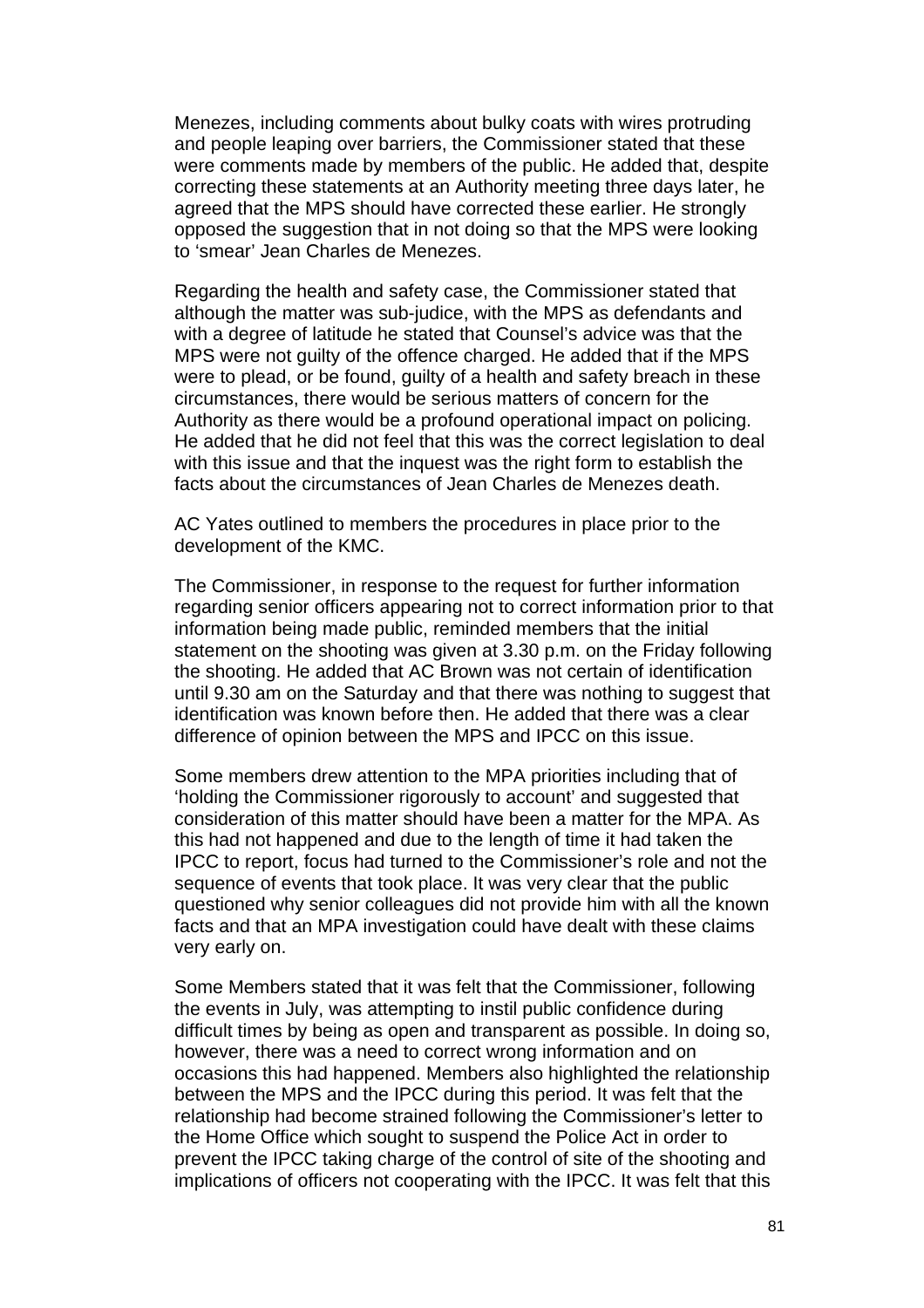matter should be of concern to the Authority particularly as the Authority had strongly advised that the letter should not be sent. Members sought to be reassured that there was now in place robust protocols between the MPS and IPCC in order that a similar situation would not occur at any crime scene, not just those relating to Operation Kratos.

Some members welcomed the KMC and suggested that it filled an existing void. AC Yates agreed to circulate any documents about the KMC that may help give an understanding of its operation and function. Members also asked that senior managers and the Commissioner's office maintained the ethos of 'no surprises'.

The Commissioner referred to a statement he made on 4 August in which he acknowledged that the request to the Home Office to suspend the Police Act was wrong. He also agreed that as there was a considerable amount of information in the public domain the MPS should have analysed this and corrected any misinformation. He was very clear that if there were a similar incident that information would follow in a different way.

AC Yates confirmed that he was confident that there were robust protocols in place with the IPCC. He also further outlined the role of the KMC and confirmed that a grading system for information operated including what was rumour in order that information can be assessed.

In relation to misinformation and statements regarding clothing. members drew attention to three MPS statements that did use the phrases relating to both clothing and behaviour. In doing so, members emphasised that the correction about clothing should have been more explicit.

Members turned to the relationships between the Directorate of Public Affairs (DPA) and the Crime Reporters Association (CRA) and sought more information about any informal relationships, particularly with individual officers. As part of the proposed review members asked that issues relating to the roles and responsibilities of local press and community be considered and cited the very good protocols and arrangements in Tower Hamlets as an example. Additionally, members supported the need for a protocol on external communication and sought more information on what records are kept of discussions with the CRA and suggested that there was scope for further work between the two organisations.

Some members suggested that there was a need to review the MPS relationship with the CRA.

The Commissioner stated that the IPCC report was based on what was formally said and comments made to the CRA were formal comments. He confirmed that in relation to informal press contact the MPS did have a published media policy.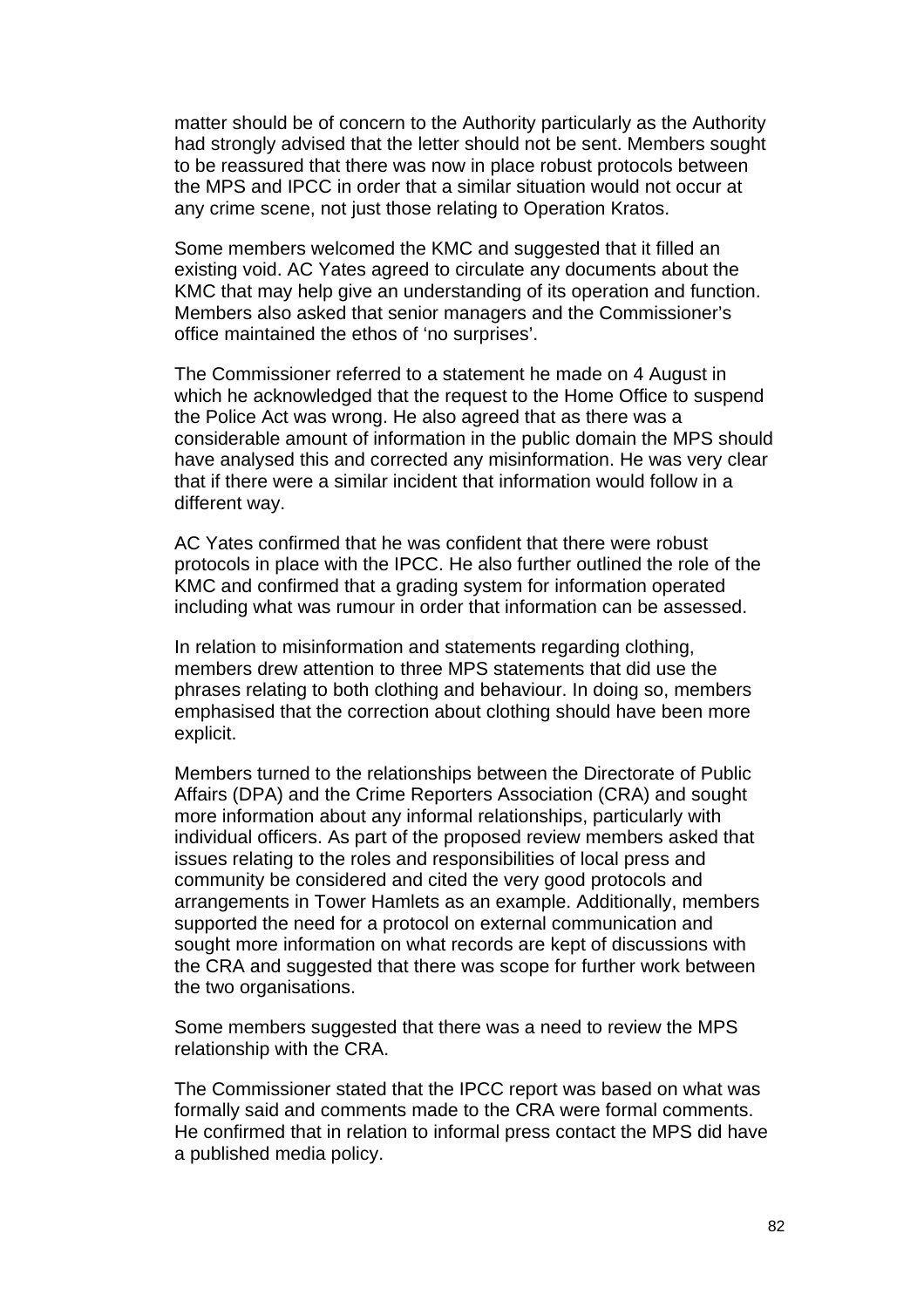AC Yates informed members that for informal CRA briefings and relating to this particular case the briefing were not recorded but a note was taken. He confirmed that the 'July Review Group' had been established in order to address the issues of 'corporate memory'. He informed members that papers were not withheld from the IPCC, but the MPS had entered into a debate with the IPCC and subsequently waived legal professional privilege.

Turning to the proposed review, some members suggested that the review may benefit from the inclusion of a independent person/persons in its membership. The Chair agreed to consider this matter, although had planned the inclusion of the HMIC.

In addition, members asked that the review consider looking at the MPS 'corporate memory'; clarity regarding the future working relationship with the HMIC and Home Office; and to look closely at the area of differences between the MPS and the IPCC.

In conclusion, the Commissioner informed members that, as he had stated before, in hindsight he wished he had been told earlier of the possibility that an innocent man had been shot. He said that he understood the nature of the professional judgement by colleagues as to when they informed him. He stated that this had been an extremely difficult event for the family of Jean Charles de Menezes, Londoners and the MPS and added that it was and remained his leadership style to take responsibility and not to blame colleagues. Whilst he felt that they could have made a better judgement, he believed that it was a reasoned judgement and one he took responsibility for. He supported the MPA's duty to rigorously hold him and the MPS to account. In doing so he asked that the review be undertaken in a timely fashion and not repeat an investigation that has taken two years to conclude. He undertook that the MPS would fully comply with the requirements of the proposed review.

The Chair of the Authority proposed and it was seconded, that the MPA undertake a review into the concerns raised previously and by members during the debate. He stated that a review was required as many of the issues had been considered fragmentally and this was an opportunity to pull them together. Regarding the timescale for the review he suggested that subject to the conclusion of the health and safety case and with more information in the public arena the review should commence in November, conclude in December and report back to the January Authority meeting. He undertook that, subject to other protocols and requirements, information would be made available prior to the review. He informed members that it was his intention to include representation from HMIC in the review and he would consider independent involvement if it was considered necessary.

It was noted that draft terms of reference for the review would be circulated to members for comments,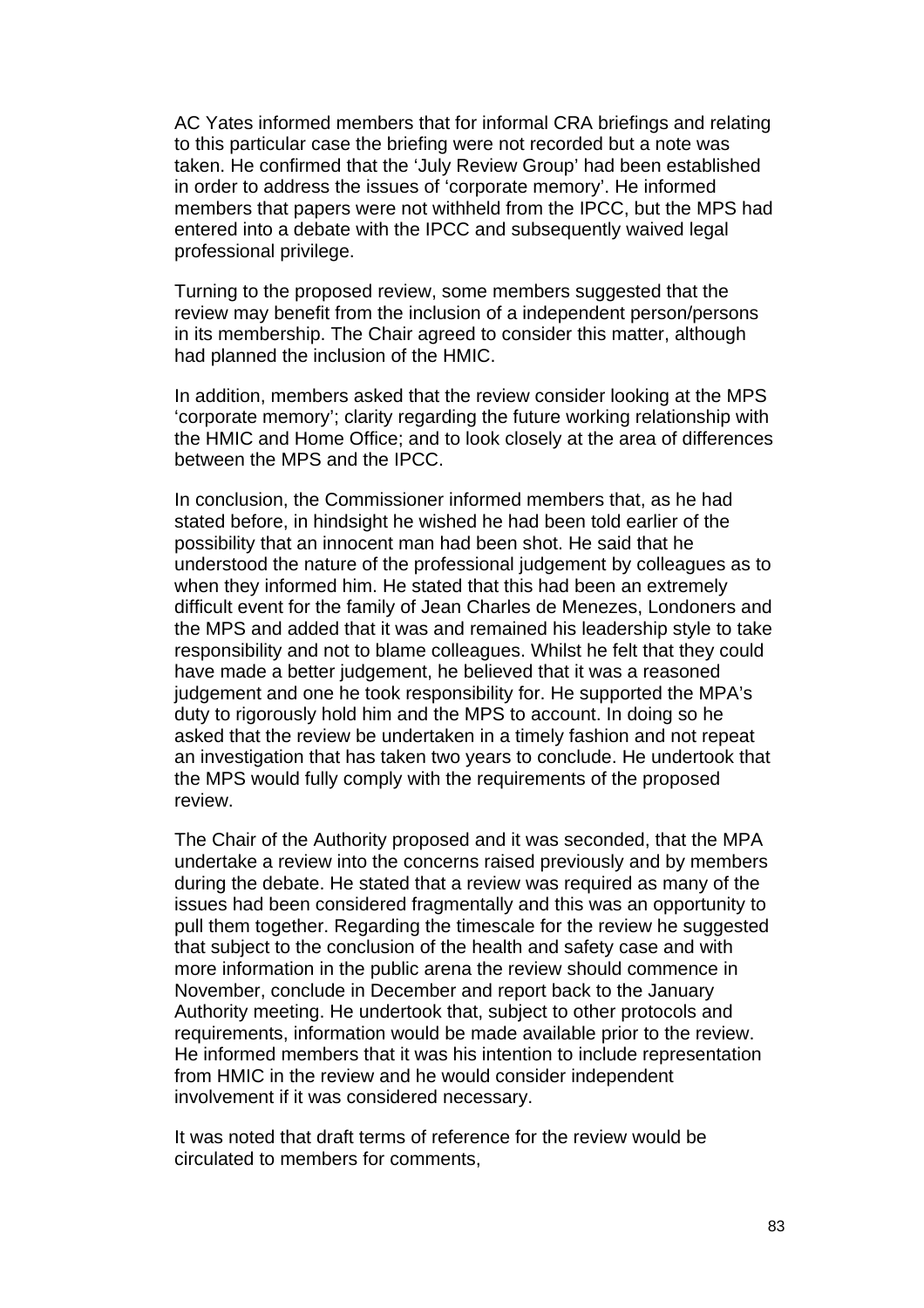**Resolved – That the MPA undertake a review into the issues raised by the MPS response to the IPPC report 'Stockwell Two' to commence following the health and safety case, with the aim to have concluded its findings by January 2007.** 

This report was taken in conjunction with agenda item 7a – minute 38.

Resolved – That

**the Chair of the Authority to seek discussions with HMIC and the Home Office with a view to developing a coordinated assessment whether any further action is needed, in order to fulfil the IPCC recommendation to the three bodies;** 

**the Authority agreed to review the new arrangements for a more systematic approach to information handling and reported to the Authority in as soon as possible; and** 

**further reports be called for consideration at future meetings.**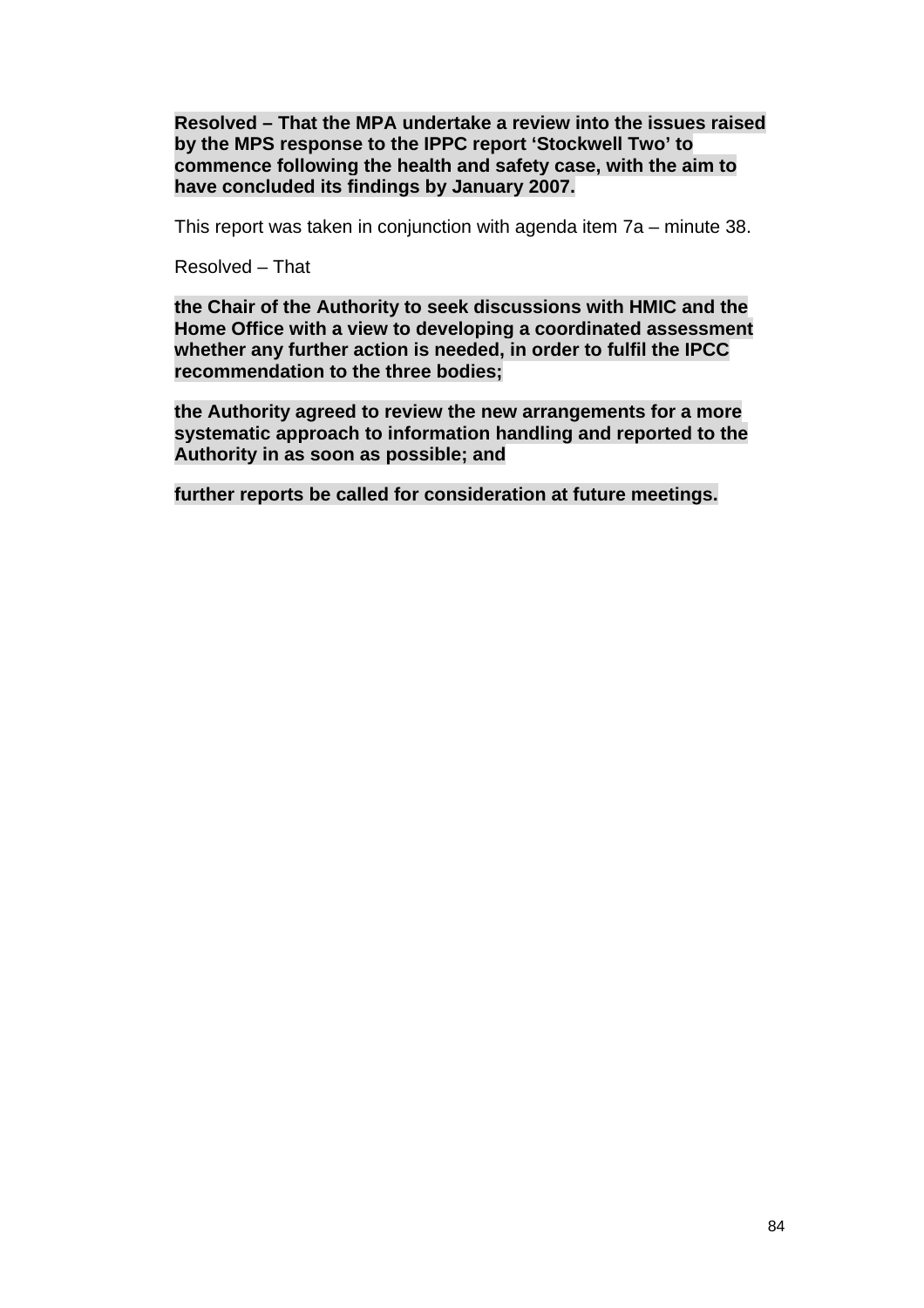## **Annexe E**

# **SUMMARY CHRONOLOGY**

# **Extract from IPCC report "Stockwell One", pages 46-48**

## **21 July 2005**

| 12:36hrs | First reports coming in of an explosion at the OVAL. Others follow<br>regarding attempted explosions at WARREN STREET, |
|----------|------------------------------------------------------------------------------------------------------------------------|
|          | SHEPHERDS BUSH and HACKNEY ROAD, E2.                                                                                   |
| 14:22hrs | First meeting at NSY regarding the explosions. Commander                                                               |
|          | MCDOWALL (Gold Commander S013) present.                                                                                |
| 17:15hrs | Commander MCDOWALL attends meeting at NSY with explosive                                                               |
|          | officers regarding the explosives used. Outcome – not a stunt,                                                         |
|          | real bombs with deadly intent.                                                                                         |
| 18:15hrs | Commander MCDOWALL briefs command team on the man hunt                                                                 |
|          | that is now under way.                                                                                                 |
| 20:15hrs | Commander MCDOWALL discusses operation KRATOS                                                                          |
|          | scenarios with senior officers.                                                                                        |
| 22:10hrs | Command meeting at NSY leads to authorisation of firearms                                                              |
|          | teams to be deployed to assist with detaining suspects if manhunt                                                      |
|          | is successful.                                                                                                         |
|          |                                                                                                                        |

# **22 July 2005**

| 00:50hrs | Review of CCTV images takes place from the four scenes.                                                                        |
|----------|--------------------------------------------------------------------------------------------------------------------------------|
| 01:00hrs | Commander Cressida DICK woken at home requesting she                                                                           |
|          | attends NSY at 07:00hrs the following morning to be a KRATOS<br>commander.                                                     |
| 02:15hrs | Intelligence recovered from rucksack left by suspect in area of                                                                |
|          | SHEPHERDS BUSH. Gym club card gives name of Mr Hussain                                                                         |
|          | OSMAN, enquiries made earlier give address for OSMAN as 21<br>SCOTIA ROAD.                                                     |
| 04:20hrs | Commander MCDOWALL compares photos from gym to the                                                                             |
|          | CCTV images from the attempted bombings. good likeness for                                                                     |
|          | attempted bombing at SHEPHERDS BUSH. Covert sweep                                                                              |
|          | requested for SCOTIA ROAD. Vehicle which is linked to suspects                                                                 |
|          | later found in the vicinity.                                                                                                   |
| 04:55hrs | Commander MCDOWALL makes and records decision to mount                                                                         |
|          | directed surveillance at SCOTIA ROAD address. Gold firearms                                                                    |
|          | strategy set, and DSO confirmed for potential operation KRATOS,                                                                |
|          | this being Commander Cressida DICK.                                                                                            |
| 05:00hrs | Commander DICK arrives at NSY.                                                                                                 |
| 05:15hrs | Tango 1, Surveillance (Red team) leader receives briefing from<br>'Alan'.                                                      |
| 05:40hrs | Tango 1 briefs red team on operation.                                                                                          |
| 05:45hrs | Authorisation given for Surveillance personnel to carry firearms for<br>their own protection and the protection of the public. |